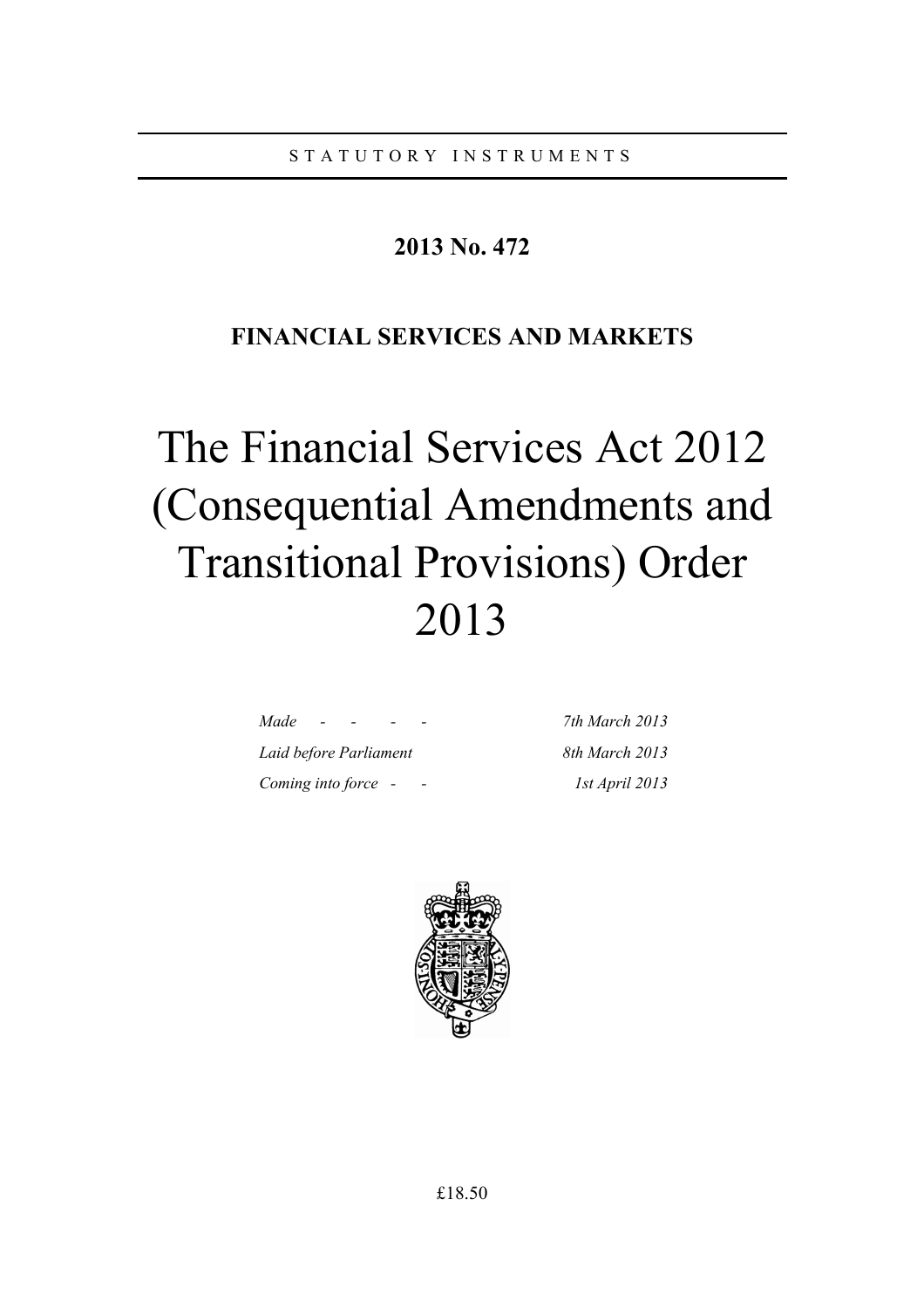# **2013 No. 472**

# **FINANCIAL SERVICES AND MARKETS**

# The Financial Services Act 2012 (Consequential Amendments and Transitional Provisions) Order 2013

| Made<br>$\sim$         | 7th March 2013 |
|------------------------|----------------|
| Laid before Parliament | 8th March 2013 |
| Coming into force -    | 1st April 2013 |

The Treasury in exercise of the powers conferred by sections 115(2), 118 and 119(3) of the Financial Services Act 2012(**a**), makes the following Order:

# **Citation, commencement and interpretation**

**1.**—(1) This Order may be cited as the Financial Services Act 2012 (Consequential Amendments and Transitional Provisions) Order 2013 and comes into force on 1st April 2013.

(2) In this Order—

"the Act" means the Financial Services Act 2012;

"subordinate legislation" has the meaning given by the Interpretation Act 1978(**b**).

# **Revocations**

**2.** The subordinate legislation specified in the first column of the table in Schedule 1 is, to the extent specified in the second column of that table, revoked.

## **Amendments of subordinate legislation and related transitional provision**

**3.** Schedule 2 (which contains amendments to subordinate legislation in consequence of any provision made by or under the Act and related transitional provisions) has effect.

# **Amendment of subordinate legislation (references to Part IV of the Financial Services and Markets Act 2000)**

**4.** In subordinate legislation for references to Part IV of the Financial Services and Markets Act 2000(**c**) (however expressed) substitute references to Part 4A of that Act.

 <sup>(</sup>**a**) 2012 c.21.

<sup>(</sup>**b**) 1978 c.30. See section 21.

<sup>(</sup>**c**) 2000 c.8.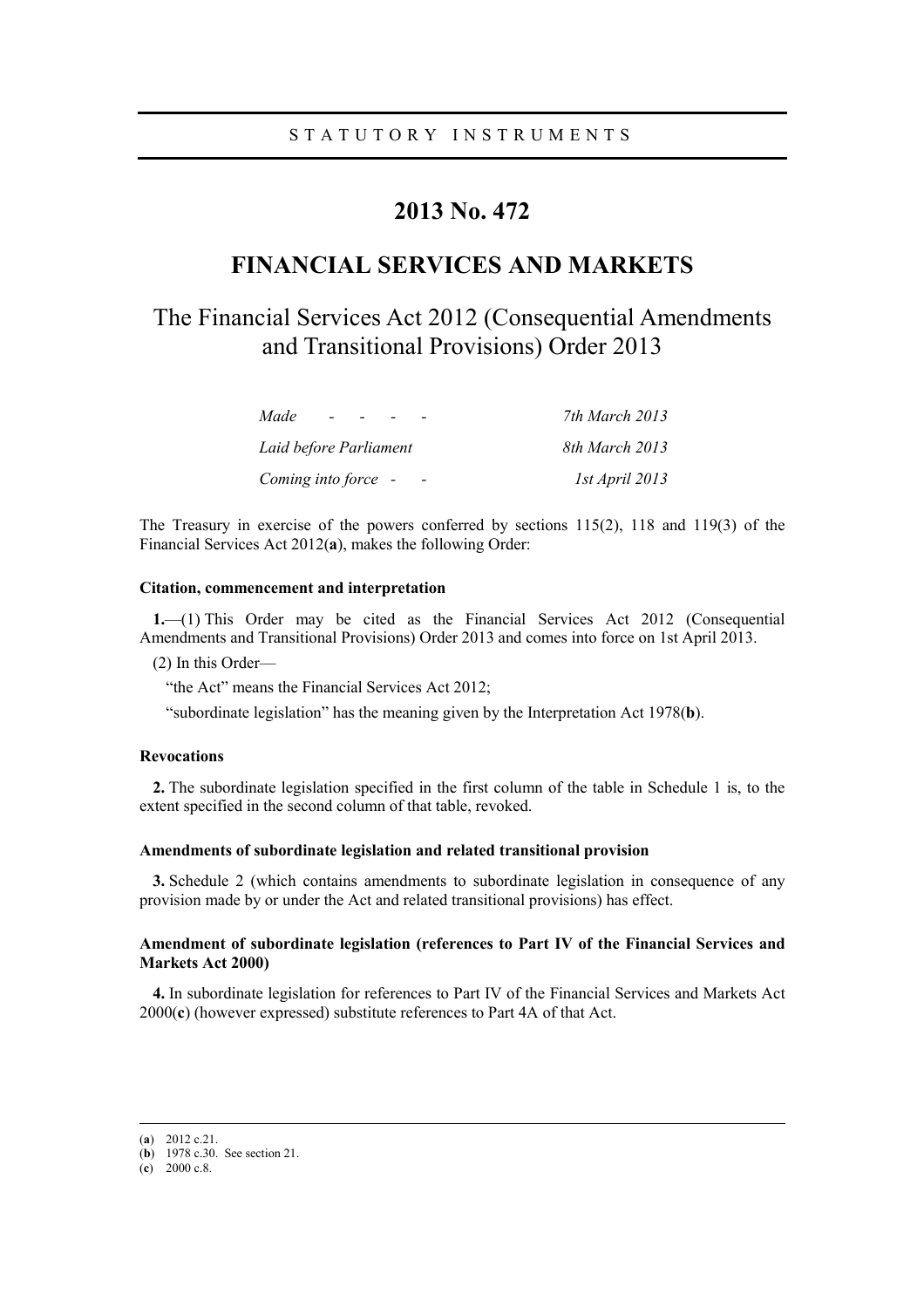# **Amendments of subordinate legislation (references to Part X of the Financial Services and Markets Act 2000)**

**5.** In subordinate legislation for references to Part X of the Financial Services and Markets Act 2000 (however expressed) substitute references to Part 9A of that Act.

# **Amendments of subordinate legislation (references to the UK Listing Authority or the Competent Authority for Listing)**

**6.**—(1) In subordinate legislation for references to the UK Listing Authority (however expressed) substitute references to the Financial Conduct Authority.

(2) In subordinate legislation for references to the Competent Authority for Listing in the UK (however expressed) substitute references to the Financial Conduct Authority.

*Stephen Crabb David Evennett* 7th March 2013 Two of the Lords Commissioners of Her Majesty's Treasury

# SCHEDULE 1 Article 2

# Revocations

| Enactment                                    | Extent of revocation           |
|----------------------------------------------|--------------------------------|
|                                              |                                |
| The Financial Services and Markets Act 2000  | The whole instrument           |
| (Misleading Statements and Practices) Order  |                                |
| 2001(a)                                      |                                |
| The Electronic Commerce Directive (Financial | Regulation 5                   |
| Services and Markets) Regulations 2002       |                                |
| The Financial Services and Markets Act 2000  | The whole instrument           |
| (Variation of Threshold Conditions) Order    |                                |
| 2002(b)                                      |                                |
| The Financial Services and Markets Act 2000  | The whole instrument           |
| (Misleading Statements and Practices)        |                                |
| (Amendment) Order $2003(c)$                  |                                |
| The Transfer of Tribunal Functions Order     | Paragraph 146(c) of Schedule 3 |
| 2010(d)                                      |                                |

# SCHEDULE 2 Article 3

# Amendments of subordinate legislation

# **The Rehabilitation of Offenders Act 1974 (Exceptions) Order 1975**

**1.**—(1) The Rehabilitation of Offenders Act 1974 (Exceptions) Order 1975(**e**) is amended as follows.

(2) In article  $2(1)$ —

(a) omit the definition of "the competent authority for listing";

 <sup>(</sup>**a**) S.I. 2001/3645.

<sup>(</sup>**b**) S.I. 2002/2707.

<sup>(</sup>**c**) S.I. 2003/1474.

<sup>(</sup>**d**) S.I. 2010/22.

<sup>(</sup>**e**) S.I. 1975/1023, amended by S.I. 1986/2268, 2001/1149, 2001/3816, 2002/441, 2003/231, 2007/2149, 2008/3259, 2011/99 and 2011/1800; there are other amending instruments but none are relevant.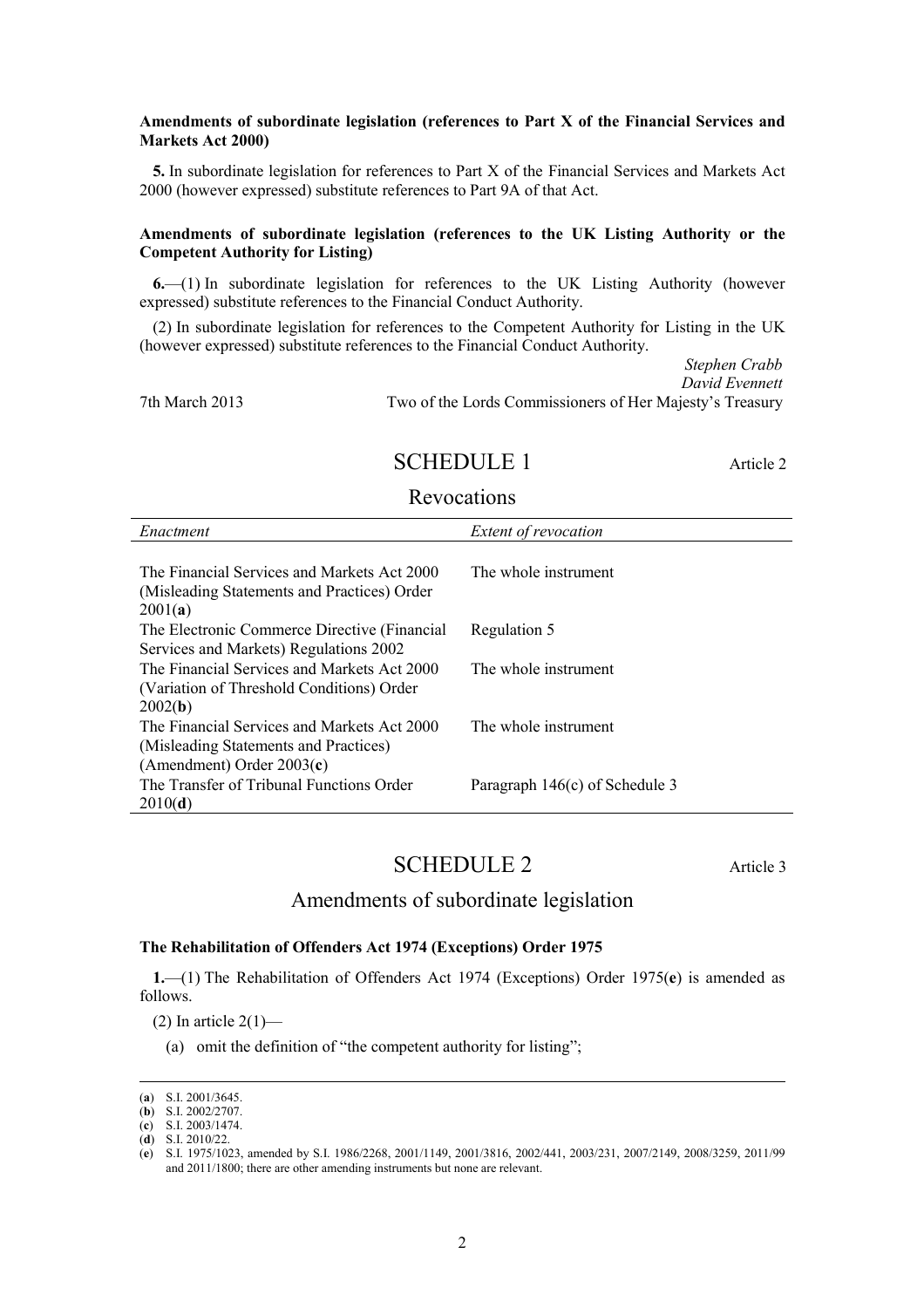(b) at the appropriate place in each case insert—

""the FCA" means the Financial Conduct Authority;

"the PRA" means the Prudential Regulation Authority;";

(c) for the definition of "key worker" substitute—

""key worker" means-

- (a) any individual who is likely, in the course of exercising the duties of that individual's office or employment, to play a significant role in the decision making process of the FCA, the PRA or the Bank of England in relation to the exercise of its public functions (within the meaning of section 349(5) of the 2000 Act(**a**)); or
- (b) (i) any individual who is likely, in the course of exercising the duties of that individual's office or employment, to support directly an individual mentioned in paragraph (a);";
- (d) for the definition of "Part IV permission" substitute—

""Part 4A permission" has the meaning given by section 55A(5) of the 2000 Act(b);".

- (a) in paragraph (b) for "or the Financial Services Authority" substitute "the FCA or the PRA";
- (b) in paragraph (g) for the table substitute the following table—

| "Status |                                   |                                                                                                                                          | Ouestioner                                                                                                                                                                                                 |  |
|---------|-----------------------------------|------------------------------------------------------------------------------------------------------------------------------------------|------------------------------------------------------------------------------------------------------------------------------------------------------------------------------------------------------------|--|
| 1       | A person with Part 4A permission. |                                                                                                                                          | The FCA, the PRA or the Bank of England.                                                                                                                                                                   |  |
| 2       | (a)                               | A person in relation to whom an<br>approval is given under section<br>59 of the 2000 $Act(c)$ (approval<br>for particular arrangements). | The FCA, the PRA or the authorised person<br>(within the meaning of section $31(2)$ of the 2000<br>$Act(d))$ or the applicant for Part 4A permission<br>who made the application for the approval of       |  |
|         | (b)                               | An associate of the person<br>(whether or not an individual)<br>mentioned in sub-paragraph (a).                                          | the appropriate regulator (within the meaning of<br>section 59(4) of the 2000 Act) under section 59<br>of the 2000 Act in relation to the person<br>mentioned in sub-paragraph (a) of the first<br>column. |  |
| 3       | (a)                               | The manager or trustee of an<br>authorised unit trust scheme<br>(within the meaning of section<br>237 of the 2000 $Act(e)$ ).            | The FCA or the unit trust scheme mentioned in<br>the first column.                                                                                                                                         |  |
|         | (b)                               | An associate of the person<br>(whether or not an individual)<br>mentioned in sub-paragraph (a).                                          |                                                                                                                                                                                                            |  |
| 4       | (a)                               | A director of an open-ended<br>investment company.                                                                                       | The FCA, the PRA or the open-ended<br>investment company mentioned in the first                                                                                                                            |  |
|         | (b)                               | An associate of that person<br>(whether or not an individual)<br>mentioned in sub-paragraph (a).                                         | column.                                                                                                                                                                                                    |  |
| 5.      | scheme.                           | An associate of the operator or trustee<br>of a relevant collective investment                                                           | The FCA, the PRA or the collective investment<br>scheme mentioned in the first column.                                                                                                                     |  |
| 6.      |                                   | An associate of a UK recognised<br>investment exchange or UK recognised                                                                  | The FCA, the PRA, the Bank of England or the<br>investment exchange or clearing house                                                                                                                      |  |

 <sup>(</sup>**a**) Section 349(5) was amended by S.I. 2011/1043.

<sup>(3)</sup> In article 3—

<sup>(</sup>**b**) Part 4A of FSMA 2000, including section 55A, was substituted by section 11(2) of the Financial Services Act 2012 (c. 21).

<sup>(</sup>**c**) Section 59 was amended by section 14 of the Financial Services Act 2012.

<sup>(</sup>**d**) Section 31 was amended by section 11 of the Financial Services Act 2012.

<sup>(</sup>**e**) Section 237 was amended by S.I. 2011/1613 and by paragraph 9 of Schedule 18 to the Financial Services Act 2012.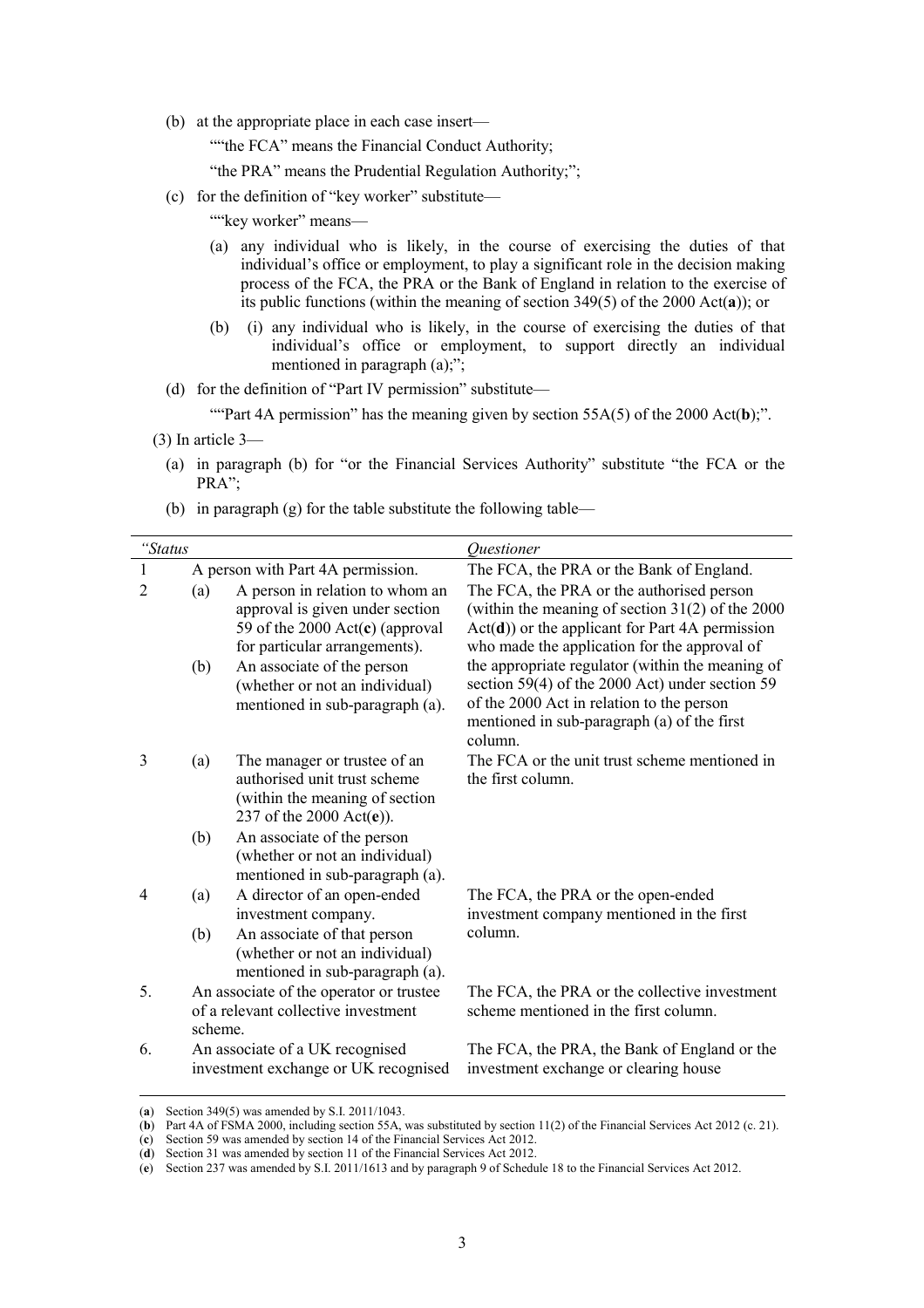- 7. A controller of a person with Part 4A permission.
- 8. (a) A person who carries on a regulated activity (within the meaning of section 22 of the 2000 Act(**a**)) but to whom the general prohibition does not apply by virtue of section 327 of the 2000 Act (exemption from the general prohibition for members of a designated professional body).
	- (b) An associate of the person (whether or not an individual) mentioned in sub-paragraph (a).
- 9. A key worker of the FCA, the PRA or the Bank of England.
- 10. An ombudsman (within the meaning of Schedule 17 to the 2000 Act) of the Financial Ombudsman Service.
- 11. An associate of the issuer of securities which have been admitted to the official list maintained by the FCA for listing under section 74 of the 2000 Act(**b**).
- 12. A sponsor (within the meaning of section 88(2) of the 2000 Act(**c**)).
- 13. (a) A Primary information provider (within the meaning of section 89P of the 2000 Act(**d**)).
	- (b) An associate of the person (whether or not an individual) mentioned in sub-paragraph (a).
- 14. An associate of a person who has a Part 4A permission and who is admitted to Lloyd's as an underwriting agent (within the meaning of section 2 of Lloyd's Act 1982).
- 15. An associate of the Council of Lloyd's. The Council of Lloyd's.
- 16. (a) A member of a UK recognised investment exchange or UK recognised clearing house.
	- (b) An associate of the person (whether or not an individual) mentioned in sub-paragraph (a).
- 17 A director or person responsible for the management of the electronic money or payment services business of an electronic money institution.

clearing house. mentioned in the first column.

The FCA, the PRA or the person with Part 4A permission mentioned in the first column. The FCA or the PRA.

In the case of a person mentioned in subparagraph (b) of the first column, the person mentioned in sub-paragraph (a) of that column. The FCA, the PRA or the Bank of England.

The scheme operator (within the meaning of section 225 of the 2000 Act) of the Financial Ombudsman Service. The FCA.

The FCA.

The FCA or the PRA.

In the case of a person mentioned in subparagraph (2) of the first column, the person mentioned in sub-paragraph (1) of that column. (a) The Council of Lloyd's. (b) The person with Part 4A permission specified in the first column (or a person applying for such permission).

The UK recognised investment exchange or UK recognised clearing house specified in the first column.

In the case of a person mentioned in subparagraph (b) of the first column, the person mentioned in sub-paragraph (a) of that column. The FCA.

18 A controller of an electronic money The FCA.

 <sup>(</sup>**a**) Section 22 was amended by section 7 of the Financial Services Act 2012.

<sup>(</sup>**b**) Section 74 was amended by S.I. 2005/381 and 2005/1433 and by section 16 of the Financial Services Act 2012.

<sup>(</sup>**c**) Section 88(2) was amended by section 16(1), (2)(a) and (3)(f) of the Financial Services Act 2012.

<sup>(</sup>**d**) Section 89P was inserted by section 19 of the Financial Services Act 2012.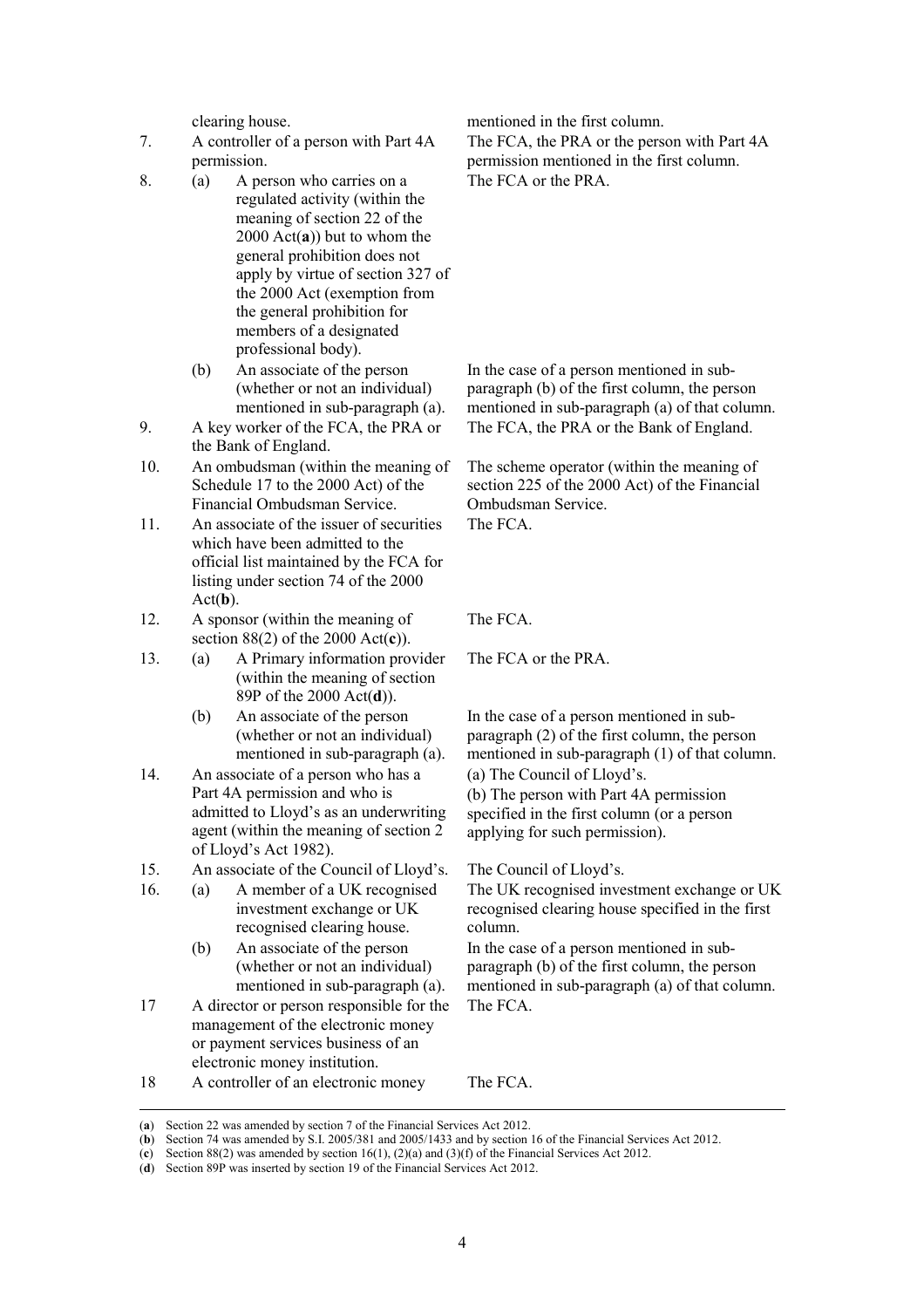institution.

| 19 | A director or a person responsible for<br>the management of an authorised<br>payment institution or a small payment<br>institution.                                       | The FCA.  |
|----|---------------------------------------------------------------------------------------------------------------------------------------------------------------------------|-----------|
| 20 | A person responsible for the<br>management of payment services<br>provided, or to be provided, by an<br>authorised payment institution or a<br>small payment institution. | The FCA.  |
| 21 | A controller of an authorised payment<br>institution or a small payment<br>institution.                                                                                   | The FCA." |

 $(4)$  In article  $4-$ 

- (a) in paragraph  $(d)$ 
	- (i) for "any decision by the Financial Services Authority" substitute "any decision by the FCA, the PRA or the Bank of England";
	- (ii) in sub-paragraph (i) for "Part IV permission" substitute "Part 4A permission";
	- (iii) in sub-paragraph (ii) for "section 43" substitute "section 55L, 55M or 55O(**a**)";
	- (iv) in sub-paragraph (iv) omit "the Authority's";
	- (v) in sub-paragraph (x) after "section 296" insert "or 296A(**b**)";
	- (vi) in sub-paragraph (xii) for "the Authority" substitute "the FCA or the PRA";
	- (vii) at the end of sub-paragraph (xv) omit "or";
	- (viii) after sub-paragraph (xvi) insert—
		- "(xvii) in a case requiring any decision referred to in paragraphs (i) to (xvi), where the FCA, the PRA or the Bank of England has the function of deciding whether to give consent or conditional consent in relation to the decision which is proposed in that case, to give or refuse to give consent or to give conditional consent, or
		- (xviii) in a case requiring any decision referred to in paragraphs (i) to (xvi), where the FCA, the PRA or the Bank of England has the power under the 2000 Act to direct another regulator as to the decision to be taken in that case, to decide whether to give a direction and, if a direction is to be given, what direction to give,";
- (b) in paragraph  $(f)$ 
	- (i) for "any decision of the competent authority for listing" substitute "any decision of the FCA";
	- (ii) at the end of sub-paragraph (ii) omit "or";
	- (iii) in sub-paragraph (iii) for "the competent authority for listing," substitute "the FCA in relation to the exercise of its functions under Part 6 of the 2000 Act, or";
	- (iv) after sub-paragraph (iii) insert—
		- "(iv) to refuse to grant a person's application under information provider rules (within the meaning of section 89P(9) of the 2000 Act) for approval as a Primary information provider, to impose limitations or other restrictions on the giving of information to which such an approval relates or to cancel such an approval,";
- (c) in paragraph (g) for "the Authority" substitute "the FCA or the PRA";

 <sup>(</sup>**a**) Section 43 was repealed and sections 55L, 55M and 55O were added by section 11 of the Financial Services Act 2012.

<sup>(</sup>**b**) Section 296A was inserted by section 31 of the Financial Services Act 2012.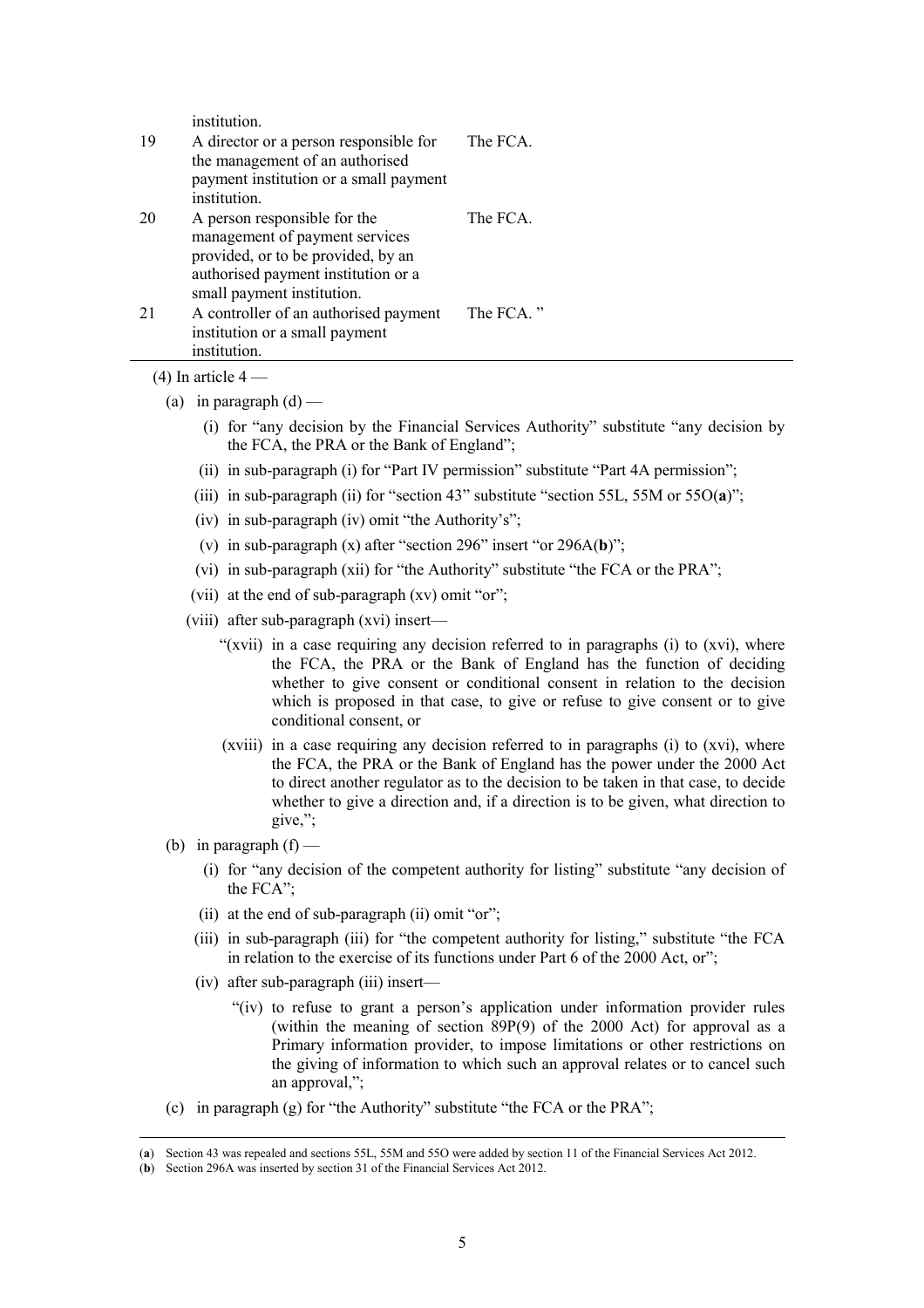(d) in paragraph (i) for "Part IV permission" substitute "Part 4A permission".

#### **The Consumer Credit Licensing (Representations) Order 1976**

**2.** In the Consumer Credit Licensing (Representations) Order 1976(**a**)—

- (a) in article  $1(2)$  (interpretation)—
	- (i) in the definition of "the person affected" after "section" insert " $32A(2)(e)$  or  $(3)(e)$ or";
	- (ii) in the definition of "oral representations" after "section 34" insert "or 34ZA";
- (b) in article 3 (notice of hearing), after "section  $34(1)$ " insert "or  $34ZA(1)$ ";
- (c) in article 6(1) (notice of Director's determination), after "section 34(3)" insert "or  $34ZA(3)$ ".

# **The Rehabilitation of Offenders (Exceptions) Order (Northern Ireland) 1979**

**3.**—(1) The Rehabilitation of Offenders (Exceptions) Order (Northern Ireland) 1979(**b**) is amended as follows.

(2) In Article 1(2)—

- (a) omit the definition of "the competent authority for listing";
- (b) at the appropriate place in each case insert—

""the FCA" means the Financial Conduct Authority;

"the PRA" means the Prudential Regulation Authority;";

(c) for the definition of "key worker" substitute—

""key worker" means-

- (a) any individual who is likely, in the course of exercising the duties of that individual's office or employment, to play a significant role in the decision making process of the FCA, the PRA or the Bank of England in relation to the exercise of its public functions (within the meaning of section 349(5) of the 2000 Act(**c**)); or
- (b) any individual who is likely, in the course of exercising the duties of that individual's office or employment, to support directly an individual mentioned in paragraph (a);";
- (d) for the definition of "Part IV permission" substitute—

""Part 4A permission" has the meaning given by section 55A(5) of the 2000 Act(**d**);".

- (3) In Article 2—
	- (a) in paragraph (b) for "the Financial Services Authority" substitute "the FCA, the PRA";
	- (b) in paragraph (e) for the table substitute the following table—

 <sup>(</sup>**a**) S.I. 1976/191.

<sup>(</sup>**b**) S.R. 1979 No. 195 as amended by S.R. 1987 No. 393, 2001 No. 248, 2001 No. 400, 2003 No. 355, 2006 No. 421, 2009 No. 173 and 2009 No. 303.

<sup>(</sup>**c**) Section 349(5) was amended by S.I. 2011/1043.

<sup>(</sup>**d**) Part 4A of FSMA 2000, including section 55A, was substituted by section 11(2) of the Financial Services Act 2012 (c. 21).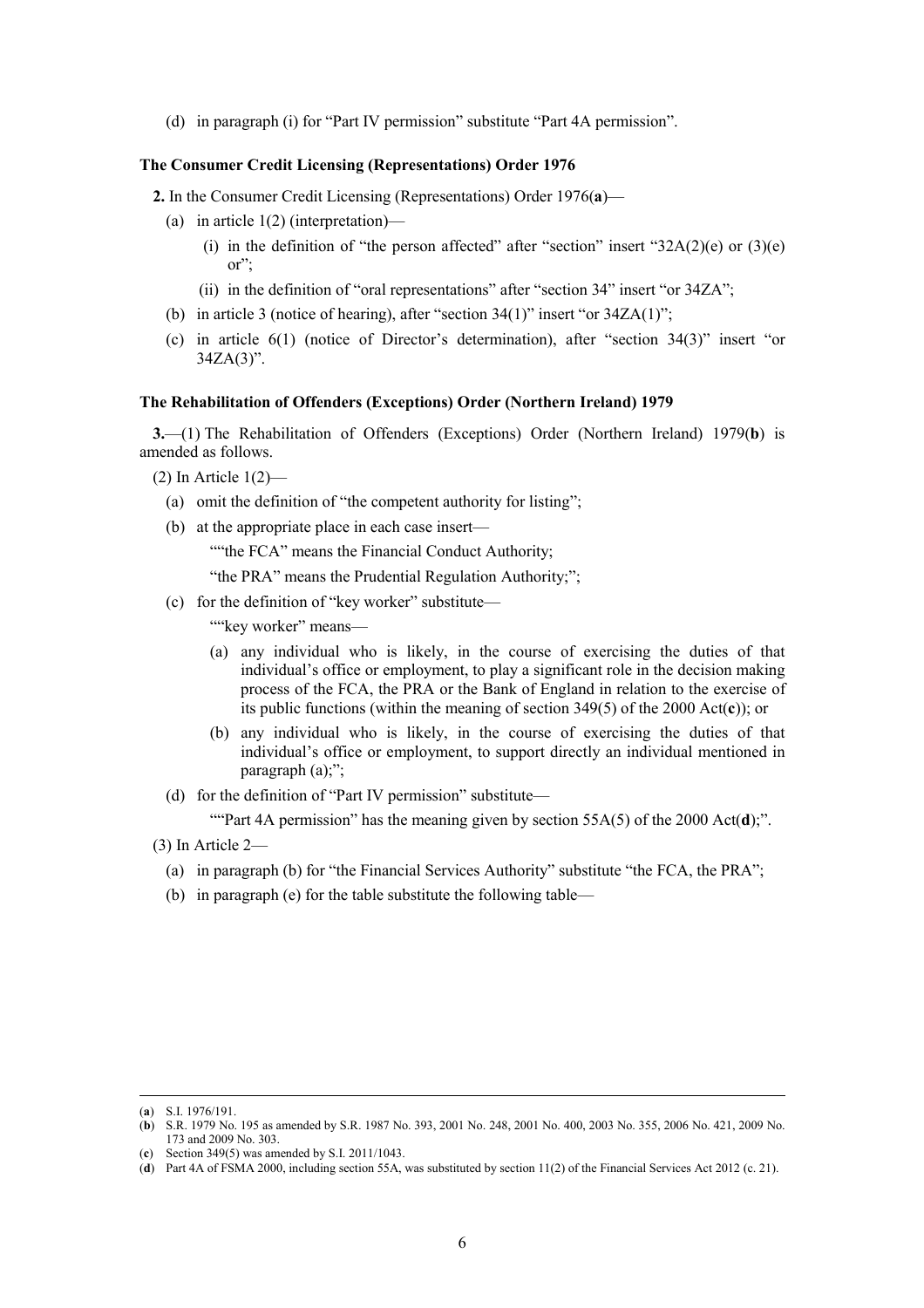| "Status        |         |                                                                                                                                                                                                                                                                                                                     | Questioner                                                                                                                                                                                                 |
|----------------|---------|---------------------------------------------------------------------------------------------------------------------------------------------------------------------------------------------------------------------------------------------------------------------------------------------------------------------|------------------------------------------------------------------------------------------------------------------------------------------------------------------------------------------------------------|
| $\mathbf{1}$   |         | A person with Part 4A permission.                                                                                                                                                                                                                                                                                   | The FCA, the PRA or the Bank of England.                                                                                                                                                                   |
| $\overline{2}$ | (a)     | A person in relation to whom an<br>approval is given under section<br>59 of the 2000 $Act(a)$ (approval<br>for particular arrangements).                                                                                                                                                                            | The FCA, the PRA or the authorised person<br>(within the meaning of section $31(2)$ of the 2000<br>$Act(b))$ or the applicant for Part 4A permission<br>who made the application for the approval of       |
|                | (b)     | An associate of the person<br>(whether or not an individual)<br>mentioned in sub-paragraph (a).                                                                                                                                                                                                                     | the appropriate regulator (within the meaning of<br>section 59(4) of the 2000 Act) under section 59<br>of the 2000 Act in relation to the person<br>mentioned in sub-paragraph (a) of the first<br>column. |
| 3              | (a)     | The manager or trustee of an<br>authorised unit trust scheme<br>(within the meaning of section)<br>237 of the 2000 $Act(c)$ ).                                                                                                                                                                                      | The FCA or the unit trust scheme mentioned in<br>the first column.                                                                                                                                         |
|                | (b)     | An associate of the person<br>(whether or not an individual)<br>mentioned in sub-paragraph (a).                                                                                                                                                                                                                     |                                                                                                                                                                                                            |
| 4              | (a)     | A director of an open-ended<br>investment company.                                                                                                                                                                                                                                                                  | The FCA or the PRA or the open-ended<br>investment company mentioned in the first                                                                                                                          |
|                | (b)     | An associate of that person<br>(whether or not an individual)<br>mentioned in sub-paragraph (a).                                                                                                                                                                                                                    | column.                                                                                                                                                                                                    |
| 5.             | scheme. | An associate of the operator or trustee<br>of a relevant collective investment                                                                                                                                                                                                                                      | The FCA, the PRA or the collective investment<br>scheme mentioned in the first column.                                                                                                                     |
| 6.             |         | An associate of a UK recognised<br>investment exchange or UK recognised<br>clearing house.                                                                                                                                                                                                                          | The FCA, the PRA, the Bank of England or the<br>investment exchange or clearing house<br>mentioned in the first column.                                                                                    |
| 7.             |         | A controller of a person with Part 4A<br>permission.                                                                                                                                                                                                                                                                | The FCA, the PRA or the person with Part 4A<br>permission mentioned in the first column.                                                                                                                   |
| 8.             | (a)     | A person who carries on a<br>regulated activity within the<br>meaning of section 22 of the<br>$2000$ Act (d)) but to whom the<br>general prohibition does not<br>apply by virtue of section 327 of<br>the 2000 Act (exemption from<br>the general prohibition for<br>members of a designated<br>professional body). | The FCA or the PRA.                                                                                                                                                                                        |
|                | (b)     | An associate of the person<br>(whether or not an individual)<br>mentioned in sub-paragraph (a).                                                                                                                                                                                                                     | In the case of a person mentioned in sub-<br>paragraph (b) of the first column, the person<br>mentioned in sub-paragraph (a) of that column.                                                               |
| 9.             |         | A key worker of the FCA, the PRA or<br>the Bank of England.                                                                                                                                                                                                                                                         | The FCA, the PRA or the Bank of England.                                                                                                                                                                   |
| 10.            |         | An ombudsman (within the meaning of<br>Schedule 17 to the 2000 Act) of the<br>Financial Ombudsman Service.                                                                                                                                                                                                          | The scheme operator (within the meaning of<br>section 225 of the 2000 Act) of the Financial<br>Ombudsman Service.                                                                                          |
| 11.            |         | An associate of the issuer of securities                                                                                                                                                                                                                                                                            | The FCA.                                                                                                                                                                                                   |

 <sup>(</sup>**a**) Section 59 was amended by section 14 of the Financial Services Act 2012.

<sup>(</sup>**b**) Section 31 was amended by section 11 of the Financial Services Act 2012.

<sup>(</sup>**c**) Section 237 was amended by S.I. 2011/1613 and by paragraph 9 of Schedule 18 to the Financial Services Act 2012.

<sup>(</sup>**d**) Section 22 was amended by section 7 of the Financial Services Act 2012.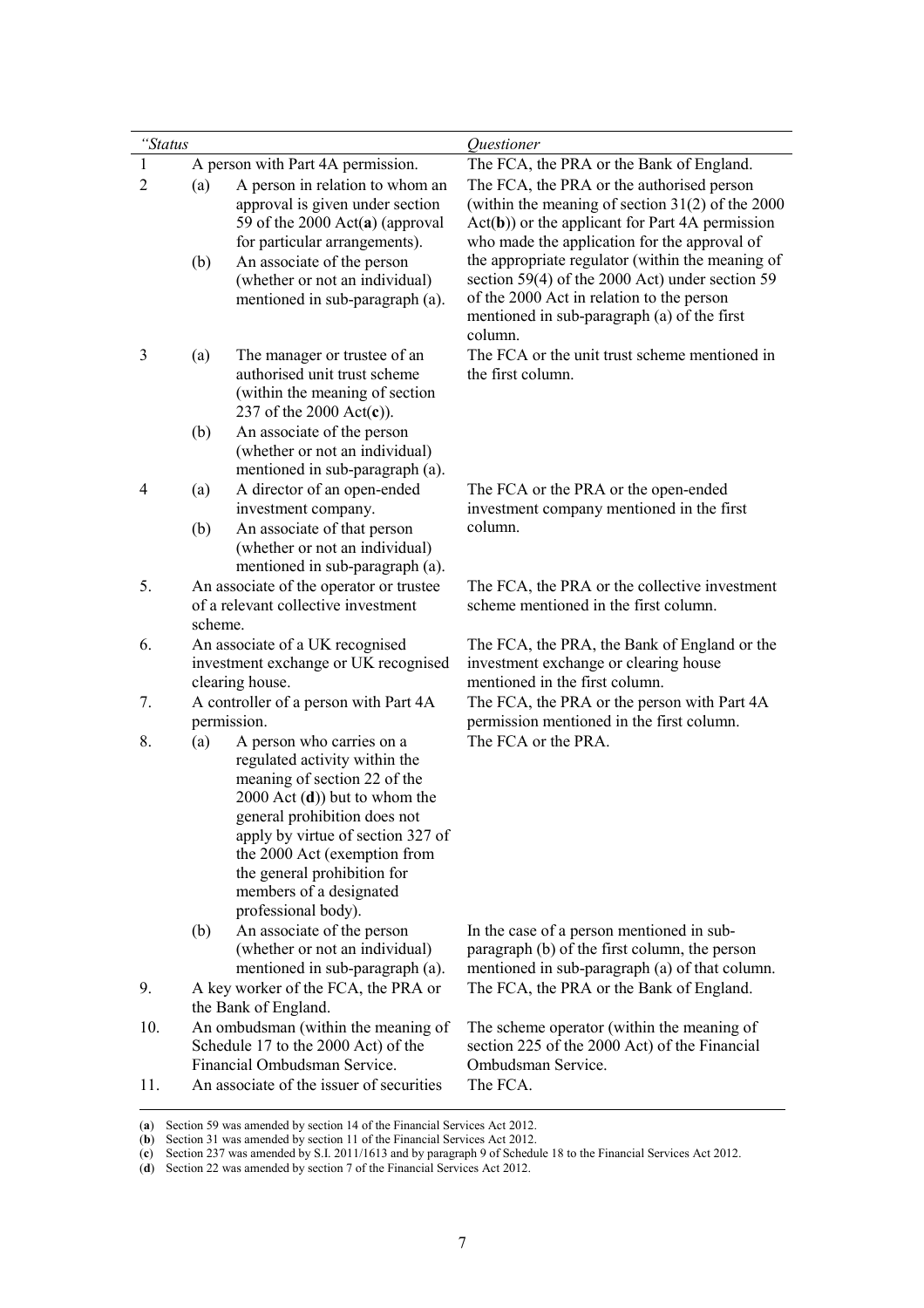which have been admitted to the official list maintained by the FCA for listing under section 74 of the 2000 Act(**a**).

- 12. A sponsor (within the meaning of section 88(2) of the 2000 Act(**b**)).
- 13. (a) A Primary information provider (within the meaning of section 89P of the 2000 Act(**c**)).
	- (b) An associate of the person (whether or not an individual) mentioned in sub-paragraph (a).
- 14. An associate of a person who has a Part 4A permission and who is admitted to Lloyd's as an underwriting agent (within the meaning of section 2 of Lloyd's Act 1982).

15. An associate of the Council of Lloyd's. The Council of Lloyd's.

- 16. (a) A member of a UK recognised investment exchange or UK recognised clearing house.
	- (b) An associate of the person (whether or not an individual) mentioned in sub-paragraph (a).

The FCA.

The FCA or the PRA.

In the case of a person mentioned in subparagraph (2) of the first column, the person mentioned in sub-paragraph (1) of that column. (a) The Council of Lloyd's.

(b) The person with Part 4A permission specified in the first column (or a person applying for such permission).

The UK recognised investment exchange or UK recognised clearing house specified in the first column.

In the case of a person mentioned in subparagraph (b) of the first column, the person mentioned in sub-paragraph (a) of that column."

- $(4)$  In Article 3
	- (a) in paragraph  $(d)$ 
		- (i) for "any decision by the Financial Services Authority" substitute "any decision by the FCA, the PRA or the Bank of England";
		- (ii) in sub-paragraph (i) for "Part IV permission" substitute "Part 4A permission";
		- (iii) in sub-paragraph (ii) for "section 43" substitute "section 55L, 55M or 55O(**d**)";
		- (iv) in sub-paragraph (iv) omit "the Authority's";
		- (v) in sub-paragraph (x) after "section 296" insert "or 296A(**e**)";
		- (vi) at the end of sub-paragraph (xi) omit "or";
		- (vii) in sub-paragraph (xii) for "the Authority," substitute "the FCA or the PRA,";
		- (viii) after sub-paragraph (xii) insert—
			- "(xiii) in a case requiring any decision referred to in paragraphs (i) to (xii), where the FCA, the PRA or the Bank of England has the function of deciding whether to give consent or conditional consent in relation to the decision which is proposed in that case, to give or refuse to give consent or to give conditional consent, or
			- (xiv) in a case requiring any decision referred to in paragraphs (i) to (xii), where the FCA, the PRA or the Bank of England has the power under the 2000 Act to direct another regulator as to the decision to be taken in that case, to decide whether to give a direction and, if a direction is to be given, what direction to give,";
	- (b) in paragraph  $(f)$ —

 <sup>(</sup>**a**) Section 74 was amended by S.I. 2005/381 and 2005/1433 and by section 16 of the Financial Services Act 2012.

<sup>(</sup>**b**) Section 88(2) was amended by section  $16(1)$ , (2)(a) and (3)(f) of the Financial Services Act 2012.

<sup>(</sup>**c**) Section 89P was inserted by section 19 of the Financial Services Act 2012.

<sup>(</sup>**d**) Section 43 was repealed and sections 55L, 55M and 55O were added by section 11 of the Financial Services Act 2012.

<sup>(</sup>**e**) Section 296A was inserted by section 31 of the Financial Services Act 2012.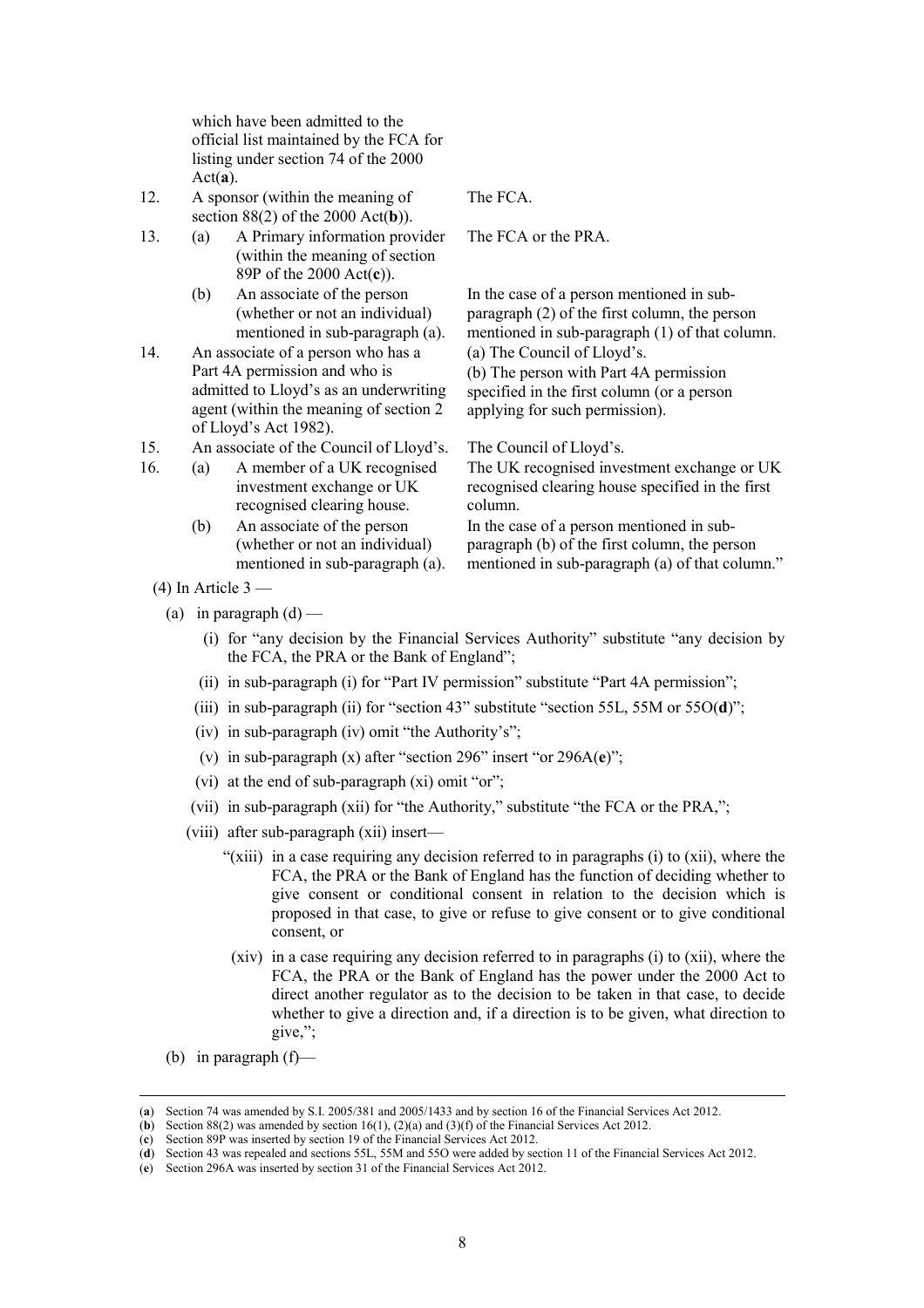- (i) for "any decision of the competent authority for listing" substitute "any decision of the FCA";
- (ii) at the end of sub-paragraph (ii) omit "or";
- (iii) in sub-paragraph (iii) for "competent authority for listing" substitute "the FCA in relation to the exercise of its functions under Part 6 of the 2000 Act, or";
- (iv) after sub-paragraph (iii) insert—
	- "(iv) to refuse to grant a person's application under information provider rules (within the meaning of section 89P(9) of the 2000 Act) for approval as a Primary information provider, to impose limitations or other restrictions on the giving of information to which such an approval relates or to cancel such an approval,";
- (c) in paragraph (g) for "the authority" substitute "the FCA or the PRA";
- (d) in paragraph (i) for "Part IV permission" substitute "Part 4A permission".

#### **The Stamp Duty Reserve Tax Regulations 1986**

**4.** In the Stamp Duty Reserve Tax Regulations 1986(**a**)—

- (a) in regulation 2 (interpretation), in the definition of "accountable date", for "Financial Services Authority" in each place it appears, substitute "Financial Conduct Authority";
- (b) in regulation  $4A(1)(a)(ii)$  (notice of charge and payment), for "Financial Services Authority", substitute "Financial Conduct Authority".

#### **The Insolvency Rules 1986**

**5.**—(1) The Insolvency Rules 1986(**b**) are amended as follows.

(2) In rule 0.2(1) (construction and interpretation), insert in the appropriate places—

""the FCA" means the Financial Conduct Authority;

"the PRA" means the Prudential Regulation Authority;".

 $(3)$  In rule  $4.1(1)$ (b) (voluntary winding up; winding up by the court) for "Financial Services" Authority" substitute "FCA, the PRA".

(4) In rule 4.7(4)(e) (presentation and filing of petition), for "Financial Services Authority, one copy to be sent to the Authority" substitute "the FCA or the PRA, one copy to be sent to each of the FCA and the PRA".

(5) In rule 4.10(4) (other persons to receive copies of petition), for "Financial Services Authority. This does not apply if the petitioner is the Financial Services Authority itself." substitute "the FCA and the PRA. This does not apply to the extent the petitioner is the FCA or the PRA.".

(6) In rule 4.72 (additional provisions as regards certain meetings)—

- (a) in paragraph (2), for "Financial Services Authority" substitute "FCA, the PRA";
- (b) in paragraphs (3), (4), (5) and (6) for "Authority" in each place substitute "FCA, the PRA".

(7) In rule 4.152(7) (membership of committee) for "Financial Services Authority" substitute "FCA or the PRA".

 <sup>(</sup>**a**) S.I. 1986/1711, amended by S.I. 1997/2430, S.I. 1999/3264 and S.I. 2001/3629.

<sup>(</sup>**b**) S.I. 1986/1925, amended by S.I. 1987/1919, 1998/1129, 1999/1022 and 2001/3649. There are other amendments not relevant to this Order.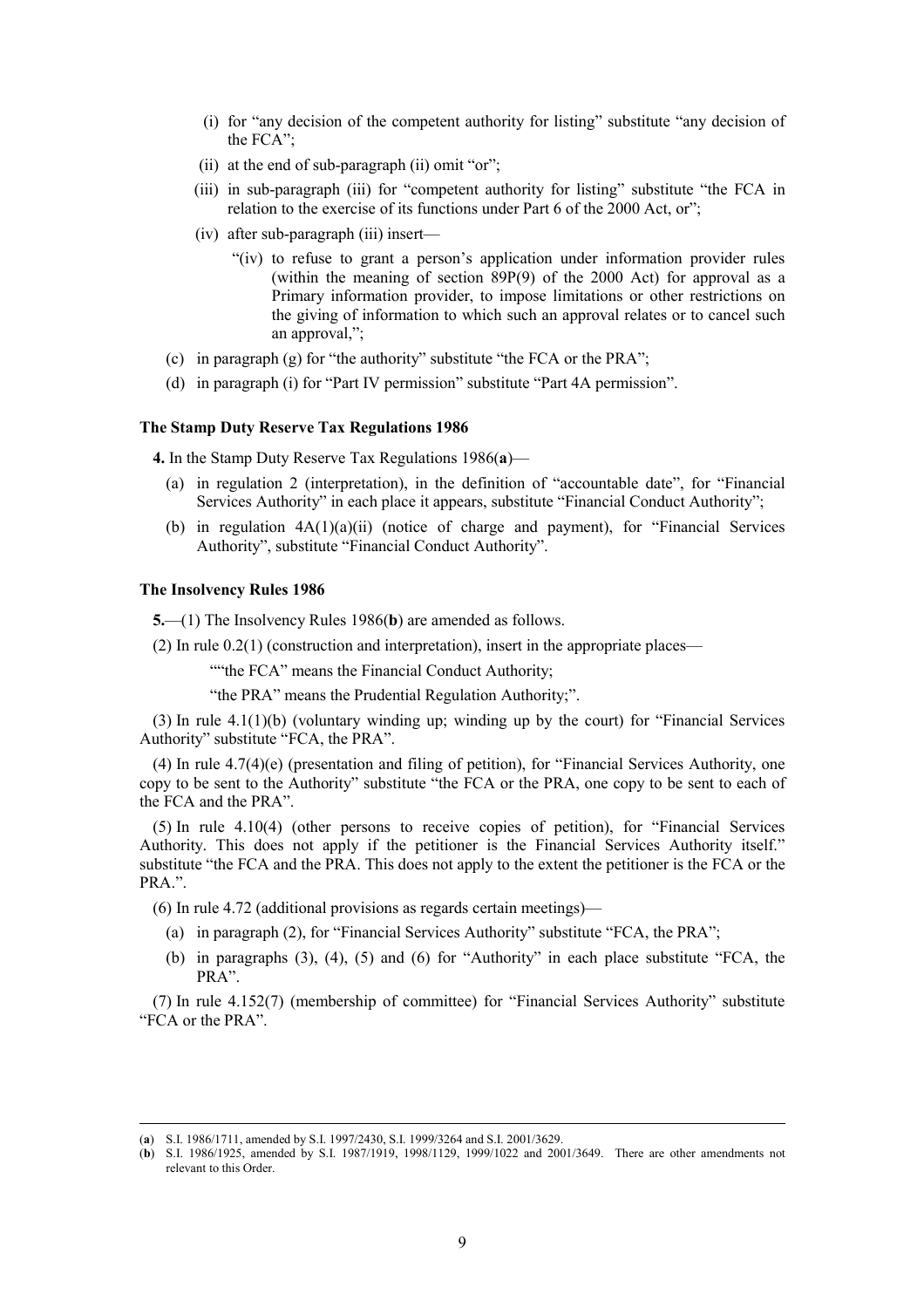#### **The Personal Pension Schemes (Disclosure of Information) Regulations 1987**

**6.** In the Personal Pension Schemes (Disclosure of Information) Regulations 1987(**a**)—

- (a) in regulation 6(5) (availability of other information), for "Chapter 10 (reports and accounts) of the Collective Investment Schemes Sourcebook made by the Financial Services Authority under Part X of the Financial Services and Markets Act 2000" substitute "section 4.5 (reports and accounts) of the Collective Investment Schemes Sourcebook made by the Financial Conduct Authority under Part 9A(**b**) of the Financial Services and Markets Act 2000";
- (b) in paragraph 4 of Schedule 3 (other information), for "by section 10.3 (contents of annual and half-yearly reports) of the Collective Investment Schemes Sourcebook made by the Financial Services Authority under Part X of the Financial Services and Markets Act 2000" substitute "by section 4.5.7 (contents of the annual long report) and 4.5.8 (contents of the half-yearly long report) of the Collective Investment Schemes Sourcebook made by the Financial Conduct Authority under Part 9A of the Financial Services and Markets Act 2000".

# **The Insolvency (Northern Ireland) Order 1989**

**7.** In the Insolvency (Northern Ireland) Order 1989(**c**)—

- (a) in article 17A(5) (approval of arrangement)(**d**), for "Financial Services Authority" substitute "Financial Conduct Authority and, where the regulated company is a PRAauthorised person (within the meaning of the Financial Services and Markets Act 2000), the Prudential Regulation Authority";
- (b) in article 366 (formerly authorised banks)(**e**), for "Financial Services Authority" substitute "Financial Conduct Authority and the Prudential Regulation Authority";
- (c) in paragraph 54 of Schedule A1 (functions of the Financial Services Authority)(**f**)—
	- (i) in the heading, for "the Financial Services Authority" substitute "the Financial Conduct Authority and the Prudential Regulation Authority";
	- (ii) in each of sub-paragraphs  $(2)$ ,  $(3)$ ,  $(4)$ ,  $(6)$ ,  $(8)$ ,  $(10)$ ,  $(11)$ ,  $(13)$  and  $(15)$ , for "Authority" substitute "Financial Conduct Authority and, if the regulated company is a PRA-regulated company, the Prudential Regulation Authority";
	- (iii) in each of sub-paragraphs (9) and (17), for "Authority" substitute "Financial Conduct Authority or, if the regulated company is a PRA-regulated company, the Prudential Regulation Authority";
	- (iv) in each of sub-paragraphs  $(5)$ ,  $(7)$ ,  $(12)$ ,  $(14)$  and  $(16)$ 
		- (aa) for "Financial Services Authority" in the first place those words appear substitute "Financial Conduct Authority or, if the regulated company is a PRA-regulated company, the Prudential Regulation Authority";
		- (bb) for "Financial Services Authority" in the second place those words appear, substitute "Financial Conduct Authority and, if the regulated company is a PRA-regulated company, the Prudential Regulation Authority";
	- (v) in sub-paragraph  $(18)$ 
		- (aa) for the definition of "the Authority" and the "and" following it substitute—

(**c**) S.I. 1989/2405 (NI 19).

 <sup>(</sup>**a**) S.I. 1987/1110, amended by S.I. 1992/1531, S.I. 2002/1555 and S.I. 2007/814.

<sup>(</sup>**b**) Part 9A of the Financial Services and Markets Act 2000 was inserted by section 24(1) of the Financial Services Act 2012.

<sup>(</sup>**d**) Inserted by S.I. 2002/3152 (N.I. 6).

<sup>(</sup>**e**) Substituted by S.I. 2005/1455 (N.I. 10).

<sup>(</sup>**f**) Inserted by S.I. 2002/3152 (N.I. 6).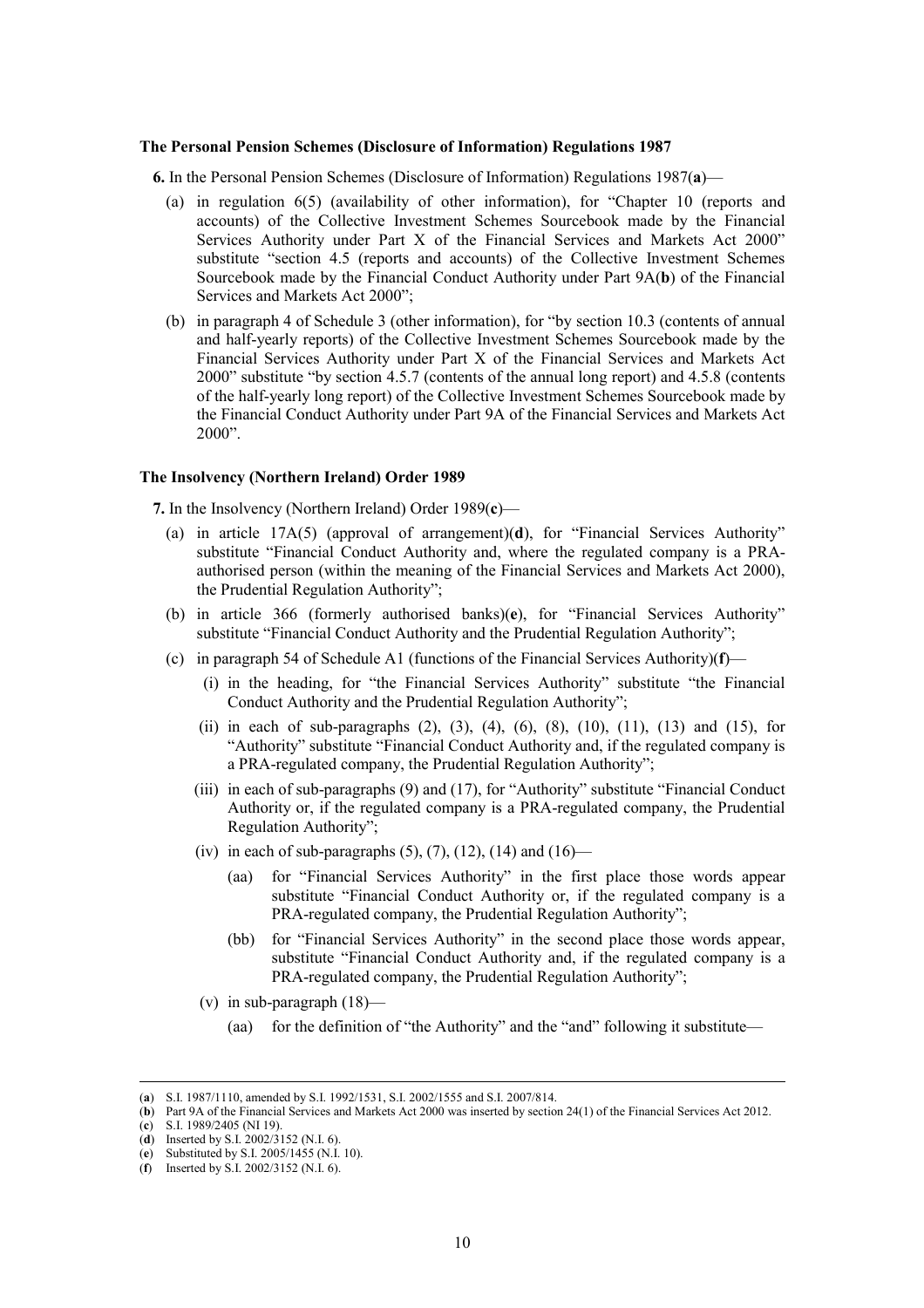""PRA-authorised" person has the meaning given by the Financial Services and Markets Act 2000;

"PRA-regulated activity" has the meaning given by the Financial Services and Markets Act  $2000$ 

"PRA-regulated company" means a regulated company which—

- (a) is, or has been, a PRA-authorised person,
- (b) is, or has been, an appointed representative within the meaning given by section 39 of the Financial Services and Markets Act 2000, whose principal (or one of whose principals) is, or was, a PRA-authorised person, or
- (c) is carrying on, or has carried on, a PRA-regulated activity in contravention of the general prohibition within the meaning of section 19 of that Act;";
	- (bb) after the definition of "regulated company" insert—

""regulator" means the Financial Conduct Authority or the Prudential Regulation Authority.";

(cc) after sub-paragraph (18) insert—

"(19) If either regulator makes an application to the court under any of the provisions mentioned in this article in relation to a PRA-regulated company, the other regulator is entitled to be heard on the application.";

(d) in paragraphs  $41(2)(c)$ ,  $43(4)(c)$  and  $83(1)(c)$  of Schedule B1 (administration)(a) for "Financial Services Authority" in each place it appears substitute "Financial Conduct Authority or the Prudential Regulation Authority".

# **The Insolvency Rules (Northern Ireland) 1991**

**8.** The Insolvency Rules (Northern Ireland) 1991(**b**) are amended as follows—

(a) in rule 0.2 (interpretation), insert in the appropriate places—

""the FCA" means the Financial Conduct Authority;

"the PRA" means the Prudential Regulation Authority;";

- (b) in rule 4.001 (voluntary winding up; winding up by the court), for "Financial Services Authority" substitute "FCA, the PRA";
- (c) in rule 4.007(4)(f) (presentation and filing of petition), for "Financial Services Authority, one copy to be sent to the Authority" substitute "FCA or the PRA, one copy to be sent to each of the FCA and the PRA";
- (d) in rule 4.010 (other persons to receive copies of petition)—
	- (i) in paragraph (4) for "Financial Services Authority" substitute "FCA and the PRA";
	- (ii) for paragraph (5) substitute—
	- "(5) Paragraph  $(4)$  does not apply to the extent the petitioner is the FCA or the PRA.";
- (e) in rule 4.078 (additional provisions as regards certain meetings)—
	- (i) in paragraph (2), for "Financial Services Authority" substitute "FCA, the PRA";
	- (ii) in paragraphs (3), (4), (5) and (6) for "Authority" in each place substitute "FCA, the PRA".
- (f) in rule 4.160(7) (membership of committee) for "Financial Services Authority" substitute "FCA or PRA".

 <sup>(</sup>**a**) Inserted by S.I. 2005/1455 (N.I. 10).

<sup>(</sup>**b**) S.R. 1991/364; amended by S.R. 2000/247.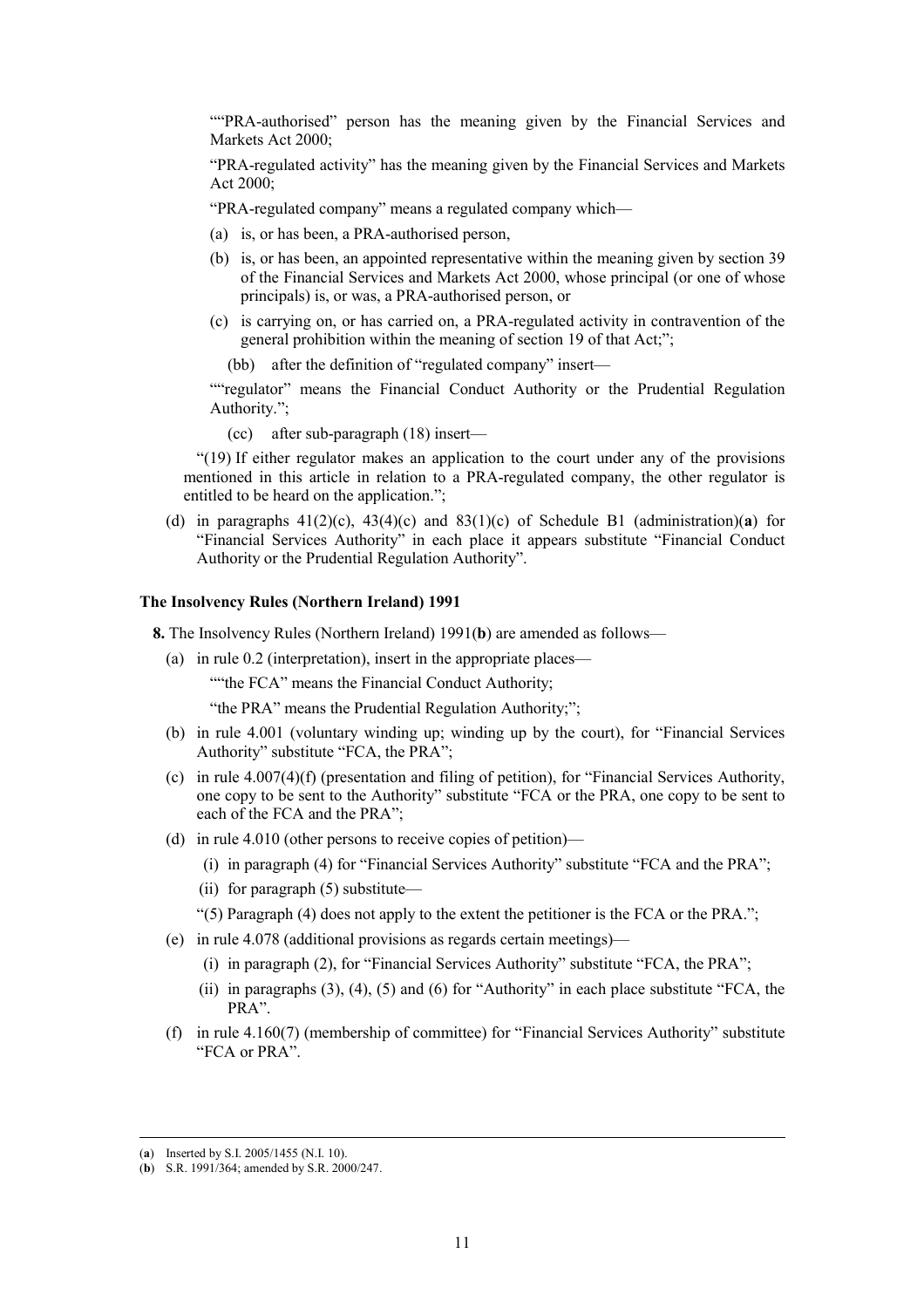#### **The Financial Markets and Insolvency Regulations 1991**

**9.** In regulation 16 of the Financial Markets and Insolvency Regulations 1991(**a**) (circumstances in which member or designated non-member dealing as principal to be treated as acting in different capacities) for paragraph (1D) substitute—

"(1D) In paragraph (1), "rules relating to clients' money" are rules made by the Financial Conduct Authority under sections 137A and 137B of the Financial Services and Markets Act 2000(**b**).".

#### **The Act of Sederunt (Rules of the Court of Session 1994) 1994**

**10.** In Schedule 2 to the Act of Sederunt (Rules of the Court of Session 1994) 1994(**c**) (the rules of the Court of Session 1994)—

- (a) in paragraphs  $62.90(3)$  and  $62.91(3)(i)$ , for "Financial Services Authority" substitute "Financial Conduct Authority or the Prudential Regulation Authority";
- (b) in paragraph 74.36(1)(a)(iii), for "Financial Services Authority" substitute "Financial Conduct Authority";
- (c) after paragraph  $74.36(1)(a)(iii)$  insert—

"(iiia) the Prudential Regulation Authority, if it is not the petitioner;";

- (d) in paragraphs  $74.36(1)(a)(vii)$  and  $74.45(2)(f)$ , for "Financial Services Authority" substitute "Financial Conduct Authority or the Prudential Regulation Authority";
- (e) in paragraph 74.46(2), for paragraph (b) substitute—

"(b) the Financial Conduct Authority;

(ba) the Prudential Regulation Authority;";

(f) in paragraph 74.54(2)(k), for "Financial Services Authority" substitute "Financial Conduct Authority or the Prudential Regulation Authority".

#### **The Insolvent Partnerships Order 1994**

**11.** In the Insolvent Partnerships Order 1994(**d**)—

- (a) in Part 1 of Schedule 1, in modified section 4A of the Insolvency Act 1986 (approval of arrangement)—
	- (i) for subsection (5) substitute—

"(5) Where a member of an insolvent partnership which is regulated applies to the court under subsection (3), the appropriate regulator is entitled to be heard on the application.

- (5A) "The appropriate regulator" means—
	- (a) where the partnership is a PRA-regulated partnership, the Prudential Regulation Authority and the Financial Conduct Authority;
	- (b) in any other case the Financial Conduct Authority.

(5B) For the purposes of subsection (5A), a "PRA-regulated partnership" means a partnership which—

(a) is or has been, a PRA–authorised person (within the meaning of the Financial Services and Markets Act 2000),

 <sup>(</sup>**a**) S.I. 1991/880; regulation 16(1D) was inserted by S.I. 2009/853.

<sup>(</sup>**b**) Sections 137A and 137B were inserted by section 24 of the Financial Services Act 2012.

<sup>(</sup>**c**) S.I. 1994/1443 (S. 69), amended by S.S.I. 2006/199, S.S.I. 2009/63 and S.S.I. 2011/385.

<sup>(</sup>**d**) S.I. 1994/2421; Part 1 of Schedule 1 was substituted by S.I. 2002/2708 and paragraph 17 of Schedule 2 was substituted by S.I. 2005/1516.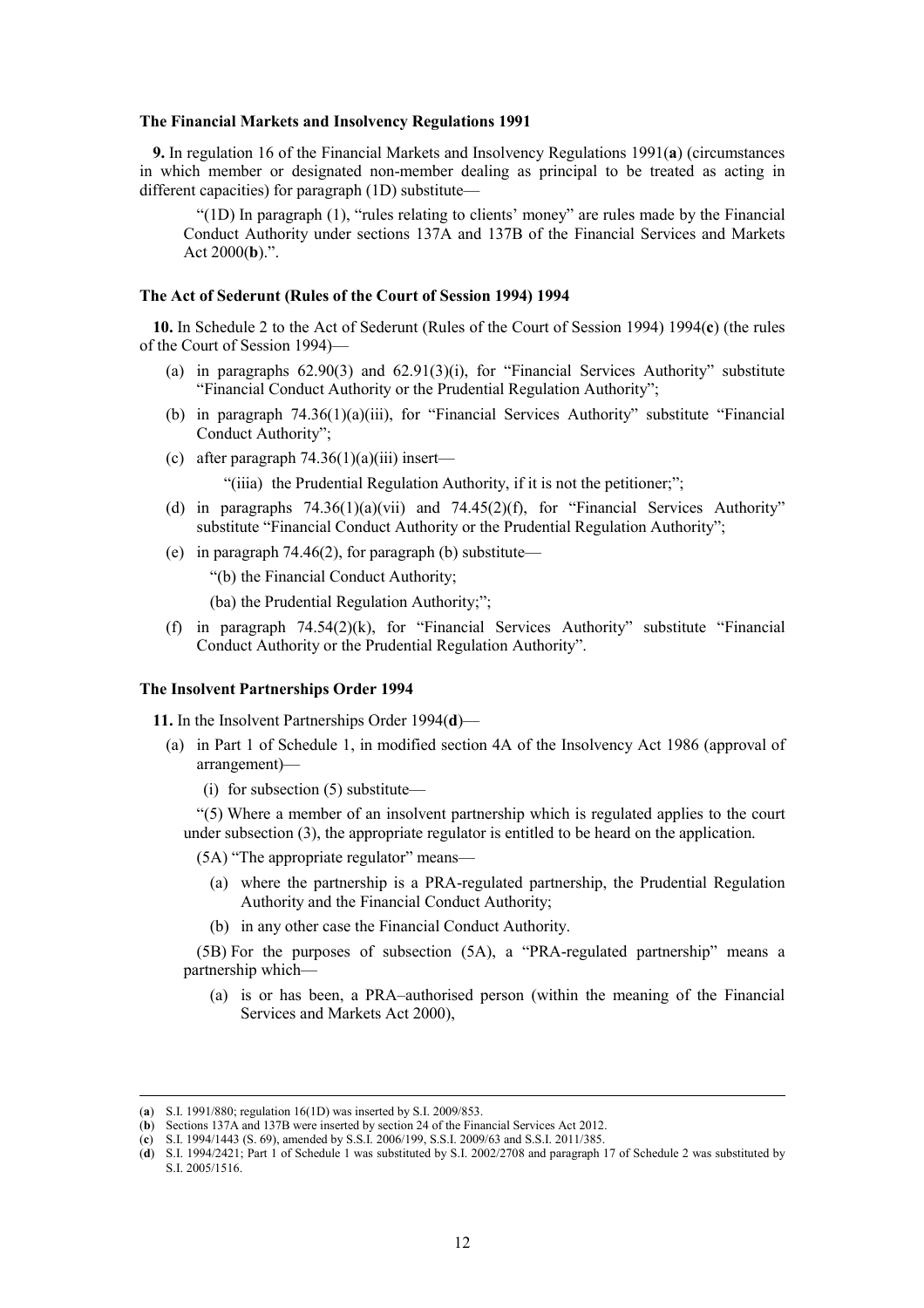- (b) is, or has been, an appointed representative within the meaning given by section 39 of that Act, whose principal (or one of whose principals) is, or was, a PRAauthorised person, or
- (c) is carrying on, or has carried on, a PRA-regulated activity (within the meaning of that Act) in contravention of the general prohibition under section 19 of that Act.";
- (b) in paragraph 17 of Schedule 2, in modified paragraph 42 of Schedule B1 to the Insolvency Act 1986, for "(petition by Financial Services Authority)" substitute "(winding-up petitions)".

## **The Credit Institutions (Protection of Depositors) Regulations 1995**

**12.** In the Credit Institutions (Protection of Depositors) Regulations 1995(**a**)—

- (a) in regulation 2(1) (interpretation)—
	- (i) omit the definition of "the Authority",
	- (ii) at the appropriate places insert—
		- ""the FCA" means the Financial Conduct Authority;

"the PRA" means the Prudential Regulation Authority;"

- (b) in regulation 46(8) (information to be supplied on request)—
	- (i) for "Authority" substitute "FCA or the PRA";
	- (ii) for "authority" substitute "regulator";
- (c) in regulation 49 (enforcement: UK and non-EEA institutions)—
	- (i) for paragraph (2) substitute—

 $(2)$  In its application to a UK institution or building society, subsection (1) of section 55J (variation or cancellation on initiative of regulator) and subsection (2) of each of sections 55L and 55M of the 2000 Act (imposition of requirements) have effect as if—

- (a) at the end of paragraph (b), "or" were omitted;
- (b) at the end of paragraph (c) there were inserted—

"or

- (d) it is desirable to exercise the power in order to—
	- (i) secure the payment by the institution or building society of unpaid contributions; or
	- (ii) in the case of a UK institution, secure that the institution complies with any obligation imposed by or under the law of another EEA State in connection with its participation in a scheme for the protection of depositors or investors which is in force in that State.".";
- (ii) in paragraph  $(3)$ 
	- (aa) in the first place in which it appears, for "Authority" substitute "FCA or the PRA";
	- (bb) in the second place in which it appears, for "the Authority" substitute "that regulator";
	- (cc) for "section 45 of the 2000 Act" substitute "section 55J, 55L or 55M of the 2000 Act".

 <sup>(</sup>**a**) S.I. 1995/1442, amended by S.I. 1998/1129 and S.I. 2001/3649.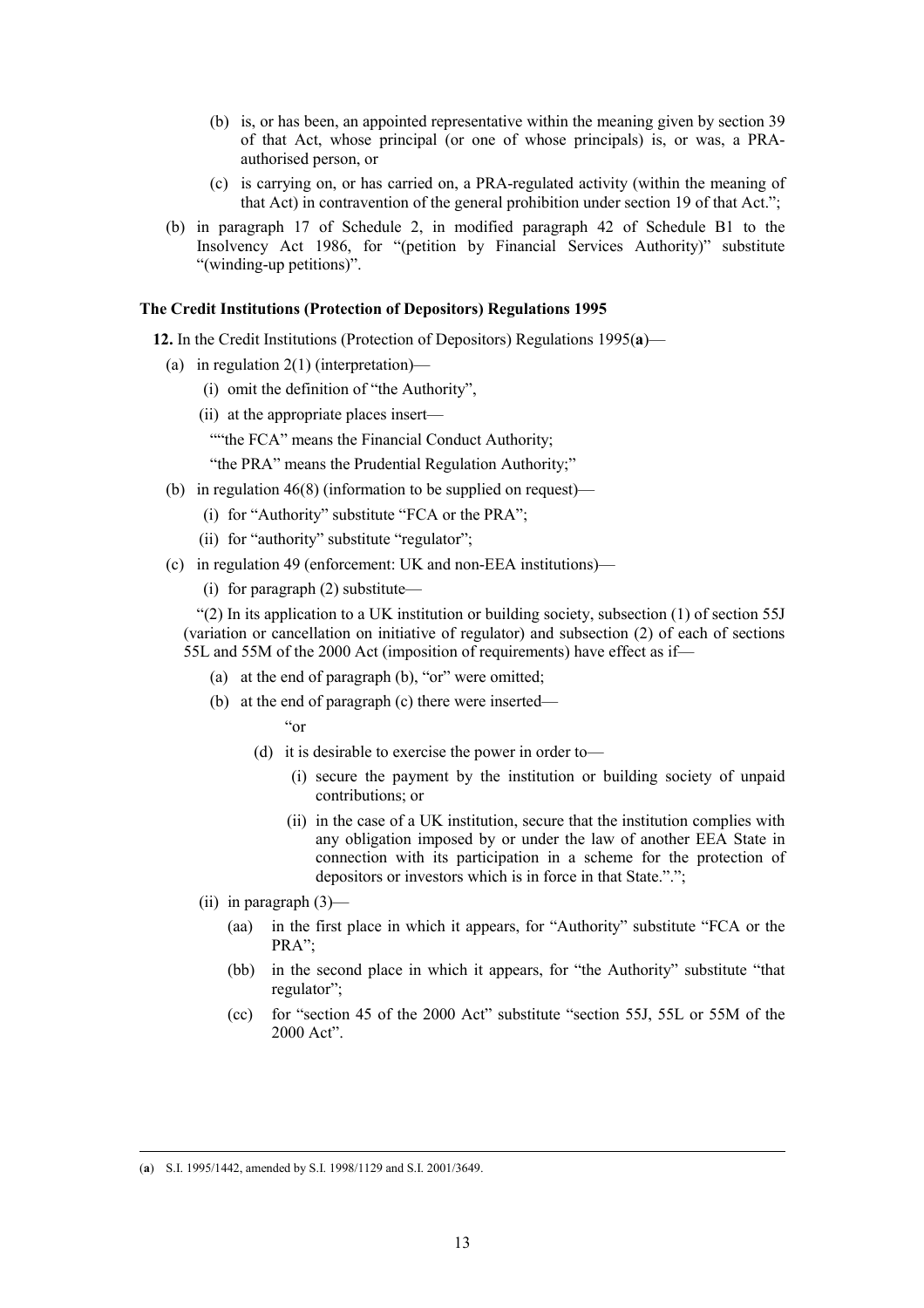#### **The Occupational Pension Schemes (Transfer Values) Regulations (Northern Ireland) 1996**

**13.** In paragraph 3 of Schedule 1 to the Occupational Pension Schemes (Transfer Values) Regulations (Northern Ireland) 1996(**a**) for "Financial Services Authority" substitute "Financial Conduct Authority".

#### **The Occupational Pension Schemes (Transfer Values) Regulations 1996**

**14.** In paragraph 3 of Schedule 1 to the Occupational Pension Schemes (Transfer Values) Regulations 1996(**b**), for "the Financial Services Authority" substitute "the Financial Conduct Authority".

# **The Teachers' Superannuation (Provision of Information and Administrative Expenses etc.) Regulations 1996**

**15.** In the Teachers' Superannuation (Provision of Information and Administrative Expenses etc.) Regulations 1996(**c**)—

- (a) in regulation 3(2)(f) for "Financial Services Authority" substitute "Financial Conduct Authority";
- (b) after that sub-paragraph insert—

"(fa)the Prudential Regulation Authority;".

# **The National Health Service Pension Scheme (Provision of Information and Administrative Expenses etc.) Regulations 1996**

**16.** In the National Health Service Pension Scheme (Provision of Information and Administrative Expenses etc.) Regulations 1996(**d**)—

- (a) in regulation 3(2) (application of the regulations), for "150 of the FSM Act (actions for damages in respect of contravention of rules etc)" substitute "138D of the FSM Act (actions for damages)";
- (b) in regulation 5—
	- (i) in sub-paragraph (e) for "Financial Services Authority" substitute "Financial Conduct Authority";
	- (ii) after that sub-paragraph insert—

"(ea) the Prudential Regulation Authority;".

#### **The Insurance Companies (Reserves) (Tax) Regulations 1996**

**17.** In the Insurance Companies (Reserves) (Tax) Regulations 1996(**e**)—

- (a) in regulation  $2(1)$  (interpretation)—
	- (i) for the definition of "equalisation reserves rules" substitute—

""equalisation reserve rules" means the rules in Chapter 1.4 of INSPRU made by the Prudential Regulation Authority under the Financial Services and Markets Act 2000;";

(ii) for the definition of "INSPRU" substitute—

""INSPRU" means the Prudential Sourcebook for Insurers made by the Prudential Regulation Authority under the Financial Services and Markets Act 2000;";

(iii) after the definition of "INSPRU" insert—

 <sup>(</sup>**a**) S.R. 1996 No. 619, amended by S.R. 2008 No. 370.

<sup>(</sup>**b**) S.I. 1996/1847, amended by S.I. 2008/1050.

<sup>(</sup>**c**) S.I. 1996/2282, amended S.I. 2001/3649. (**d**) S.I. 1996/2424, amended by S.I. 2001/3649.

<sup>(</sup>**e**) S.I. 1996/2991, amended by S.I. 1999/1408, 2001/3629, 2004/3260 and 2008/2679.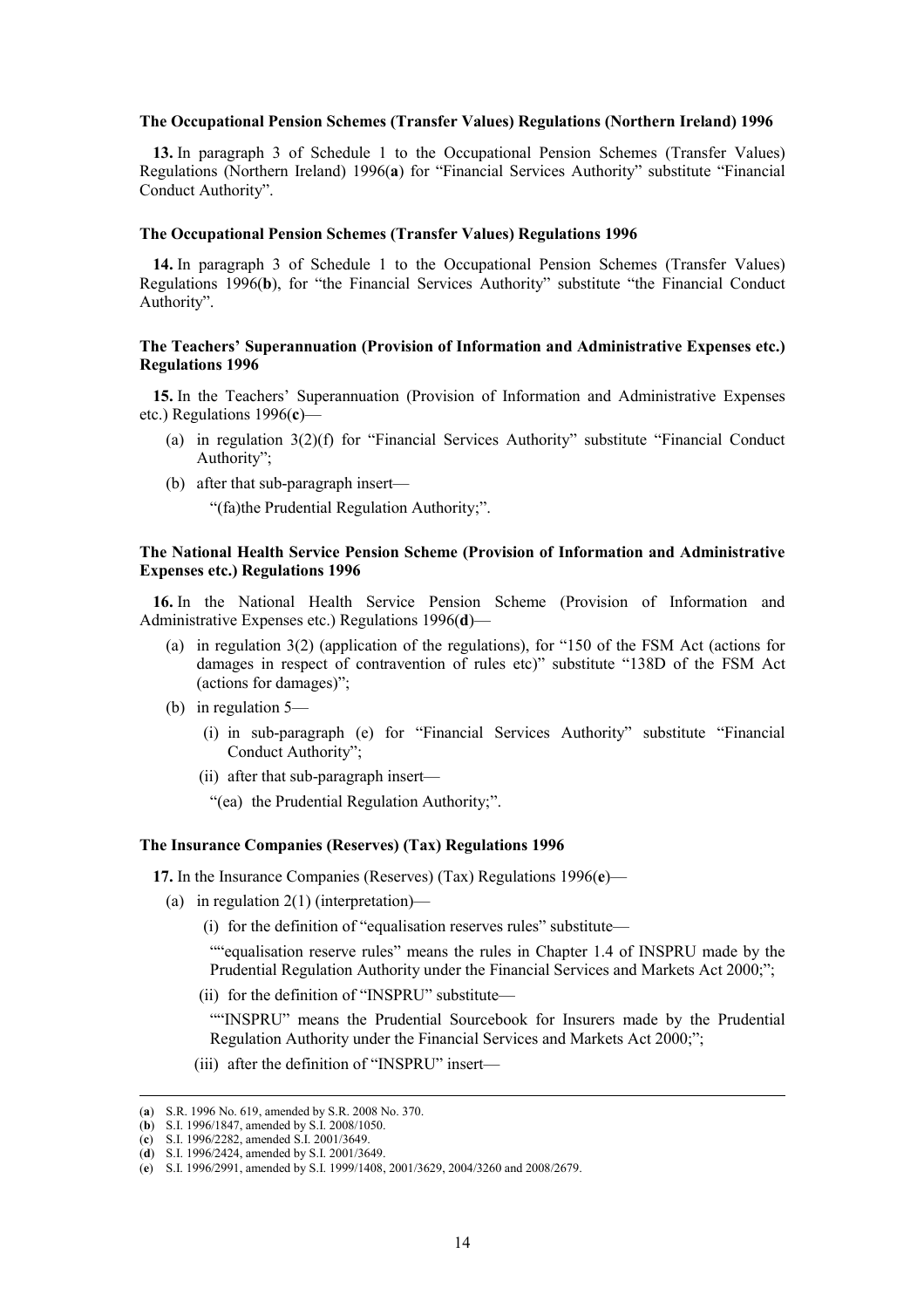""IPRU(INS)" means the Interim Prudential Sourcebook for Insurers made by the Prudential Regulation Authority under the Financial Services and Markets Act 2000;";

(iv) for the definition of "return period" substitute—

""return period" means the period covered in a document prepared by an insurance company for the purposes of section 9.3 of IPRU(INS);";

- (b) in regulation 8A (certain insurance business carried on outside the United Kingdom by a controlled foreign company—non-annual accounts but returns prepared on an annual basis)—
	- (i) for paragraph (6) substitute—

"(6) For the purposes of paragraph (4), accounts are prepared on an accident year basis where the accounts and statements required to be deposited with the Prudential Regulation Authority pursuant to Chapter 9 of IPRU(INS) are prepared using Forms 21, 22 and 23 prescribed by the Accounts and Statements Rules contained in that Chapter.";

(ii) omit paragraph (7).

#### **The Local Government Pension Scheme Regulations 1997**

**18.** In the Local Government Pension Scheme Regulations 1997(**a**)—

- (a) in paragraph 1 of Schedule 5A, in sub-paragraph (e) for "Financial Services Authority" substitute "Financial Conduct Authority";
- (b) after that sub-paragraph insert—
	- "(ea) the Prudential Regulation Authority;".

#### **The Firemen's Pensions (Provision of Information) Regulations 1997**

**19.** In the Firemen's Pensions (Provision of Information) Regulations 1997(**b**)—

- (a) in sub-paragraph (f) of regulation 3(2), for "Financial Services Authority" substitute "Financial Conduct Authority";
- (b) after that sub-paragraph insert— "(fa)the Prudential Regulation Authority;".

#### **The Police Pensions (Provision of Information) Regulations 1997**

**20.** In the Police Pensions (Provision of Information) Regulations 1997(**c**)—

- (a) in sub-paragraph (f) of regulation 3(2), for "Financial Services Authority" substitute "Financial Conduct Authority";
- (b) after that sub-paragraph insert—

"(fa)the Prudential Regulation Authority;".

## **The Building Societies (Accounts and Related Provisions) Regulations 1998**

**21.** In paragraph 5 of Schedule 11 to the Building Societies (Accounts and Related Provisions) Regulations 1998(**d**) for "which meets the criteria established by the competent authority (within the meaning of section 72 of the Financial Services and Markets Act 2000) and is included in a list maintained by that authority", substitute "which meets the criteria established by the Financial Conduct Authority in exercise of its functions under Part 6 (official listing etc.) of the Financial

 <sup>(</sup>**a**) S.I. 1997/1612, amended by S.I. 2001/3649.

<sup>(</sup>**b**) S.I. 1997/1829, amended by S.I. 2001/3649.

<sup>(</sup>**c**) S.I. 1997/1912, amended by S.I. 2001/3649.

<sup>(</sup>**d**) S.I. 1998/504, amended by S.I. 2001/3649.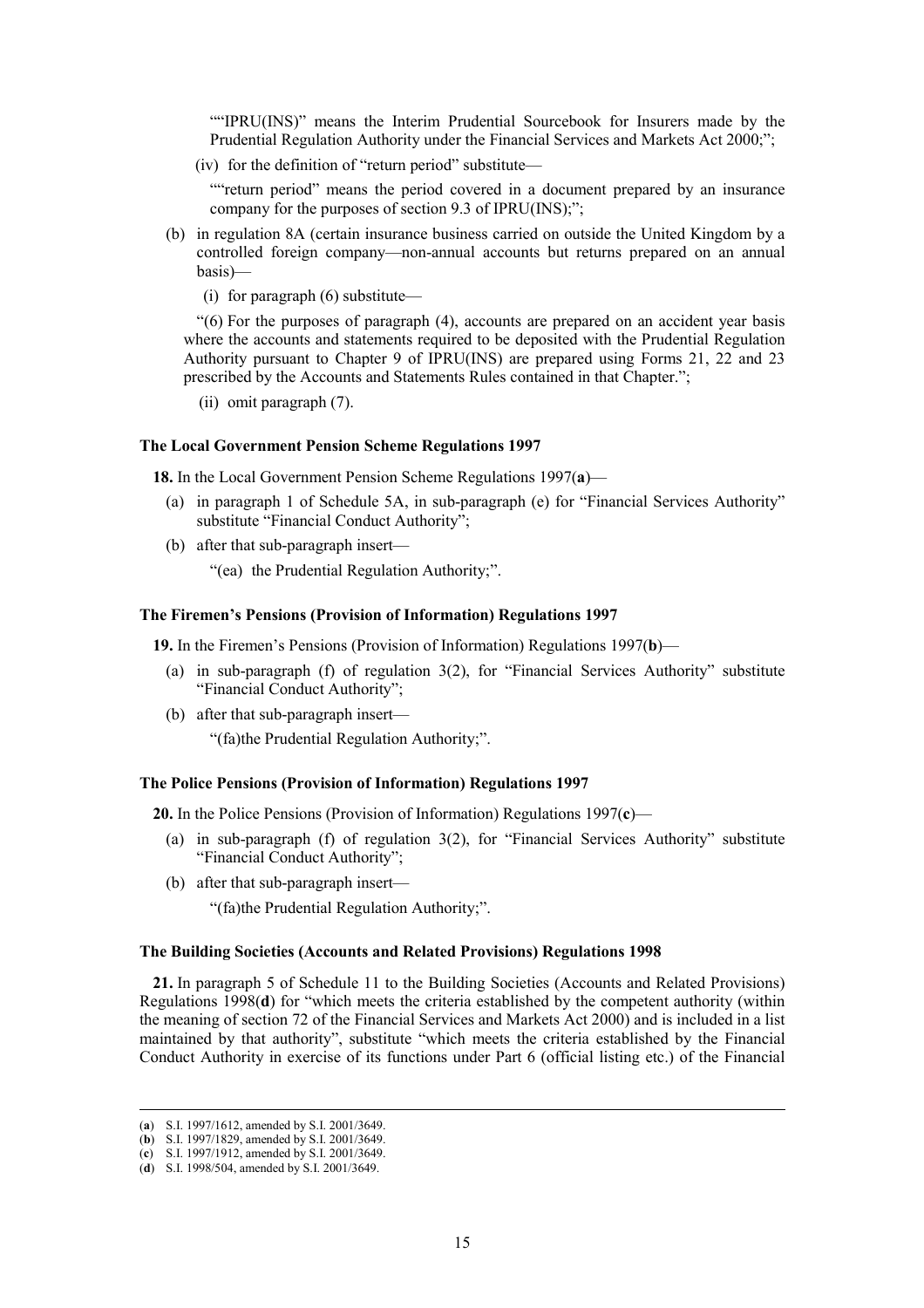Services and Markets Act 2000 and is included in a list maintained by the Financial Conduct Authority".

#### **The Individual Savings Account Regulations 1998**

**22.**—(1) The Individual Savings Account Regulations 1998(**a**) are amended as follows.

(2) In regulation 2(1) (interpretation)—

- (a) in the definition of "authorised unit trust" omit "made by the Financial Services Authority";
- (b) for the definition of "the Collective Investment Schemes Sourcebook" substitute—

""COLL" means the Collective Investment Schemes Sourcebook made by the Financial Conduct Authority under FISMA 2000;";

(c) for the definition of "non-UCITS retail scheme" substitute—

""non-UCITS retail scheme"—

- (a) has the meaning in COLL (that is, a scheme to which, or to whose authorised fund manager and depositary, sections 5.1, 5.4 and 5.6 of COLL apply),
- (b) includes a "recognised scheme" by virtue of section 270 or 272 of FISMA 2000, which would fall within paragraph (a) of this definition if it were an authorised fund, and
- (c) includes a sub-fund of an umbrella which the terms of the scheme identify as a sub-fund which would fall within paragraph (a) or (b) of this definition if it were itself an authorised fund or a recognised scheme.

In this definition, expressions defined in the Glossary of the Financial Conduct Authority Handbook have those defined meanings;";

- (d) in the definition of "qualifying units in or shares of a non-UCITS retail scheme"—
	- (i) for "Collective Investment Schemes Sourcebook" substitute "COLL";
	- (ii) for "that Sourcebook", substitute "the COLL";
- (e) in the definition of "recognised UCITS", for "Collective Investment Schemes Sourcebook (see in particular COLL 1.2.2)" substitute "COLL";
- (f) in the definition of "UK UCITS"—
	- (i) for "authorised under section  $31(1)(a)$  of FISMA 2000" substitute "with Part 4A permission under FISMA 2000";
	- (ii) for "Collective Investments Scheme Sourcebook (see in particular COLL 1.2.2.)" substitute "the COLL";
- (g) in the definition of "umbrella scheme", for "Financial Services Authority" substitute "Financial Conduct Authority".

(3) In regulation 4(8) (general conditions for accounts and subscriptions for accounts)(**b**) for "the Collective Investment Schemes Sourcebook (COLL 7.2)", substitute "COLL".

(4) In regulation 6(1) (general investment rules)(**c**) for "the Collective Investment Schemes Sourcebook" in each place those words appear, substitute "COLL".

(5) In regulation 14 (account manager – qualifications and Board's approval)—

- (a) in paragraph 2(b), for "section  $31(1)(a)$  or (c) of, or Schedule 5 to, the Financial Services and Markets Act 2000" substitute "FISMA 2000";
- (b) for paragraph 2(c) substitute—

 <sup>(</sup>**a**) S.I. 1998/1870, amended by S.I. 2001/3629, S.I. 2003/2747, S.I. 2004/2996, S.I. 2005/3350, S.I. 2007/2119, S.I. 2008/704, S.I. 2009/1994 and S.I. 2011/1780.

<sup>(</sup>**b**) Paragraph (8) inserted by S.I. 2009/1994.

<sup>(</sup>**c**) Amended by S.I. 2001/3269, S.I. 2008/704.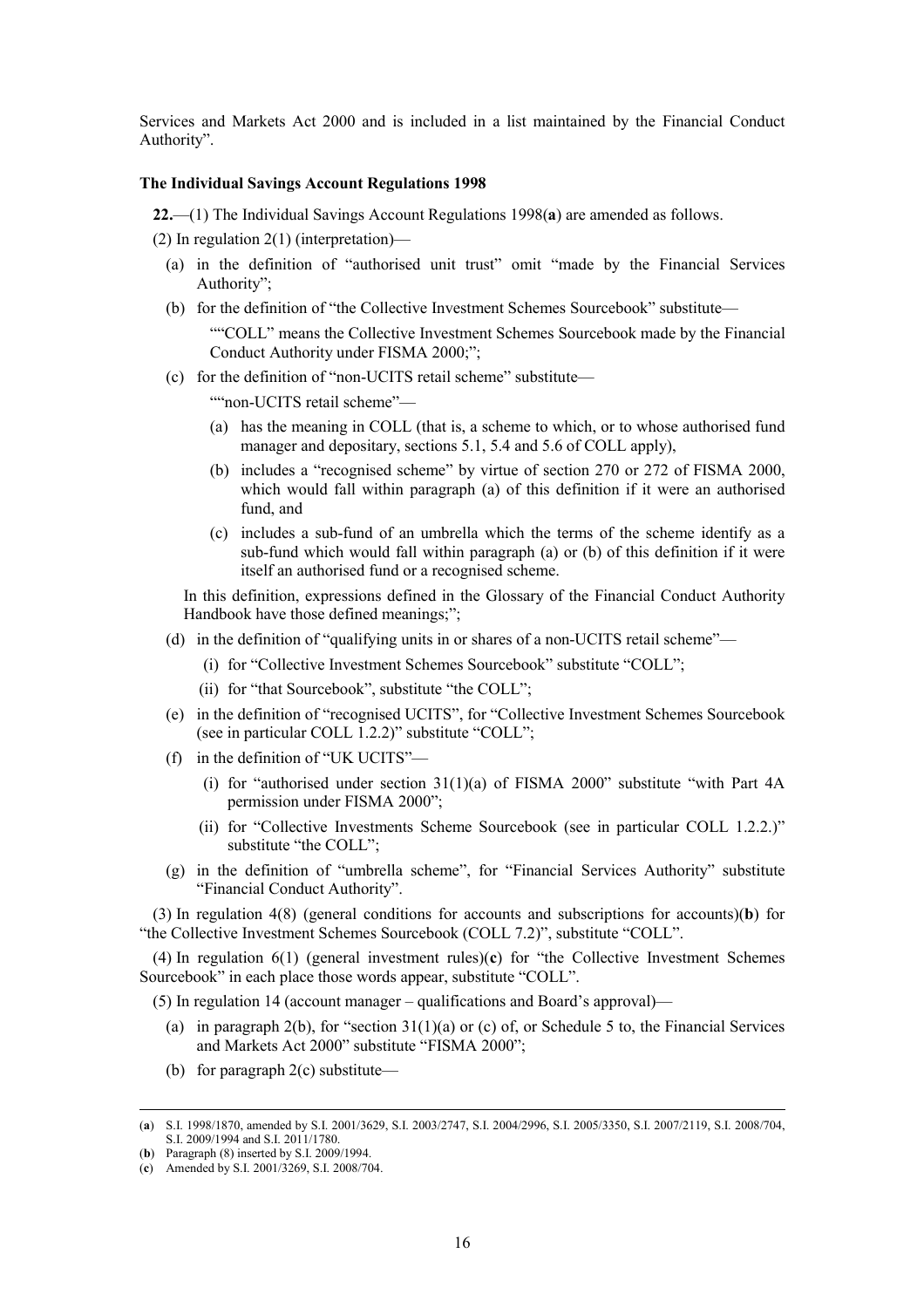"(c) an account manager must not be prevented from acting as such by any requirement imposed under Part 4A of FISMA 2000, or by any prohibition imposed by or under any rules made by the Financial Conduct Authority or the Prudential Regulation Authority under that Act; and".

# **The Public Interest Disclosure (Prescribed Persons) Order (Northern Ireland) 1999**

**23.** In the Schedule to the Public Interest Disclosure (Prescribed Persons) Order (Northern Ireland) 1999(**a**)—

- (a) omit the entry beginning "Financial Services Authority";
- (b) omit the entry beginning "The competent authority under Part IV of the Financial Services and Markets Act 2000";
- (c) at the appropriate places insert—

| "Financial Conduct Authority"          | The listing of securities on a stock<br>exchange; prospectuses on offers of<br>transferable securities to the public; the<br>carrying on of investment business or of<br>insurance business; the operation of<br>banks and building societies, deposit-<br>taking businesses and wholesale money<br>market regimes; the operation of friendly<br>societies, benevolent societies, working<br>men's clubs, specially authorised<br>societies, and industrial and provident<br>societies; the functioning of financial<br>markets and investment exchanges;<br>money laundering, financial crime, and<br>other serious financial misconduct, in<br>connection with activities regulated by<br>the Financial Conduct Authority. |
|----------------------------------------|------------------------------------------------------------------------------------------------------------------------------------------------------------------------------------------------------------------------------------------------------------------------------------------------------------------------------------------------------------------------------------------------------------------------------------------------------------------------------------------------------------------------------------------------------------------------------------------------------------------------------------------------------------------------------------------------------------------------------|
| <b>Prudential Regulation Authority</b> | The carrying on of investment business<br>or of insurance business; the operation of<br>banks and building societies, deposit-<br>taking businesses and wholesale money<br>market regimes; the operation of friendly<br>societies, benevolent societies, working<br>men's clubs, specially authorised<br>societies, and industrial and provident<br>societies.                                                                                                                                                                                                                                                                                                                                                               |
| The Bank of England                    | The functioning of clearing houses.".                                                                                                                                                                                                                                                                                                                                                                                                                                                                                                                                                                                                                                                                                        |

# **The Personal Portfolio Bonds (Tax) Regulations 1999**

**24.** In regulation 2(1) (interpretation) of the Personal Portfolio Bonds (Tax) Regulations 1999(**b**), for the definition of "internal linked fund" substitute—

> ""internal linked fund" has the meaning given by section 11.1 of the Interim Prudential Sourcebook for Insurers made by the Prudential Regulation Authority under the Financial Services and Markets Act 2000;".

 <sup>(</sup>**a**) S.I. 1999/401; the Schedule was substituted by S.I. 2012/283.

<sup>(</sup>**b**) S.I. 1999/1029, amended by S.I. 2001/3629.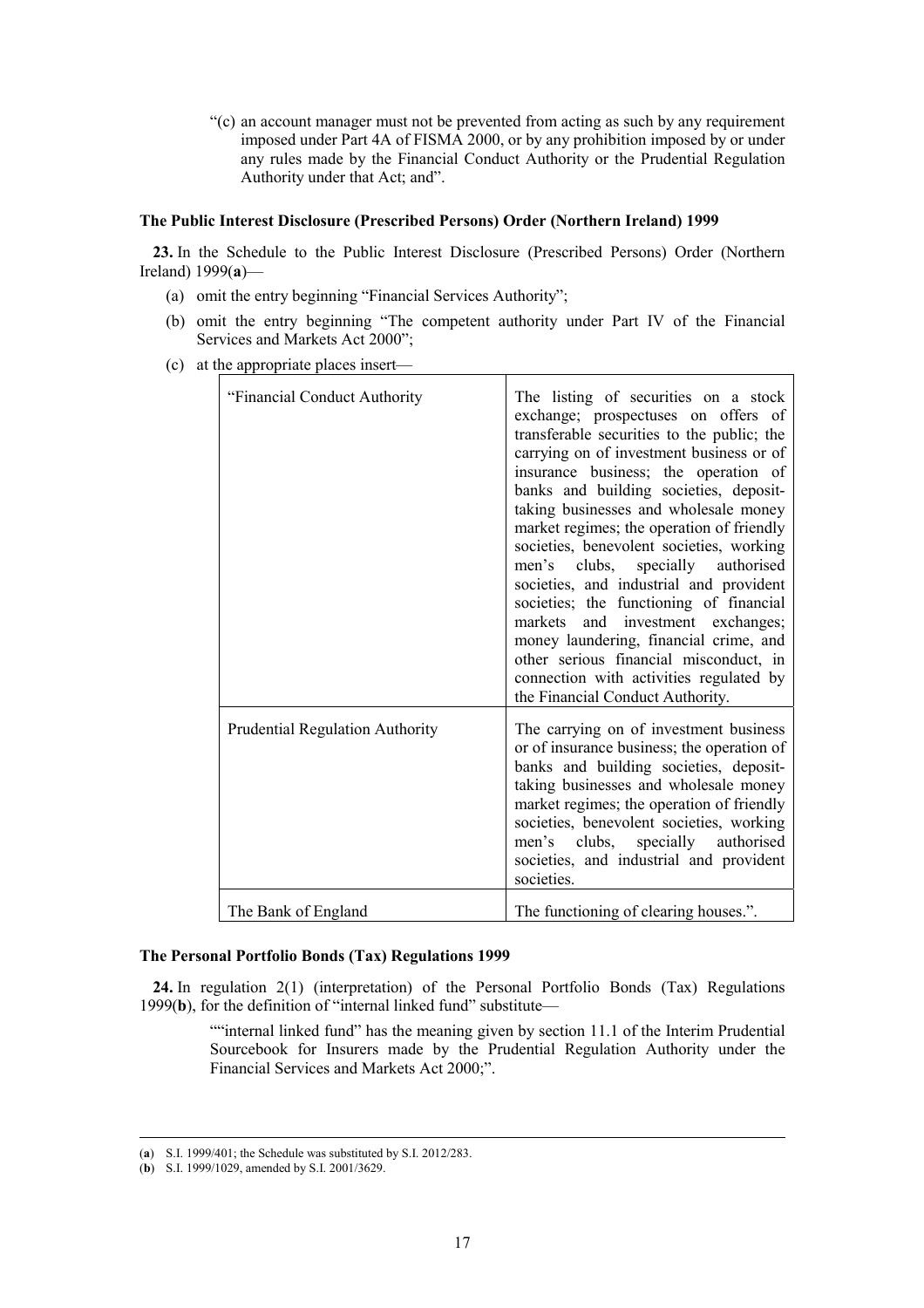## **The Public Interest Disclosure (Prescribed Persons) Order 1999**

**25.** In the Schedule to the Public Interest Disclosure (Prescribed Persons) Order 1999(**a**)—

- (a) omit the entry beginning "The competent authority under Part IV of the Financial Services and Markets Act 2000";
- (b) for the entry beginning "Financial Services Authority" substitute the following—

| "Financial Conduct Authority.    | The listing of securities on a stock<br>exchange; prospectuses on offers of<br>transferable securities to the public; the<br>carrying on of investment business or of<br>insurance business; the operation of<br>banks and building societies, deposit-<br>taking businesses and wholesale money<br>market regimes; the operation of friendly<br>societies, benevolent societies, working<br>men's clubs, specially authorised<br>societies, and industrial and provident<br>societies; the functioning of financial<br>markets and investment exchanges;<br>money laundering, financial crime, and<br>other serious financial misconduct, in<br>connection with activities regulated by<br>the Financial Conduct Authority. |
|----------------------------------|------------------------------------------------------------------------------------------------------------------------------------------------------------------------------------------------------------------------------------------------------------------------------------------------------------------------------------------------------------------------------------------------------------------------------------------------------------------------------------------------------------------------------------------------------------------------------------------------------------------------------------------------------------------------------------------------------------------------------|
| Prudential Regulation Authority. | The carrying on of investment business<br>or of insurance business; the operation of<br>banks and building societies, deposit-<br>taking businesses and wholesale money<br>market regimes; the operation of friendly<br>societies, benevolent societies, working<br>men's clubs, specially authorised<br>societies, and industrial and provident<br>societies.                                                                                                                                                                                                                                                                                                                                                               |
| The Bank of England.             | The functioning of clearing houses.".                                                                                                                                                                                                                                                                                                                                                                                                                                                                                                                                                                                                                                                                                        |

## **The Unfair Terms in Consumer Contracts Regulations 1999**

**26.** In the Unfair Terms in Consumer Contracts Regulations 1999(**b**)—

- (a) in regulation 5(7), for "Financial Services Authority" substitute "Financial Conduct Authority or the Prudential Regulation Authority";
- (b) in regulation 16, for "Financial Services Authority" in each place (including the heading) substitute "Financial Conduct Authority";
- (c) in paragraph 10 of Schedule 1 for "Financial Services Authority" substitute "The Financial Conduct Authority".

# **The Financial Markets and Insolvency (Settlement Finality) Regulations 1999**

**27.** In the Financial Markets and Insolvency (Settlement Finality) Regulations 1999(**c**)—

(a) in regulation  $2(1)$ —

 <sup>(</sup>**a**) S.I. 1999/1549; the Schedule was substituted by S.I. 2003/1993. There are other amendments which are not relevant to this Order.

<sup>(</sup>**b**) S.I. 1999/2083, amended by S.I. 2001/1186, S.I. 2001/3649 and S.I. 2004/2095.

<sup>(</sup>**c**) S.I. 1999/2979, amended by S.I. 2002/1555 and S.I. 2010/2993.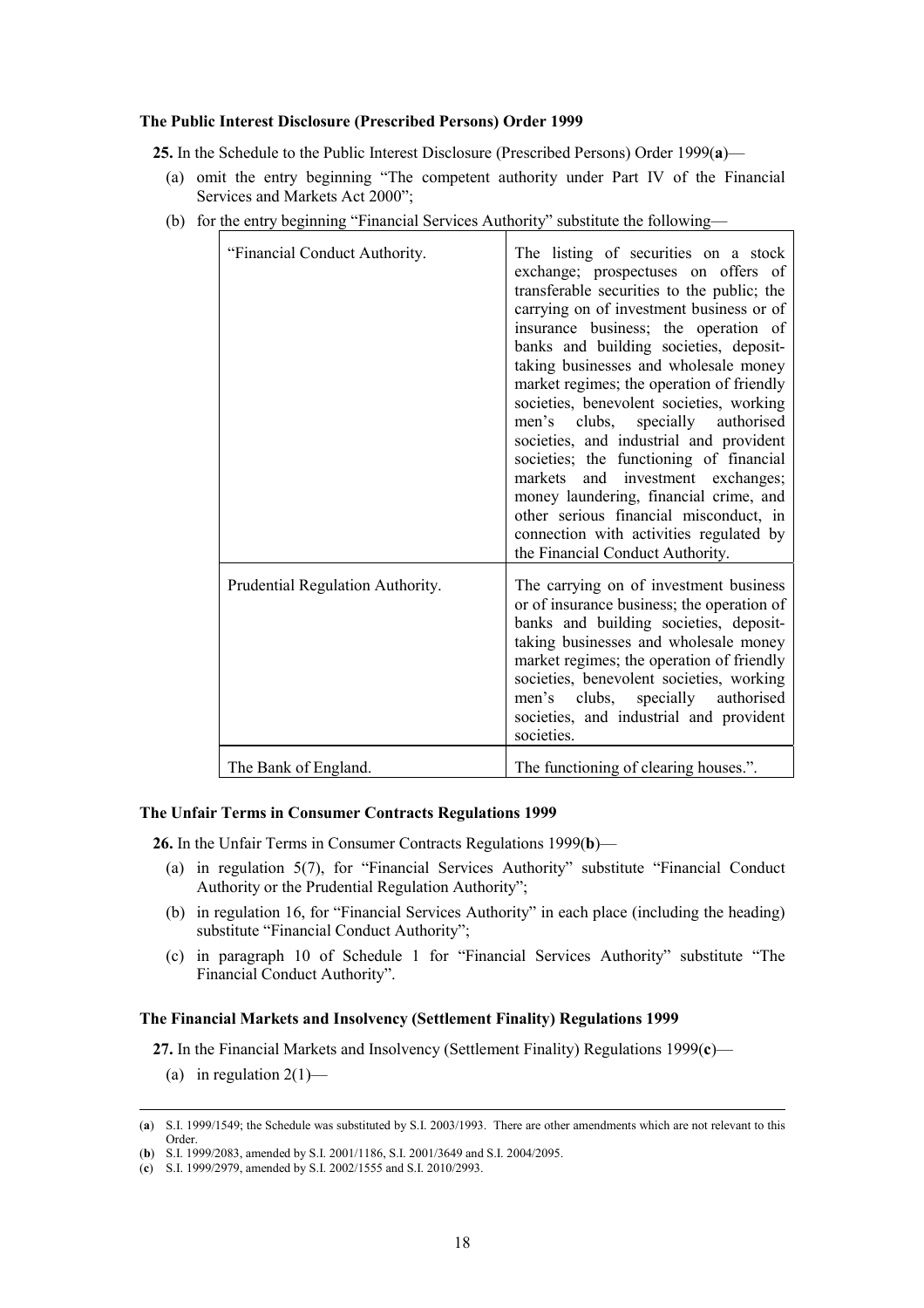(i) for the definition of "designating authority" substitute—

""designating authority" means—

- (a) in the case of a system which is, or the operator of which is, a recognised investment exchange for the purposes of the 2000 Act, the FCA;
- (b) in any other case, the Bank of England;";
- (ii) at the appropriate places insert—

""the FCA" means the Financial Conduct Authority;

"the PRA" means the Prudential Regulation Authority;"

- (b) in regulation 4(3), for "Financial Services Authority" substitute "FCA";
- (c) in regulation  $7(2)$ 
	- (i) omit sub-paragraph (c);
	- (ii) for sub-paragraph (d) substitute—
		- "(d) subsection (4) shall have effect as if for "two months" there were substituted "three months" and as if for "the appropriate regulator" there were substituted "the designating authority".";
- (d) in regulation 10(5), for "the Financial Services Authority which it has given or furnished to the Authority" substitute "the FCA or the Bank of England where the notice or information has already been given or furnished to the FCA or the Bank of England (as the case may be)";
- (e) in paragraph 4 of the Schedule—
	- (i) for "Financial Services Authority" substitute "FCA";
	- (ii) at the appropriate place insert—

"(ba) the PRA,".

# **Transitional provision in connection with the Financial Markets and Insolvency (Settlement Finality) Regulations 1999**

**28.** For the purposes of regulation 7 of the Financial Markets and Insolvency (Settlement Finality) Regulations 1999, the Bank of England may exercise the power to revoke a designation order where—

- (a) the designation order was made before 1st April 2013, and
- (b) if an application for the designation order had been made on 1st April 2013, it would have been made to the Bank of England as the designating authority.

# **The Local Government Pension Scheme (Management and Investment of Funds) Regulations (Northern Ireland) 2000**

**29.** In regulation 3 (definition of "investment") of the Local Government Pension Scheme (Management and Investment of Funds) Regulations (Northern Ireland) 2000(**a**), for paragraphs (6) and (7) substitute—

"(6) A stock lending arrangement is an investment if, and only if, in respect of it, the conditions in paragraphs 5.4.4R and 5.4.6R (modified as specified in paragraph (7)) of the Collective Investment Scheme Sourcebook made by the Financial Conduct Authority under the Financial Services and Markets Act 2000 (as amended from time to time) are complied with.

(7) For the purposes of paragraph (6), references in paragraphs 5.4.4R and 5.4.6R to the trustee must be read as if they were references to the Committee.".

 <sup>(</sup>**a**) S.R. (NI) 2000 No 178, amended by S.I. 2003/433.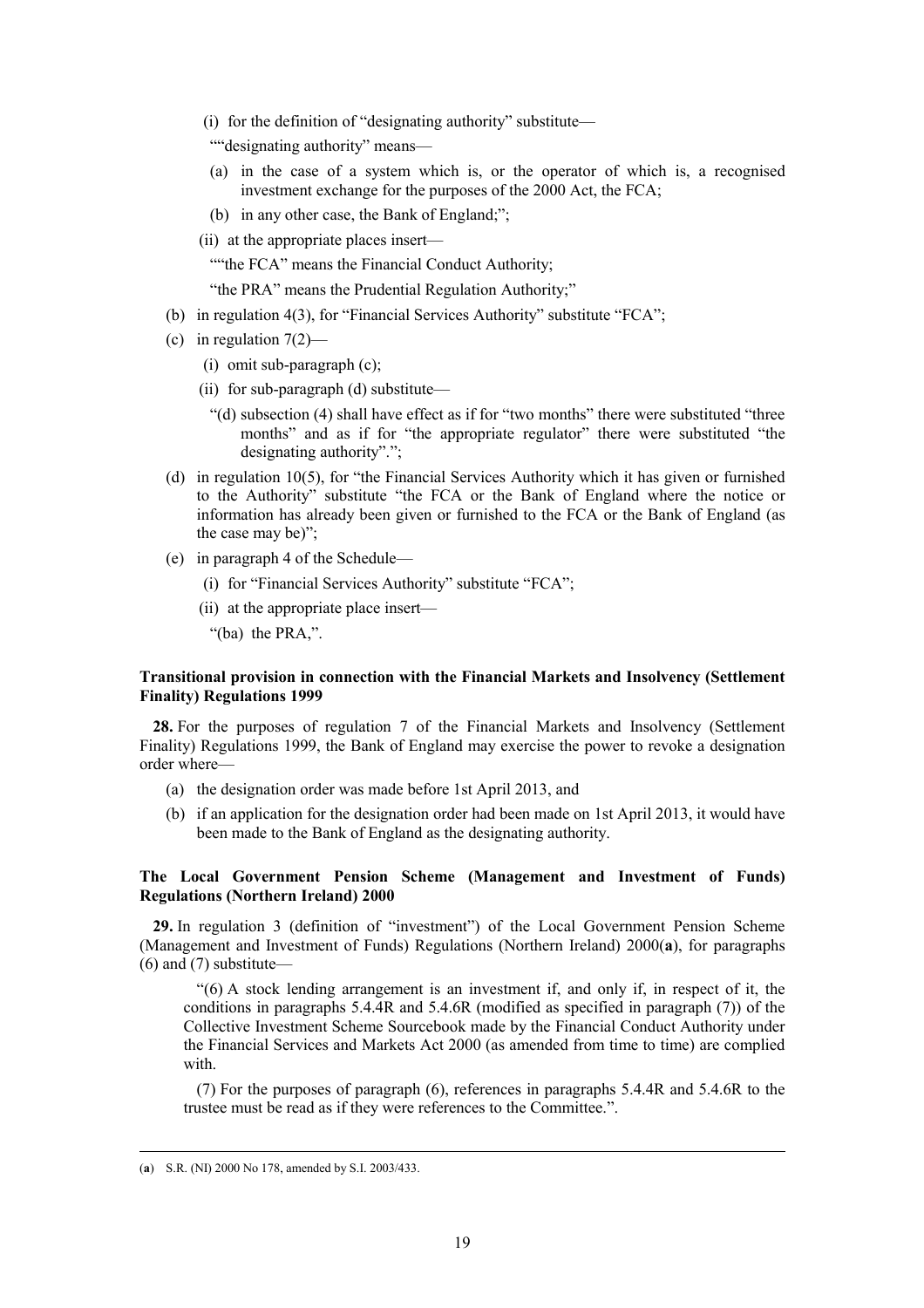#### **The Stakeholder Pension Schemes Regulations (Northern Ireland) 2000**

**30.** In the Stakeholder Pension Schemes Regulations (Northern Ireland) 2000(**a**)—

- (a) in regulation 1(3) (citation, commencement and interpretation)—
	- (i) for the definition of "dilution levy" substitute—

""dilution levy" has the meaning given by the FCA Handbook;";

(ii) for the definition of "the FSA Handbook" substitute—

""the FCA Handbook" means the Handbook made by the Financial Conduct Authority under the 2000 Act;";

(b) for regulation 15(6) (requirement for trustees or manager to satisfy certain conditions in relation to with-profits funds) substitute—

"(6) In this regulation the "actuary to the insurer" means a person appointed to perform, in relation to the insurer, either or both of the functions specified in paragraph 4.3.1 of the Supervision Sourcebook made by the Prudential Regulation Authority under the 2000 Act."

#### **The Stakeholder Pension Schemes Regulations 2000**

.

**31.** In the Stakeholder Pension Schemes Regulations 2000(**b**)—

- (a) in regulation 1(3) (citation, commencement and interpretation)—
	- (i) for the definition of "dilution levy" substitute—
	- ""dilution levy" has the meaning given by the FCA Handbook;",
	- (ii) for the definition of "the FSA Handbook" substitute—

""the FCA Handbook" means the Handbook made by the Financial Conduct Authority under the Financial Services and Markets Act 2000;";

(b) for regulation 15(6) (requirement for trustees or manager to satisfy certain conditions in relation to with-profits funds) substitute—

"(6) In this regulation the "actuary to the insurer" means a person appointed to perform, in relation to the insurer, either or both of the functions specified in paragraph 4.3.1 of the Supervision Sourcebook made by the Prudential Regulation Authority under the Financial Services and Markets Act 2000.".

#### **The Terrorism Act 2000 (Crown Servants and Regulators) Regulations 2001**

**32.** In the Terrorism Act 2000 (Crown Servants and Regulators) Regulations 2001(**c**)—

- (a) in regulation 4(b), for "Financial Services Authority" substitute "Financial Conduct Authority";
- (b) after that paragraph insert—

"(ba) the Prudential Regulation Authority;".

## **The Representation of the People (England and Wales) Regulations 2001**

**33.** In the Representation of the People (England and Wales) Regulations 2001(**d**)—

- (a) in regulation 113 (sale of full register to government departments and other bodies)—
	- (i) in paragraph  $(1)(c)$ , for "Financial Services Authority; or" substitute "Financial Conduct Authority;";

 <sup>(</sup>**a**) S.R (NI) 2000 No. 262, amended by S.R. (NI) 2003 No 256 and S.R. (NI) 2005 No. 110.

<sup>(</sup>**b**) S.I. 2000/1403, amended by S.I. 2005/577.

<sup>(</sup>**c**) S.I. 2001/192, amended by S.I. 2002/1555.

<sup>(</sup>**d**) S.I. 2001/341, amended by S.I. 2002/1871, S.I. 2003/3075, S.I. 2006/752 and S.I. 2007/2157.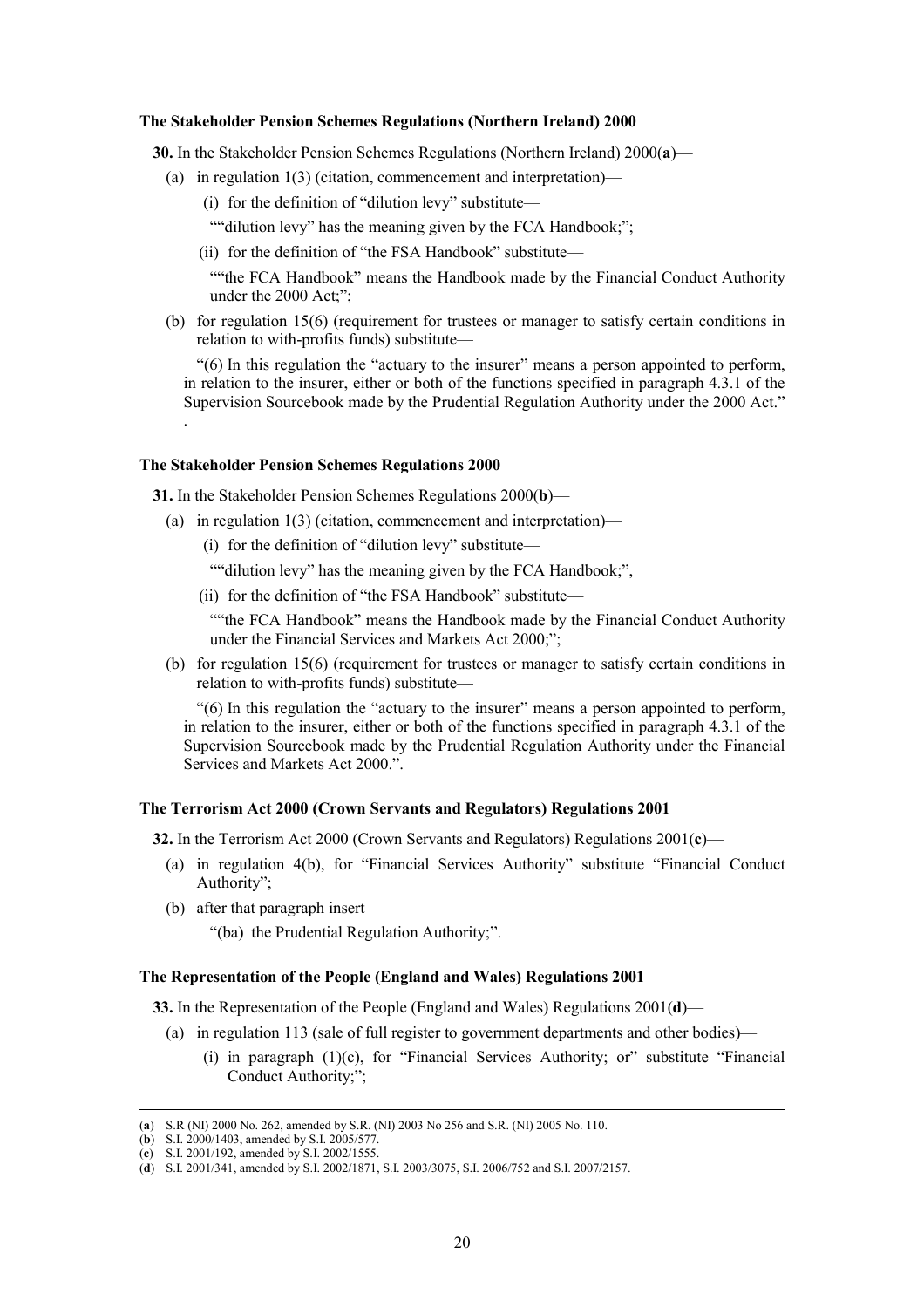- (ii) after that sub-paragraph insert—
	- "(ca) the Prudential Regulation Authority; or";
- (iii) in sub-paragraph (d), for " $(c)$ " substitute " $(ca)$ ";
- (b) in regulation 114(3)(b) (sale of full register to credit reference agencies), for "or any rules made pursuant to section 146 of the Financial Services and Markets Act 2000" substitute "or any rules made by the Financial Conduct Authority under section 137A of the Financial Services and Markets Act 2000 which relate to the prevention and detection of money laundering in connection with the carrying on of regulated activities by authorised persons".

#### **The Representation of the People (Scotland) Regulations 2001**

**34.** In the Representation of the People (Scotland) Regulations 2001(**a**)—

- (a) in regulation 112 (sale of full register to government departments and other bodies)—
	- (i) in paragraph (1)(c) for "Financial Services Authority; or" substitute "Financial Conduct Authority;";
	- (ii) after that sub-paragraph insert—
		- "(ca) the Prudential Regulation Authority; or";
- (b) in regulation  $113(3)(b)$  (sale of full register to credit reference agencies), for "or any rules made pursuant to section 146 of the Financial Services and Markets Act 2000" substitute "or any rules made by the Financial Conduct Authority under section 137A of the Financial Services and Markets Act 2000 which relate to the prevention and detection of money laundering in connection with the carrying on of regulated activities by authorised persons".

#### **The Financial Services and Markets Act 2000 (Regulated Activities) Order 2001**

**35.** In the Financial Services and Markets Act 2000 (Regulated Activities) Order 2001(**b**)—

- (a) in articles  $9C(1)$  and (3);  $9D$ ;  $9E(1)$ ;  $9F$ ;  $9G(1)$ , (4) and (8);  $9H(1)$ ;  $9K$ ;  $54(3)$ ;  $92$ ;  $93(1)$ ;  $94(1)$ ,  $(3)$ ,  $(4)$  and  $(5)$ ;  $95(1)$  to  $(9)$  and  $96$ , for "the Authority" (wherever appearing) substitute "the FCA";
- (b) in article 9C(3) (persons certified as small issuers etc), for "the authority" substitute "the FCA";
- (c) in article 9D (applications for certificates), for paragraphs (a) to (c), substitute—
	- "(a) section  $55U(1)(b)$  and (4) to (8);
	- (b) section 55V;
	- (c) section  $55X(2)$  and  $(4)(f)$ ; and
	- (d) section  $55Z3(1)$ .";
- (d) in article 9E (revocation of certificate on Authority's own initiative)—
	- (i) in the heading, for "Authority's" substitute "FCA's";
	- (ii) in paragraph (3)—
		- (aa) for "54 and 55(2)" substitute "55Z and 55Z3(2)";
		- (bb) for "the Authority's" substitute "the FCA's";
- (e) in article 9G (obtaining information from certified persons etc)—
	- (i) in subsection (2), for "Section 148" substitute "Section 138A";

 <sup>(</sup>**a**) S.I. 2001/497 (S.2); regulation 112(1) was inserted by S.I. 2002/1872 and amended by S.I. 2006/834. Regulation 113(3) was inserted by S.I. 2002/1872 and amended by S.I. 2003/3075 and 2007/2157.

<sup>(</sup>**b**) S.I. 2001/544, amended by S.I. 2002/682, S.I. 2003/1476 and S.I. 2006/3221.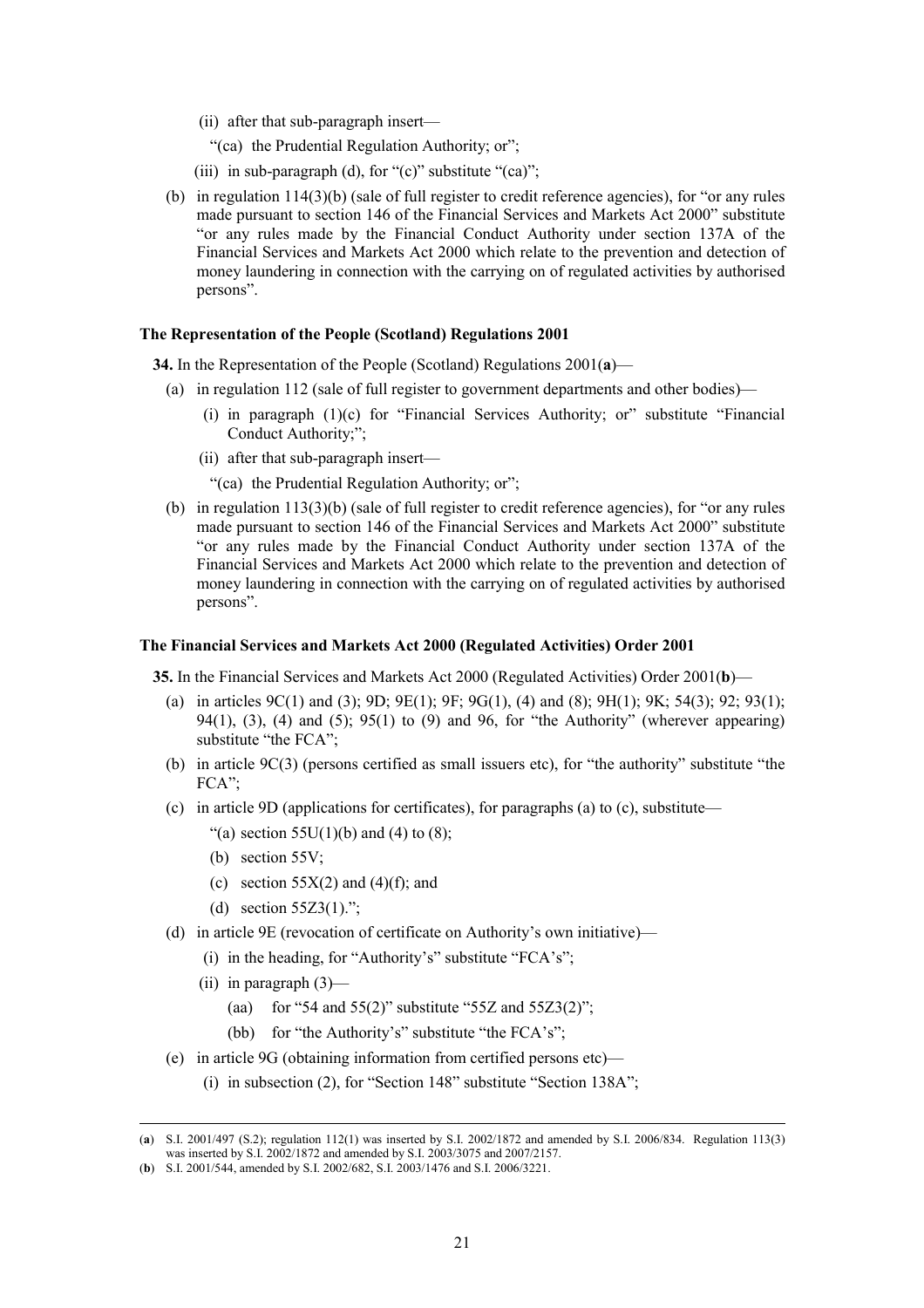- (ii) in subsection (3), for "Section 150" substitute "Section 138D";
- (iii) in subsection (6) for "Authority's" substitute "Regulator's";
- (iv) in subsection (7) omit paragraph (a);
- (f) in article 9H(2) (rules prohibiting the issue of electronic money at a discount), for "Section 148" substitute "Section 138A";
- (g) in article 35(3)(c) and (d) (international securities self-regulating organisations), for "the Authority" substitute "the FCA and the PRA";
- (h) in article  $93(1)(a)$  (duty to maintain a record of persons carrying on insurance mediation activities), for "section  $51(3)$ " substitute "section  $55U(4)$ ";
- (i) in article 95(10) (exclusion from record where no fit and proper to carry on insurance mediation activities), for "Authority" substitute "FCA or PRA";
- (j) in article 96 (exclusion from record where regulator has exercised its powers under Part 20 of the Act), in the heading for "Authority" substitute "FCA".

# **The Financial Services and Markets Act 2000 (Recognition Requirements for Investment Exchanges and Clearing Houses) Regulations 2001**

**36.** In the Financial Services and Markets Act 2000 (Recognition Requirements for Investment Exchanges and Clearing Houses) Regulations 2001(**a**)—

(a) in regulation 3(1) (interpretation), insert the following definitions in the appropriate places—

""the appropriate regulator" has the meaning given in section 285A of the Act(**b**);

"the FCA" means the Financial Conduct Authority;"

- (b) in regulation 6(1) (method of satisfying recognition requirements), for "the Authority" substitute "the appropriate regulator";
- (c) in regulation 7 (dealings and transactions not involving investments), omit "recognised investment exchange or";
- (d) in the Schedule—
	- (i) in Part 1 (recognition requirements for investment exchanges), for "the Authority", in each place, substitute "the FCA";
	- (ii) omit paragraph 15 of Part 2 (recognition requirements for investment exchanges: default rules in respect of market contracts);
	- (iii) in Part 3 (recognition requirements for clearing houses), for "the Authority", in each place, substitute "the Bank of England";
	- (iv) in paragraph 28 of Part 4 (recognition requirements applying to clearing houses: default rules in respect of market contracts), for "the Authority under sections 138 and 139 of the Act" substitute "the FCA under sections 137A and 137B of the Act".

# **The Financial Services and Markets Act 2000 (Promotion of Collective Investment Schemes) (Exemptions) Order 2001**

**37.** In the Financial Services and Markets Act 2000 (Promotion of Collective Investment Schemes) (Exemptions) Order 2001(**c**)—

- (a) in article 30, for "Authority" substitute "FCA";
- (b) in the Schedule, in each place, for "by the Financial Services Authority" substitute "under the Financial Services and Markets Act 2000".

 <sup>(</sup>**a**) S.I. 2001/995, amended by S.I. 2006/3386; there are other amending instruments, but none is relevant.

<sup>(</sup>**b**) Section 285A was inserted into the Act by section 29 of the Financial Services Act 2012 (c.21).

<sup>(</sup>**c**) S.I. 2001/1060, amended by S.I. 2002/1310, S.I. 2003/2067, S.I. 2005/2114 and S.I. 2011/1613.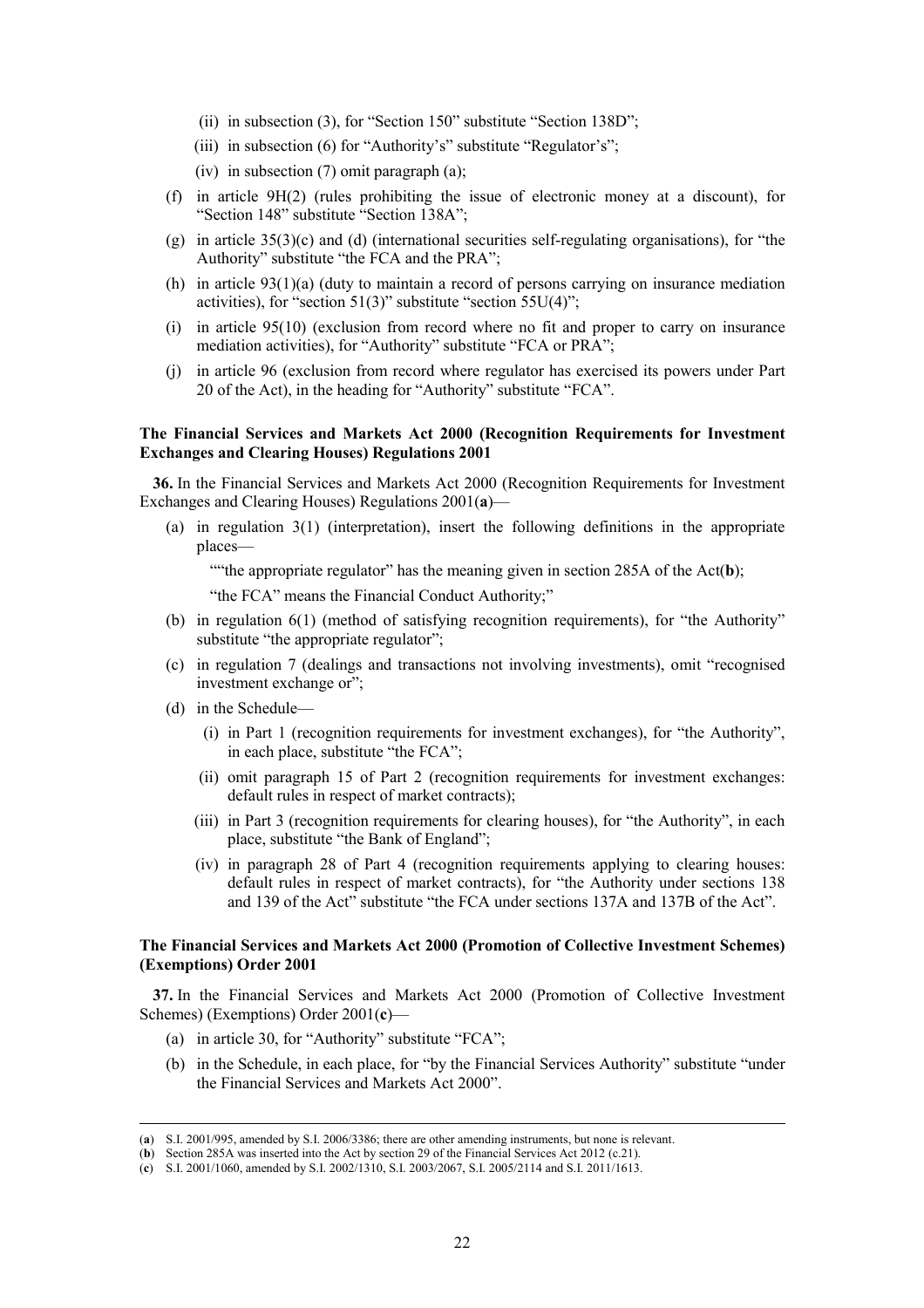#### **The Financial Services and Markets Act 2000 (Exemption) Order 2001**

**38.** In paragraph 51(2)(b) (policyholder Advocates) of the Schedule to the Financial Services and Markets Act 2000 (Exemption) Order 2001(**a**), for "Authority" substitute "FCA".

#### **Financial Services and Markets Act 2000 (Appointed Representatives) Regulations 2001**

**39.** In regulation 3(5) of the Financial Services and Markets Act 2000 (Appointed Representatives) Regulations 2001(**b**), for "Authority" substitute "FCA".

#### **The Financial Services and Markets Act 2000 (Professions) (Non-Exempt Activities) Order 2001**

**40.** In article 2(1) (interpretation) of the Financial Services and Markets Act 2000 (Professions) (Non-Exempt Activities) Order 2001(**c**), in the definition of "record of insurance intermediaries", for "Authority" substitute "FCA".

#### **The Open-Ended Investment Companies Regulations 2001**

**41.**—(1) The Open-Ended Investment Companies Regulations 2001(**d**) are amended as follows.

(2) For each reference to "FSA rules", including in the headings to regulations 6 and 7, substitute "FCA rules".

(3) In regulation 2 (interpretation), after the definition of "authorisation order" insert— ""the Authority" means the FCA;".

- (4) In regulation 7 (modification or waiver of FSA rules)—
	- (a) in paragraph  $(3)$ 
		- (i) for "sections 148(3) to (9) and (11) of the Act" substitute "sections 138A(3) to (7) and 138B of the Act";
		- (ii) for "section  $148(2)$ " substitute "section  $138A(1)$ ";
		- (iii) for "subsection  $(7)(b)$ " substitute "section  $138B(3)(c)$ ";
	- (b) in paragraph  $(4)$ 
		- (i) for "sections 148(3) to (9) and (11) of the Act" substitute "sections 138A(3) to (7) and 138B of the Act";
		- (ii) for "section  $148(2)$ " substitute "section  $138A(1)$ ";
		- (iii) for "subsection  $(4)(a)$ " substitute "section  $138A(4)(a)$ ";
		- (iv) for "subsections  $(7)(b)$ ,  $(8)$  and  $(11)$ " substitute "section 138B $(3)(c)$  and  $(5)$ ";
		- (v) for "subsection  $(7)(b)$ " substitute "section  $138B(3)(c)$ ";
		- (vi) for "subsection (9)" substitute "section 138A(7)".

(5) In regulation 10 (the Authority's procedures), for "(the Authority's procedures)" substitute "(the FCA's and the PRA's procedures)".

(6) In regulation 25(6) (directions) for "section 150" substitute "section 138D".

(7) In regulation 27(15) (procedure on giving directions under regulation 25 and varying them on Authority's own initiative) for "(the Authority's procedures)" substitute "(the FCA's and PRA's procedures)".

(8) In regulation 42(6) (restraint and ratification by shareholders), for "section 150" substitute "section 138D".

 <sup>(</sup>**a**) S.I. 2001/1201, to which there are amendments not relevant to this Order.

<sup>(</sup>**b**) S.I. 2001/1217. Paragraph (5) of regulation 3 was inserted by S.I. 2003/1476.

<sup>(</sup>**c**) S.I. 2001/1227. The definition was inserted by S.I. 2003/1476.

<sup>(</sup>**d**) S.I. 2001/1228, amended by S.I. 2007/1973; there are other amending instruments but none is relevant.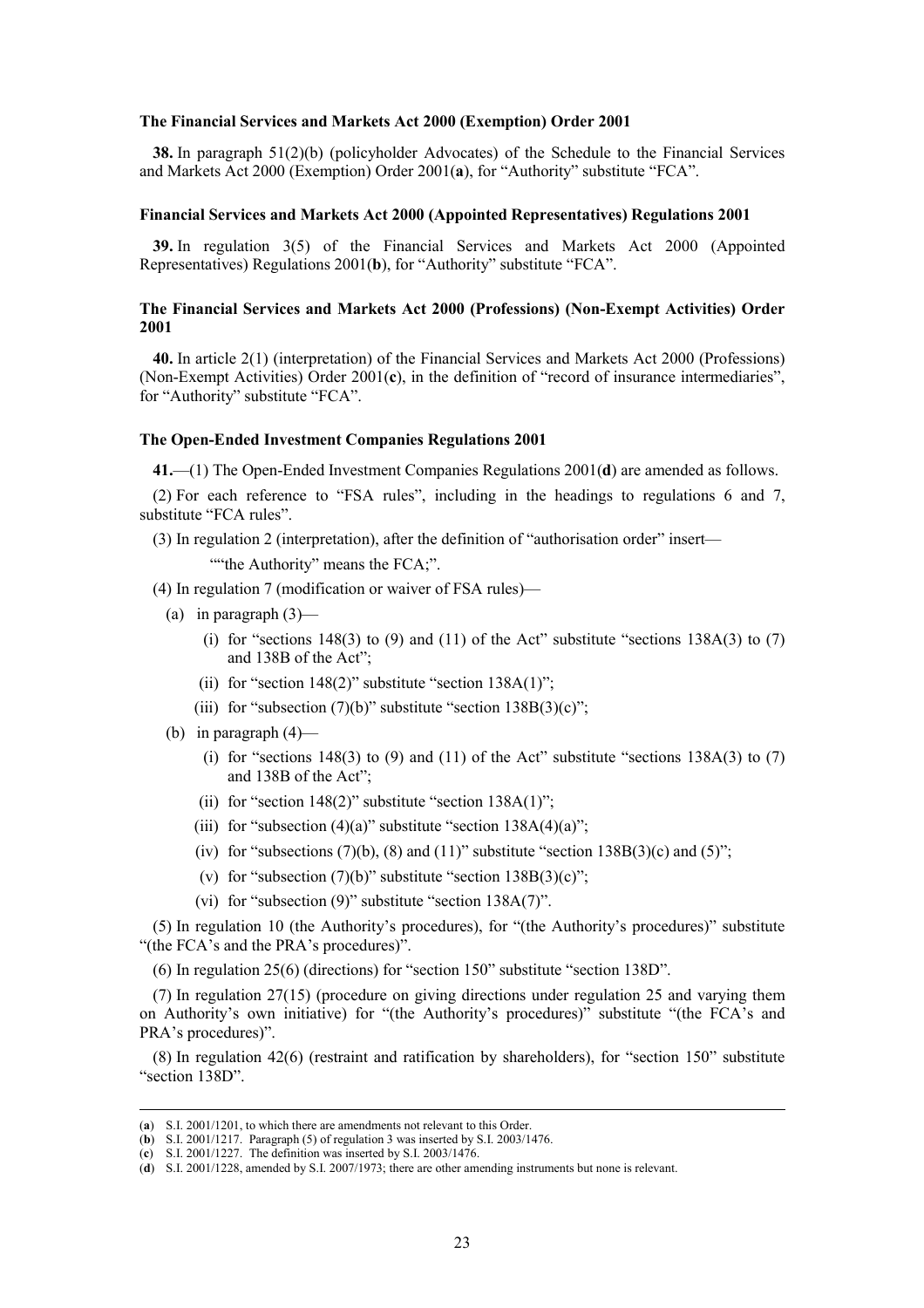(9) In regulation 80 (contraventions), for "section 138 of the Act (general rule-making power)" substitute "section 137A of the Act (FCA's general rules)".

#### **The Financial Services and Markets Act 2000 (Service of Notices) Regulations 2001**

- **42.** In the Financial Services and Markets Act 2000 (Service of Notices) Regulations 2001(**a**)—
	- (a) in regulation  $1(2)(b)$ 
		- (i) in the definition of "an investigating authority" for "the Authority" substitute "the FCA, the PRA, the Bank of England";
		- (ii) in paragraph (a) of the definition of "nominee"—
			- (aa) for "the Authority" substitute "the FCA, the PRA or the Bank of England";
			- (bb) for "any relevant authority" substitute "that authority and any other relevant authority";
		- (iii) in the definition of "relevant authority" for paragraph (a) substitute—
			- "(a) the FCA,
			- (aa) the PRA,
			- (b) the Bank of England,";
	- (b) in regulation  $4(1)(a)$  for "the Authority an address of a place in the United Kingdom for the service of documents, is the address so provided" substitute "the FCA, the PRA or the Bank of England an address of a place in the United Kingdom for the service of documents, is the address provided to that regulator";
	- (c) after regulation 4(3) insert—

"(4) Where, prior to 1st April 2013, a person ("A") was required by any provision of or made under the Act to provide to the Financial Services Authority an address in the United Kingdom for the service of documents, the proper address is the address provided to the Financial Services Authority except to the extent that A subsequently provides a different address to the FCA, PRA or Bank of England.";

- (d) in regulation 5—
	- $(i)$  in paragraph  $(4)$ 
		- (aa) for "the Authority" substitute "the FCA, the PRA or the Bank of England";
		- (bb) for "any relevant authority" substitute "that regulator";
	- (ii) after regulation  $5(4)$  insert—

"(5) Where, before 1st April 2013, a person ("A") provided to the Financial Services Authority a fax number, e-mail address or other electronic identification for the purpose of accepting the service of relevant documents, that is sufficient indication for each relevant authority for the purposes of paragraph  $(1)$  or  $(3)$ , except to the extent that A subsequently provides to the FCA, PRA or Bank of England further information.";

- (e) in regulation  $6(3)(c)$ 
	- (i) in sub-paragraph (a)—
		- (aa) for "section 53(4)" substitute "section 55Y(**d**)";
		- (bb) for "variation of an authorised person's Part IV permission" substitute "variation of Part 4A permission or the imposition or variation of a requirement";
	- (ii) after sub-paragraph (a) insert—

 <sup>(</sup>**a**) S.I. 2001/1420.

<sup>(</sup>**b**) Amended by section 2 of the Enterprise Act 2002 and S.I. 2010/1193.

<sup>(</sup>**c**) Amended by S.I. 2005/274.

<sup>(</sup>**d**) Substituted by section 11 of the Financial Services Act 2012.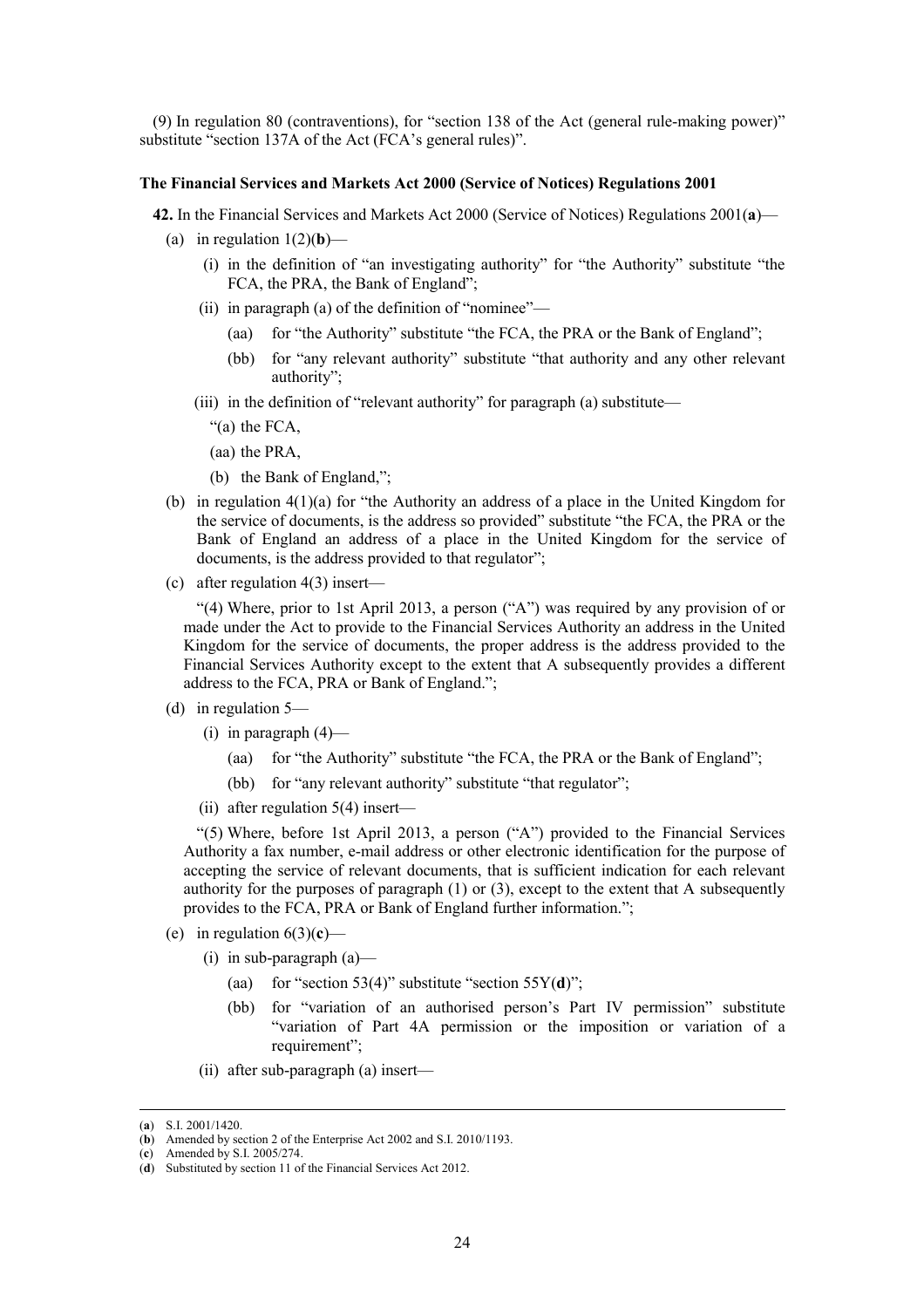- "(aa) a notice given under section  $137S(4)(a)$  (financial promotion rules: directions given by FCA)(**a**) of the Act which states that the requirements contained in the direction have effect immediately;";
- (iii) in sub-paragraph (b)—
	- (aa) after "(discontinuance or suspension: procedure)" insert ", section 88F(2)(**b**) (action under section 88E: procedure) or 89V(1) (action under section 89U: procedure)";
	- (bb) for "or suspension of the listing of any securities" substitute ", suspension of the listing of any securities or action";
- (iv) in sub-paragraph (c) for "Authority's" in each place it appears substitute "FCA's";
- (f) in regulation  $8(2)$ 
	- (i) for "the Authority" in the first place it appears substitute "the FCA, the PRA or the Bank of England ("the Bank")";
	- (ii) for "the Authority" in the second place it appears substitute "the FCA, the PRA or the Bank (as the case may be)";
- (g) in regulation  $9(2)$ -
	- (i) for "the Authority" in the first place it appears substitute "the FCA, the PRA or the Bank of England";
	- (ii) for "the Authority" in the second and third places it appears substitute "it";
- (h) in regulation 10—
	- (i) in the heading for "the Authority" substitute "regulators";
	- (ii) for "the Authority" where first place it appears substitute "the FCA, the PRA or the Bank of England ("the relevant regulator");
	- (iii) for each of the remaining references to "the Authority" substitute "the relevant regulator";
	- (iv) after "applicable directions" insert "given by that regulator".

#### **The Criminal Defence Service (General) (No.2) Regulations 2001**

**43.** In regulations 3(2)(h) and 13(1)(c) of the Criminal Defence Service (General) (No.2) Regulations 2001(**c**), for "Financial Services Authority" substitute "Financial Conduct Authority or the Prudential Regulation Authority".

# **The Financial Services and Markets Act 2000 (Transitional Provisions and Savings) (Rules) Order 2001**

**44.** In the Financial Services and Markets Act 2000 (Transitional Provisions and Savings) (Rules) Order 2001(**d**)—

- (a) in article 7 (verification of continued rules)—
	- (i) in paragraph (1), for "section 154" substitute "section 138H";
	- (ii) in paragraph (2)—
		- (aa) for "Authority" substitute "Financial Services Authority, the Financial Conduct Authority or the Prudential Regulation Authority";
		- (bb) for "the Authority's staff" substitute "staff of that regulator":
	- (iii) in paragraph (3) for "Authority" substitute "Financial Services Authority";

 <sup>(</sup>**a**) Inserted by section 24 of the Financial Services Act 2012.

<sup>(</sup>**b**) Substituted by section 18 of the Financial Services Act 2012.

<sup>(</sup>**c**) S.I. 2001/1437, amended by S.I. 2002/712 and S.I. 2010/22.

<sup>(</sup>**d**) S.I. 2001/1534.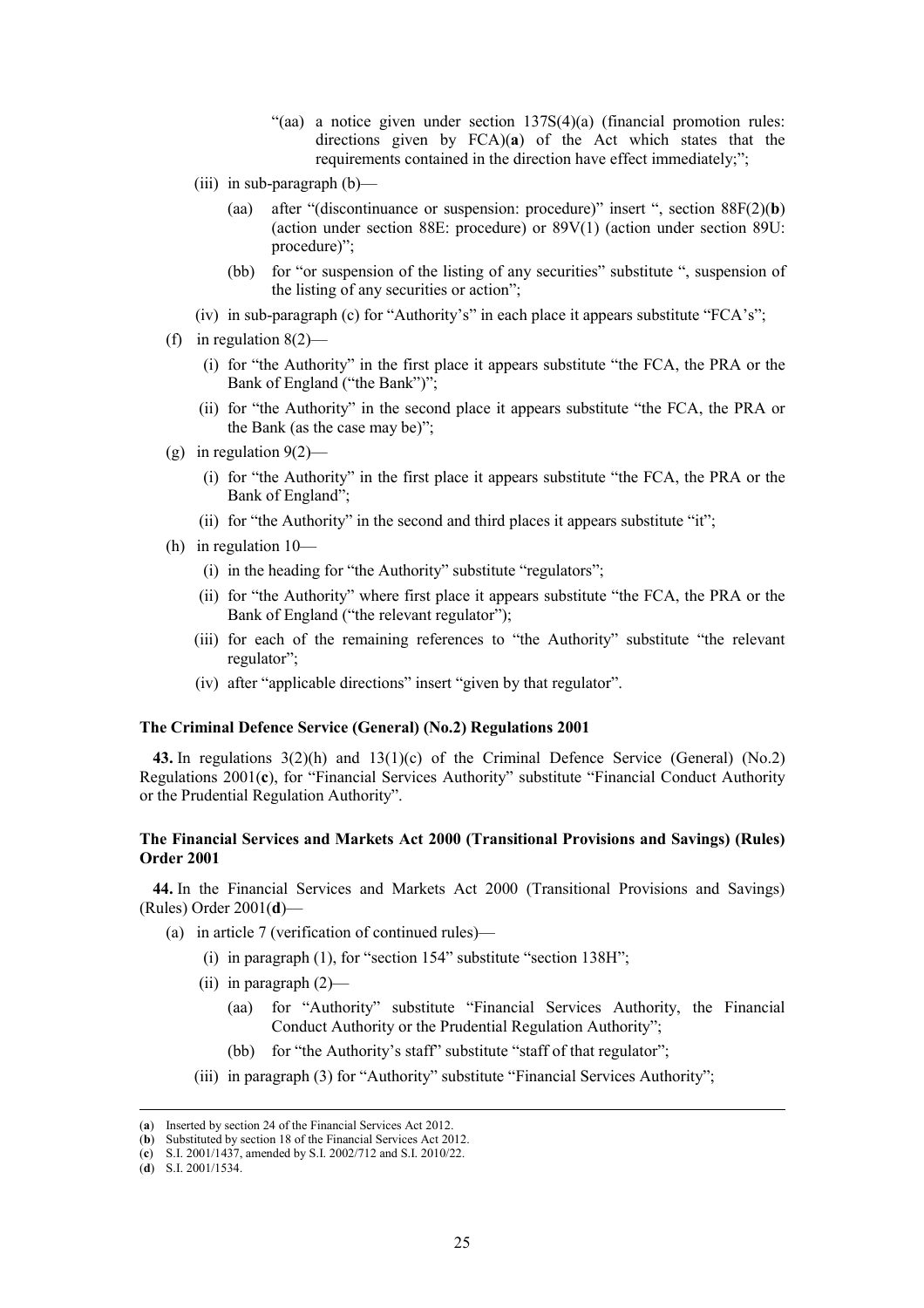- (iv) in paragraph (6) for "Authority" substitute "Financial Conduct Authority or the Prudential Regulation Authority";
- (b) in article 8(5) (waiver or modification as respects particular persons), for "section 148(9)" substitute "section 138A(7)".

# **The Financial Services and Markets Act 2000 (Consequential and Transitional Provisions) (Miscellaneous) Order 2001**

**45.** In the Financial Services and Markets Act 2000 (Consequential and Transitional Provisions) (Miscellaneous) Order 2001(**a**), omit article 3 (application of definition of "consumer" to users of regulated services before commencement).

# **The Financial Services and Markets Act 2000 (Disclosure of Information by Prescribed Persons) Regulations 2001**

**46.** In the Financial Services and Markets Act 2000 (Disclosure of Information by Prescribed Persons) Regulations 2001(**b**)—

- (a) in regulation 3 (permitted disclosure)—
	- (i) in paragraph  $(1)$ 
		- (aa) for "Authority" in the first place it appears substitute "FCA or the PRA";
		- (bb) for "the Authority" in the second place it appears substitute "that regulator";
	- (ii) in paragraph (2), for "the Authority" substitute "the FCA or the PRA";
- (b) in the Schedule—
	- (i) in paragraph (a), for "the Authority" substitute "the FCA or the PRA";
	- (ii) in paragraph (b), for "the Authority" substitute "the FCA or the PRA";
	- (iii) in paragraph (c), after "section 166" insert "or 166A".

# **The Financial Services and Markets Act 2000 (Disclosure of Confidential Information) Regulations 2001**

**47.**—(1) The Financial Services and Markets Act 2000 (Disclosure of Confidential Information) Regulations 2001(**c**) are amended as follows.

- (2) In regulation 2 (interpretation)(**d**)—
	- (a) omit the definition of "Authority worker";
	- (b) in the definition of "markets in financial instruments directive information", for "Authority" substitute "FCA or the PRA";
	- (c) after the definition of "prescribed disciplinary proceedings" insert—

""regulators" means the FCA, the PRA and the Bank of England, and "regulator" means any one of the regulators;

"regulator worker" means—

- (a) a person who is or has been employed by one of the regulators; or
- (b) an auditor or expert instructed by one of the regulators;";
- (d) in the definition of "short selling regulation information", for "Authority" substitute "FCA";

 <sup>(</sup>**a**) S.I. 2001/1821.

<sup>(</sup>**b**) S.I. 2001/1857; there are other amending instruments but none is relevant.

<sup>(</sup>**c**) S.I. 2001/2188.

<sup>(</sup>**d**) Amended by S.I. 2003/693, S.I. 2003/2066, S.I. 2004/1862, S.I. 2004/3379, S.I. 2006/3413, S.I. 2010/2628, and S.I. 2012/916, S.I. 2012/917 and S.I. 2012/2554.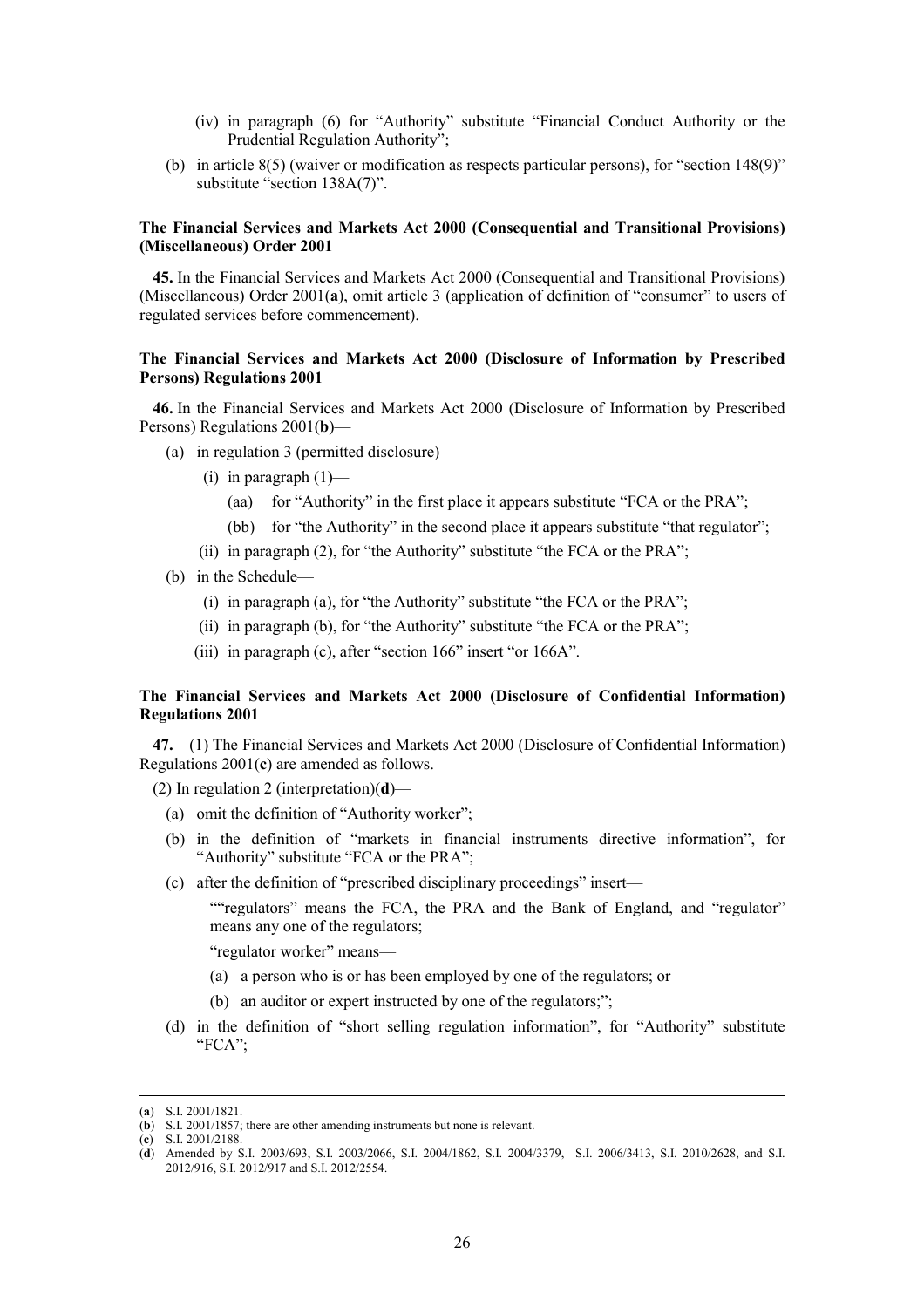(e) in the definition of "single market information", for "Authority" substitute "FCA or the PRA".

(3) In regulation 3 (disclosure by and to the Authority, the Secretary of State and the Treasury etc.)(**a**)—

- (a) in the heading, for "Authority" substitute "regulators";
- (b) in paragraph  $(1)$ 
	- (i) for sub-paragraph (a) substitute—
	- "(a) by one of the regulators or a regulator worker for the purposes of enabling or assisting the person making the disclosure to discharge any public functions of that regulator or (if different) the regulator worker;";
	- (ii) after sub-paragraph (c) insert—
		- "(d) by one of the regulators or a regulator worker to one of the other regulators or a regulator worker employed or instructed by one of the other regulators for the purpose of enabling or assisting the recipient to discharge any public functions of the regulator or (if different) the regulator worker.";
- (c) in paragraph  $(2)$ 
	- (i) for "the Authority" in the first place those words appear, substitute "one of the regulators";
	- (ii) for "the Authority" in the second place those words appear, substitute "that regulator".
- (4) In regulation 5 (disclosure for the purposes of certain other proceedings)—
	- (a) in paragraph (2), for "the Authority" substitute "one of the regulators";
	- (b) in paragraph  $(3)(a)$ , for "the Authority" substitute "the regulators";
	- (c) in paragraph (6)(c), for "the Authority" substitute "one of the regulators".

(5) In regulation 7 (restrictions on use of confidential information), for "the Authority" substitute "the FCA, the PRA,".

(6) In regulation 9 (disclosure by the Authority or Authority workers to certain other persons)(**b**)—

- (a) in the heading, for "the Authority or Authority workers" substitute "regulators or regulator workers";
- (b) in paragraph (1), for "the Authority or an Authority worker" substitute "any of the regulators or a regulator worker";
- (c) in paragraph (4), for "in the course of discharging the Authority's functions" substitute "by the FCA or the PRA in the course of discharging its functions".

(7) In regulation 12B (electronic commerce)(**c**), for "The Authority" substitute "The FCA or the PRA".

(8) In regulation 13 (interpretation of Part 5), after "In this Part—" insert—

""the Authority" means the Financial Services Authority;".

(9) In Schedule 1 (disclosure of confidential information whether or not subject to single market restrictions)(**d**)—

(a) in Part  $1-$ 

(i) in the entry beginning "The Bank of England", after "payment systems" insert "and clearing and settlement systems";

 <sup>(</sup>**a**) Amended by S.I. 2012/916.

<sup>(</sup>b) Amended by S.I. 2003/693, S.I. 2004/3379, S.I. 2006/3221, S.I. 2006/3413 and S.I. 2010/2628.

<sup>(</sup>**c**) Inserted by S.I. 2002/1775.

<sup>(</sup>**d**) Amended by S.I. 2001/3437 and 2012/916.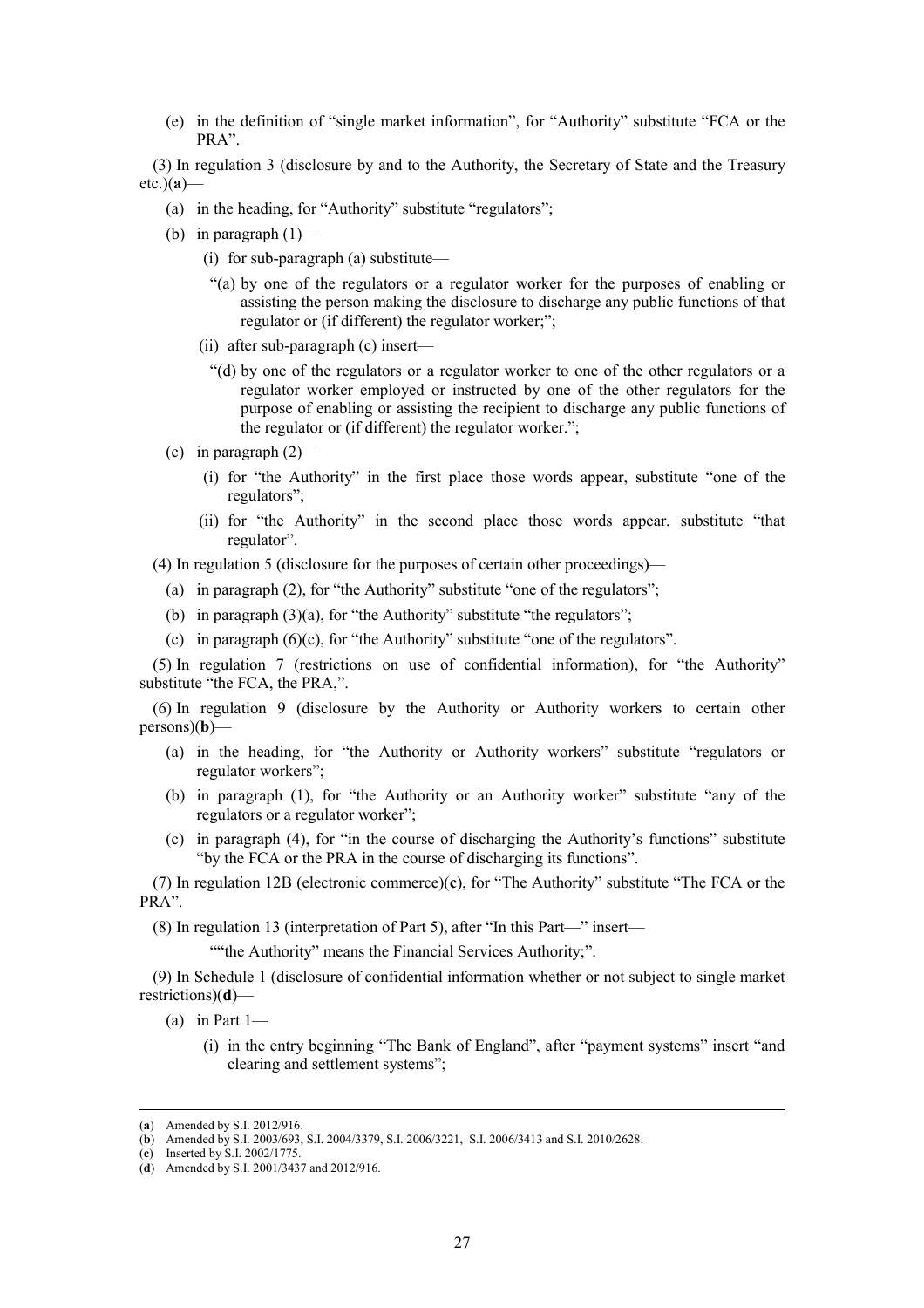- (ii) after that entry insert, in the first column "The FCA" and in the second column "The functions conferred on it by or under the Act";
- (iii) after the entry for "the FCA" (inserted by paragraph (ii)), in the first column insert "The PRA" and in the second column "The functions conferred on it by or under the Act";
- (iv) in the entry for "a person appointed to make a report under section 166 of the Act", in the first column after "section 166" insert "or 166A";
- (v) in the entry beginning "The investigator appointed by the Authority", in the first column for "The investigator appointed by the Authority in accordance with paragraph 7 of Schedule 1 to the Act" substitute "The investigator appointed under section 84 of the Financial Services Act 2012";
- (vi) in the entry beginning "A person appointed by the Treasury to hold an inquiry into matters relating to financial services", in the first column for "section 15 of the Act" substitute "section 68 of the Financial Services Act 2012";
- (b) in Part 4, in the entry for "a person included on the list maintained by the Authority for the purposes of section 301 of the Act", in the first column for "the Authority" substitute "the Bank of England".

(10) In Schedule 3 (prescribed disciplinary proceedings) for "the Authority" substitute "any of the regulators".

# **The Financial Services and Markets Act 2000 (Rights of Action) Regulations 2001**

**48.** In the Financial Services and Markets Act 2000 (Rights of Action) Regulations 2001(**a**)—

- (a) in regulations 4(1) (authorised person acting otherwise than in accordance with permission) and 7(1) (incoming firms), for "the Authority" substitute "the FCA or the PRA";
- (b) in regulation 6 (Authority rules)—
	- (i) in the heading omit "Authority";
	- (ii) in paragraph (1), for "150(5)" substitute "138D(6)";
	- (iii) in paragraph (2), for "150(3)" substitute "138D(4)";
	- (iv) in paragraph  $(4)(b)$ , for "150 $(4)$ " substitute "138D $(5)$ ".

# **The Financial Services and Markets Act 2000 (Transitional Provisions) (Ombudsman Scheme and Complaints Scheme) Order 2001**

**49.** In the Financial Services and Markets Act 2000 (Transitional Provisions) (Ombudsman Scheme and Complaints Scheme) Order 2001(**b**)—

- (a) in article 15 (record-keeping and reporting requirements relating to relevant complaints), for "Authority" substitute "Financial Conduct Authority";
- (b) in article 18 (transitional complaints against the Authority etc)—
	- (i) in paragraph  $(1)$ 
		- (aa) for "The Authority" substitute "The Financial Conduct Authority or the Prudential Regulation Authority";
		- (bb) for "the Authority" substitute "the Financial Services Authority";
	- (ii) in paragraph (2)—
		- (aa) for "Authority" in the first two places substitute "Financial Conduct Authority or the Prudential Regulation Authority";

 <sup>(</sup>**a**) S.I. 2001/2256, amended by S.I. 2002/2706. There are other amending instruments but none is relevant.

<sup>(</sup>**b**) S.I. 2001/2326.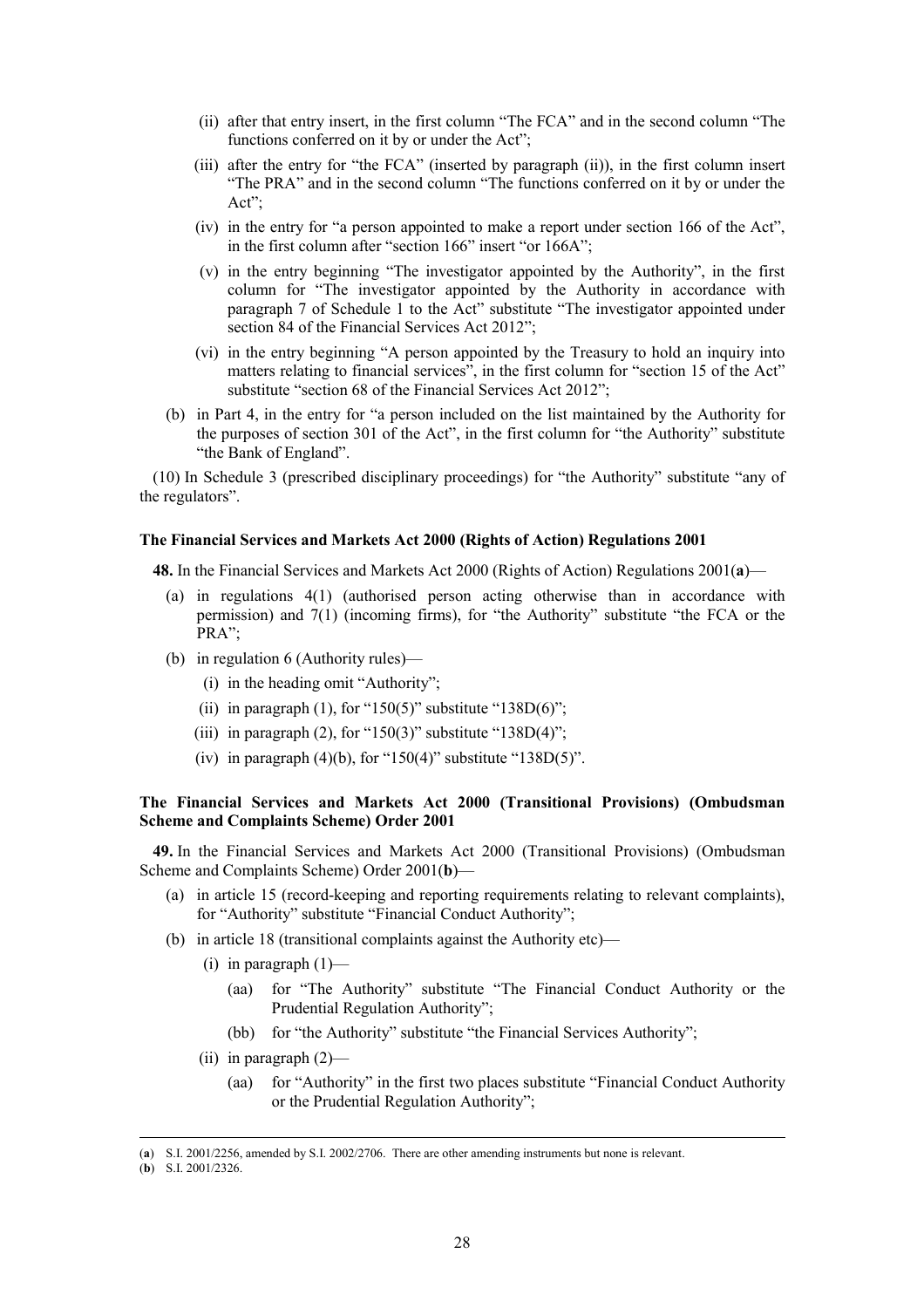- (bb) for "sub-paragraphs (2) to (14) of paragraph 7 of Schedule 1" substitute "sections 84 to 86 of the Financial Services Act 2012";
- (cc) for "paragraph  $7(1)(a)$  of Schedule 1" substitute "section  $84(1)(a)$  of that Act";
- (dd) for "paragraph 7(1)(b) of that Schedule" in both places those words appear substitute "section 84(1)(b) of that Act";
- (ee) for "paragraph 8 of that Schedule" substitute "section 87 of that Act";
- (ff) for "the investigator appointed by the Authority in accordance with paragraph 7 of Schedule 1 to the Act" substitute "the investigator appointed under section 84 of the Financial Services Act 2012";
- (iii) omit paragraph (3).

# **The Financial Services and Markets Act 2000 (Variation of Threshold Conditions) Order 2001**

**50.** In the Financial Services and Markets Act 2000 (Variation of Threshold Conditions) Order  $2001(a)$ —

- (a) in paragraph (2) of article 1 (citation, commencement and interpretation)—
	- (i) omit the definitions of "section 41" and "Schedule 6";
	- (ii) in the appropriate place, insert—

""the Act" means the Financial Services and Markets Act 2000;";

(b) for article 2 (limited liability partnerships) substitute—

# **"Non-EEA insurers: specified regulator**

**2A.** The PRA is specified for the purposes of paragraph 8(2)(b) of Schedule 6 to the Act."

(c) in article 3 (non-EEA insurers)—

;

- (i) in paragraph (1), for "section 41 and Schedule 6" substitute "section 55B(3) of the Act";
- (ii) in paragraph  $(1)(a)$ , for "the Authority" substitute "the PRA";
- (iii) in paragraph (2), for "the Authority", in both places it appears, substitute "the PRA";
- (iv) in paragraph (3), for "paragraphs 4 and 5 of Schedule 6 (adequate resources and suitability) are removed" substitute "paragraphs 3D and 4E (suitability) and paragraph 4D (business to be conducted in a prudent manner) (in so far as it relates to appropriate financial resources) of Schedule 6 do not apply";
- (v) after paragraph (4) insert—

"(5) The additional conditions specified in this article are relevant to the discharge by the PRA of its functions under the Act in relation to the person concerned.

(6) Any agreement made for the purpose of paragraph (2) by the Financial Services Authority before 1st April 2013, and in effect immediately before that date, is to be treated for the purposes of this article as if it had been made by the PRA.";

- (d) in article 4 (Swiss general insurance companies)—
	- (i) in the opening words of paragraph (1), for "section 41 and Schedule 6" substitute "section 55B(3) of the Act":
	- (ii) in paragraph  $(1)(c)$ , for each reference to "Authority" substitute "PRA";
	- (iii) after paragraph (2) insert—

 <sup>(</sup>**a**) S.I. 2001/2507, amended by S.I. 2005/680.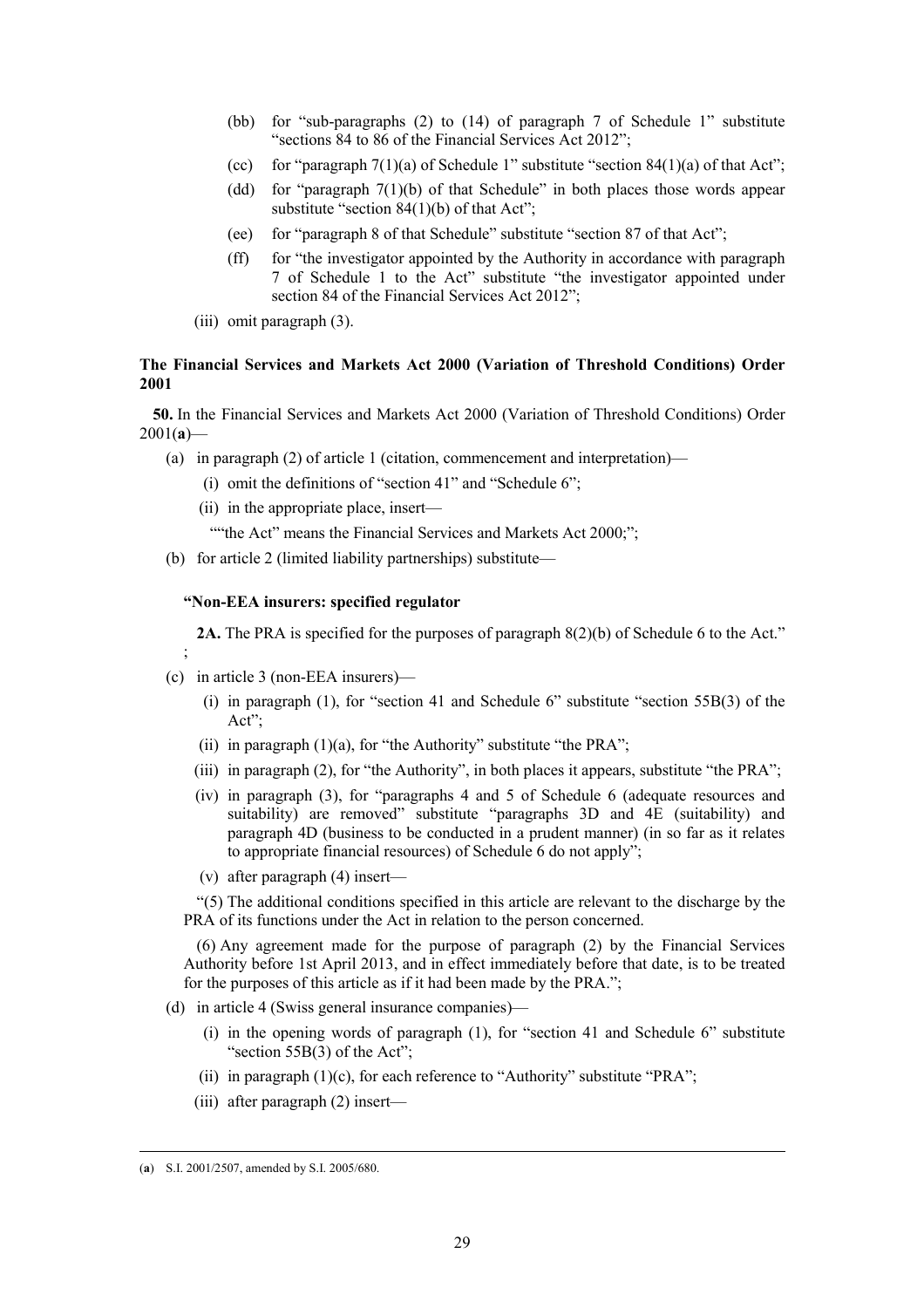"(3) The additional conditions specified in this article are relevant to the discharge by the PRA of its functions under the Act in relation to the person concerned.".

# **The Financial Services and Markets Act 2000 (Communications by Auditors) Regulations 2001**

**51.**—(1) The Financial Services and Markets Act 2000 (Communications by Auditors) Regulations 2001(**a**) are amended as follows.

(2) In regulation 1(2) (interpretation)—

- (a) in the definition of "the person concerned", after "authorised person", in each place those words appear, insert ", recognised investment exchange or recognised clearing house";
- (b) in the definition of "relevant requirement"—
	- (i) at the end of paragraph (a), delete "or";
	- (ii) after paragraph (a), insert—
		- "(aa) a requirement which is a relevant requirement within the meaning of section 312E(2) or (3) of the Act(**b**); or";
	- (iii) in paragraph (b) for "Authority" substitute "FCA, the PRA or the Bank of England as appropriate".
- (3) In regulation 2 (circumstances in which an auditor is to communicate)—
	- (a) in paragraph  $(1)$ 
		- (i) for "Authority", substitute "FCA, the PRA or, the Bank of England";
		- (ii) after "authorised person", in each place those words appear, insert ", recognised investment exchange or recognised clearing house";
	- (b) in paragraph  $(2)(a)(ii)$ , for "the Authority"—
		- (i) in the first place, substitute "the FCA, the PRA or the Bank of England";
		- (ii) in the second place, substitute "that regulator";
	- (c) in paragraph  $(2)(b)$ 
		- (i) for "the Authority", substitute "the FCA, the PRA or the Bank of England";
		- (ii) after "the threshold conditions" insert "or, in the case of a recognised investment exchange or recognised clearing house, the requirements set out in relation to recognised investment exchanges or (as the case may be) recognised clearing houses under section 286 of the Act (qualifications for recognition)".

# **Transitional provision in relation to the Financial Services and Markets Act 2000 (Communications by Auditors) Regulations 2001**

**52.** For the purposes of the Financial Services and Markets Act 2000 (Communications by Auditors) Regulations 2000 any obligation under regulation 2 of those Regulations to supply information or an opinion to the PRA is to be treated as satisfied if the information or opinion was provided before 1st April 2013 to the Financial Services Authority.

# **The Financial Services and Markets Act 2000 (Transitional Provisions) (Controllers) Order 2001**

**53.** In the Financial Services and Markets Act 2000 (Transitional Provisions) (Controllers) Order 2001(**c**)—

(a) in article  $2(1)$  (interpretation), after the definition of "the Act" insert—

 <sup>(</sup>**a**) S.I. 2001/2587.

<sup>(</sup>**b**) Section 312E was inserted by section 33 of the Financial Services Act 2012.

<sup>(</sup>**c**) S.I. 2001/2637.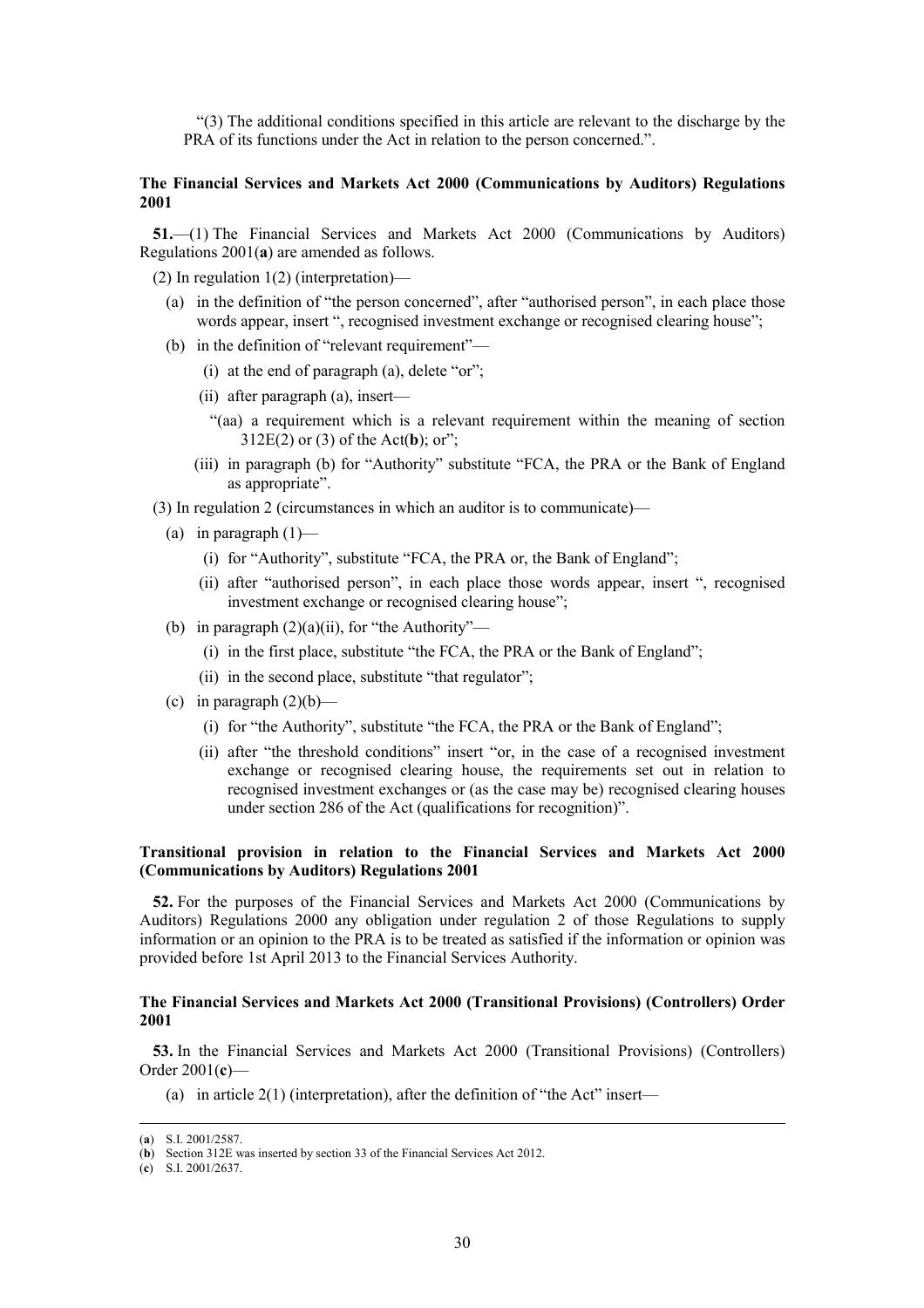""the Authority" means the Financial Services Authority;";

- (b) in article 12(1) (objection to existing controller: no action taken before commencement), for "Authority" substitute "Financial Conduct Authority or the Prudential Regulation Authority";
- (c) in article 13 (improperly acquired shares)—
	- $(i)$  in paragraph  $(3)$ 
		- (aa) for "Authority" in the first place it appears substitute "Financial Services Authority";
		- (bb) for "Authority" in the second place it appears substitute "Financial Conduct Authority or the Prudential Regulation Authority";
	- (ii) in paragraph (4)—
		- (aa) for "Authority" in the first place it appears substitute "Financial Services Authority";
		- (bb) for "Authority" in the second place it appears substitute "Financial Conduct Authority or the Prudential Regulation Authority";
- (d) in article 14 (notification on becoming aware of acquisition), for "Authority" substitute "Financial Services Authority, the Financial Conduct Authority or the Prudential Regulation Authority".

# **The Financial Services and Markets Act 2000 (Own-initiative Power) (Overseas Regulators) Regulations 2001**

**54.** In the Financial Services and Markets Act 2000 (Own-initiative Power) (Overseas Regulators) Regulations 2001(**a**)—

- (a) in regulation 2(1) (overseas regulators), for "47(1)(b)" substitute "55Q(1)";
- (b) in regulation  $2(2)(a)$ , for "Authority" substitute "FCA, the PRA or the Bank of England";
- (c) in regulation  $2(2)(b)$ , for "competent authority" substitute "FCA";
- (d) in regulation 3 (duty to consider EU obligation)—
	- (i) in paragraph (1), for "47(3)(b)" substitute "55Q(4)(a)";
	- (ii) in paragraph (3), for "47(3)(c)" substitute "55O(4)(b)".

## **The Financial Services and Markets Act 2000 (Official Listing of Securities) Regulations 2001**

**55.** In the Financial Services and Markets Act 2000 (Official Listing of Securities) Regulations  $2001(b)$ 

- (a) in regulation 2(1) (interpretation), omit the definition of "competent authority";
- (b) in regulations  $6(1)(b)$  and  $7(2)(b)(i)$ , for "competent authority" substitute "FCA".

# **The Financial Services and Markets Act 2000 (Transitional Provisions, Repeals and Savings) (Financial Services Compensation Scheme) Order 2001**

**56.** In the Financial Services and Markets Act 2000 (Transitional Provisions, Repeals and Savings) (Financial Services Compensation Scheme) Order 2001(**c**)—

(a) in article 6 (post-commencement applications), for "Authority" in both places substitute "FCA";

 <sup>(</sup>**a**) S.I. 2001/2639, amended by S.I. 2011/1043.

<sup>(</sup>**b**) S.I. 2001/2956.

<sup>(</sup>**c**) S.I. 2001/2967, amended by S.I. 2006/3259.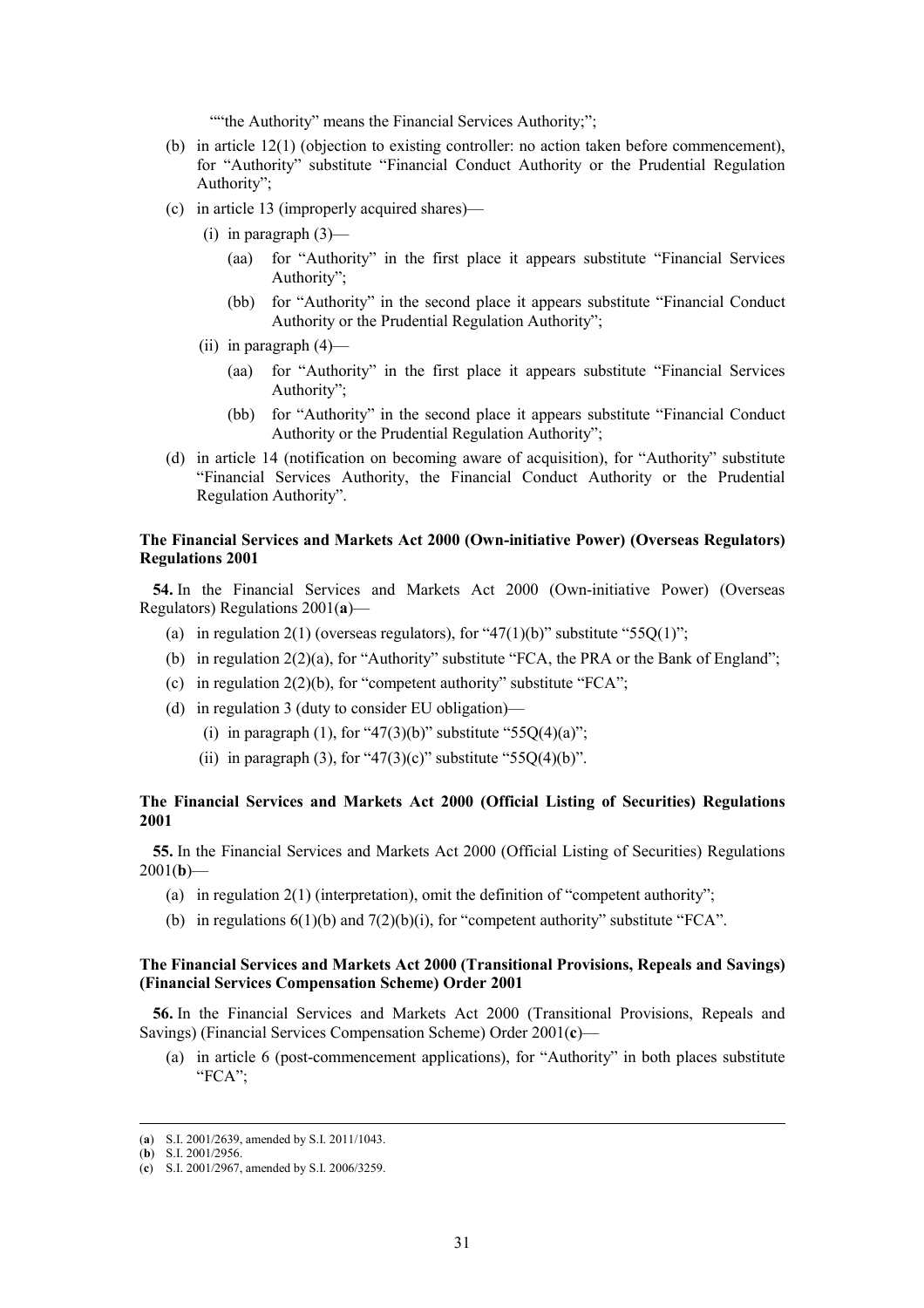- (b) in article 8 (insolvency of relevant defaulter–post-commencement applications), for "Authority" substitute "FCA";
- (c) in article 9 (defaults occurring before commencement)—
	- (i) in paragraph  $(1)(d)$ , for "Authority" substitute "FCA or the PRA";
	- (ii) in paragraph (3) for "The Authority must by rules make such modifications to the FSPS as it considers" substitute "The FCA and PRA must ensure that, by rules made by one of them (or a combination of rules made by both of them), such modifications to the FSPS are made as they consider";
	- (iii) in paragraph (4), for "Authority" substitute "FCA and the PRA";
	- (iv) after paragraph (7) insert—

 $\degree$ (8) For the purposes of section 213(1A) of the Act and any subordinate legislation made under it, rules made by the PRA under paragraph (3) are to be treated as relating to cases where relevant persons are unable, or likely to be unable, to satisfy claims against them under a contract of insurance.";

- (d) in article 9A (contributions in relation to mesothelioma claims)(**a**)—
	- (i) for "Authority" in each place it appears substitute "PRA";
	- (ii) after paragraph (8) insert—

" $(9)$  For the purposes of section 213 $(1)$  of the Act and any subordinate legislation made under it, rules made by the PRA under paragraph (3) are to be treated as relating to cases where relevant persons are unable, or likely to be unable, to satisfy claims against them under a contract of insurance.";

- (e) in article 10 (applications in respect of compulsory liability insurance)—
	- (i) for "Authority" in each place it appears substitute "PRA";
	- (ii) after paragraph (3) insert—

 $\degree$ (4) For the purposes of section 213(1A) of the Act and any subordinate legislation made under it, rules made by the PRA under paragraph (2) are to be treated as relating to cases where relevant persons are unable, or likely to be unable, to satisfy claims against them under a contract of insurance.";

- (f) in article 12 (applications under the new scheme)—
	- (i) for "Authority" in each place it appears substitute "PRA";
	- (ii) after paragraph (5) insert—

 $\degree$ (6) For the purposes of section 213(1A) of the Act and any subordinate legislation made under it, rules made by the PRA under paragraph (3) are to be treated as relating to cases where relevant persons are unable, or likely to be unable, to satisfy claims against them for a deposit (within the meaning of the meaning of article 5 of the Financial Services and Markets Act 2000 (Regulated Activities) Order 2001(**b**)) or under a contract of insurance.";

- (g) in article 23 (record keeping and reporting requirements relating to pre-commencement acts), for "Authority" substitute "FCA and the PRA";
- (h) in Schedule 1 (modification and saving of enactments) in Part 1—
	- (i) in the modifications to Part 2 of the Banking Act 1987(**c**), for "Authority" substitute "Prudential Regulation Authority";
	- (ii) in the modifications to Part 4 of the Building Societies Act 1986(**d**) and the Credit Institutions (Protection of Depositors) Regulations 1995(**e**), for "Financial Services Authority" substitute "Prudential Regulation Authority".

(**d**) 1986 c.53.

 <sup>(</sup>**a**) Inserted by S.I. 2006/3259.

<sup>(</sup>**b**) S.I. 2001/544; relevant amending instruments are S.I. 2002/682, S.I. 2002/1310, S.I. 2002/1776, S.I. 2011/1043.

<sup>(</sup>**c**) 1987 c.22.

<sup>(</sup>**e**) S.I. 1995/1442.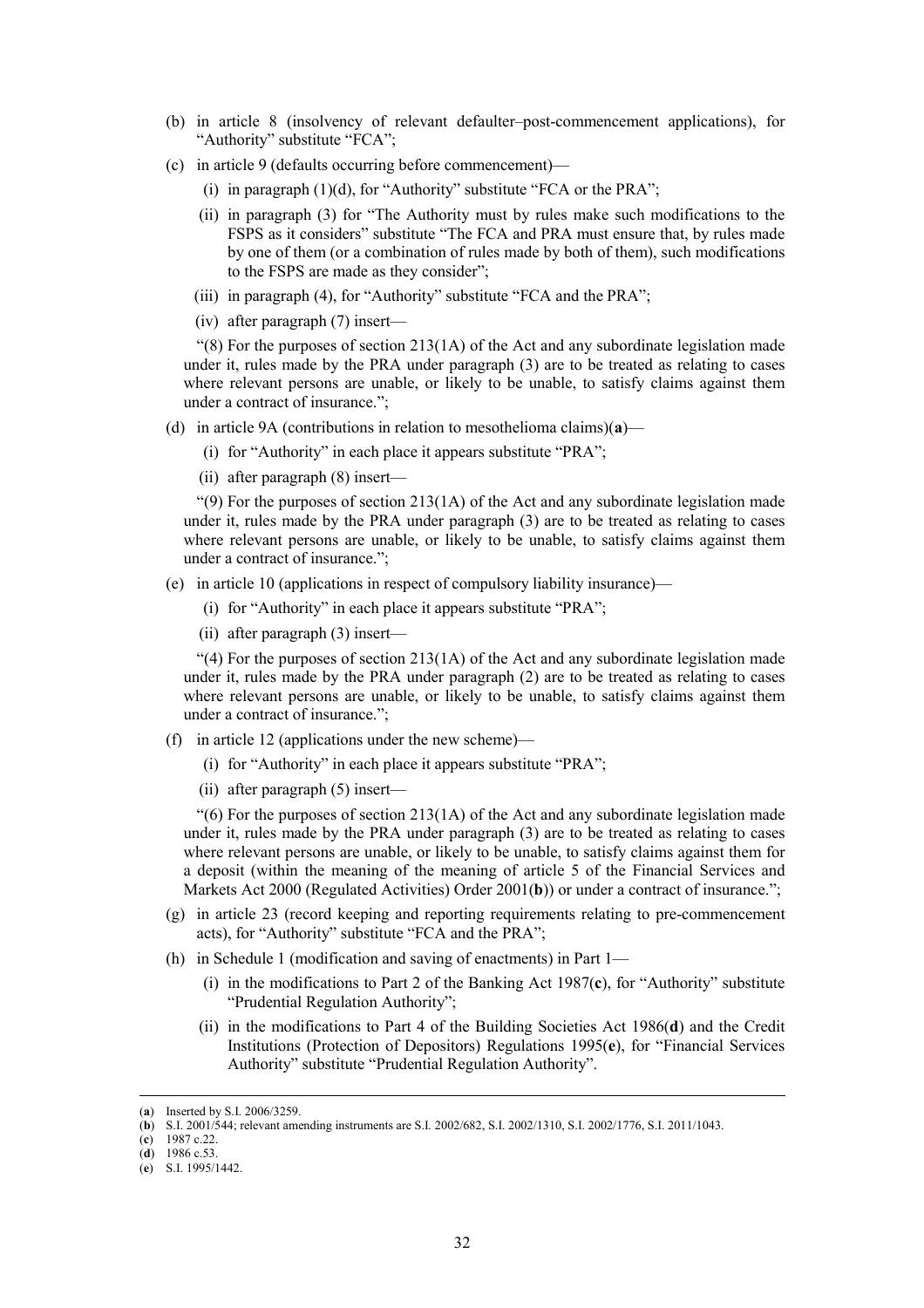# **The Financial Services and Markets Act 2000 (Transitional Provisions and Savings) (Civil Remedies, Discipline, Criminal Offences etc.) (No. 2) Order 2001**

**57.** In the Financial Services and Markets Act 2000 (Transitional Provisions and Savings) (Civil Remedies, Discipline, Criminal Offences etc.) (No. 2) Order 2001(**a**)—

- (a) in article 2 (remedial injunctions and restitution orders in respect of pre-commencement conduct), for "Authority" in each place it appears, substitute "FCA or the PRA";
- (b) in article 3 (restitution by the Authority)—
	- (i) in paragraph  $(1)(b)$  for "The Authority", substitute "The FCA or the PRA";
	- (ii) in each other place, for "the Authority" or "The Authority" substitute "that regulator" or "That regulator" as appropriate;
	- (iii) in the heading, for "the Authority" substitute "the FCA or the PRA";
- (c) in article 4(2) (injunctions to prevent disposal of assets), for "Authority" substitute "FCA or the PRA";
- (d) in article 6 (public statements in respect of pre-commencement contraventions of the Financial Services Act)—
	- (i) for "Authority" in the first place it appears in paragraphs (1) and (2) and in paragraph (3) substitute "FCA or the PRA";
	- (ii) for "Authority" in the second place it appears in paragraphs (1) and (2) substitute "Financial Services Authority";
- (e) in each of article 7 (public statements in respect of pre-commencement contraventions of the rules of self-regulating organisations), article 8 (imposition of penalties in respect of pre-commencement contraventions of the rules of self-regulating organisations), article 9 (disciplinary powers in relation to persons registered with self-regulating organisations), article 16 (reports by skilled persons), article 17 (appointment of persons to carry out general investigations), each of paragraph (1) and paragraph (3) of article 18 (appointment of persons to carry out investigations in particular cases) and article 21 (information from former recognised professional bodies)—
	- (i) for "the Authority" in the first place those words appear substitute "the FCA or the PRA";
	- (ii) for "the Authority" in each other place those words appear substitute "that regulator";
- (f) in article 10 (saving of sections 19 and 20 of the Banking Act) and article 11 (saving of sections 43A and 43B of the Building Societies Act), for "Authority" in each place it appears substitute "FCA or the PRA";
- (g) in article 15 (power to require information)—
	- (i) for "Authority's" substitute "regulator's'";
	- (ii) for "the Authority" in the first and second place those words appear substitute "the FCA or the PRA";
	- (iii) for "the Authority" in each other place those words appear substitute "that regulator".

#### **The Financial Services and Markets Act 2000 (Gibraltar) Order 2001**

**58.** In article 2 of the Financial Services and Markets Act 2000 (Gibraltar) Order 2001(**b**) (exercise of deemed passport rights by Gibraltar-based firms)—

- (a) in paragraph (7), for "Authority" substitute "FCA or PRA";
- (b) for paragraph (8) substitute—

 <sup>(</sup>**a**) S.I. 2001/3083, amended by S.I. 1992/3218, S.I. 1995/3275.

<sup>(</sup>**b**) S.I. 2001/3084, amended by S.I. 2005/1, S.I. 2006/1805, S.I. 2007/3254 and S.I. 2012/2017.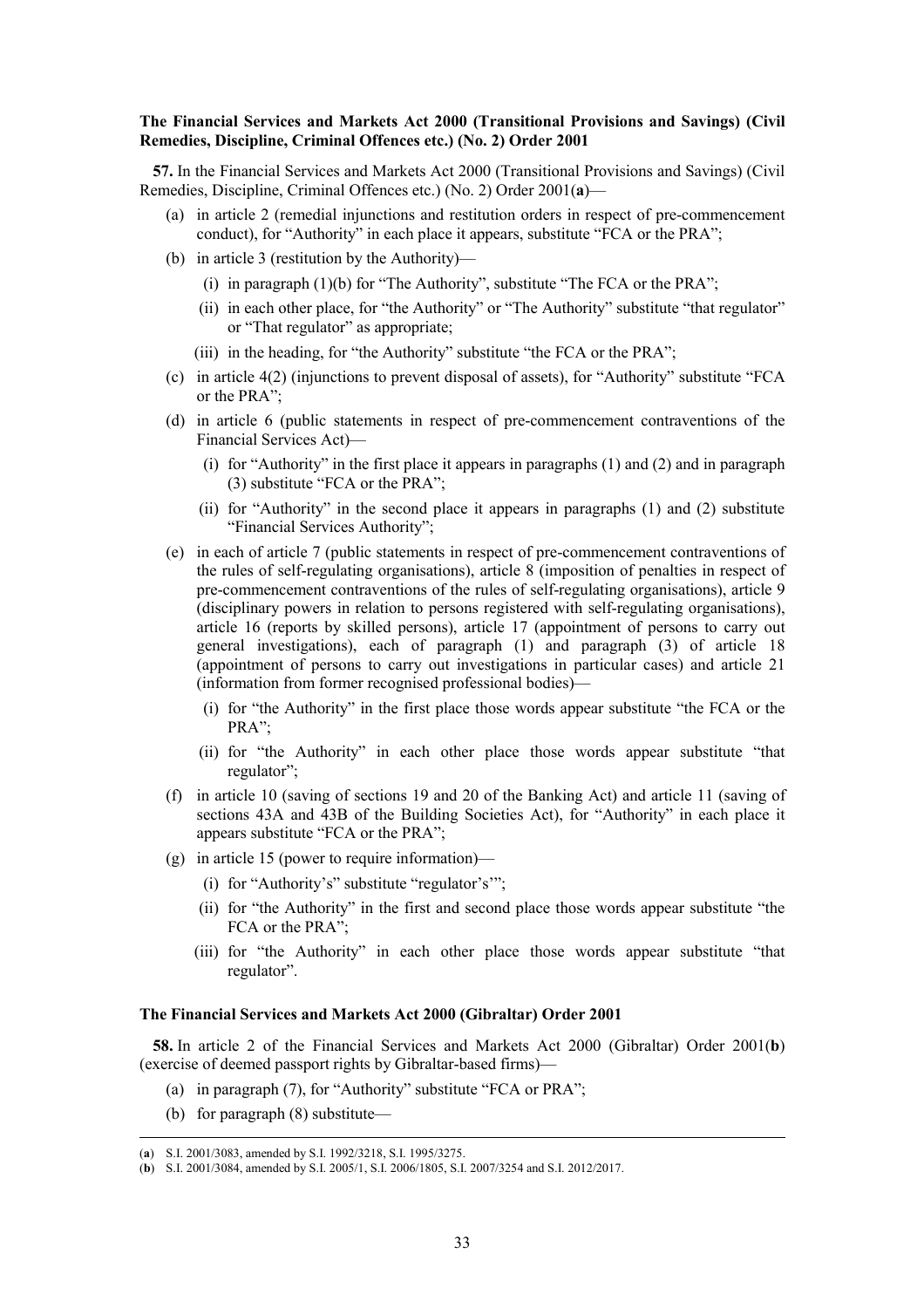"(8) For the purposes of paragraph (7)—

- (a) section 194A(7)(**a**) has effect as if "and the Commission" were omitted;
- (b) section  $195A(11)$ (b) is disapplied.".

# **The Financial Services and Markets Act 2000 (Collective Investment Schemes Constituted in Other EEA States) Regulations 2001**

**59.** In regulations 4 and 5 of the Financial Services and Markets Act 2000 (Collective Investment Schemes Constituted in Other EEA States) Regulations 2001(**c**), for "Authority" substitute "FCA".

# **The Financial Services and Markets Act 2000 (Consultation with Competent Authorities) Regulations 2001**

**60.** In the Financial Services and Markets Act 2000 (Consultation with Competent Authorities) Regulations 2001(**d**)—

(a) in regulation 2, after the definition of "the Act", insert—

""appropriate regulator" has the meaning given in Part 12 of the Act;";

(b) for "Authority" in each place it appears, substitute "appropriate regulator".

# **The Bankruptcy (Financial Services and Markets Act 2000) (Scotland) Rules 2001**

**61.** In the Bankruptcy (Financial Services and Markets Act 2000) (Scotland) Rules 2001(**e**)—

(a) in rule 2 (interpretation), after the definition of "individual" insert—

""the regulator" in relation to an individual means—

- (a) if the individual is a PRA-authorised person, or was carrying on a PRA-regulated activity in contravention of the general prohibition, the FCA or the PRA,
- (b) in any other case, the FCA,

and terms used in this definition which are defined in the Act have the meaning given in the Act.";

- (b) in rule 3 (form of demand)—
	- (i) in paragraphs (a) and (e), for "Authority's" substitute "regulator's";
	- (ii) in paragraph  $(f)(i)$ , for "Authority" substitute "regulator";
- (c) in rule 5(2) (application to set aside a demand), for "Authority" substitute "regulator".

# **The Financial Services and Markets Act 2000 (Control of Business Transfers) (Requirements on Applicants) Regulations 2001**

**62.** In the Financial Services and Markets Act 2000 (Control of Business Transfers) (Requirements on Applicants) Regulations 2001(**f**)—

(a) in regulations  $3(3)(a)$ ,  $4(1)(b)$ ,  $5(3)(a)$  and  $6(1)(b)$ , for the reference to "the Authority" substitute "the appropriate regulator"(**g**);

 <sup>(</sup>**a**) Section 194A(7) of FSMA 2000 was inserted by S.I. 2007/126 and amended by paragraphs 29 and 33 of Schedule 4 to the Financial Services Act 2012 and S.I. 2012/916.

<sup>(</sup>**b**) Section 195A(11) of FSMA 2000 was substituted by S.I. 2011/1613 and amended by paragraphs 29 and 35 of Schedule 4 to the Financial Services Act 2012 and S.I. 2012/916.

<sup>(</sup>**c**) S.I. 2001/2383, amended by S.I. 2011/1613.

<sup>(</sup>**d**) S.I. 2001/2509.

<sup>(</sup>**e**) S.I. 2001/3591 (S.19).

<sup>(</sup>**f**) S.I. 2001/3625, amended by S.I. 2007/3255 and 2009/1390.

<sup>(</sup>**g**) "Appropriate regulator" is defined for the purposes of Part 7 of the Financial Services and Markets Act 2000 by section 103A of that Act, as inserted by Schedule 6 to the Financial Services Act 2012.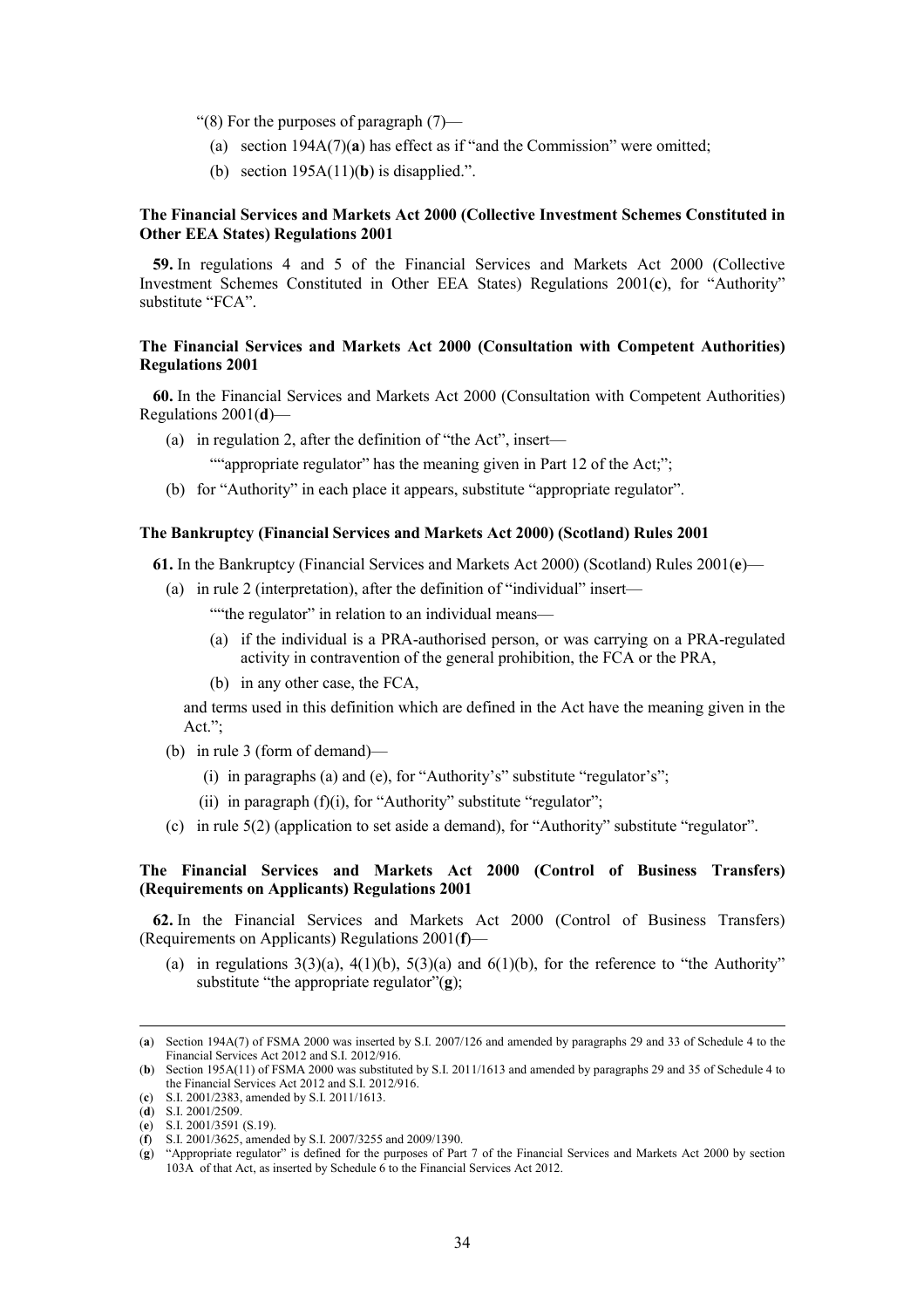- (b) in regulation 3(5), for "the Authority" substitute "the appropriate regulator and, if the FCA is not the appropriate regulator, the FCA";
- (c) in regulation 3(6), for "the Authority" substitute "the appropriate regulator and, if the FCA is not the appropriate regulator, the FCA";
- (d) in regulation 5(5), for "the Authority" substitute "the appropriate regulator and, if the FCA is not the appropriate regulator, the FCA".

#### **Transitional provisions in relation to the Financial Services and Markets Act 2000 (Control of Business Transfers) (Requirements on Applicants) Regulations 2001**

**63.** For the purposes of the Financial Services and Markets Act 2000 (Control of Business Transfers) (Requirements on Applicants) Regulations 2001, where the PRA is the appropriate regulator within the meaning of Part 7 of the Financial Services and Markets Act 2000—

- (a) any approval of any notice given before 1st April 2013 by the Financial Services Authority under regulations 3 or 5 of those regulations is to be treated as approval given by the Prudential Regulation Authority;
- (b) any document given before 1st April 2013 to the Financial Services Authority is to be treated as having been given to the Prudential Regulation Authority.

## **The Financial Services and Markets Act 2000 (Control of Transfers of Business Done at Lloyd's) Order 2001**

**64.** In article 4(c) of the Financial Services and Markets Act 2000 (Control of Transfers of Business Done at Lloyd's) Order 2001(**a**), for "Authority" substitute "PRA".

# **Transitional provision in relation to the Financial Services and Markets Act 2000 (Control of Transfers of Business Done at Lloyd's) Order 2001**

**65.** For the purposes of article 4(c) of the Financial Services and Markets Act 2000 (Control of Transfers of Business Done at Lloyd's) Order 2001, any document given before 1st April 2013 to the Financial Services Authority is to be treated as having also been given to the Prudential Regulation Authority.

# **The Financial Services and Markets Tribunal (Legal Assistance) Regulations 2001**

**66.** In regulation 2 of the Financial Services and Markets Tribunal (Legal Assistance) Regulations 2001(**b**) in the definition of "the Authority", for "Financial Services Authority" substitute "Financial Conduct Authority".

# **The Financial Services and Markets Tribunal (Legal Assistance Scheme—Costs) Regulations 2001**

**67.** In regulation 2 of the Financial Services and Markets Tribunal (Legal Assistance Scheme— Costs) Regulations 2001(**c**), in the definition of "the Authority", for "Financial Services Authority" substitute "Financial Conduct Authority".

#### **The Bankruptcy (Financial Services and Markets Act 2000) Rules 2001**

**68.** In rule 2 of the Bankruptcy (Financial Services and Markets Act 2000) Rules 2001(**d**), for the definition of "the Authority" substitute—

 <sup>(</sup>**a**) S.I. 2001/3626, amended by S.I. 2008/1725.

<sup>(</sup>**b**) S.I. 2001/3632, amended by S.I. 2010/22.

<sup>(</sup>**c**) S.I. 2001/3633.

<sup>(</sup>**d**) S.I. 2001/3634.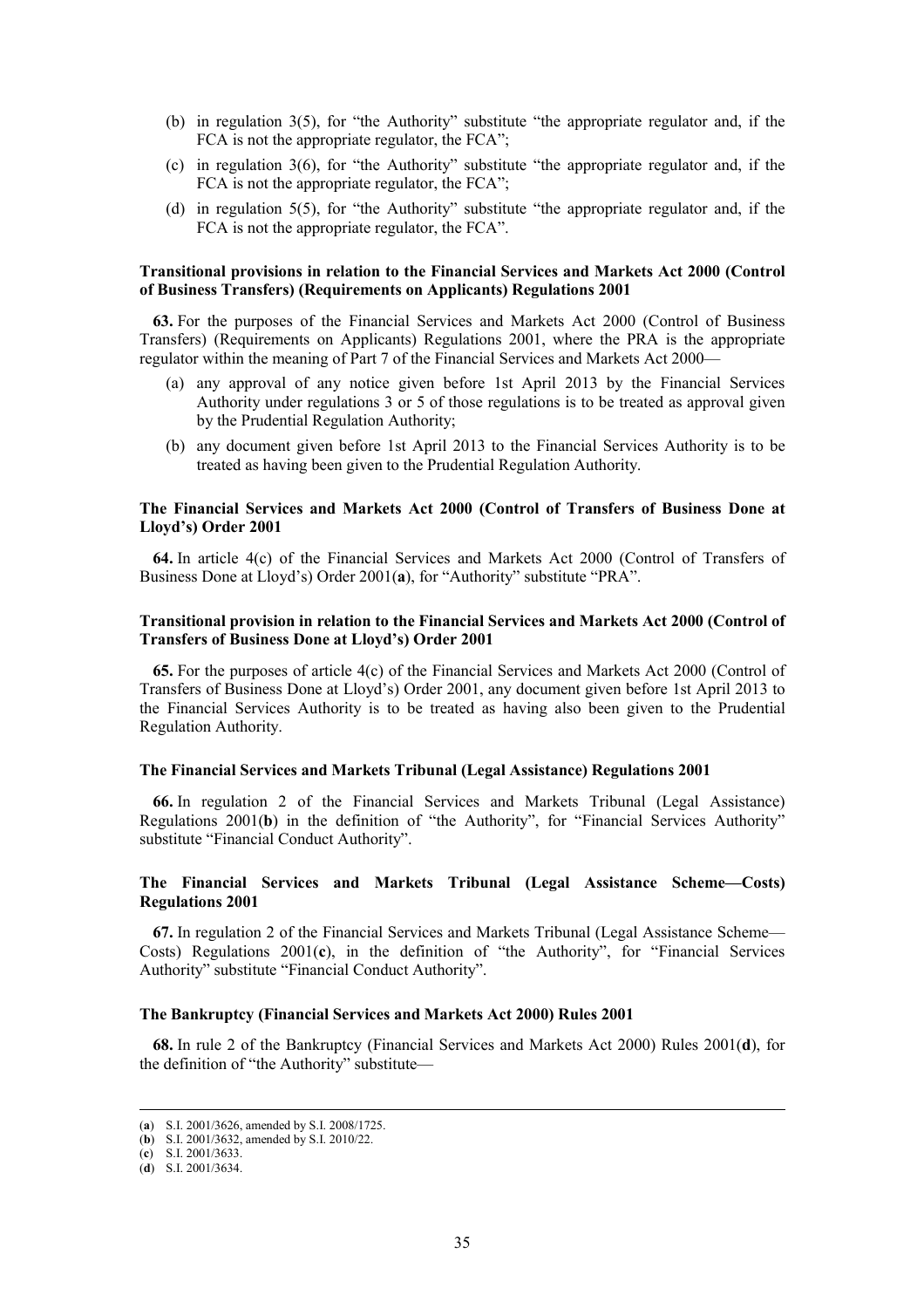""the Authority" in relation to an individual means—

- (a) if the individual is a PRA-authorised person or was carrying on a PRA-regulated activity in contravention of the general prohibition, the FCA or the PRA,
- (b) in any other case, the FCA,

and terms used in this definition which are defined in the Act have the meaning given in the Act;".

#### **The Insurers (Winding Up) Rules 2001**

**69.** In rule 2 of the Insurers (Winding Up) Rules 2001(**a**) (interpretation), in the definition of "the Authority", for "Financial Services Authority" substitute "Financial Conduct Authority or the Prudential Regulation Authority".

## **The Financial Services and Markets Act 2000 (Miscellaneous Provisions) Order 2001**

**70.** In the Financial Services and Markets Act 2000 (Miscellaneous Provisions) Order  $2001(b)$ —

- (a) in article 18 (duty of auditors to communicate matters to the Authority) for "the Authority"—
	- (i) in the first place those words appear in paragraph (3), substitute "the FCA or, if the person concerned is or was a PRA-authorised person, or would have been a PRAauthorised person if the person was an authorised person on 1st April 2013, the PRA";
	- (ii) in the second place those words appear in paragraph (3), substitute "that regulator";
	- (iii) in the heading, substitute "the regulator";
- (b) in article 22 (transfer of liabilities), for "Authority" substitute "FCA";
- (c) in article 24 (exemption from liability in damages)—
	- (i) in paragraph  $(5)$ , for "Authority" substitute "FCA";
	- (ii) in paragraph  $(6)$ 
		- (aa) for "Authority's functions for the purposes of paragraph 19 of Schedule 1" substitute "FCA's functions for the purposes of paragraph 25 of Schedule 1ZA and the PRA's functions for the purposes of paragraph 33 of Schedule  $1ZB$ ";
		- (bb) for "the Authority" substitute "that regulator";
- (d) for article 25 substitute—

#### **"Fees for the exercise of certain authority functions**

**25.**—(1) For the purposes of paragraph 23 of Schedule 1ZA (fees) the functions of the FCA specified by paragraph (3) are to be treated as functions of the FCA under the Act.

(2) For the purposes of paragraph 31 of Schedule 1ZB (fees) the functions of the PRA specified by paragraph (3) are to be treated as functions of the PRA under the Act.

(3) The functions are the functions of the relevant regulator—

- (a) under the Financial Services Act (other than Part IV of that Act);
- (b) under the Banking Act;
- (c) under the 2BCD Regulations;
- (d) under the ISD Regulations;

 <sup>(</sup>**a**) S.I. 2001/3635.

<sup>(</sup>**b**) S.I. 2001/3650.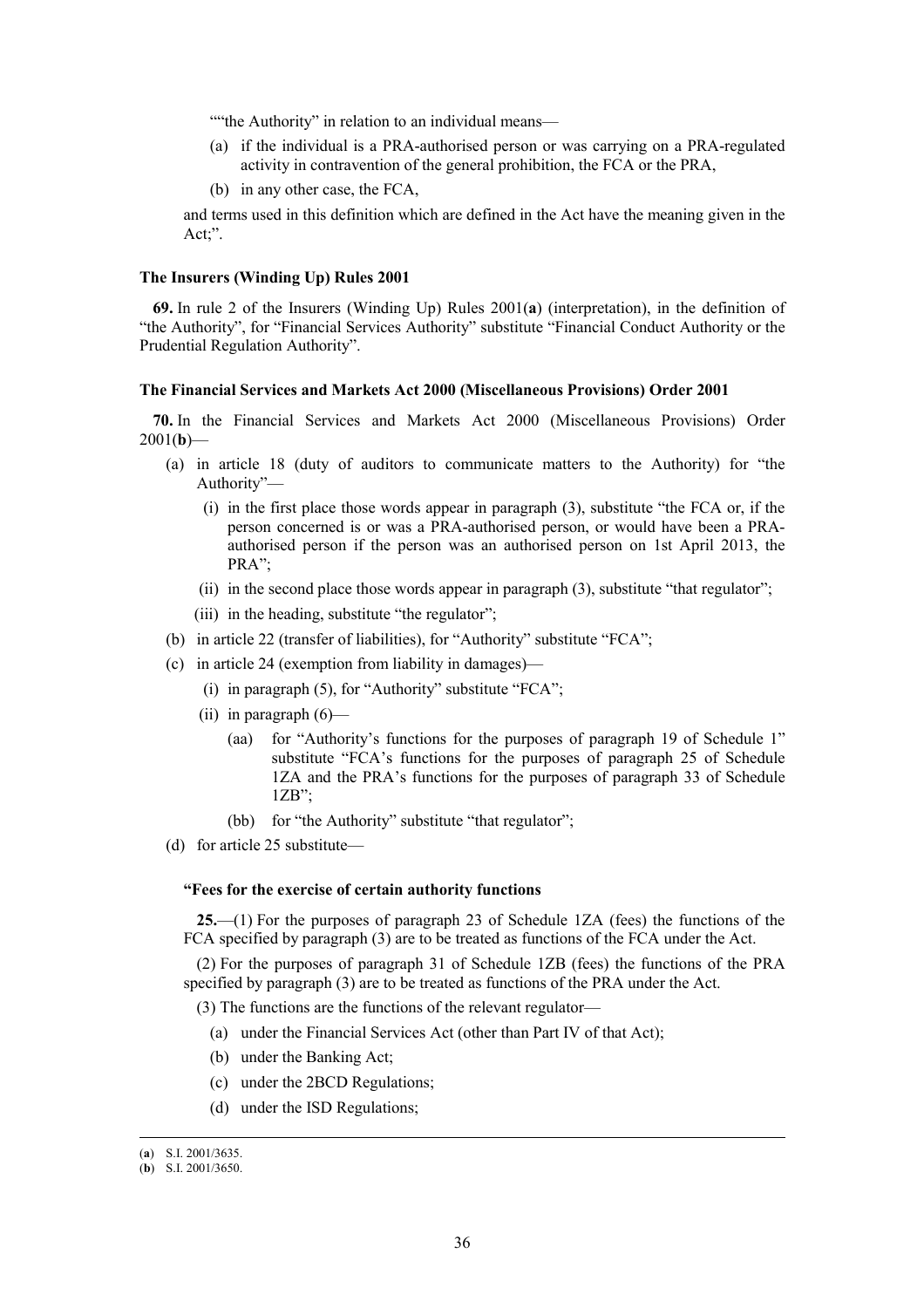(e) as a result of any saving made by or under the Act from the effect of any repeal or revocation so made.

(4) For the purposes of paragraph 23 of Schedule 1ZA expenditure incurred in meeting a liability—

- (a) transferred to the FCA by virtue of paragraph (1) of article 22 or of article 21, or
- (b) arising from the exercise by the FCA of its functions as the competent authority under Part 4 of the Financial Services Act,

is to be treated as having been incurred in connection with the discharge by the FCA of functions under the Act.";

- (e) in article 28 (the Contracting Out Order)—
	- (i) in paragraph (2), for "the Authority" substitute "the Financial Services Authority";
	- (ii) after paragraph (2) insert—

"(2A) On 1st April 2013 the rights, obligations and liabilities of the Financial Services Authority under any such contract transfer to—

- (a) the PRA, to the extent that the right, obligation or liability relates to a matter relevant to prudential regulation,
- (b) in any other case, the FCA.

(2B) Any obligation of the FCA under such a contract which continues to have effect after 1st April 2013 is to be treated as a function conferred on the FCA by or under a provision of the Act for the purposes of Schedule 1ZA.

(2C) Any obligation of the PRA under such a contract which continues to have effect after 1st April 2013 is to be treated as a function conferred on the PRA by or under a provision of the Act for the purposes of Schedule 1ZB.";

- (iii) omit paragraph (3);
- (iv) in paragraph (4), for "Authority" substitute "FCA or the PRA";
- (v) in paragraph (5), for "Authority"—
	- (aa) in the first place it appears substitute "Financial Services Authority";
	- (bb) in the second place it appears substitute "Financial Services Authority, FCA or PRA".

# **The Friendly Societies Act 1974 (Seal of the Financial Services Authority) Regulations 2001**

**71.** In the Friendly Societies Act 1974 (Seal of the Financial Services Authority) Regulations 2001(**a**), for "Financial Services Authority", in each place, substitute "Financial Conduct Authority".

# **Transitional provision in relation to the Friendly Societies Act 1974 (Seal of the Financial Services Authority) Regulations 2001**

**72.** A document sealed in accordance with the Friendly Societies Act 1974 (Seal of the Financial Services Authority) Regulations 2001 as they applied before 1st April 2013 is to be treated, where appropriate, as sealed in accordance with those Regulations as they applied on that date.

### **The Uncertificated Securities Regulations 2001**

**73.** In the Uncertificated Securities Regulations 2001(**b**)—

(a) in regulation  $3(1)$  (interpretation), omit the definition of "the Authority";

 <sup>(</sup>**a**) S.I. 2001/3729. Regulation 2 is amended by the Co-operative and Community Benefit Societies and Credit Unions Act 2010 (c.7), section 2; that section was not in force on the date this instrument was made.

<sup>(</sup>**b**) S.I. 2001/3755, amended by S.I. 2001/3755, S.I. 2007/124, S.I. 2010/2628 and S.I. 2012/917.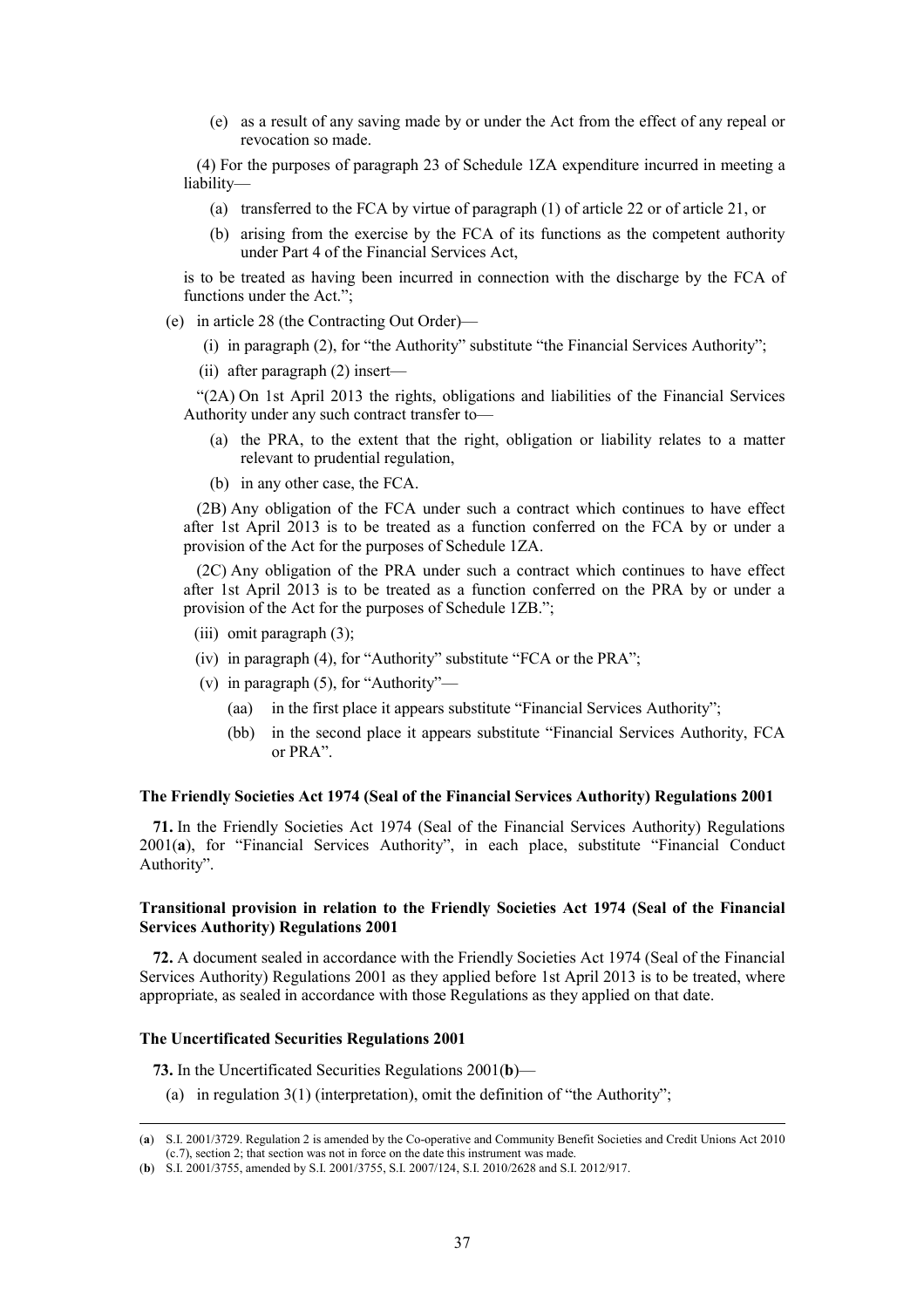- (b) in regulation 9(injunctions and restitution orders)—
	- (i) in paragraph (7), for "the Authority" substitute "the appropriate regulator",
	- (ii) after paragraph (12) insert—

"(13) In this regulation, the "appropriate regulator" means whichever of the Prudential Regulation Authority or the Financial Conduct Authority is the appropriate regulator under section 382(**a**) of the 2000 Act.";

(c) in paragraph 28(4) of Schedule 1 (requirements for approval of a person as operator: access to central counterparty, clearing and settlement facilities) for the definition of "UK firm" substitute—

""UK firm" means an investment firm or credit institution which has a permission given (or having effect as if given) by the Financial Conduct Authority or the Prudential Regulation Authority under Part 4A of the 2000 Act to carry on one or more regulated activities.".

#### **The Insurers (Winding Up) (Scotland) Rules 2001**

**74.** In rule 2 of the Insurers (Winding Up) (Scotland) Rules 2001(**b**), in the definition of "the Authority", for "Financial Services Authority" substitute "Financial Conduct Authority or the Prudential Regulation Authority".

### **The Welsh Language Schemes (Public Bodies) Order 2002**

**75.** In the table in the Schedule to the Welsh Language Schemes (Public Bodies) Order 2002(**c**)—

- (a) for "Financial Services Authority" substitute "Prudential Regulation Authority",
- (b) for "Awdurdod Gwasanaethau Ariannol" substitute "Awdurdod Rheoleiddio Darbodus",
- (c) after the row relating to "Awdurdod Strategol y Rheilffyrdd" and "Strategic Rail Authority" insert—

| "Awdurdod Ymddygiad Ariannol" | Financial Conduct Authority" |
|-------------------------------|------------------------------|
|-------------------------------|------------------------------|

**The Financial Services and Markets Act 2000 (Consequential Amendments and Transitional Provisions) (Credit Unions) Order 2002** 

**76.** In the Financial Services and Markets Act 2000 (Consequential Amendments and Transitional Provisions) (Credit Unions) Order 2002(**d**)—

(a) in article  $1(2)$ , after the definition of "the Act" insert—

""the Authority" means the Financial Services Authority;";

- (b) omit article 4 (application of definition of "consumer" to customers of credit unions before commencement);
- (c) in article 12 (verification of continued provisions)—
	- (i) in paragraph  $(1)$ , for "section 154" substitute "section 138H";
	- (ii) in paragraph (2), for "the Authority's staff" substitute "staff of the Financial Services Authority, the Financial Conduct Authority or the Prudential Regulation Authority";

 <sup>(</sup>**a**) Section 382 of FSMA 2000 was amended by S.I. 2007/126, S.I. 2011/1613, S.I. 2012/1906, S.I. 2012/2554 and by paragraph 21 of Schedule 9 to the Financial Services Act 2012.

<sup>(</sup>**b**) S.I. 2001/4040 (S.21).

<sup>(</sup>**c**) S.I. 2002/1441.

<sup>(</sup>**d**) S.I. 2002/1501.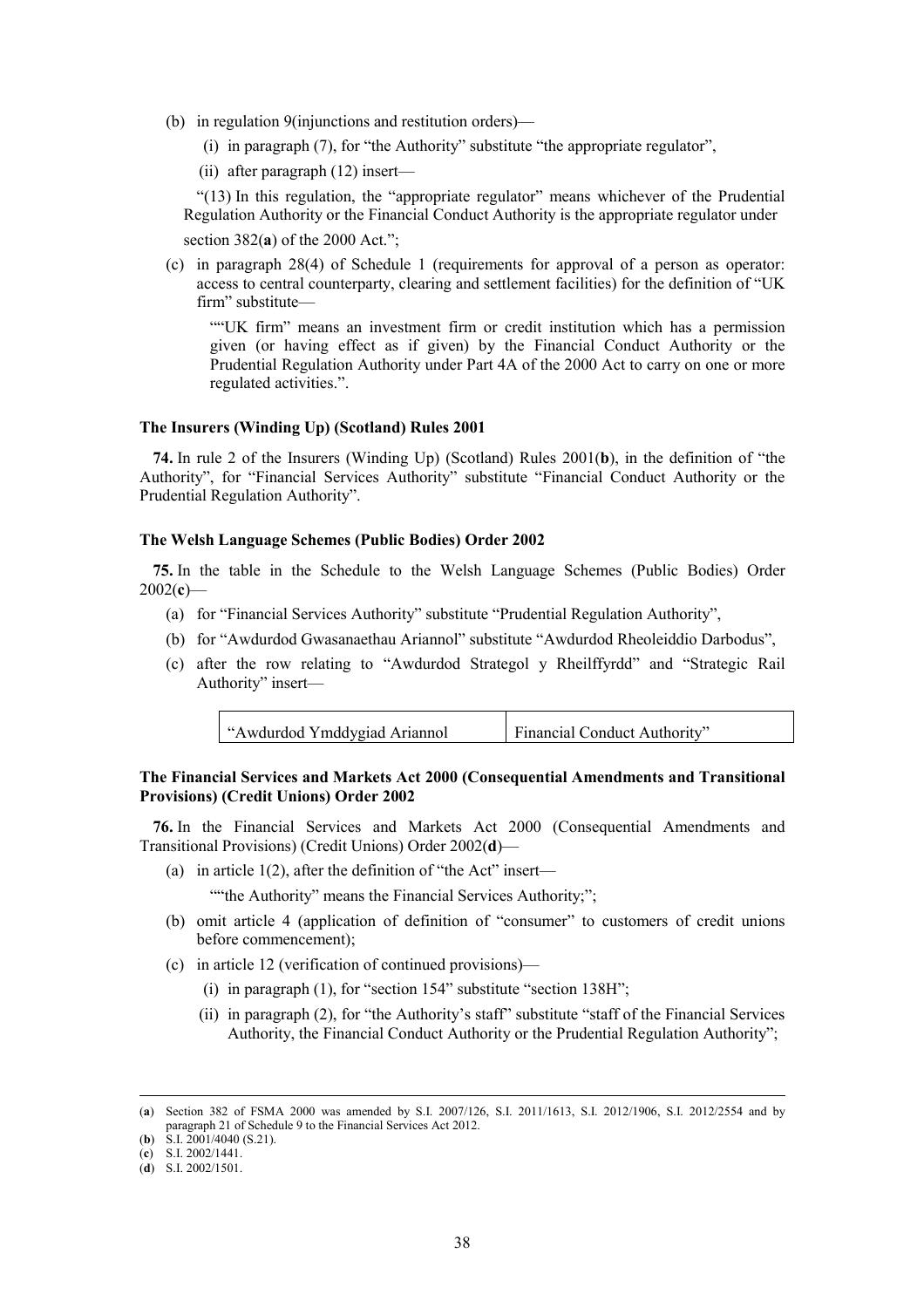- (iii) in paragraph (6) for "Authority" substitute "Financial Conduct Authority or the Prudential Regulation Authority";
- (d) in article 14 (guidance on continued provisions)—
	- (i) for "Authority" in each place substitute "FCA";
	- (ii) for "section  $157(3)$ " substitute "section  $139A(5)$ ";
	- (iii) for "section 2" substitute "section 1B";
- (e) in article 16 (cost benefit analyses), for "Authority" in each place substitute "FCA".

#### **The Electronic Commerce Directive (Financial Services and Markets) Regulations 2002**

**77.**—(1) The Electronic Commerce Directive (Financial Services and Markets) Regulations 2002(**a**) are amended as follows.

(2) In regulation 2 (interpretation), in the definition of "the Authority" for "Financial Services Authority" substitute "Financial Conduct Authority".

(3) In the heading to Part 2, for "Financial Services Authority" substitute "Financial Conduct Authority".

- (4) In regulation 3 (consumer contract requirements: modification of rule-making powers)—
	- (a) in paragraph (1), for "section 138" substitute "section 137A";
	- (b) in paragraph (2)(a), for "138(4), (5) and (7) to (9), 148, 150 and 156" substitute "137A(3) and (4), 137T, 138A and 138D";
	- (c) omit paragraph (3);
	- (d) in paragraphs (4), (4A) and (7), for "the Authority under section 138" substitute "the Authority under section 137A".

(5) In regulation  $6(4)$  (direction)—

- (a) for "in subsection (3) of section 48" substitute "in subsection (4) of section 55P";
- (b) for "section 45" substitute "section 55L".

(6) In regulation 7 (policy conditions), in paragraph (a)(i)(cc) for "regulatory objectives set out in Part 1 of the 2000 Act" substitute "Authority's operational objectives (as specified by section 1B(3) of the 2000 Act)".

(7) In regulation 12 (application of certain provisions of the 2000 Act)—

- (a) in paragraph  $(2)$ 
	- (i) for "sections 380," substitute "sections 1L, 380,";
	- (ii) omit ", paragraph (6) of Schedule 1(**b**) to,";
- (b) in paragraph (4), for "sections 132 and 133" substitute "sections 133 and 133A".

# **The Financial Services and Markets Act 2000 (Fourth Motor Insurance Directive) Regulations 2002**

**78.** In regulation 2 of the Financial Services and Markets Act 2000 (Fourth Motor Insurance Directive) Regulations 2002(**c**) (power of the Authority to make rules under section 138 of the Financial Services and Markets Act 2000)—

- (a) for the heading substitute "Power of the Financial Conduct Authority to make rules under section 137A of the Financial Services and Markets Act 2000";
- (b) in paragraph (1), for "the Authority under section 138 of the Financial Services and Markets Act 2000 ("the 2000 Act") (general rule-making power)" substitute "the

 <sup>(</sup>**a**) S.I. 2002/1775, to which there are amendments not relevant to this Order.

<sup>(</sup>**b**) Schedule 1 of FSMA 2000 was repealed by section 6(2) of the Financial Services Act 2012.

<sup>(</sup>**c**) S.I. 2002/2706.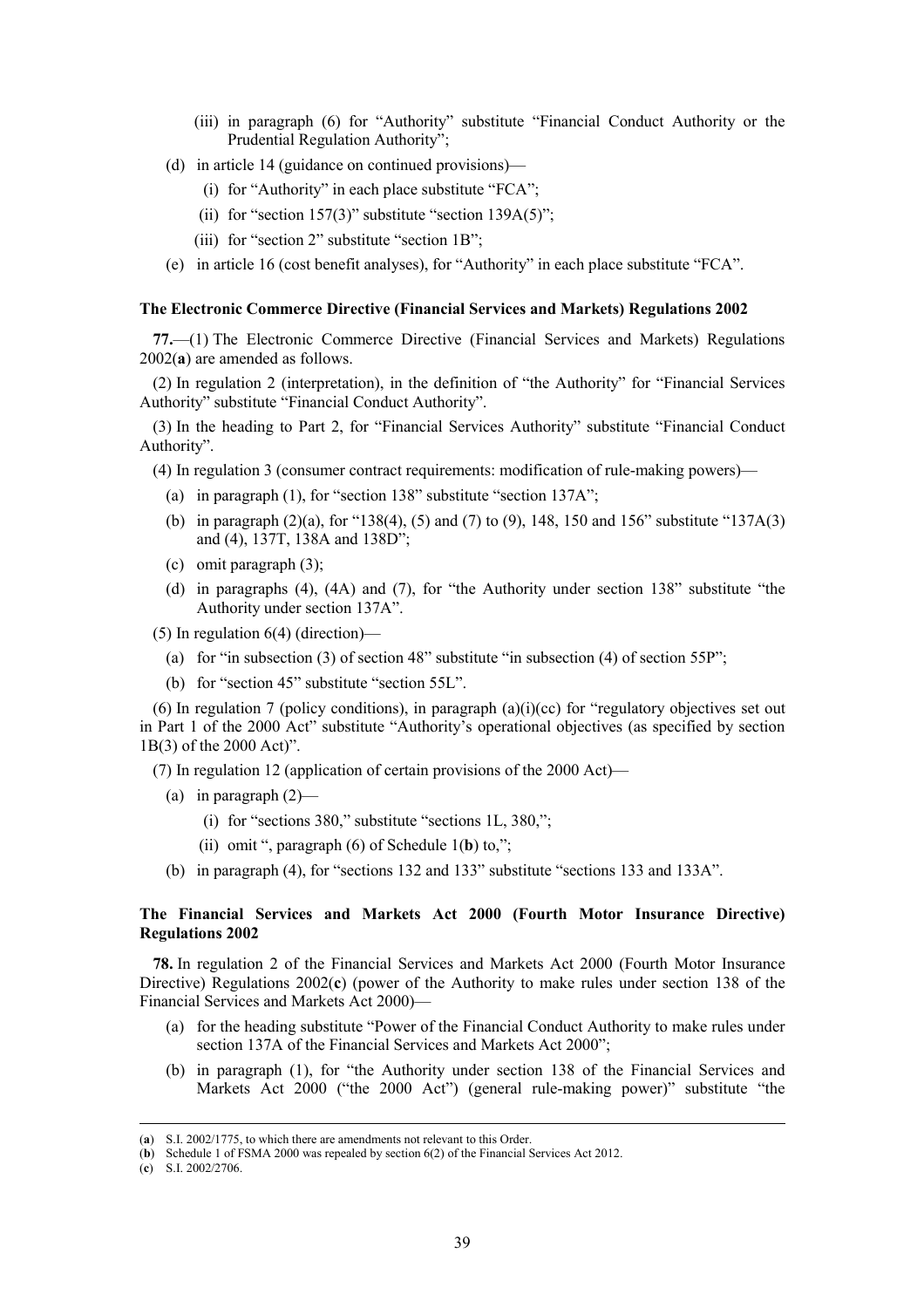Financial Conduct Authority under section 137A of the Financial Services and Markets Act 2000 ("the 2000 Act") (The FCA's general rules)".

### **The Insolvency (Northern Ireland) Order 2002**

**79.** In the Insolvency (Northern Ireland) Order 2002(**a**), in article 2(3) (interpretation) for "the Financial Services Authority" substitute "the Financial Conduct Authority and the Prudential Regulation Authority".

# **The Proceeds of Crime Act 2002 (Disclosure of Information to and by Lord Advocate and Scottish Ministers) Order 2003**

**80.** In article 3(b) of the Proceeds of Crime Act 2002 (Disclosure of Information to and by Lord Advocate and Scottish Ministers) Order 2003(**b**), for "Financial Services Authority" substitute "Financial Conduct Authority, the Prudential Regulation Authority or the Bank of England".

### **The Energy (Northern Ireland) Order 2003**

**81.** In article 63 of the Energy (Northern Ireland) Order 2003(**c**) (general restrictions on disclosure of information)—

- (a) in paragraph (5)(j) for "Financial Services Authority." substitute "Financial Conduct Authority;";
- (b) after paragraph  $(5)(i)$  insert—

"(k) the Prudential Regulation Authority.".

# **The Financial Services and Markets Act 2000 (Communications by Actuaries) Regulations 2003**

**82.**—(1) The Financial Services and Markets Act 2000 (Communications by Actuaries) Regulations 2003(**d**) are amended as follows.

(2) In regulation 1(2) (interpretation), in the definition of "relevant requirement", for "Authority" substitute "FCA or the PRA".

(3) In regulation 2 (circumstances in which an actuary is to communicate), for "the Authority"—

- (a) in paragraph  $1(a)$ , substitute "the FCA or, as the case may be, the PRA";
- (b) in paragraphs (2) and (3), substitute "the FCA or, as the case may be, the PRA";
- (c) in paragraph  $(4)$ 
	- (i) in sub-paragraph (a)—
		- (aa) in the first place it appears, substitute "the FCA or the PRA";
		- (bb) in the second place it appears, substitute "that regulator";
	- (ii) in sub-paragraph (b), substitute "the FCA or the PRA".

# **Transitional provision in relation to the Financial Services and Markets Act 2000 (Communications by Actuaries) Regulations 2003**

**83.** For the purposes of the Financial Services and Markets Act 2000 (Communications by Actuaries) Regulations 2003 any obligation under regulation 2 of those Regulations to supply information or an opinion to the Prudential Regulation Authority is to be treated as satisfied if the information or opinion was provided before 1st April 2013 to the Financial Services Authority.

 <sup>(</sup>**a**) S.I. 2002/3152 (N.I. 6).

<sup>(</sup>**b**) S.S.I. 2003/93.

<sup>(</sup>**c**) S.I. 2003/419 (N.I. 6).

<sup>(</sup>**d**) S.I. 2003/1294.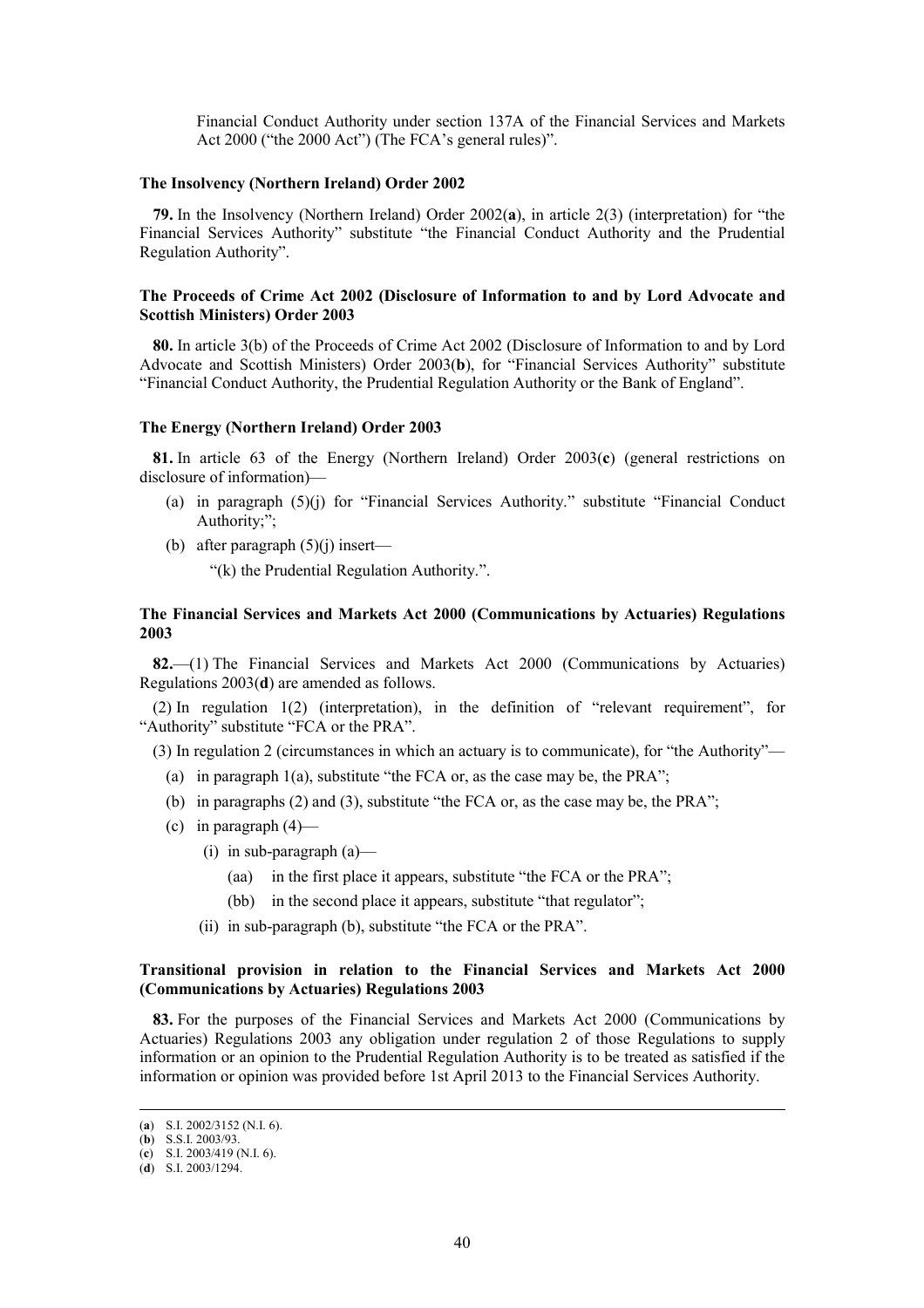#### **The Enterprise Act 2002 (Part 8 Community Infringements Specified UK Laws) Order 2003**

**84.** In the Schedule to the Enterprise Act 2002 (Part 8 Community Infringements Specified UK Laws) Order 2003(**a**), in the second column in the entry beginning "Financial Services (Distance Marketing) Regulations 2004", for "Financial Services Authority" substitute "Financial Conduct Authority".

### **The Land Registration Rules 2003**

**85.** In Schedule 5 to the Land Registration Rules 2003(**b**)—

- (a) omit the entry beginning "Director of Enforcement at the Financial Services Authority",
- (b) at the appropriate place insert the following entries—

| "A Head of Department in the<br>Enforcement and Financial Crime<br>Division of the Financial Conduct | Certificate Q  |
|------------------------------------------------------------------------------------------------------|----------------|
| Authority or a member of staff of the                                                                |                |
| Financial Conduct Authority authorised                                                               |                |
| to apply on behalf of a Head of                                                                      |                |
| Department.                                                                                          |                |
| A person authorised to apply on behalf<br>of the Bank of England.                                    | Certificate Q  |
| The Head of Regulatory Action in the                                                                 | Certificate Q" |
| Prudential Regulation Authority or a                                                                 |                |
| member of staff of the Prudential                                                                    |                |
| Regulation Authority authorised to apply                                                             |                |
| on behalf of the Head of Regulatory                                                                  |                |
| Action.                                                                                              |                |

# **The Freedom of Information (Additional Public Authorities) Order 2003**

**86.** In Schedule 1 to the Freedom of Information (Additional Public Authorities) Order 2003(**c**)—

- (a) for "Financial Services Authority" substitute "Financial Conduct Authority";
- (b) after "The Pesticides Residues Committee." insert—

"The Prudential Regulation Authority.".

# **The Open-Ended Investment Companies Regulations (Northern Ireland) 2004**

**87.**—(1) The Open-Ended Investment Companies Regulations (Northern Ireland) 2004(**d**) are amended as follows.

(2) For each reference to "FSA rules" (including in the headings to regulations 6 and 7), substitute "FCA rules".

- (3) In regulation 2 (interpretation), after the definition of "authorisation order" insert— ""the Authority" means the FCA;".
- (4) In regulation 7 (modification or waiver of FSA rules)—
	- (a) in paragraph  $(3)$ —

(**c**) S.I. 2003/1882.

 <sup>(</sup>**a**) S.I. 2003/1374, amended by S.I. 2002/2095.

<sup>(</sup>**b**) S.I. 2003/1417, amended by S.I. 2008/1919.

<sup>(</sup>**d**) S.I. 2004/335.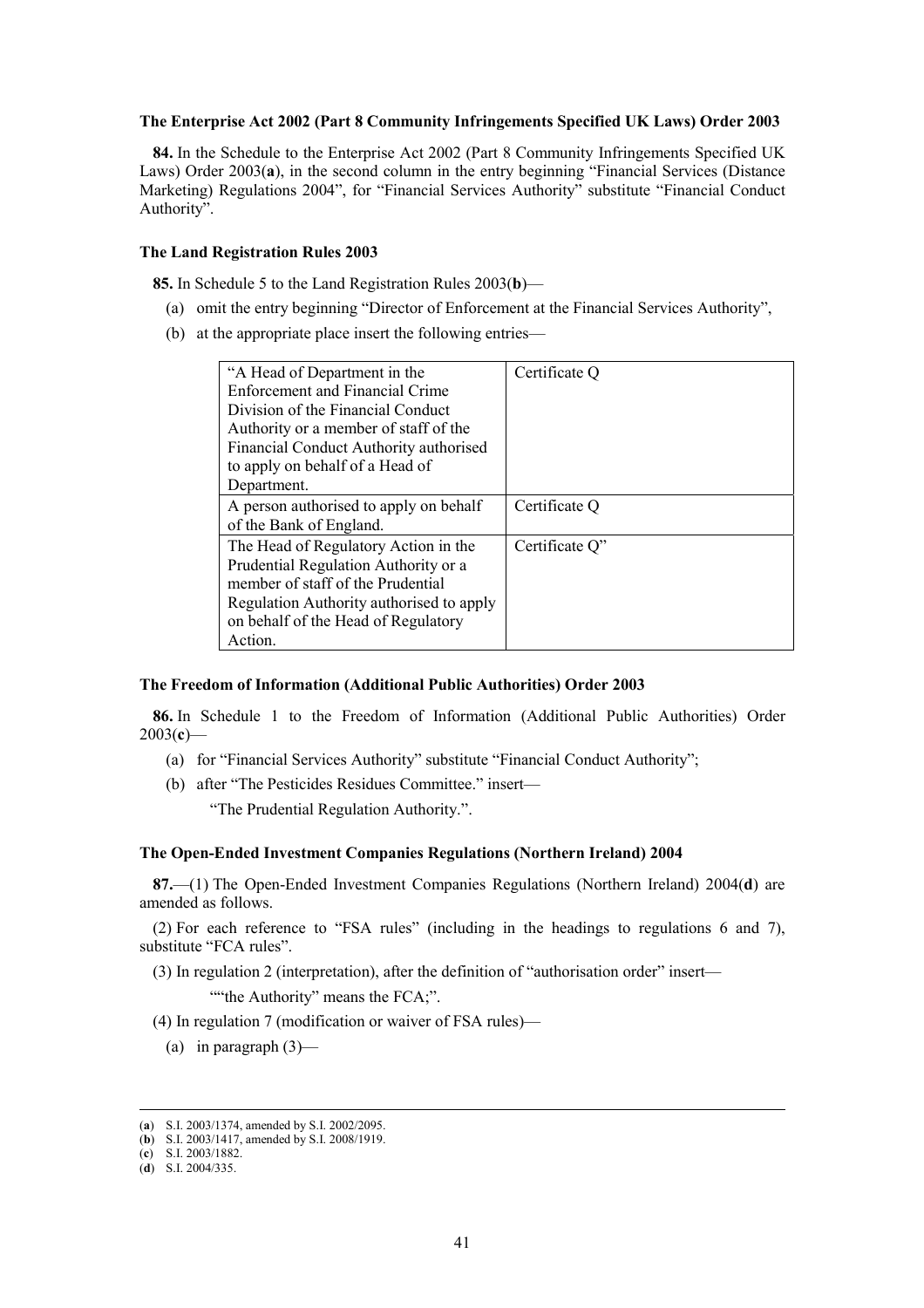- (i) for "Section 148(3) to (9) and (11) of the Act" substitute "Sections 138A(3) to (7) and 138B of the Act";
- (ii) for "section  $148(2)$ " substitute "section  $138A(1)$ ";
- (iii) omit subparagraph  $(a)$  and  $(b)$ ;
- (iv) for "subsection  $(7)(b)$ " substitute "section  $138B(3)(c)$ ";
- (b) in paragraph (4)—
	- (i) for "Section 148(3) to (9) and (11) of the Act" substitute "Sections 138A(3) to (7) and 138B of the Act";
	- (ii) for "section  $148(2)$ " substitute "section  $138A(1)$ ";
	- (iii) in sub-paragraph (a)—
		- (aa) for "subsection  $(4)(a)$ " substitute "section  $138A(4)(a)$ ";
		- (bb) omit "authorised";
	- (iv) in sub-paragraph (b)—
		- (aa) for "subsections  $(7)(b)$ ,  $(8)$  and  $(11)$ " substitute "section  $138B(3)(c)$  and  $(5)$ ";
		- (bb) for "authorised person" substitute "person concerned";
	- (v) in sub-paragraph (c), for "subsection  $(7)(b)$ " substitute "section  $138B(3)(c)$ ";
	- (vi) in sub-paragraph (d)—
		- (aa) for "subsection  $(9)$ " substitute "section  $138A(7)$ ";
		- (bb) for "authorised person" substitute "person to whom the direction relates".

(5) In regulation 10 (the Authority's procedures)—

- (a) for "(the Authority's procedures)" substitute "(the FCA's and PRA's procedures)";
- (b) in the heading, for "Authority's" substitute "regulator's".
- (6) In regulation 25(6) (directions) for "section 150" substitute "section 138D".

(7) In regulation 27(15) (procedure on giving directions under regulation 25 and varying them on Authority's own initiative) for "(the Authority's procedures)" substitute "(the FCA's and PRA's procedures)".

(8) In regulation 42(6) (restraint and ratification by shareholders), for "section 150" substitute "section 138D".

(9) In regulation 79 (contraventions), for "section 138 of the Act (general rule-making power)" substitute "section 137A of the Act (FCA's general rules)".

#### **The Insurers (Reorganisation and Winding Up) Regulations 2004**

**88.** In the Insurers (Reorganisation and Winding Up) Regulations 2004(**a**)—

- (a) in regulation 2(1) (interpretation)—
	- (i) omit the definition of "the Authority";
	- (ii) at the appropriate places insert—

""the FCA" means the Financial Conduct Authority;

"the PRA" means the Prudential Regulation Authority;

"PRA-authorised person" has the meaning given in section 2B of the 2000 Act;"

- (b) in regulation 2(5), for "Authority" substitute "FCA or the PRA";
- (c) in the heading to regulation 9 (notification of relevant decision to Authority) and in regulation 9(1) to (4), for "Authority" in each place it appears substitute "FCA and, if the insurer is a PRA-authorised person, the PRA";

 <sup>(</sup>**a**) S.I. 2004/353, to which there are amendments not relevant to this Order.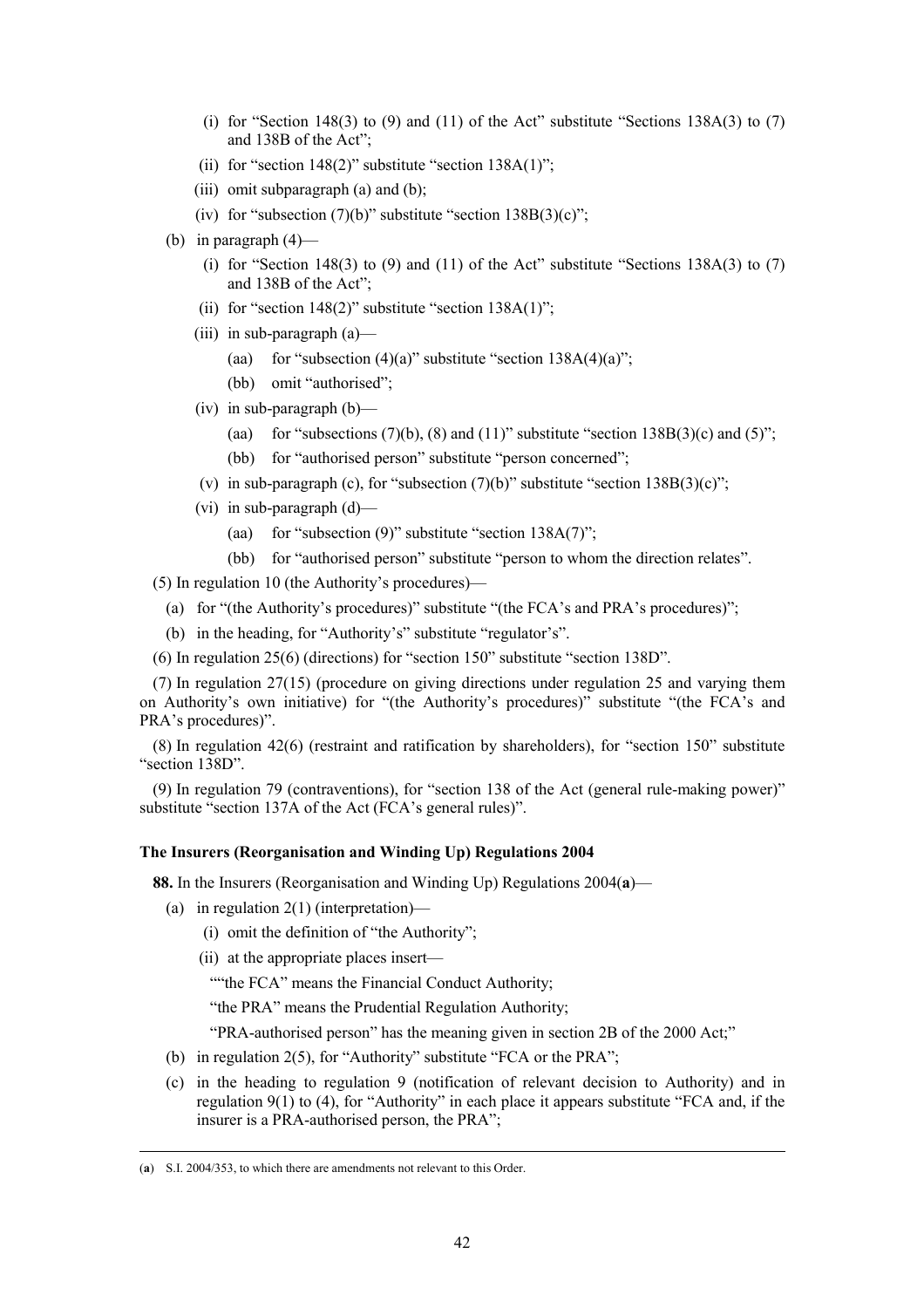(d) for regulation 9(6) substitute—

" $(6)$  Paragraphs  $(1)$ ,  $(2)$  and  $(3)$  do not require the FCA to be informed in any case where the FCA was represented at all hearings in connection with the application in relation to which the decision, order or appointment is made.

(6A) Paragraphs (1), (2) and (3) do not require the PRA to be informed in any case where the PRA was represented at all hearings in connection with the application in relation to which the decision, order or appointment is made.";

- (e) in regulation 10(1) and (2) (notification of relevant decision to EEA regulators), for "the Authority"—
	- (i) in the first place it appears, substitute "the FCA or the PRA";
	- (ii) in the second place it appears, substitute "that authority";
- (f) in regulation 12(11) (notification to creditors: winding up proceedings), for "and the Authority" in both places it appears substitute ", the FCA and, if the insurer is a PRAauthorised person, the PRA";
- (g) in regulation 16 (disclosure of confidential information received from an EEA regulator), for "Authority" substitute "FCA or the PRA";
- (h) in regulation 50 (disclosure of confidential information: third country insurers), for "Authority" substitute "FCA or the PRA".

# **The Financial Services and Markets Act 2000 (Transitional Provisions) (Complaints Relating to General Insurance and Mortgages) Order 2004**

**89.** In the Financial Services and Markets Act 2000 (Transitional Provisions) (Complaints Relating to General Insurance and Mortgages) Order 2004(**a**)—

- (a) for "Authority" in each place substitute "FCA";
- (b) in article 12 (application of rules etc to relevant matters) in paragraph (1), for "sections 155 and  $157(3)$ " substitute "sections 138I and 139A(5)".

# **The Crime (International Co-operation) Act 2003 (Designation of Prosecuting Authorities) Order 2004**

**90.** In article 2(2) of the Crime (International Co-operation) Act 2003 (Designation of Prosecuting Authorities) Order 2004(**b**), for "the Financial Services Authority;" substitute—

"the Financial Conduct Authority;

the Bank of England;

the Prudential Regulation Authority;".

## **The Credit Institutions (Reorganisation and Winding Up Regulations) 2004**

**91.** In the Credit Institutions (Reorganisation and Winding Up Regulations) 2004(**c**)—

- (a) in regulation 2(1) (interpretation)—
	- (i) omit the definition of "the Authority";

(ii) at the appropriate places insert—

""the FCA" means the Financial Conduct Authority;"

""the PRA" means the Prudential Regulation Authority;"

""PRA-authorised person" has the meaning given in section 2B of the 2000 Act;";

 <sup>(</sup>**a**) S.I. 2004/454; amended by S.I. 2004/1609.

<sup>(</sup>**b**) S.I. 2004/1034, amended by S.I. 2004/1747, S.I. 2005/1130, S.I. 2009/2748 and S.I. 2012/146.

<sup>(</sup>**c**) S.I. 2004/1045.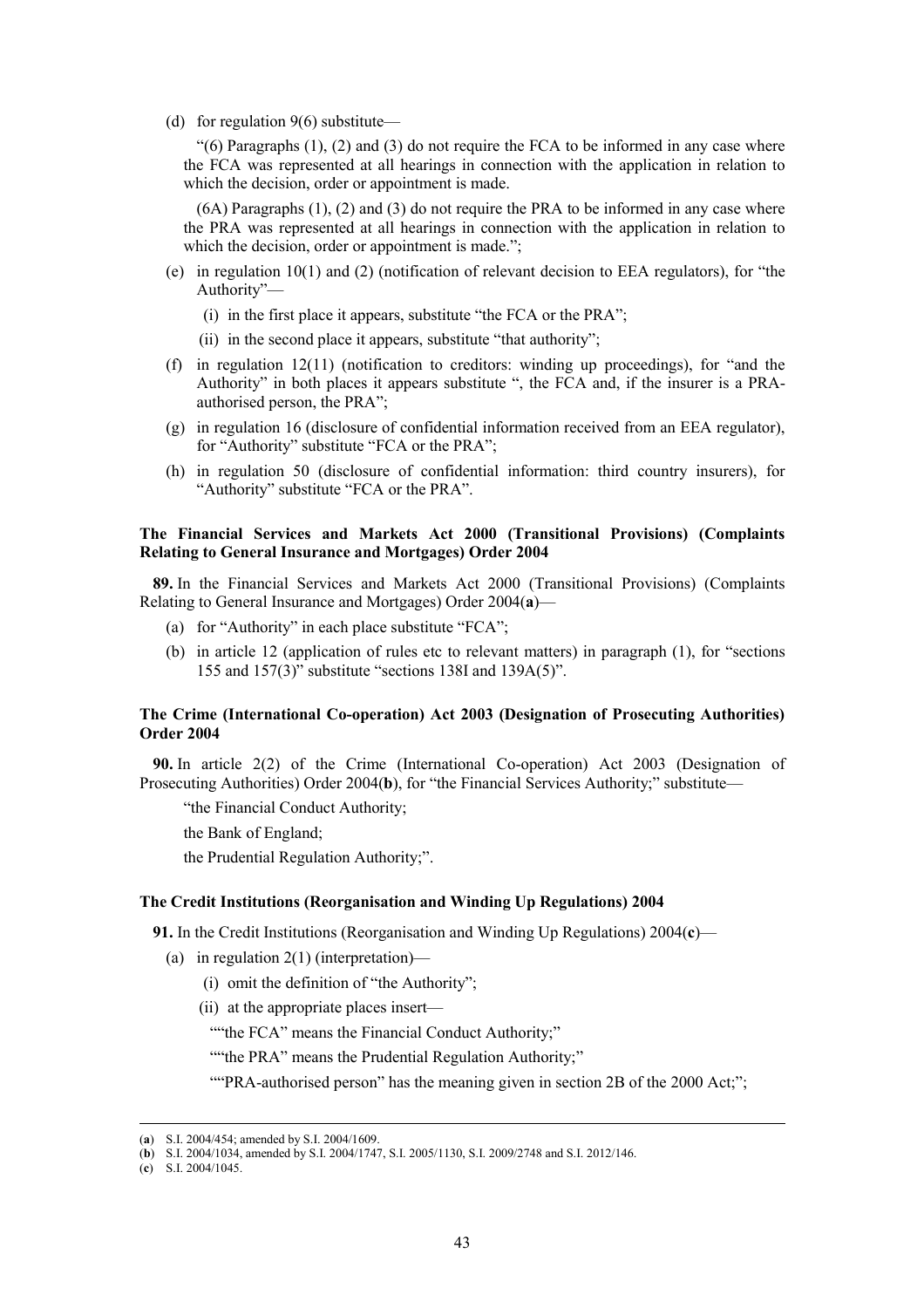- (b) in regulation 2(5), for "Authority" substitute "FCA or the PRA";
- (c) in regulation 8 (consultation of the Authority prior to a voluntary winding up) and in the heading to that regulation, for "Authority" substitute "FCA and, if the institution is a PRA-authorised person, the PRA";
- (d) in the heading to regulation 9 (notification of relevant decision to Authority) and in regulation 9(1) to (4), for "Authority" in each place it appears substitute "FCA and, if the institution is a PRA-authorised person, the PRA";
- (e) for regulation 9(5) substitute—

" $(5)$  Paragraphs  $(1)$ ,  $(2)$  and  $(3)$  do not require the FCA to be informed in any case where the FCA was represented at all hearings in connection with the application in relation to which the decision, order or appointment is made.

(5A) Paragraphs (1), (2) and (3) do not require the PRA to be informed in any case where the PRA was represented at all hearings in connection with the application in relation to which the decision, order or appointment is made.";

- (f) in regulation 10(1) and (2) (notification to EEA regulators), for "the Authority"—
	- (i) in the first place it appears, substitute "the FCA or the PRA";
	- (ii) in the second place it appears, substitute "that authority";
- (g) in regulation 10(3), for "Authority" substitute "FCA or the PRA";
- (h) in regulation  $11(3)$  (withdrawal of authorisation)—
	- (i) for "the Authority"—
		- (aa) in the first place it appears, substitute "the FCA or the PRA";
		- (bb) in the second place it appears, substitute "that authority";
	- (ii) for "section 45" substitute "section 55J";
- (i) in regulation 14(9) (notification to creditors: winding up proceedings) , for "and the Authority" in both places it appears substitute ", the FCA and, if the institution is a PRAauthorised person, the PRA";
- (i) in regulation  $18(1)(b)$  (disclosure of confidential information received from an EEA regulator), for "Authority" substitute "FCA or the PRA";
- (k) in regulation 38(2)(a) (disclosure of confidential information: third country credit institution), for "Authority" substitute "FCA or the PRA".

# **Transitional provision in relation to the Credit Institutions (Reorganisation and Winding up Regulations) 2004**

**92.** For the purposes of the Credit Institutions (Reorganisation and Winding up Regulations) 2004—

- (a) where, before 1st April 2013—
	- (i) notice was given to the Financial Services Authority for the purposes of regulation 8, and
	- (ii) the resolution was not passed,

the notice is to be treated as if it had also been given to the Prudential Regulation Authority;

- (b) any obligation to inform the Prudential Regulation Authority, or to cause the Prudential Regulation Authority to be informed, which arose under regulation 9 before 1st April 2013, is to be treated as satisfied if the information was given to the Financial Services Authority;
- (c) regulation 11(3) applies in addition to the circumstances specified in that provision, where the Financial Services Authority, before 1st April 2013—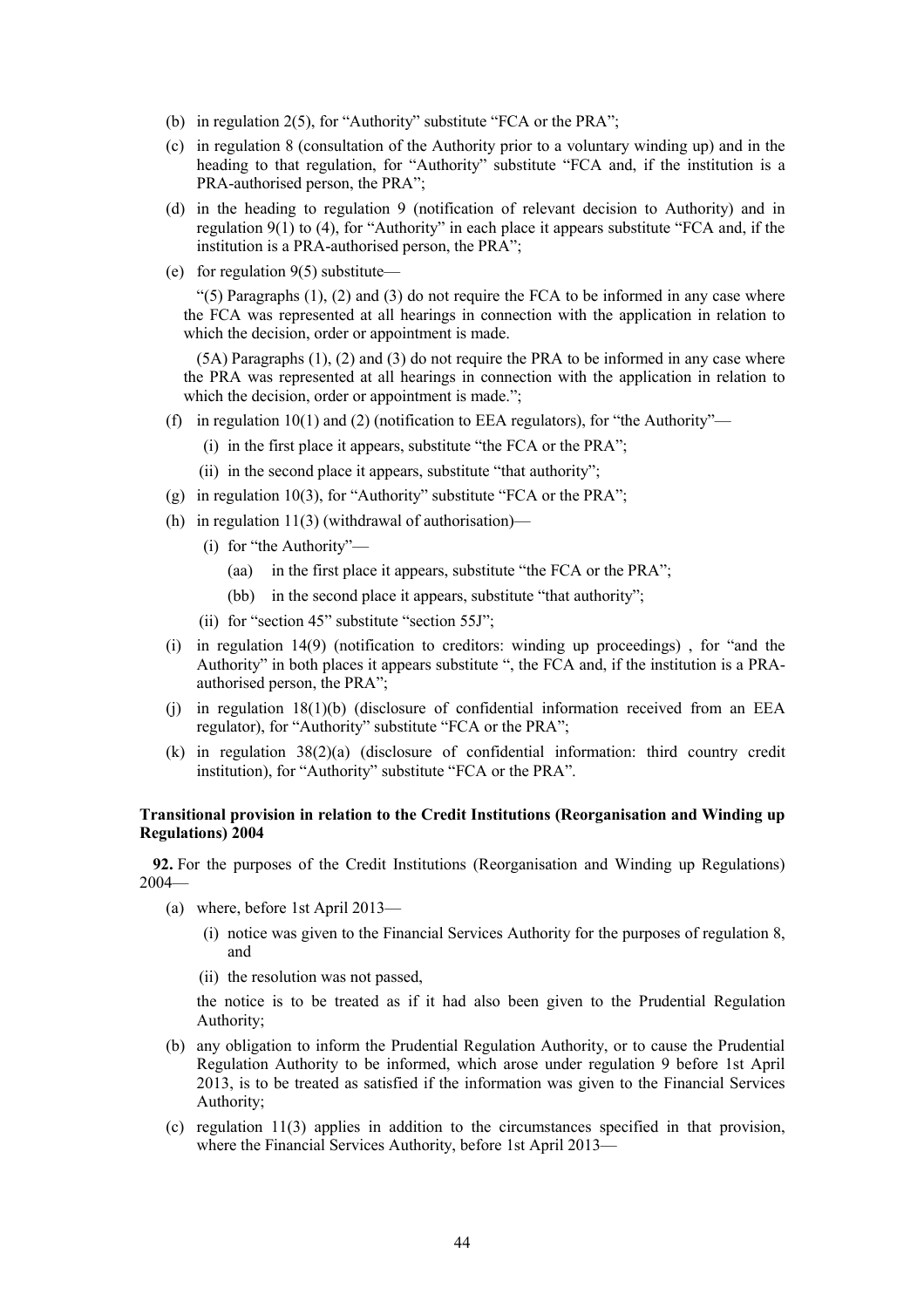- (i) was informed of a qualifying decision, qualifying order or qualifying appointment, and
- (ii) did not exercise its power under section 45 of the Financial Services and Markets Act 2000 to vary or to cancel the UK credit institution's permission under Part 4 of that Act to accept deposits or to issue electronic money as the case may be;
- (d) any obligation to inform the Authority which arose under regulation 14(9) before 1st April 2013 is to be treated as satisfied if the information was given to the Financial Service Authority, and the obligation under regulation 14(1) shall apply as from the date on which the court and the Financial Services Authority were informed.

# **The Child Trust Funds Regulations 2004**

**93.** In the Child Trust Funds Regulations 2004(**a**)—

- (a) in regulation  $2(1)(b)$  (interpretation)—
	- (i) for the definition of "non-UCITS retail scheme", substitute—

""non-UCITS retail scheme"-

- (a) has the meaning in COLL (that is, a scheme to which, or to whose authorised fund manager and depositary, sections 5.1, 5.4 and 5.6 of COLL apply),
- (b) includes a "recognised scheme" by virtue of section 270 or 272 of FISMA 2000, which would fall within paragraph (a) of this definition if it were an authorised fund, and
- (c) includes a sub-fund of an umbrella which the terms of the scheme identify as a sub-fund which would fall within paragraph (a) or (b) of this definition if it were itself an authorised fund or a recognised scheme.

In this definition, expressions defined in the Glossary of the Financial Conduct Authority Handbook have those defined meanings;";

- (ii) in the definition of "qualifying units in or shares of a non-UCITS retail scheme"—
	- (aa) for "Collective Investment Schemes Sourcebook" substitute "COLL";
	- (bb) for "that Sourcebook", substitute " the COLL";
	- (cc) for "Rule" or "Rules", in each place in which those words appear, substitute "section" or "sections";
- (b) in regulation  $2(1)(c)$  (interpretation)—
	- (i) in the definition of "authorised fund", omit "by the Financial Services Authority";
	- (ii) in the definition of "authorised unit trust", omit "made by the Financial Services Authority";
	- (iii) for the definition of "the Collective Investment Schemes Sourcebook" substitute— ""COLL" means the Collective Investment Schemes Sourcebook made by the Financial Conduct Authority under FISMA 2000;";
	- (iv) in the definition of "recognised UCITS" for "Collective Investments Scheme Sourcebook (see in particular COLL 1.2.2.)" substitute "COLL";
	- (v) in the definition of "UK UCITS"—
		- (aa) for "authorised under section  $31(1)(a)$  of FISMA 2000" substitute "with Part 4A permission under FISMA 2000";
		- (bb) for "Collective Investments Scheme Sourcebook (see in particular COLL 1.2.2.)" substitute "COLL";
	- (vi) in the definition of "umbrella scheme", for "Financial Services Authority" substitute "Financial Conduct Authority";

 <sup>(</sup>**a**) S.I. 2004/1450, amended by S.I. 2005/ 3349 and 2010/582.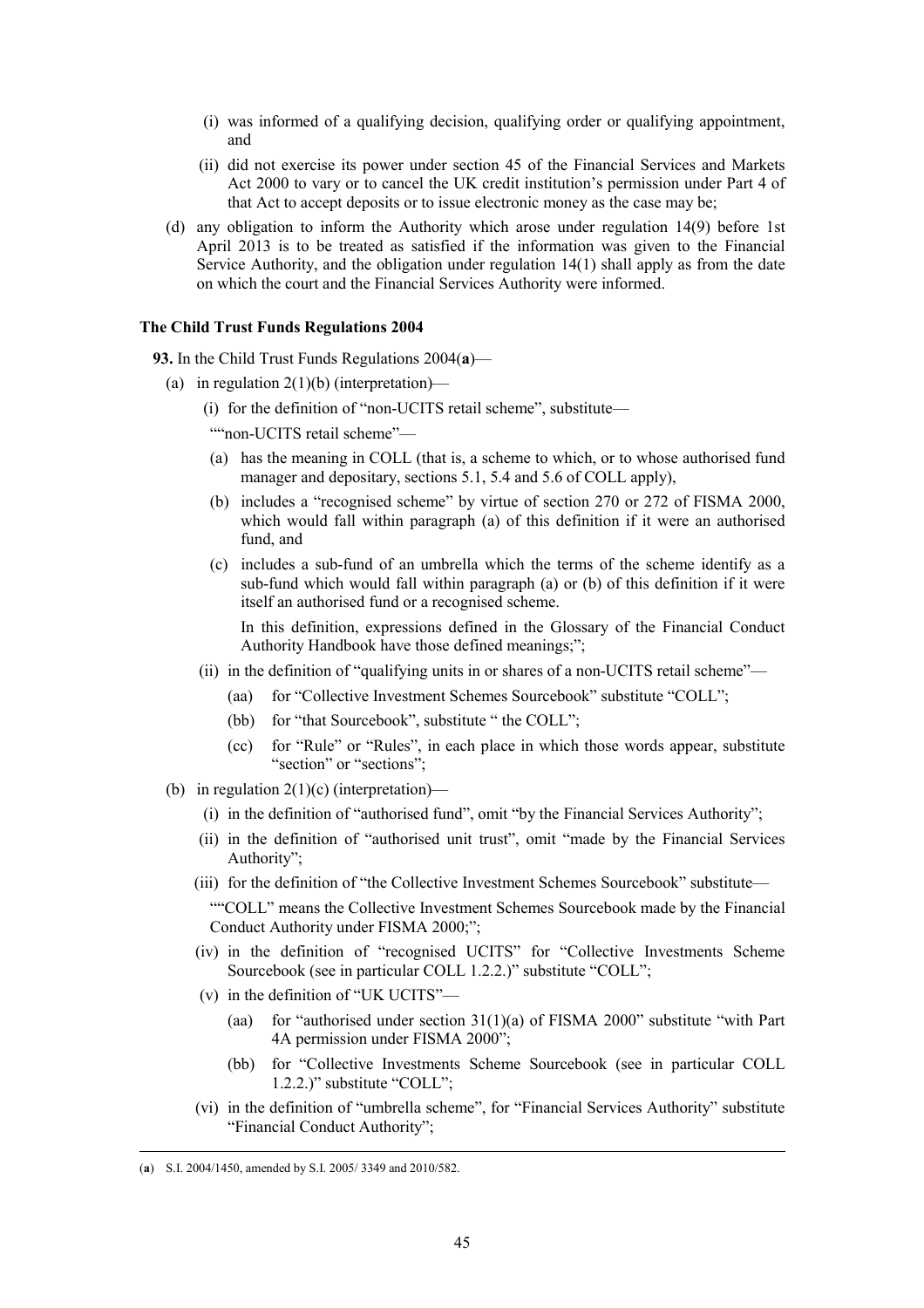- (c) in regulation  $11(1)$  (general investment rules)—
	- (i) in sub-paragraph (a)—
		- (aa) for "rules" substitute "paragraphs";
		- (bb) for "Collective Investment Schemes Sourcebook" substitute "COLL";
	- (ii) in sub-paragraph (b)—
		- (aa) for "rules" substitute "paragraphs";
		- (bb) for "Collective Investment Schemes Sourcebook" substitute "COLL";
- (d) in regulation 14 (account provider qualifications and Board's approval)—
	- (i) in paragraph  $(2)(d)(i)$ , for "section 31(1)(a) or (c) of, or Schedule 5 to, the Financial Services and Markets Act 2000", substitute "FISMA 2000";
	- (ii) for paragraph  $(2)(e)$  substitute—
		- "(e) an account provider must not be prevented from acting as such by any requirement imposed under Part 4A of FISMA 2000, or by any prohibition or prohibition order in or made under that Act; and".

### **The Employment Tribunals (Constitution and Rules of Procedure) Regulations 2004**

**94.** In the Annex to Schedule 1 to the Employment Tribunals (Constitution and Rules of Procedure) Regulations 2004(**a**) for "Financial Services Authority" substitute—

"Financial Conduct Authority.

Prudential Regulation Authority.

The Bank of England in its capacity as a regulator of recognised clearing houses within the meaning of the Financial Services and Markets Act 2000.".

# **The Financial Conglomerates and Other Financial Groups Regulations 2004**

**95.**—(1) The Financial Conglomerates and Other Financial Groups Regulations 2004(**b**) are amended as follows.

(2) In regulation 1(2) (citation, commencement and interpretation), in the appropriate place, insert—

> ""regulator" means the Financial Conduct Authority or the Prudential Regulation Authority;".

(3) In regulation 2 (notification of identification as a financial conglomerate and choice of coordinator)—

- (a) in paragraph  $(1)$ 
	- (i) for "the Authority" in the first place it appears substitute "a regulator";
	- (ii) after sub-paragraph (a), insert—

"(aa) the other regulator;";

- (iii) for "the Authority" in the second place it appears substitute "the regulator";
- (b) in paragraph (2)(a), for "the Authority" substitute "a regulator";
- (c) in paragraph  $(2)(b)$ , for "the Authority" substitute "that regulator";
- (d) in paragraph (3), for "the Authority", in both places it appears, substitute "the regulator".

(4) In regulation 3 (exercise of functions under Part IV of the Act for the purposes of carrying on supplementary supervision)—

 <sup>(</sup>**a**) S.I. 2004/1861, amended by S.I. 2010/131, S.I. 2011/2581, S.I. 2012/725, S.I. 2012/1479 and S.I. 2012/1641.

<sup>(</sup>**b**) S.I. 2004/1862, amended by S.I. 2006/3221, S.I. 2007/126, S.I. 2010/2628, S.I. 2011/1043, S.I. 2011/1613, S.I. 2012/916 and S.I. 2012/917.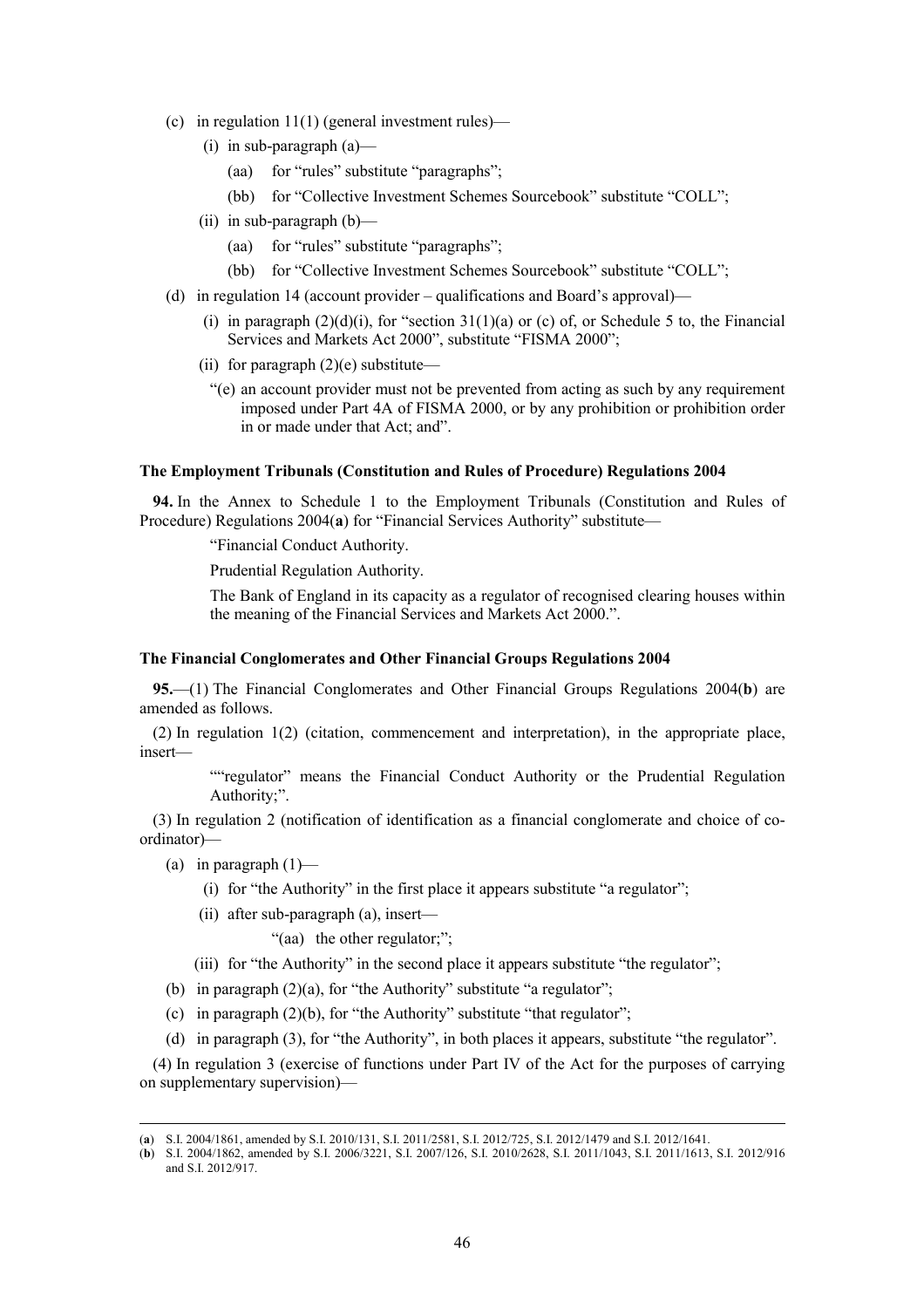- (a) for "the Authority", in the first place those words appear, substitute "a regulator";
- (b) for "the Authority" in the second and third place those words appear, substitute "that regulator";
- (c) in paragraph (2), for "Section 49(2)" substitute "Section 55R(2)".

(5) In regulation 4 (exercise of functions under section 148 of the Act for the purposes of carrying on supplementary supervision)—

- (a) in paragraph  $(1)$ 
	- (i) for "the Authority" substitute "a regulator";
	- (ii) for "section 148" substitute "section 138A";
- (b) in paragraph (2), for "the Authority"—
	- (i) in the first place it appears, substitute "a regulator";
	- (ii) in the second place it appears, substitute "the regulator";
- (c) in the heading to regulation 4, for "section 148" substitute "section 138A".
- (6) In regulation 5 (consultation in case of major sanctions or exceptional measures)—
	- (a) in paragraph (1) for "the Authority" substitute "a regulator";
	- (b) in paragraph (2) for "Authority", in both places it appears, substitute "relevant regulator";
- (c) in paragraph (3) for "Authority" substitute "relevant regulator".
- (7) In regulation 6 (Authority functions and service of notices)—
	- (a) in paragraph  $(1)$ 
		- (i) for "the Authority", in the first place it appears, substitute "a regulator";
		- (ii) for "Authority", in the second place it appears, substitute "regulator";
	- (b) in the heading to regulation 6, for "Authority" substitute "Regulator".
- (8) In regulation 8 (supervision of third-country financial conglomerates)—
	- (a) in paragraphs (1), (2) and (4), for "the Authority" each place it appears substitute "a regulator";
	- (b) in paragraph (2)(b), for "section 148" substitute "section 138A";
	- (c) in paragraph (3), for "the Authority"—
		- (i) in the first place it appears, substitute "a regulator";
		- (ii) in each other place it appears, substitute "that regulator".
- (9) In regulation 9 (supervision of third-country banking groups)—
	- (a) in paragraphs  $(1)$ ,  $(2)$ ,  $(4)$  and  $(5)$ , for "the Authority" in each place it appears, substitute "a regulator";
	- (b) in paragraph (2)(b), for "section 148" substitute "section 138A";
	- (c) in paragraph (3), for "the Authority"—
		- (i) in the first place it appears, substitute "a regulator";
		- (ii) in each other place it appears, substitute "that regulator".

(10) In regulation 10 (supervision of third-country groups subject to the capital adequacy directive)—

- (a) in paragraphs  $(1)$ ,  $(2)$ ,  $(3)$ ,  $(5)$  and  $(6)$ , for "the Authority" in each place it appears, substitute "a regulator";
- (b) in paragraph (3)(b), for "section 148" substitute "section 138A";
- (c) in paragraph (4), for "the Authority"—
	- (i) in the first place it appears, substitute "a regulator";
	- (ii) in each other place it appears, substitute "that regulator".
- (11) In regulation 12 (obtaining information avoidance of duplication of reporting)—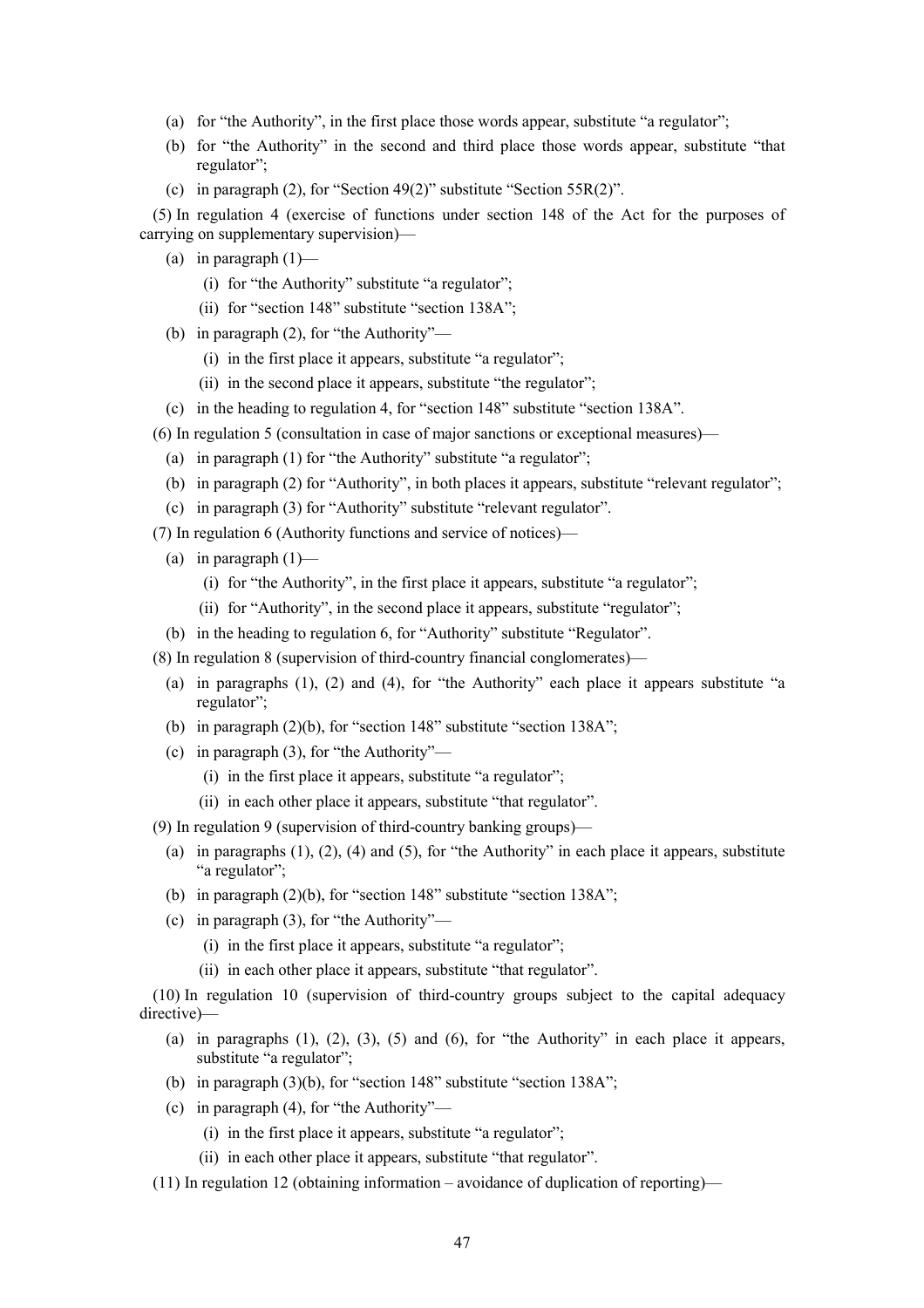- (a) for "the Authority" in paragraph (1) and in the first place it appears in paragraph (2), substitute "a regulator";
- (b) for "the Authority", in the second place it appears in paragraph (2), substitute "that regulator".
- (12) In regulation 15 (extension of power to vary Part IV permissions)—
	- (a) for "the Authority", in the first place it appears, substitute "a regulator";
	- (b) in paragraph (1), for "own-initiative power (within the meaning of section 45 of the Act (variation etc on the Authority's own initiative))" substitute "own-initiate variation power or own-initiative requirement power (within the meaning of Part 4A of the Act)";
	- (c) in paragraph  $(2)$ 
		- (i) for "The Authority" substitute "A regulator";
		- (ii) for "section  $44(1)$  of the Act (variation etc at request of authorised person)" substitute "sections  $55H(2)$ ,  $55I(1)$ ,  $55L(5)(b)$  or (c) or  $55M(5)(b)$  or (c) of the Act";
		- (iii) for "section 40" substitute "section 55A";
	- (d) in paragraph  $(3)$ 
		- (i) for "the Authority" substitute "a regulator";
		- (ii) for "subsection (2) of section 41" substitute "subsection (3) of section 55B".

# **Transitional provision in relation to the Financial Conglomerates and Other Financial Groups Regulations 2004**

**96.** Anything done for the purpose of the Financial Conglomerates and Other Financial Groups Regulations 2004 by or in relation to the Financial Services Authority prior to 1st April 2013 in relation to a financial conglomerate is to be treated as having been done by or in relation to the Prudential Regulation Authority, where—

- (a) the Prudential Regulation Authority is, on 1st April 2013, the co-ordinator of that financial conglomerate; and
- (b) before 1st April 2013 the Financial Services Authority was the co-ordinator of that financial conglomerate.

#### **The Financial Services (Distance Marketing) Regulations 2004**

**97.** In regulation 2(1) of the Financial Services (Distance Marketing) Regulations 2004(**a**)—

- (a) in the definition of "the Authority", for "Financial Services Authority" substitute "Financial Conduct Authority";
- (b) in the definition of "authorised person", omit "section 31(2) of".

#### **The Financial Services and Markets Act 2000 (Stakeholder Products) Regulations 2004**

**98.** In regulation 2(1) (interpretation) of the Financial Services and Markets Act 2000 (Stakeholder Products) Regulations 2004(**b**)—

- (a) omit the definition of "the Conduct of Business Rules";
- (b) for the definition of "dilution levy" substitute—

""dilution levy" has the meaning given by the Financial Conduct Authority Handbook made by the Financial Conduct Authority under the 2000 Act;";

(c) for the definition of "land and buildings" substitute—

 <sup>(</sup>**a**) S.I. 2004/2095.

<sup>(</sup>**b**) S.I. 2004/2738.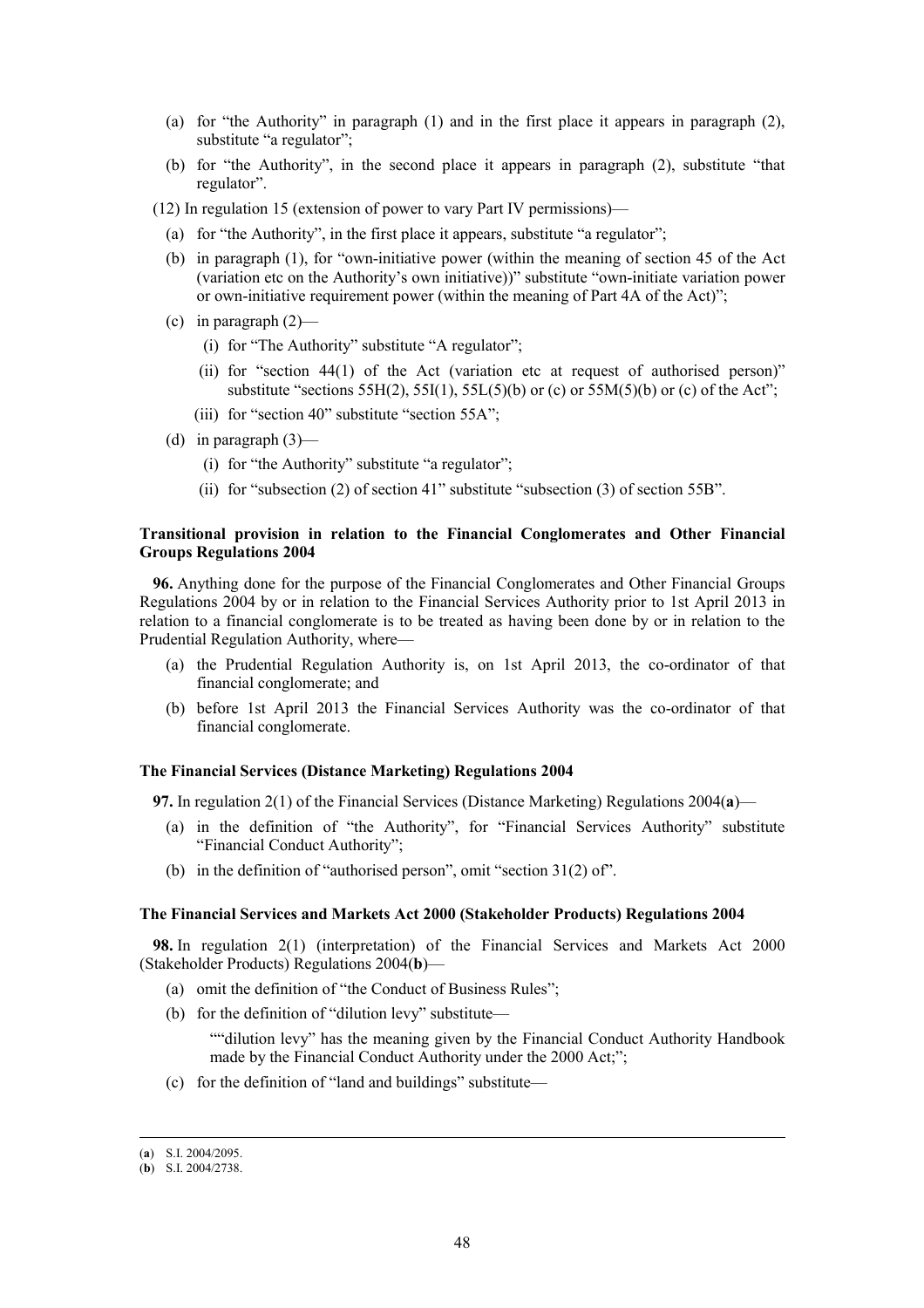""land and buildings" means interests in any land or buildings which satisfy the conditions in paragraph 5.6.18 of the Collective Investment Schemes Sourcebook made by the Financial Conduct Authority under the 2000 Act;".

# **The Pension Protection Fund (PPF Ombudsman) Order (Northern Ireland) 2005**

**99.** In Article 5(2) (restrictions on the disclosure of information) of the Pension Protection Fund (PPF Ombudsman) Order (Northern Ireland) 2005(**a**), for sub-paragraph (e) substitute—

"(e) the Financial Conduct Authority;

(ea) the Prudential Regulation Authority;".

#### **The Independent Health Care Regulations (Northern Ireland) 2005**

**100.** In regulation 2 (interpretation) of the Independent Health Care Regulations (Northern Ireland) 2005(**b**), in the definition of "insurance provider", for "Financial Services Authority" substitute "Financial Conduct Authority or the Prudential Regulation Authority".

### **The Pensions (Northern Ireland) Order 2005**

**101.** In Schedules 3 and 7 to the Pensions (Northern Ireland) Order 2005(**c**), for the entry "Financial Services Authority" substitute "Financial Conduct Authority or the Prudential Regulation Authority".

## **The Investment Recommendation (Media) Regulations 2005**

**102.** In regulations 9(3)(c) (dissemination of altered investment recommendations) and 10(c) (dissemination of summaries of investment recommendations) of the Investment Recommendation (Media) Regulations 2005(**d**), for "Financial Services Authority" substitute "Financial Conduct Authority or the Prudential Regulation Authority".

#### **The Bankruptcy (Financial Services and Markets Act 2000) Rules (Northern Ireland) 2005**

**103.** In rule 2 (interpretation) of the Bankruptcy (Financial Services and Markets Act 2000) Rules (Northern Ireland) 2005(**e**), for the definition of "the Authority" substitute—

""the Authority" means-

- (a) in a case where the individual is a PRA-authorised person or is carrying on a PRAregulated activity in contravention of section 19 of the Financial Services and Markets Act 2000, the Financial Conduct Authority or the Prudential Regulation Authority;
- (b) in any other case, the Financial Conduct Authority;".

# **Insurers (Winding-Up) Rules (Northern Ireland) 2005**

**104.** In the Insurers (Winding-Up) Rules (Northern Ireland) 2005(**f**)—

- (a) in rule  $2(1)$  (interpretation), omit the definition of "the Authority";
- (b) in rules 5(7), (8)(a) (maintenance of separate financial records for long-term and other business in winding-up) and 16(2) (maintenance of accounting, valuation and other records) and in paragraph 3(2) (present value of additional benefits) of Schedule 2, for

 <sup>(</sup>**a**) S.R. 2005 No. 135, to which there are amendments not relevant to this Order.

<sup>(</sup>**b**) S.R. 2005 No. 174, amended by S.R. 2011 No. 17.

<sup>(</sup>**c**) S.I. 2005/255 (N.I. 1).

<sup>(</sup>**d**) S.I. 2005/382. (**e**) S.R. 2005 No. 398.

<sup>(</sup>**f**) S.R. 2005 No. 399; there are amending instruments but none is relevant.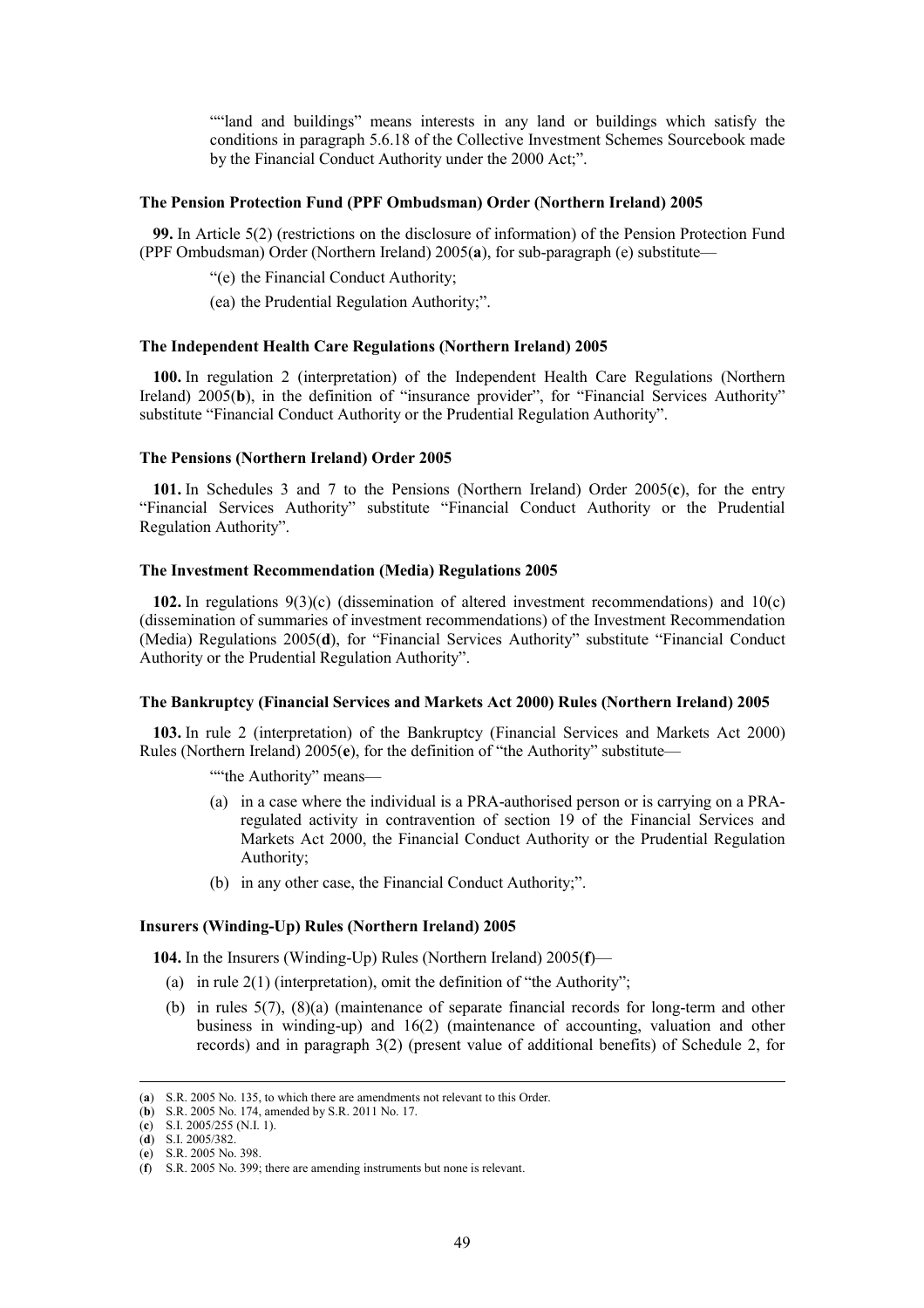"Authority" substitute "Financial Conduct Authority or the Prudential Regulation Authority".

# **The Pension Protection Fund (PPF Ombudsman) Order 2005**

**105.** In article 7(2) (restrictions on the disclosure of information) of the Pension Protection Fund (PPF Ombudsman) Order 2005(**a**), for sub-paragraph (e) substitute—

"(e) the Financial Conduct Authority;

(ea) the Prudential Regulation Authority;".

#### **The General Optical Council (Registration Appeals Rules) Order of Council 2005**

**106.** In paragraph 7(2)(d)(ii) (information required from applicants for restoration of registration as a business registrant) of Part 2 of the Schedule to the General Optical Council (Registration Appeals Rules) Order of Council 2005(**b**), for "Financial Services Authority" substitute "Financial Conduct Authority".

### **The General Optical Council (Registration Rules) Order of Council 2005**

**107.** In paragraph 8(2)(d)(ii) (information required from applicants for registration or restoration of registration as business registrants) of Part 2 of the Schedule to the General Optical Council (Registration Rules) Order of Council 2005(**c**), for "Financial Services Authority" substitute "Financial Conduct Authority".

# **The Financial Services and Markets Act 2000 (Financial Promotion) Order 2005**

**108.** In the Financial Services and Markets Act 2000 (Financial Promotion) Order 2005(**d**)—

- (a) in article  $16(2)(b)$  (exempt persons), for "by the Authority under section  $145$ " substitute "by the FCA under section 137R";
- (b) in article 36(c) (nationals of EEA States other than United Kingdom), for "by the Authority under section 145" substitute "by the FCA under section 137R";
- (c) in article  $70(1)(c)(i)$  (promotions included in listing particulars etc), for "competent authority" substitute "FCA";
- (d) in Schedule 5 (statements for certified high net worth individuals and self-certified sophisticated investors), for "Financial Services Authority" in each place those words appear substitute "Financial Conduct Authority".

# **The Insurers (Reorganisation and Winding Up) (Lloyd's) Regulations 2005**

**109.** In the Insurers (Reorganisation and Winding Up) (Lloyd's) Regulations 2005(**e**)—

- (a) in regulation 2(1) (interpretation)—
	- (i) insert in the appropriate places—

""the FCA" means the Financial Conduct Authority;

"the PRA" means the Prudential Regulation Authority;"

- (ii) in the definition of "relevant trust fund", for "Authority" substitute "FCA or the PRA";
- (b) in regulation 6 (application for a Lloyd's market reorganisation order)—

 <sup>(</sup>**a**) S.I. 2005/824; the relevant amending instrument is S.I. 2005/2023.

<sup>(</sup>**b**) S.I. 2005/1477.

<sup>(</sup>**c**) S.I. 2005/1478.

<sup>(</sup>**d**) S.I. 2005/1529, amended by S.I. 2007/2615.

<sup>(</sup>**e**) S.I. 2005/1998; amended by S.I.2007/852 and S.I.2011/1265.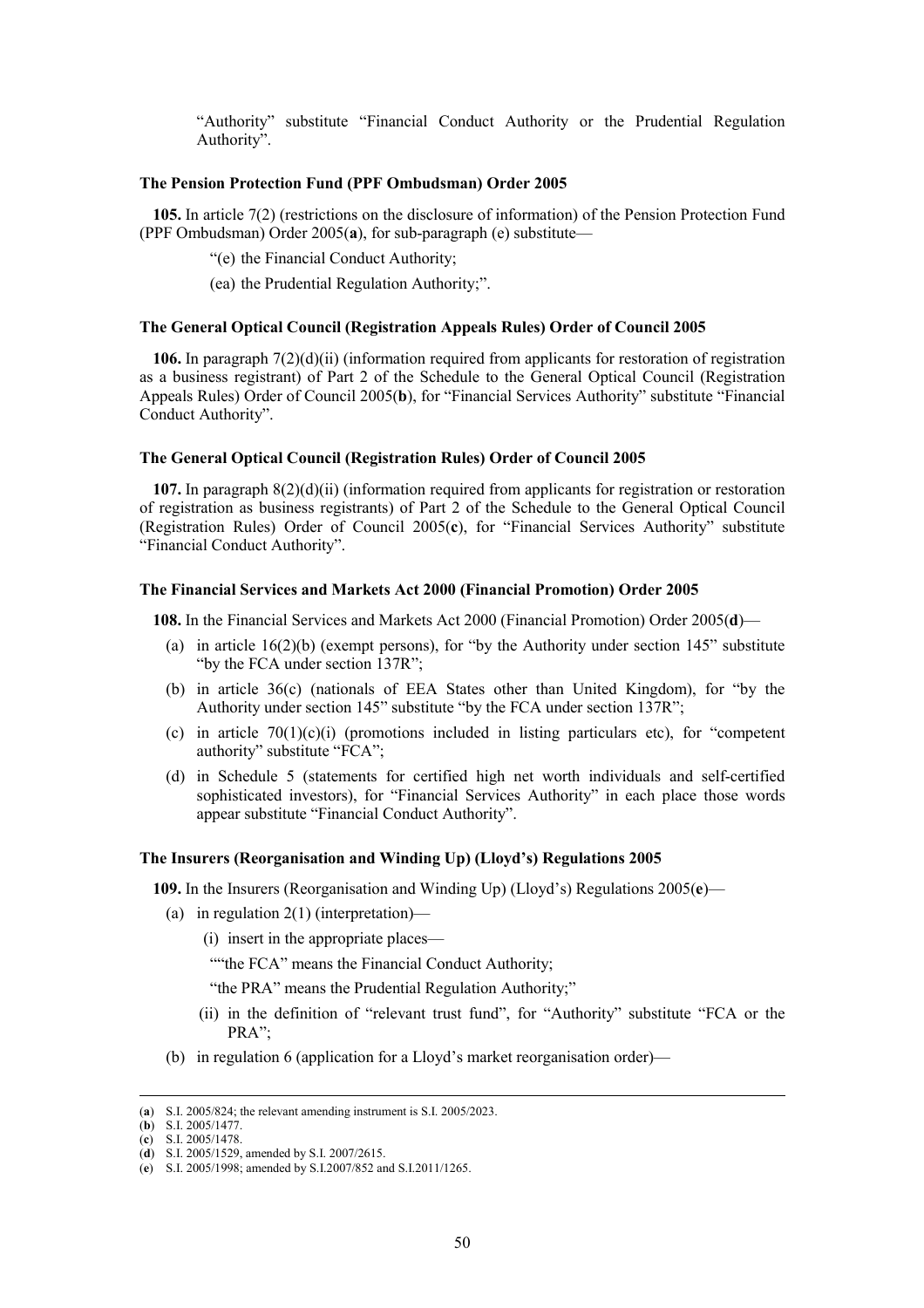- (i) in paragraph (1), for "the Authority" substitute "the PRA";
- (ii) after paragraph (1) insert—

"(1A) Before making an application under paragraph (1), the PRA must consult the FCA. ";

- (iii) in paragraph (3), for "The Authority" substitute "The FCA, the PRA";
- (c) in regulation 7 (powers of the court)—
	- (i) in paragraph (3), for "Authority" in each place it appears substitute "PRA";
	- (ii) in paragraph (5), for "and the Authority" substitute ", the FCA and the PRA";
- (d) in regulation 8(12) (moratorium), for "Authority" substitute "PRA";
- (e) in regulation 10 (announcement of appointment of controller), for "the Authority" in each place it appears, substitute "the PRA";
- (f) in regulation 11 (market reorganisation plan), for "Authority" in each place it appears substitute "PRA";
- (g) in regulation 14 (revocation of an order under regulation 13), for "Authority" substitute "PRA";
- (h) in regulation 31 (payments from central funds), for "Authority" in each it appears substitute "PRA";
- (i) in the heading to regulation 33 (notification of relevant decision) for "Authority" substitute "PRA";
- (j) in regulation 48 (non-EEA countries), for "Authority" in each place it appears substitute "PRA".

# **The Proceeds of Crime Act 2002 (External Requests and Orders) Order 2005**

**110.** In each of articles 193(1) (other exemptions) and 205(7)(a) (recoverable property: general exceptions) of the Proceeds of Crime Act 2002 (External Requests and Orders) Order 2005(**a**), for "Financial Services Authority" substitute "Financial Conduct Authority, the Prudential Regulation Authority or the Bank of England".

# **The Financial Assistance Scheme (Appeals) Regulations 2005**

**111.** In regulation 28(3) (restriction on use of documents and information provided for investigations) of the Financial Assistance Scheme (Appeals) Regulations 2005(**b**), for subparagraph (f) substitute—

- "(f) the Financial Conduct Authority;
- (fa) the Prudential Regulation Authority;
- (fb) the Bank of England;".

### **The Insolvency Practitioners Regulations (Northern Ireland) 2006**

**112.** In paragraph 11(4) (inspection and retention requirements related to cover schedule) of Schedule 2 to the Insolvency Practitioners Regulations (Northern Ireland) 2006(**c**), for "Financial Services Authority" substitute "Financial Conduct Authority or the Prudential Regulation Authority".

 <sup>(</sup>**a**) S.I. 2005/3181.

<sup>(</sup>**b**) S.I. 2005/3273, amended by S.I. 2008/2683.

<sup>(</sup>**c**) S.R. 2006 No. 33.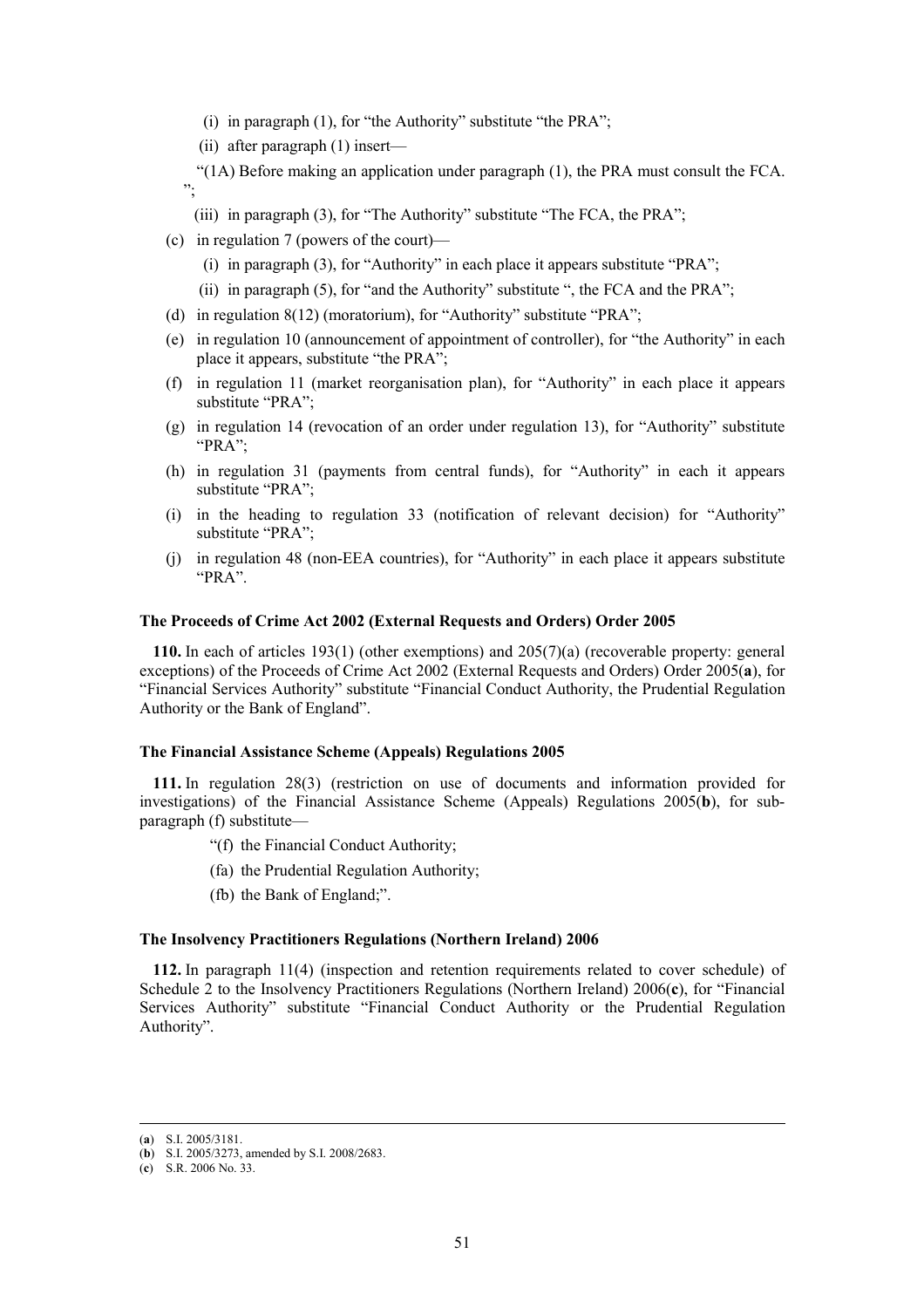#### **The Community Benefit Societies (Restriction on Use of Assets) Regulations 2006**

**113.** In the Community Benefit Societies (Restriction on Use of Assets) Regulations 2006(**a**)—

- (a) in regulation 2 (interpretation), in the definition of "the Authority", for "Financial Services Authority" substitute "Financial Conduct Authority";
- (b) for regulation 8 substitute—

### **"Conditions for exercise of enforcement measures**

**8.** In deciding whether and how to exercise the powers conferred by regulations 9, 10 and 11, the Authority—

- (a) must adopt an approach which is based on the principle that those powers should be exercised only to the extent necessary to maintain confidence in community benefit societies; and
- (b) if the society in relation to which the exercise of powers is being considered is a PRA-authorised person (within the meaning of the Financial Services and Markets Act 2000), must consult the Prudential Regulation Authority.".

### **The Permitted Persons (Designation) Order 2006**

**114.** In article 2 (permitted persons designated) of the Permitted Persons (Designation) Order 2006(**b**), for paragraph (30) substitute—

"(30) The Financial Conduct Authority;

(30A) The Prudential Regulation Authority;".

#### **The Authorised Investment Funds (Tax) Regulations 2006**

**115.** In the Authorised Investment Funds (Tax) Regulations 2006(**c**)—

(a) in regulation 8 (general interpretation), before the definition of "authorised corporate director" insert-

""appropriate regulator" in relation to a person means—

- (a) in a case where the person is a PRA-authorised person (within the meaning of the Financial Services and Markets Act 2000), the Prudential Regulation Authority or the Financial Conduct Authority;
- (b) in any other case, the Financial Conduct Authority;"; and
- (b) in regulations 14B(4) (tax treatment of qualified investor schemes), 23(2) (provisions applying if amounts available for distribution are de minimis),  $69Q(3)(c)$  and  $(5)(c)$ (contents of notice under regulation 69O), 69Z39(1)(a) and (2) (company ceasing to be authorised etc.), 69Z51(3)(e) and (5)(c) (contents of application under regulation 69Z49) and 69Z53(5)(b) (appeal against refusal notice) for "Financial Services Authority" substitute "appropriate regulator".

#### **The Cross-Border Insolvency Regulations 2006**

**116.** In the Cross-Border Insolvency Regulations 2006(**d**)—

- (a) in Schedule 2 (procedural matters in England and Wales)—
	- (i) in paragraph 1—
		- (aa) for sub-paragraph (6) substitute—

 <sup>(</sup>**a**) S.I. 2006/264, amended by S.I. 2010/671 and S.I. 2012/700.

<sup>(</sup>**b**) S.I. 2006/679, to which there are amendments not relevant to this Order.

<sup>(</sup>**c**) S.I. 2006/964, amended by S.I. 2008/705, S.I. 2008/3159, S.I. 2009/2036 and S.I. 2010/294.

<sup>(</sup>**d**) S.I. 2006/1030, amended by S.I. 2009/1941.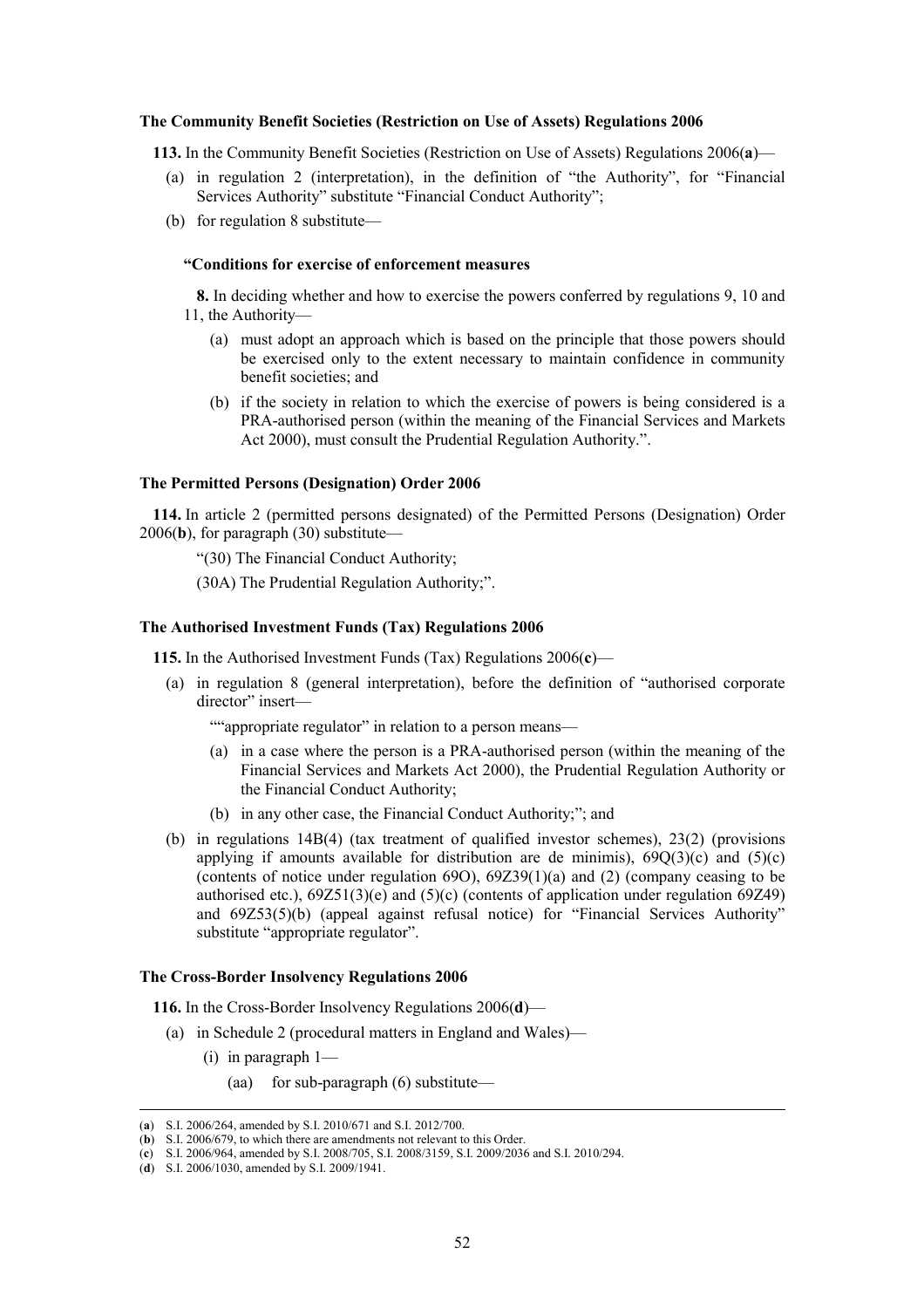"(6) References in this Schedule to a debtor who is of interest to the Financial Conduct Authority are references to a debtor who—

- (a) is, or has been, an authorised person within the meaning of the Financial Services and Markets Act 2000;
- (b) is, or has been, an appointed representative within the meaning of section 39 of the Financial Services and Markets Act 2000; or
- (c) is carrying on, or has carried on, a regulated activity in contravention of the general prohibition.

(6A) References in this Schedule to a debtor who is of interest to the Prudential Regulation Authority are references to a debtor who—

- (a) is, or has been, a PRA-authorised person within the meaning of the Financial Services and Markets Act 2000; or
- (b) is carrying on, or has carried on, a PRA-regulated activity within the meaning of the Financial Services and Markets Act 2000 in contravention of the general prohibition.";
	- (bb) in sub-paragraph (7), for "sub-paragraph (6)" substitute "sub-paragraphs (6) and  $(6A)$ ";
- (ii) in paragraph  $21(2)$ 
	- (aa) at the end of paragraph (h) omit "and";
	- (bb) for paragraph (i) substitute—
	- "(i) if the debtor is a debtor who is of interest to the Financial Conduct Authority, on that Authority; and
	- (j) if the debtor is a debtor who is of interest to the Prudential Regulation Authority, on that Authority.";
- (iii) for paragraph  $25(1)(i)$  substitute—
	- "(i) if the debtor is a debtor who is of interest to the Financial Conduct Authority, that Authority;
	- (ia) if the debtor is a debtor who is of interest to the Prudential Regulation Authority, that Authority; and";
- (iv) for paragraph  $26(3)(g)$  substitute—
	- "(g) if the debtor is a debtor who is of interest to the Financial Conduct Authority, to that Authority;
	- (ga) if the debtor is a debtor who is of interest to the Prudential Regulation Authority, to that Authority;";
- (b) in Schedule 3 (procedural matters in Scotland)—
	- (i) in paragraph 1—
		- (aa) for sub-paragraph (3) substitute—

"(3) References in this Schedule to a debtor who is of interest to the Financial Conduct Authority are references to a debtor who—

- (a) is, or has been, an authorised person within the meaning of the Financial Services and Markets Act 2000;
- (b) is, or has been, an appointed representative within the meaning of section 39 of the Financial Services and Markets Act 2000; or
- (c) is carrying on, or has carried on, a regulated activity in contravention of the general prohibition.

(3A) References in this Schedule to a debtor who is of interest to the Prudential Regulation Authority are references to a debtor who—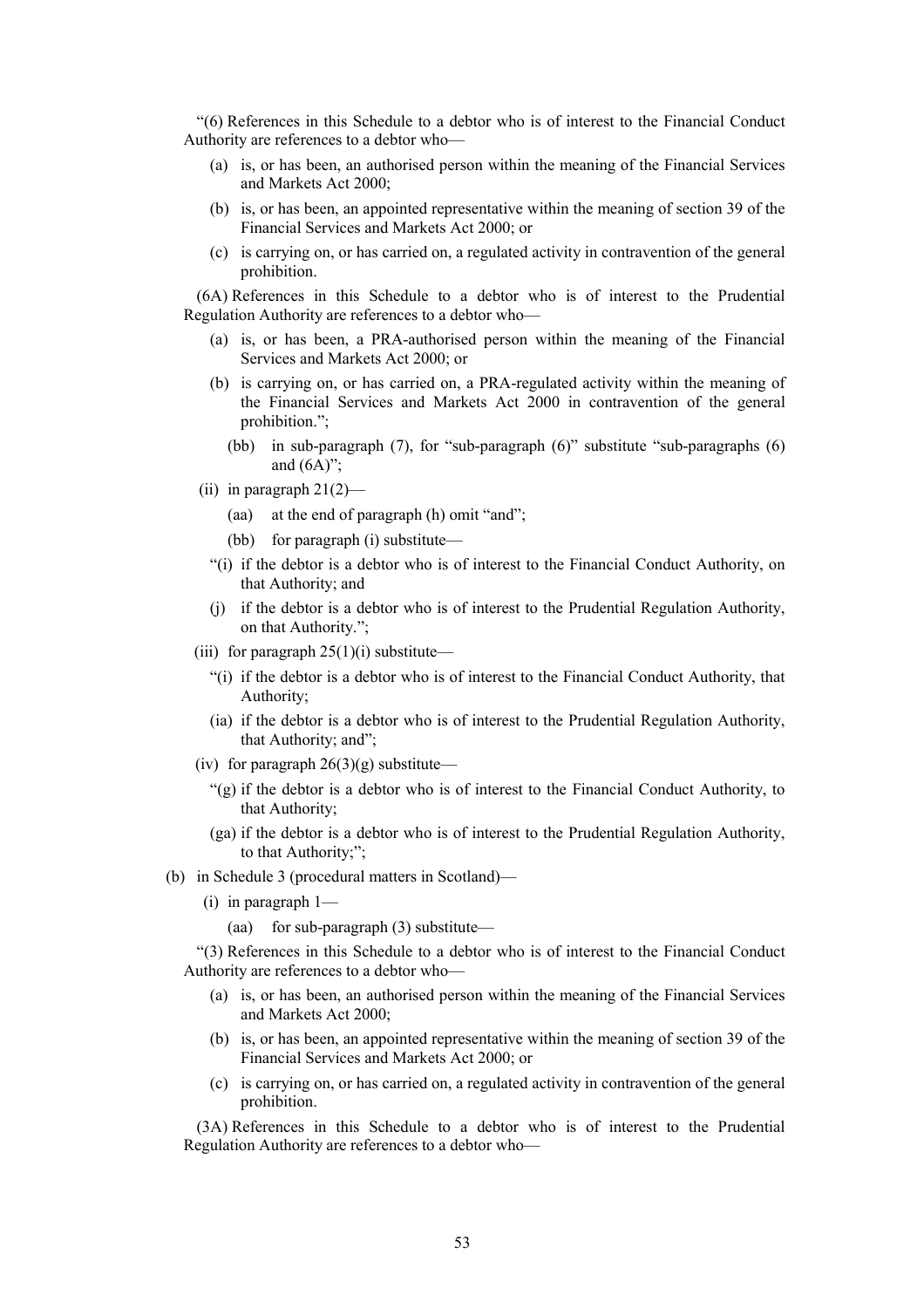- (a) is, or has been, a PRA-authorised person within the meaning of the Financial Services and Markets Act 2000; or
- (b) is carrying on, or has carried on, a PRA-regulated activity within the meaning of the Financial Services and Markets Act 2000 in contravention of the general prohibition.";
	- (bb) in sub-paragraph (4), for "sub-paragraph (3)" substitute "sub-paragraphs (3) and  $(3A)$ ";
- (ii) for paragraph  $6(1)(i)$  substitute—
	- "(i) if the debtor is a debtor who is of interest to the Financial Conduct Authority, that Authority;
	- (ia) if the debtor is a debtor who is of interest to the Prudential Regulation Authority, that Authority; and";
- (iii) for paragraph  $7(3)(g)$  substitute—
	- "(g) if the debtor is a debtor who is of interest to the Financial Conduct Authority, to that Authority;
	- (ga) if the debtor is a debtor who is of interest to the Prudential Regulation Authority, to that Authority; and";
- (c) in Schedule 5 (forms), in form ML6, for "Financial Services Authority" in each place substitute "Financial Conduct Authority and, where relevant, the Prudential Regulation Authority".

### **The Banks (Former Authorised Institutions) (Insolvency) Order 2006**

**117.**—(1) In the Schedule to the Banks (Former Authorised Institutions) (Insolvency) Order 2006 (modifications of Part 2 of the Insolvency Act in its application to companies that are former authorised institutions)(**a**)—

- (a) in paragraph 4, in the modification of paragraph 12(1) of Schedule B1 to the Insolvency Act 1986—
	- (i) in sub-paragraph  $(1)$ , for paragraph  $(d)$  substitute—
	- "(d) the Financial Conduct Authority,
	- (da) the Prudential Regulation Authority,";
	- (ii) for sub-paragraph (1A) substitute—

"(1A) Where an administration application is made to which the Financial Conduct Authority is not a party, the applicant shall, as soon as is reasonably practicable after the making of the application, give notice of the making of the application to the Financial Conduct Authority.

(1B) Where an administration application is made to which the Prudential Regulation Authority is not a party, the applicant shall, as soon as is reasonably practicable after the making of the application, give notice of the making of the application to the Prudential Regulation Authority.";

- (b) in paragraph 5, in the paragraph substituted for paragraph 22 of Schedule B1 to the Insolvency Act 1986, in sub-paragraph (2), for "Financial Services Authority" substitute "Financial Conduct Authority and the Prudential Regulation Authority";
- (c) in paragraph 6, in paragraphs 91A and 91B inserted in Schedule B1 to the Insolvency Act 1986, for "Financial Services Authority" substitute "Financial Conduct Authority or the Prudential Regulation Authority";
- (d) in paragraph 7, in paragraph 117 inserted in Schedule B1 to the Insolvency Act 1986—
	- (i) omit sub-paragraph (1);

 <sup>(</sup>**a**) S.I. 2006/3107.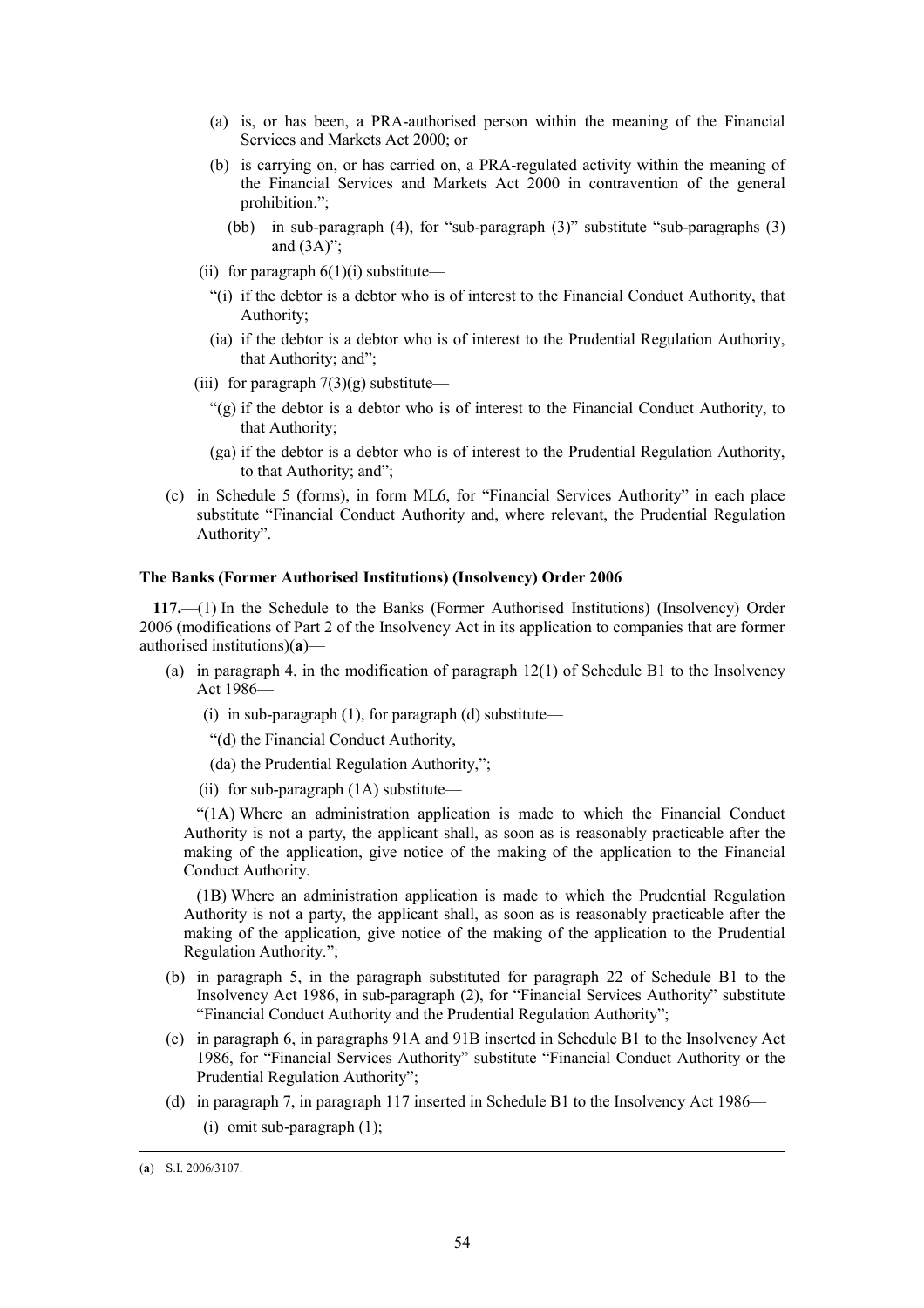- (ii) in sub-paragraphs (2) and (3) for "Authority" substitute "Financial Conduct Authority and the Prudential Regulation Authority";
- (iii) in sub-paragraphs (4) and (5) for "Authority" substitute "Financial Conduct Authority or the Prudential Regulation Authority";
- (iv) in the heading, for "Financial Services Authority" substitute "Financial Conduct Authority and Prudential Regulation Authority".

# **The Capital Requirements Regulations 2006**

**118.** In the Capital Requirements Regulations 2006(**a**)—

- (a) in regulation  $1(2)(b)$  (interpretation), after the definition of "application" insert— ""appropriate regulator" means the FCA or, as the case may be, the PRA;";
- (b) regulation 2 (application for permission) is amended as follows—
	- (i) in paragraph (1), for "the Authority" substitute "an appropriate regulator";
	- (ii) in paragraphs (2) and (3), for "the Authority" in each place it appears substitute "that appropriate regulator";
- (c) regulation 3(**c**) (applications to the Authority as EEA consolidated supervisor) is amended as follows—
	- (i) in the heading and in paragraph (1), for "the Authority" substitute "an appropriate regulator";
	- (ii) in paragraph (2), for "The Authority" substitute "That appropriate regulator";
	- (iii) in paragraphs  $(3)$ ,  $(4)$  and  $(5)$ , for "the Authority" in each place it appears substitute "that appropriate regulator";
- (d) regulation 4 (applications forwarded to the Authority as a relevant competent authority) is amended as follows—
	- (i) in the heading and in paragraph (1), for "the Authority" substitute "an appropriate regulator";
	- (ii) in paragraph (2), for "The Authority" substitute "That appropriate regulator";
- (e) regulation 5 (proposals to vary or revoke a decision or joint decision) is amended as follows—
	- (i) in paragraph (1), for "the Authority" substitute "an appropriate regulator";
	- (ii) in paragraph (2), for "The Authority" substitute "That appropriate regulator";
	- (iii) in paragraphs (3) to (5), for "the Authority" in each place it appears substitute "that appropriate regulator";
- (f) in regulation 6, for "The Authority" substitute "An appropriate regulator";
- (g) in regulation 7 (recognition and application of a decision or joint decision), for "The Authority" substitute "An appropriate regulator";
- (h) regulation 8 (exercise of functions for the purpose of applying a decision or joint decision) is amended as follows—
	- (i) in the heading, for "section 148" substitute "section 138A";
	- (ii) in paragraph  $(1)$ 
		- (aa) for "The Authority" substitute "An appropriate regulator";
		- (bb) for "section 148" substitute "section 138A";
	- (iii) in paragraph  $(2)$ —

 <sup>(</sup>**a**) S.I. 2006/3221.

<sup>(</sup>**b**) There are amending instruments but none is relevant.

<sup>(</sup>**c**) Paragraphs (4) and (5) were inserted by S.I. 2012/917.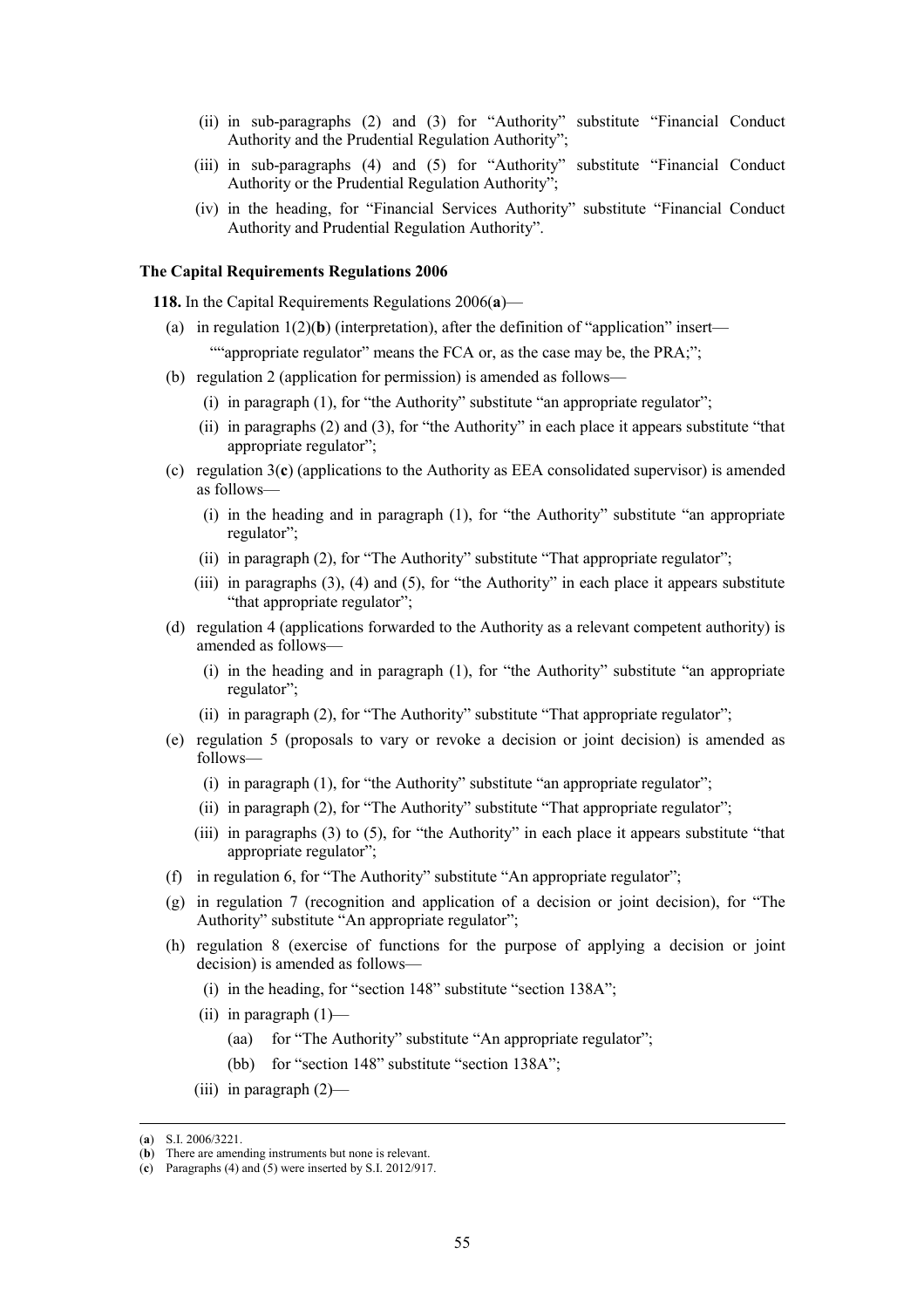- (aa) in sub-paragraph (a), for "subsections (2) and (9)(b) of section 148 for the Authority's" substitute "subsections (1) and (7)(b) of section 138A for that appropriate regulator's";
- (bb) in subparagraph (b), for "section 148(4)" substitute "section 138A(4)";
- (i) regulation 9 is amended as follows—
	- (i) in paragraph  $(1)$ 
		- (aa) for "the Authority" substitute "an appropriate regulator";
		- (bb) for "section 148" substitute "section 138A";
	- (ii) in paragraph  $(2)(c)$ , for "the Authority" substitute "that appropriate regulator";
- (j) in the heading to regulation 10 (the Authority's duties as an EEA consolidated supervisor)(**a**), for "The Authority's duties" substitute "Duties of an appropriate regulator";
- (k) in regulation 10 for "the Authority" substitute "an appropriate regulator";
- (l) in regulation 10A, for "Authority" in each place it appears substitute "appropriate regulator";
- (m) regulation 10B(**b**) is amended as follows—
	- (i) in paragraph (1), for "the Authority" substitute "an appropriate regulator";
	- (ii) for "Authority" in each other place it appears substitute "appropriate regulator";
- (n) in regulations  $11(c)$ ,  $12$  and  $12A(d)$ , for "Authority" in each place it appears substitute "appropriate regulator";
- (o) in the heading to regulation 13 (the Authority's duties as EEA consolidated supervisor or national consolidated supervisor), for "The Authority's duties" substitute "Duties of an appropriate regulator";
- (p) in regulation 13, for "the Authority" substitute "an appropriate regulator";
- (q) in regulations 14(**e**) and 15(**f**), for "Authority" in each place it appears substitute "appropriate regulator";
- (r) regulation 16 is amended as follows—
	- (i) for "Authority" in each place it appears substitute "appropriate regulator";
	- (ii) in paragraph  $(4)$ 
		- (aa) in sub-paragraph (i) for "Part IV" substitute "Part 4A";
		- (bb) in sub-paragraph (ii) for "section 148" substitute "section 138A";
- (s) regulation 16A (significant branches)(**g**) is amended as follows—
	- (i) for "Authority" in each place it appears substitute "relevant regulator";
	- (ii) after paragraph (7) insert—
	- "(8) In this regulation, "the relevant regulator" in relation to a branch established in the United Kingdom means—
		- (a) if the branch is a PRA-authorised person, the PRA;
		- (b) in any other case, the FCA.";
- (t) regulations 16B, 16C and 16D(**h**) are amended as follows—

 <sup>(</sup>**a**) Regulations 10 to 10B were substituted by S.I. 2010/2628.

<sup>(</sup>**b**) Amended by S.I. 2012/917.

<sup>(</sup>**c**) Substituted by S.I. 2010/2628 and amended by 2012/917.

<sup>(</sup>**d**) Inserted by S.I. 2010/2628 and amended by 2012/917.

<sup>(</sup>**e**) Substituted by S.I. 2010/2628 and amended by 2012/917.

<sup>(</sup>**f**) Amended by S.I. 2010/2628.

<sup>(</sup>**g**) Inserted by S.I. 2010/2628 and amended by S.I. 2012/917.

<sup>(</sup>**h**) Regulations 16B, 16C and 16D were inserted by S.I. 2010/2628.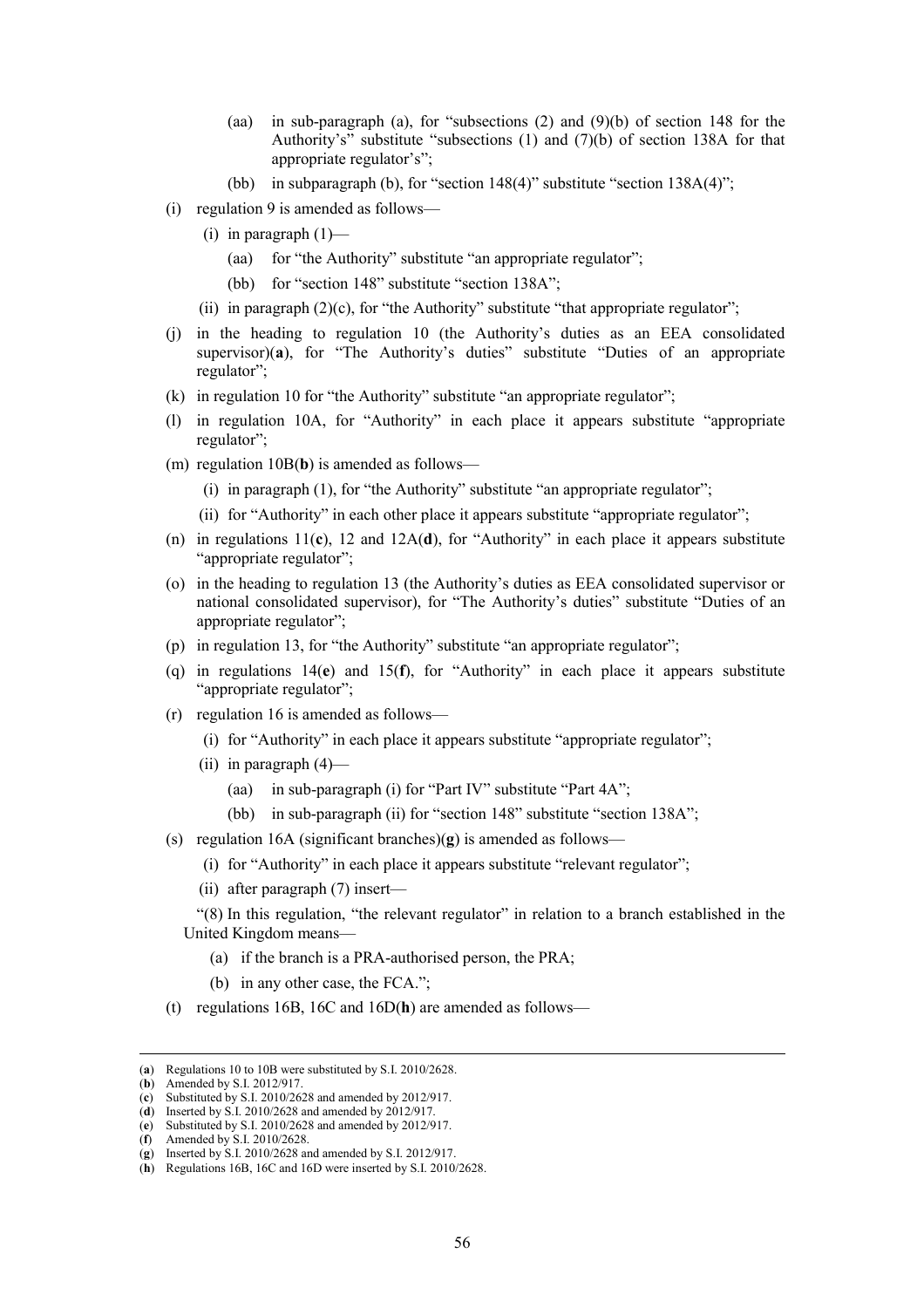- (i) in paragraph (1) of each regulation, for "the Authority" substitute "an appropriate regulator";
- (ii) for "Authority" in each other place it appears substitute "appropriate regulator";
- (u) regulation 16E (the Authority's general duties)(**a**) is amended as follows—
	- (i) for the heading, substitute "General duties of FCA and PRA";
	- (ii) for "The Authority" substitute "An appropriate regulator";
	- (iii) for "the competent authority" substitute "a competent authority";
- (v) regulation 16G(**b**) is amended as follows—
	- (i) in the heading, for "The Authority's" substitute "The relevant regulator's";
	- (ii) the existing text is renumbered as paragraph  $(1)$ ;
	- (iii) in that paragraph (1), for "The Authority" substitute "The relevant regulator";
	- (iv) after paragraph (1) insert—

"(2) In this regulation, the "relevant regulator" in relation to an authorised person means—

- (a) if the authorised person is a PRA-authorised person, the PRA;
- (b) in any other case, the FCA.";
- (w) regulation 17 (disclosed information) is amended as follows—
	- (i) in paragraph  $(1)$ 
		- (aa) for "the Authority" in the first place it appears substitute "an appropriate regulator";
		- (bb) for the "Authority" in the second place it appears substitute "that appropriate regulator";
	- (ii) in paragraph (2)—
		- (aa) for "the Authority" in the first place it appears substitute "an appropriate regulator";
		- (bb) for the "Authority" in the second place it appears substitute "that appropriate regulator";
- (x) in regulations 22 to 25(**c**) (external credit assessment institutions), for "Authority" in each place it appears substitute "PRA";
- (y) regulation 26(**d**) (restriction on disclosure) is amended as follows—
	- (i) in paragraph  $(1)(b)$  for "the Authority" substitute "an appropriate regulator";
	- (ii) in paragraph (3)(b) for "the Authority" substitute "that appropriate regulator";
- (z) regulation 27 (functions of the Authority) is amended as follows—
	- (i) in the heading, for "the Authority" substitute "the FCA and PRA";
	- (ii) for "the Authority" in the first place it appears substitute "an appropriate regulator";
	- (iii) for "the Authority" in the second place it appears substitute "that appropriate regulator";
- (aa) in Schedules 1(**e**) and 2 (recognition of ECAIs and mapping), for "Authority" in each place it appears substitute "PRA".

 <sup>(</sup>**a**) Inserted by S.I. 2010/2628.

<sup>(</sup>**b**) Inserted by S.I. 2012/917.

<sup>(</sup>**c**) Amended by S.I. 2010/906 and 2628.

<sup>(</sup>**d**) Amended by S.I. 2012/917.

<sup>(</sup>**e**) Amended by S.I. 2010/2628.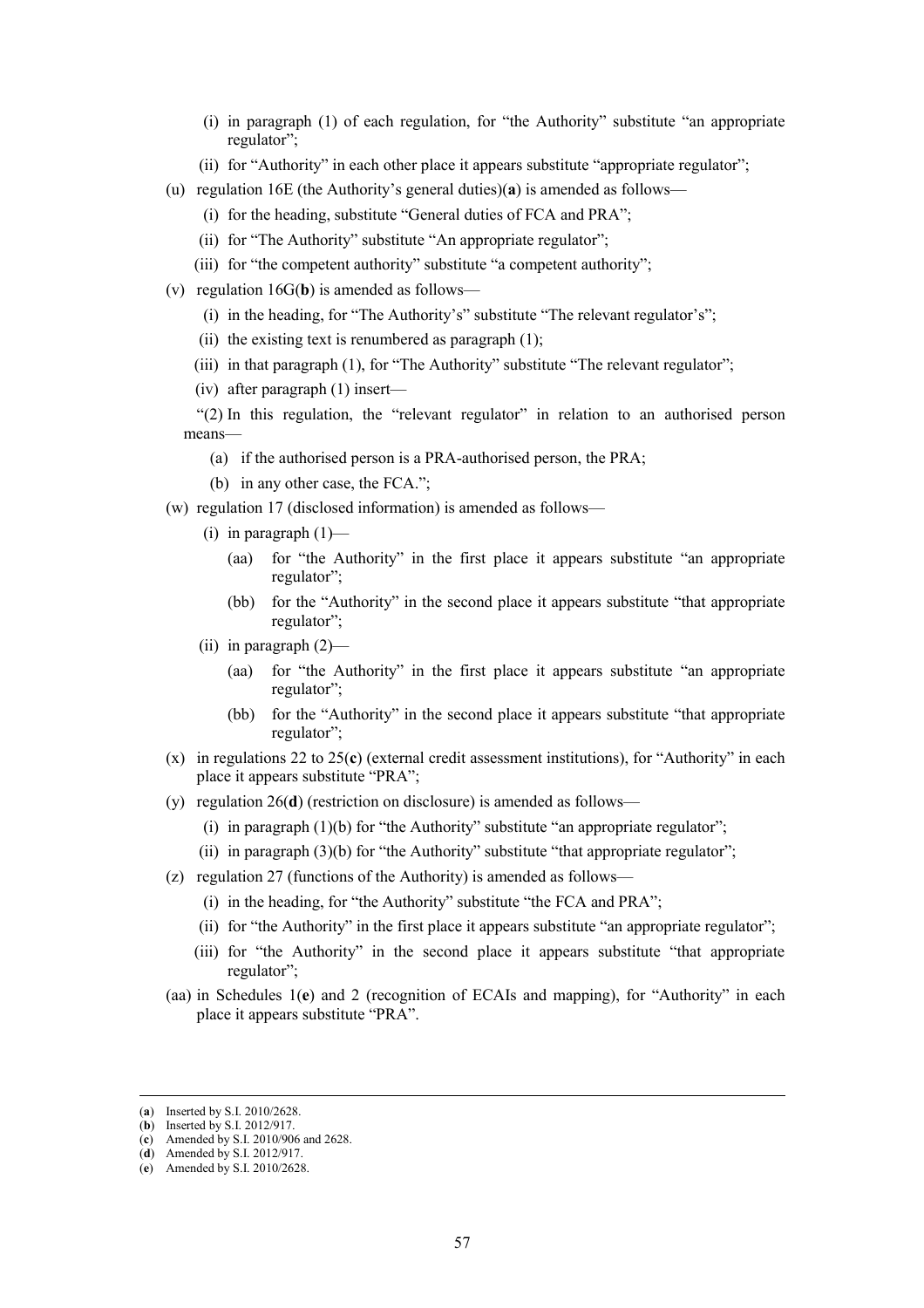#### **Transitional provision in relation to the Capital Requirements Regulations 2006**

**119.**—(1) This paragraph makes transitional provision in connection with the amendments made to the Capital Requirements Regulations 2006 ("the Regulations").

(2) Permission given to a person ("P") under Part 2 of the Regulations before 1st April 2013 is to be treated as having been given by the PRA if the PRA is the EEA consolidated supervisor in relation to the group of which P is a member.

(3) An application made under Part 2 of the Regulations before 1st April 2013 which has not been determined before 1st April 2013 is to be treated as having been made to the PRA if the PRA is the EEA consolidated supervisor in relation to the group of which the applicant is a member; and in such cases, anything done by the Financial Services Authority in relation to the application prior to 1st April 2013 is to be treated as having been done by the PRA.

(4) Where, prior to 1st April 2013, the Financial Services Authority has made a proposal under regulation 5 of the Regulations or received a proposal under regulation 6 of the Regulations and no decision has been made in relation to the proposal prior to 1st April 2013, the proposal is to be treated as having been made by or made to the PRA if the proposal relates to a group for which the PRA is the EEA consolidated supervisor.

(5) For the purposes of Parts 3 and 4 of the Regulations, things done by or in relation to the Financial Services Authority prior to 1st April 2013 are to be treated as having been done by or in relation to the PRA where the matter relates to a group, or a member of a group, for which the PRA is the EEA consolidated supervisor.

(6) In this paragraph, "EEA consolidated supervisor" has the meaning given in the Regulations.

#### **The Compensation Act 2006 (Contribution for Mesothelioma Claims) Regulations 2006**

**120.** In the Compensation Act 2006 (Contribution for Mesothelioma Claims) Regulations 2006(**a**)—

- (a) for "Authority" in each place it appears, substitute "Financial Conduct Authority or the Prudential Regulatory Authority";
- (b) in the heading to regulation 4 (modification of FSMA in relation to FSA rules for mesothelioma claims)—
	- (i) for "FSA rules" substitute "rules made by the Financial Conduct Authority or the Prudential Regulatory Authority",
	- (ii) for "sections 155 and 157(3)" substitute "sections 138I and 139A(5)".

### **The Gambling (Operating Licence and Single-Machine Permit Fees) Regulations 2006**

**121.** In regulation 23(2)(b) of the Gambling (Operating Licence and Single-Machine Permit Fees) Regulations 2006(**b**), for "Financial Services Authority" substitute "Financial Conduct Authority or the Prudential Regulation Authority".

### **The Water and Sewerage Services (Northern Ireland) Order 2006**

**122.** In Article 265 of the Water and Sewerage Services (Northern Ireland) Order 2006(**c**) (restriction on disclosure of information), in paragraph (4), for sub-paragraph (h) substitute—

- "(h) the Financial Conduct Authority;
- (i) the Prudential Regulation Authority.".

 <sup>(</sup>**a**) S.I. 2006/3259.

<sup>(</sup>**b**) S.I. 2006/3284, amended by S.I. 2008/1803 and S.I. 2012/829.

<sup>(</sup>**c**) S.I. 2006/3336 (N.I. 21).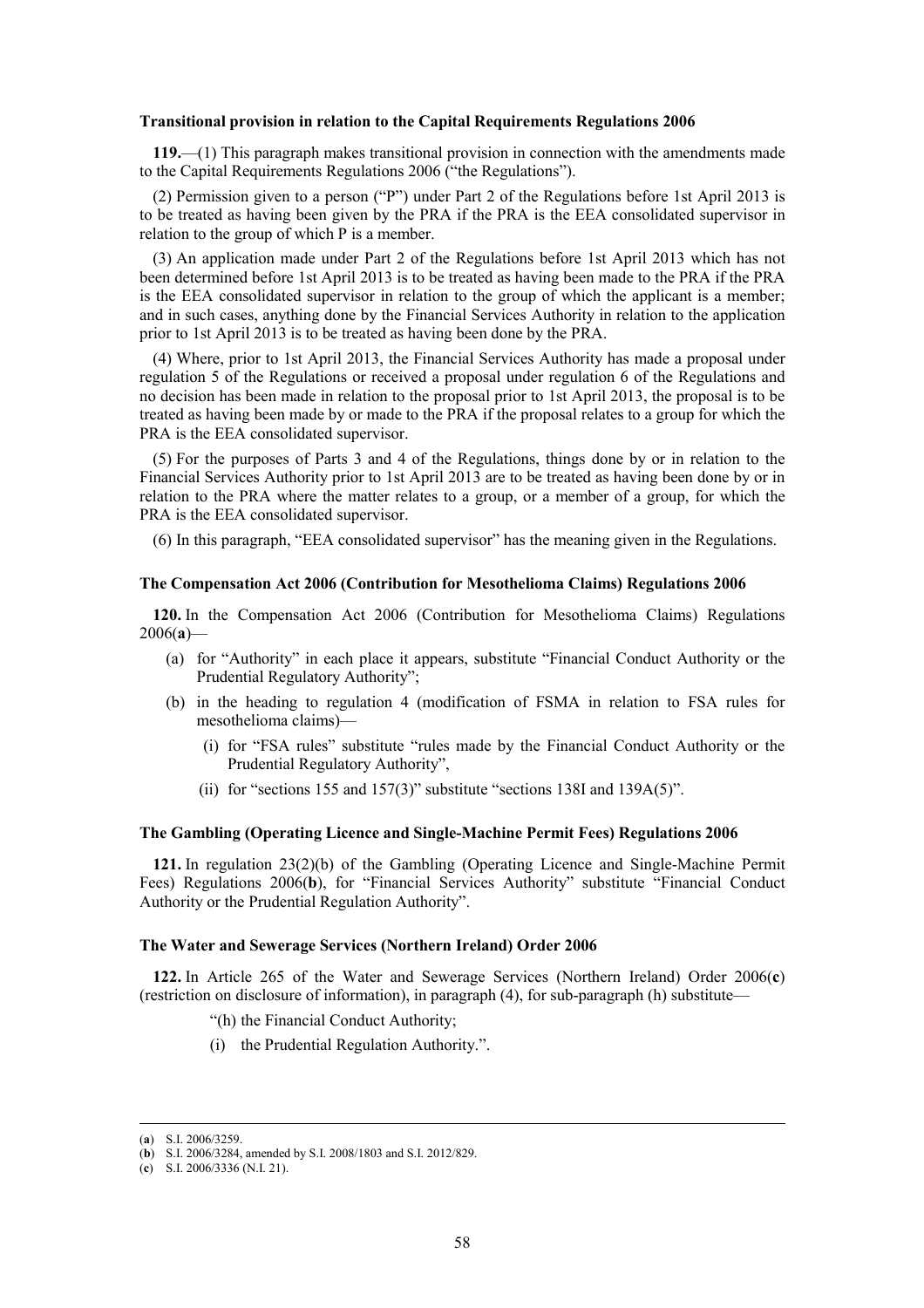#### **The Enterprise Act 2002 (Amendment) Regulations 2006**

**123.** In regulation 23 of the Enterprise Act 2002 (Amendment) Regulations 2006(**a**) and in the heading to that regulation for "Financial Services Authority" substitute "Financial Conduct Authority".

#### **The Cross-Border Insolvency Regulations (Northern Ireland) 2007**

**124.** In Schedule 2 (procedural matters) to the Cross-Border Insolvency Regulations (Northern Ireland) 2007(**b**)—

- (a) in paragraph 1—
	- (i) for sub-paragraph (6) substitute—

"(6) References in this Schedule to a debtor who is of interest to the Financial Conduct Authority are references to a debtor who—

- (a) is, or has been, an authorised person within the meaning of the Financial Services and Markets Act 2000;
- (b) is, or has been an appointed representative within the meaning of section 39 of the Financial Services and Markets Act 2000; or
- (c) is carrying on, or has carried on, a regulated activity within the meaning of the Financial Services and Markets Act 2000) in contravention of the general prohibition.

(6A) References in this Schedule to a debtor who is of interest to the Prudential Regulation Authority are references to a debtor who—

- (a) is, or has been, a PRA-authorised person within the meaning of the Financial Services and Markets Act 2000; or
- (b) is carrying on, or has carried on, a PRA-regulated activity within the meaning of the Financial Services and Markets Act 2000 in contravention of the general prohibition.";
- (ii) in sub-paragraph (7), for "sub-paragraph (6)" substitute "sub-paragraphs (6) and  $(6A)$ ";
- (b) in paragraph  $21(2)$ 
	- (i) at the end of paragraph (h) omit "and";
	- (ii) for paragraph (i) substitute—
		- "(i) if the debtor is a debtor who is of interest to the Financial Conduct Authority, on that Authority; and
		- (j) if the debtor is a debtor who is of interest to the Prudential Regulation Authority, on that Authority.";
- (c) for paragraph  $25(1)(i)$  substitute—
	- "(i) if the debtor is a debtor who is of interest to the Financial Conduct Authority, that Authority;
	- (ia) if the debtor is a debtor who is of interest to the Prudential Regulation Authority, that Authority; and";
- (d) for paragraph  $26(3)(g)$  substitute—
	- "(g) if the debtor is a debtor who is of interest to the Financial Conduct Authority, to that Authority;
	- (ga) if the debtor is a debtor who is of interest to the Prudential Regulation Authority, to that Authority;".

 <sup>(</sup>**a**) S.I. 2006/3363.

<sup>(</sup>**b**) S.R. 2007/115.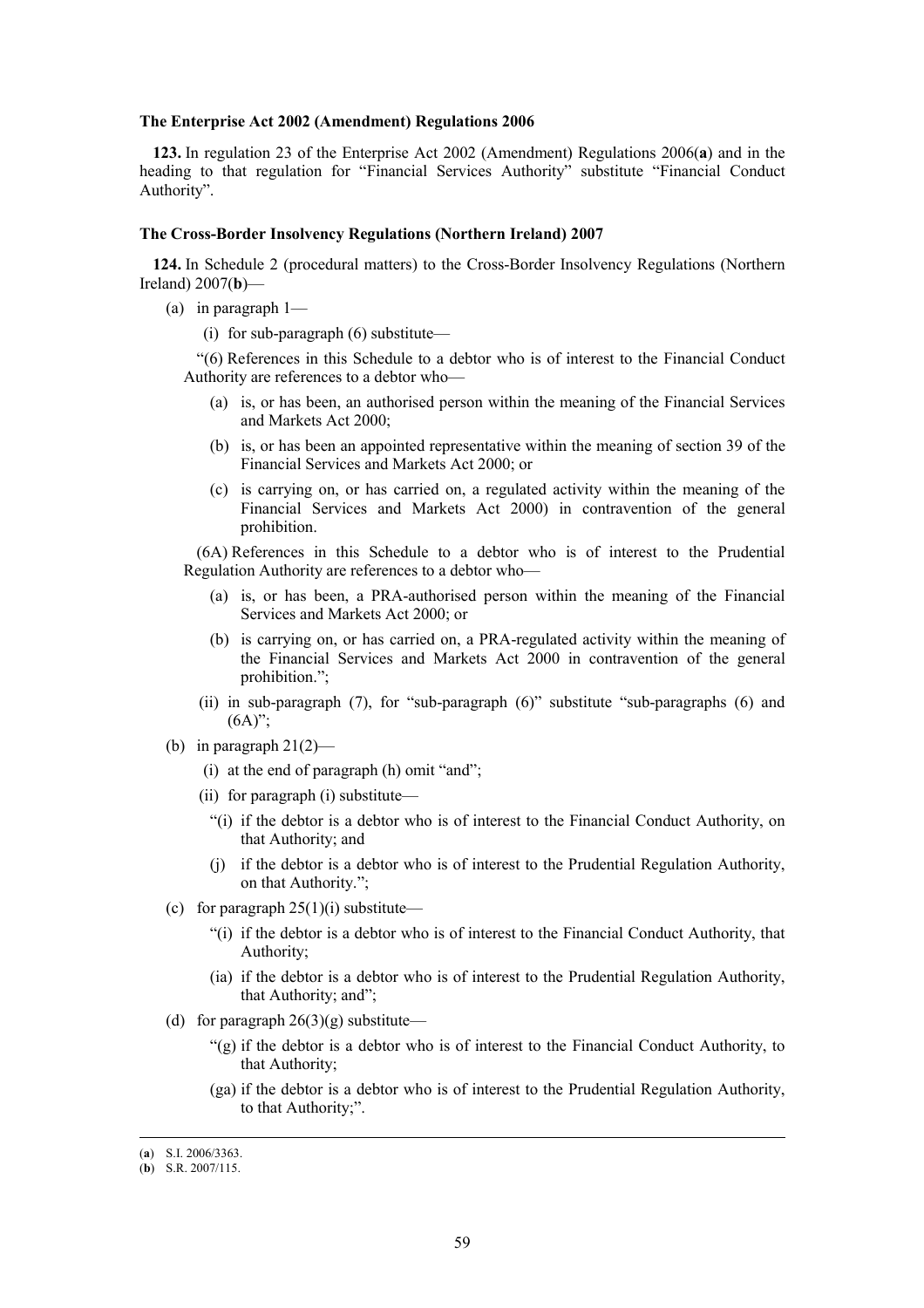# **The Financial Services and Markets Act 2000 (Markets in Financial Instruments) Regulations 2007**

**125.**—(1) The Financial Services and Markets Act 2000 (Markets in Financial Instruments) Regulations 2007(**a**) are amended as follows.

- (2) In regulation 2 (interpretation)—
	- (a) after the definition of "the Act" insert—
		- ""the appropriate regulator" means—
		- (a) in relation to a person who is, or who is applying to become, a PRA-authorised person, the Prudential Regulatory Authority;
		- (b) in any other case, the Financial Conduct Authority;";
	- (b) omit the definition of "the Authority";
	- (c) for the definition of "Part IV permission", substitute—

""Part 4A permission" has the meaning given in section  $55A(5)$  of the Act;".

(3) In regulation 4(1) (general restrictions on giving permission), for "the Authority" substitute "the appropriate regulator".

(4) In regulation 4A (applications to be an exempt investment firm)(**b**)—

- (a) in paragraph (1), for "section 40", substitute "section 55A";
- (b) in paragraph (2), for "section 44" substitute "section 55H or 55I".
- (5) In regulation 4C (requirements to be applied to exempt investment firms)(**c**)—
	- (a) in paragraph  $(1)$ 
		- (i) for "the Authority" in the first place those words appear, substitute "the appropriate regulator";
		- (ii) for "included in the permission by the Authority under section 43" substitute "imposed under section 55L (where the Financial Conduct Authority is the appropriate regulator) or 55M (where the Prudential Regulatory Authority is the appropriate regulator)";
	- (b) in paragraph  $(2)$ 
		- (i) for "the Authority" in each place it appears, substitute "the appropriate regulator";
		- (ii) in subparagraph (a)—
			- (aa) for "the inclusion of the specified requirement in the Part IV permission" substitute "the treatment of the specified requirement as a requirement imposed under section 55L or 55M of the Act";
			- (bb) for "section  $52(6)$ " substitute "section  $55X(1)$ ";
			- (cc) for "section  $43(1)$ " in each place it appears, substitute "section  $55L(1)$  or  $55M(1)$ ";
			- (dd) for "section  $52(9)$ " substitute "section  $55X(4)$ ";
			- (ee) for "section 55(1)" substitute "section 55Z3(1)";
	- (c) in subparagraph (b), omit "and, accordingly, section 43(5) shall not be treated as requiring the Authority to specify a period at the end of which they expire";
	- (d) in subparagraph (c), for "section 44 of the Act to vary the permission by cancelling or varying" substitute "sections 55L(5) or 55M(5) of the Act to vary or cancel".
- (6) In paragraph (3), for "the Authority" substitute "the appropriate regulator".

 <sup>(</sup>**a**) S.I. 2007/126, amended by S.I. 2007/763.

<sup>(</sup>**b**) Inserted by S.I. 2007/763.

<sup>(</sup>**c**) Inserted by S.I. 2007/763.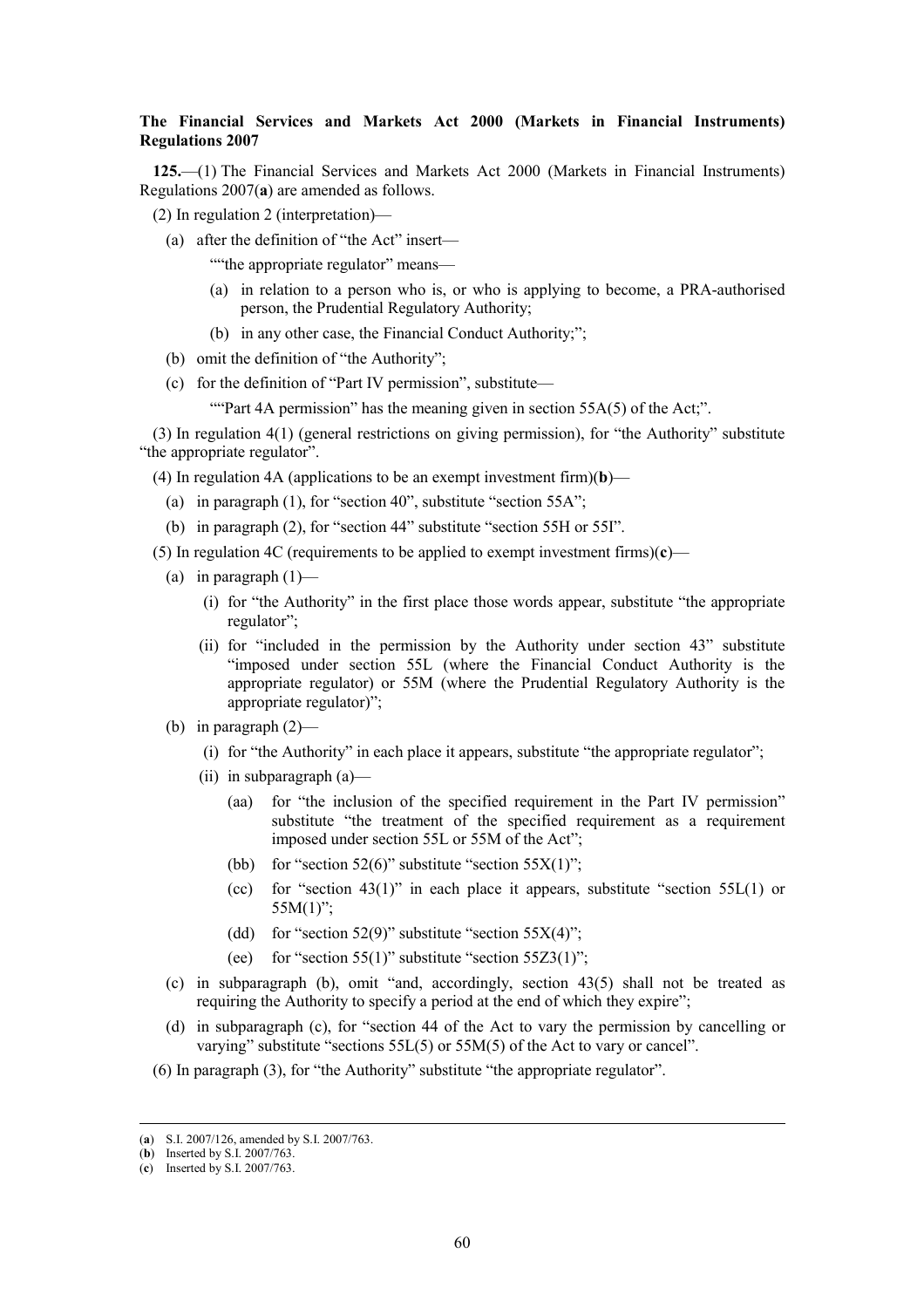#### **The Iran (Financial Sanctions) Order 2007**

**126.** In paragraph 6(1)(c) of the Schedule to the Iran (Financial Sanctions) Order 2007(**a**) for "Financial Services Authority" substitute "Financial Conduct Authority, the Prudential Regulation Authority, or the Bank of England".

# **The Financial Services and Markets Act 2000 (Administration Orders Relating to Insurers) (Northern Ireland) Order 2007**

**127.** In the Financial Services and Markets Act 2000 (Administration Orders Relating to Insurers) (Northern Ireland) Order 2007(**b**)—

(a) in article 3 (modification of the Insolvency Rules (Northern Ireland) 1991 in relation to insurers), from "the following sub-paragraph" to the end substitute "the following subparagraphs—

"(aa) the Financial Conduct Authority;

(ab) the Prudential Regulation Authority;";

(b) in the Schedule (modifications of Part 3 of the 1989 Order in relation to insurers), for "Financial Services Authority" in each place it appears substitute "Financial Conduct Authority and, where relevant, the Prudential Regulation Authority".

#### **The Regulation of Investigatory Powers (Authorisations Extending to Scotland) Order 2007**

**128.** In the Schedule to the Regulation of Investigatory Powers (Authorisations Extending to Scotland) Order 2007(**c**), in column 1 of the table—

- (a) for "Financial Services Authority" substitute "Financial Conduct Authority";
- (b) as the next entry insert "The Prudential Regulation Authority".

#### **The Money Laundering Regulations 2007**

**129.** In the Money Laundering Regulations 2007(**d**)—

- (a) in regulation 2(1) (interpretation)—
	- (i) in the definition of "the Authority", for "Financial Services Authority" substitute "Financial Conduct Authority";
	- (ii) after the definition of "payment services" insert—

""person who has a qualifying relationship with a PRA-authorised person" is to be read with section 415B(4) of the 2000 Act;

"the PRA" means the Prudential Regulation Authority;

"PRA-authorised person" has the meaning given in section 2B(5) of the 2000 Act;";

- (b) in regulation 24 (duties of supervisory authorities)—
	- $(i)$  in paragraph  $(4)$ 
		- (aa) for "Schedule 1" substitute "Schedule 1ZA";
		- (bb) for "(the Financial Services Authority)" substitute "(the Financial Conduct Authority)",
	- (ii) after paragraph (4), insert—

 <sup>(</sup>**a**) S.I. 2007/281.

<sup>(</sup>**b**) S.I. 2007/846.

<sup>(</sup>**c**) S.I. 2007/934.

<sup>(</sup>**d**) S.I. 2007/2157: relevant amending instruments are S.I. 2007/3299, S.I. 2009/56, S.I. 2009/209, S.I. 2010/22, S.I. 2011/1265,

S.I. 2011/2699, and S.I. 2012/2298.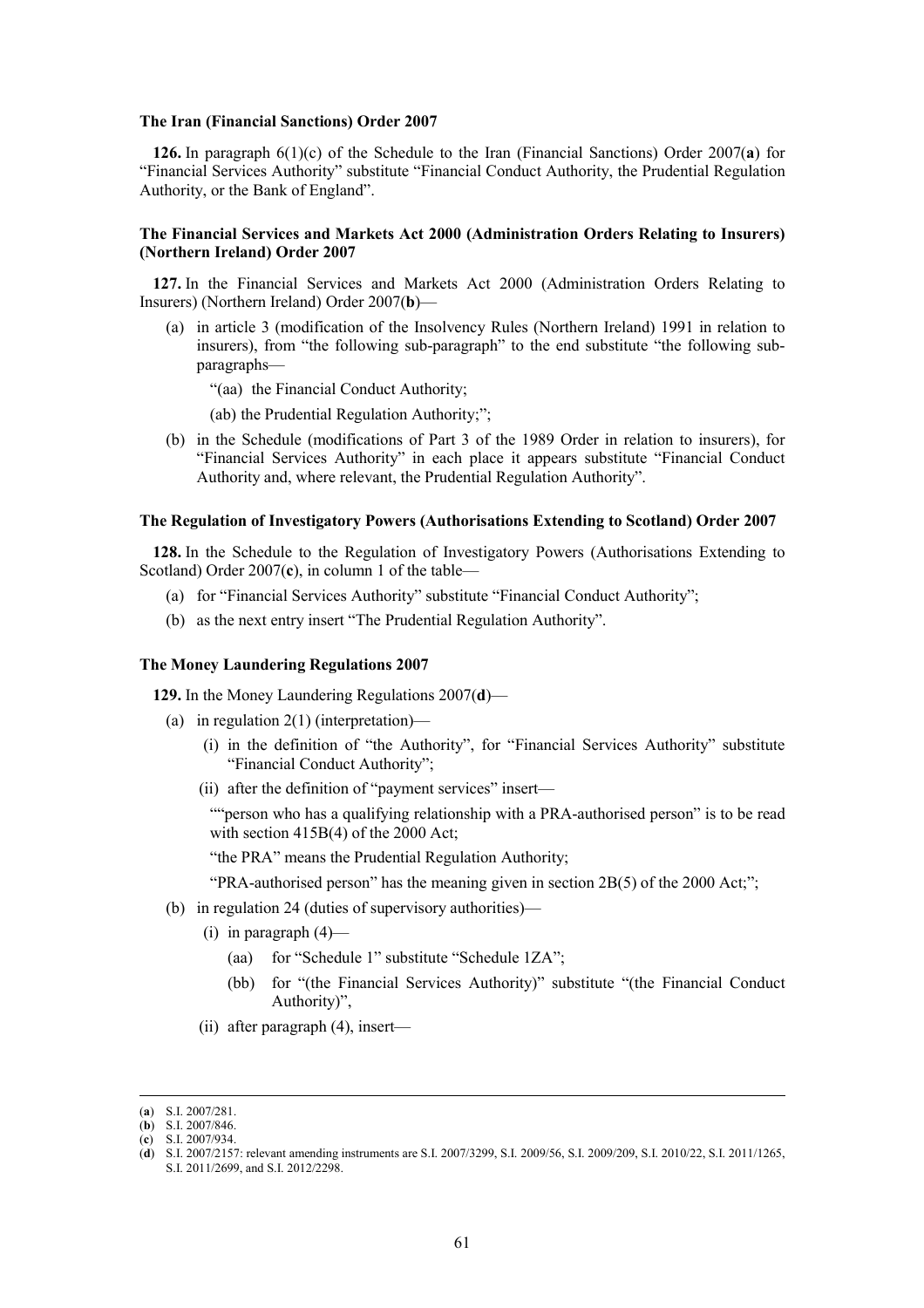"(5) The functions of the PRA under these Regulations shall be treated for the purposes of Parts 1, 2 and 4 of Schedule 1ZB to the 2000 Act (the Prudential Regulation Authority) as functions conferred on the PRA under that Act.";

(c) in regulation 24A(2) (disclosure by supervisory authorities), after sub-paragraph (a), insert—

"(aa) by the Authority to the PRA, where the information concerns a PRA-authorised person or a person who has a qualifying relationship with a PRA-authorised person;";

- (d) in regulation 31(2)(b) (requirement on authorised person to inform the Authority), before "Authority" insert "Financial Services";
- (e) in regulation 42 (power to impose civil penalties), after paragraph (4), insert—

"(4A) Where the Authority proposes to impose a penalty under this regulation on a PRAauthorised person or on a person who has a qualifying relationship with a PRA-authorised person, it must consult the PRA.";

- (f) in regulation  $49(1)$  (obligations on public authorities), after sub-paragraph (j) insert— "(ia) the PRA;";
- (g) in paragraph 2 of Schedule 5 (modifications in relation to appeals), after sub-paragraph (a) insert—
	- "(aa) in section 133(7A), after paragraph  $(n)$ , insert—
		- "(o) a decision to impose a penalty under regulation 42 of the Money Laundering Regulations 2007.".".

# **The Political Parties, Elections and Referendums Act 2000 (Northern Ireland Political Parties) Order 2007**

**130.** In article 11 of the Political Parties, Elections and Referendums Act 2000 (Northern Ireland Political Parties) Order 2007(**a**)—

- (a) in paragraph (k) for "Financial Services Authority" substitute "Financial Conduct Authority";
- (b) after that paragraph insert—

"(ka) the Prudential Regulation Authority;".

# **The Transfer of Funds (Information on the Payer) Regulations 2007**

**131.** In the Transfer of Funds (Information on the Payer) Regulations 2007(**b**)—

- (a) in regulation  $1(2)$ , for "Authority" substitute "FCA";
- (b) in regulation 2(1), in the definition of "the Authority", for "Financial Services Authority" substitute "Financial Conduct Authority";
- (c) in regulation 4(4) (duties of supervisory authorities) for "Schedule 1 to the 2000 Act (the Financial Services Authority)" substitute "Schedule 1ZA to the 2000 Act (the Financial Conduct Authority)";
- (d) in Schedule 2 (modifications in relation to appeals), for paragraph 1(b) substitute—

"(b) omit subsections  $(1)$  and  $(5)$ ; and".

 <sup>(</sup>**a**) S.I. 2007/2501, amended by S.I. 2009/2748.

<sup>(</sup>**b**) S.I. 2007/3298.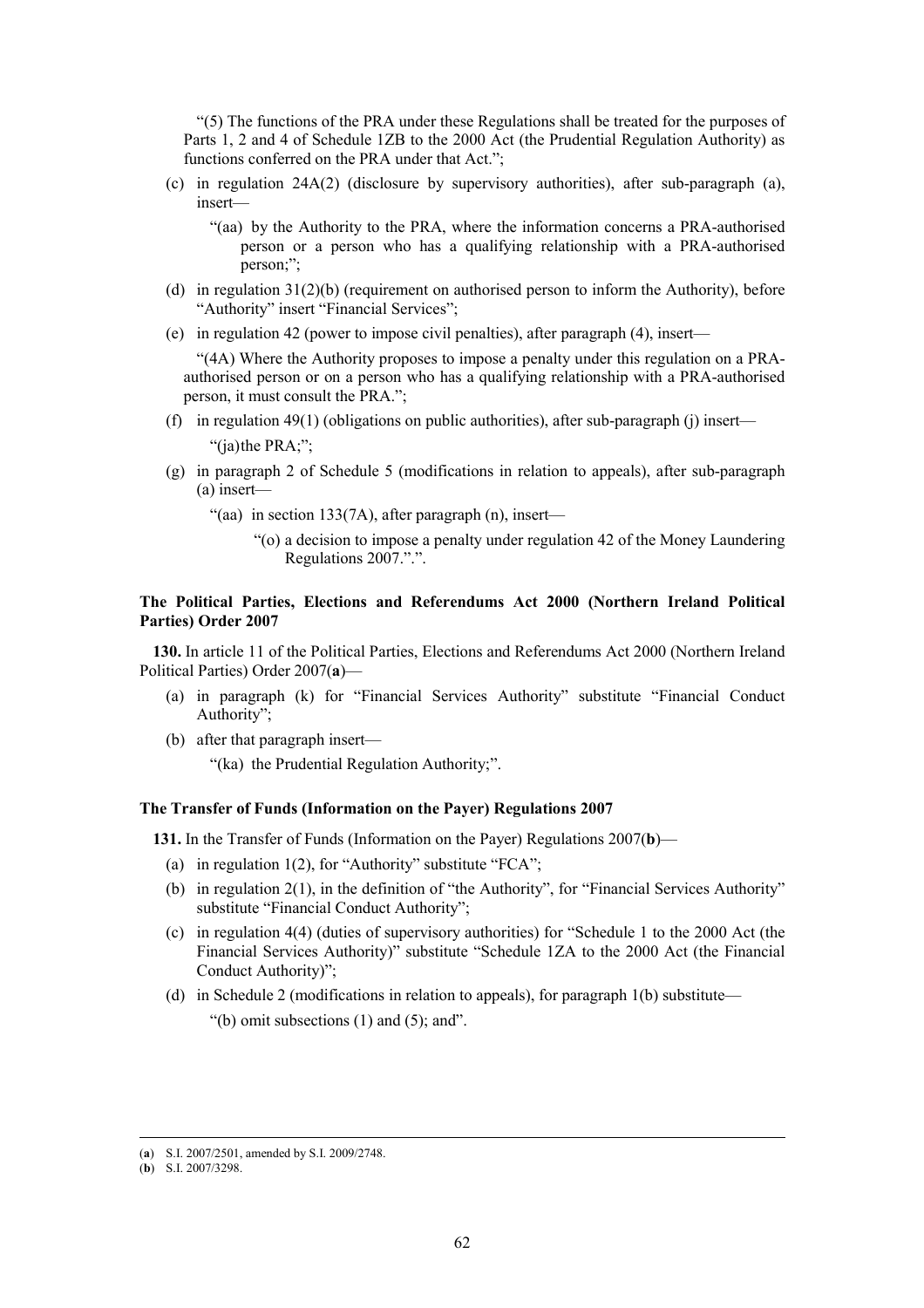#### **The Registered Pension Schemes (Authorised Member Payments) Regulations 2007**

**132.** In regulation 2(5) (prescribed authorised member payment relating to inherited estate on reattribution) of the Registered Pension Schemes (Authorised Member Payments) Regulations 2007(**a**)—

(a) for the definition of "inherited estate" substitute—

""inherited estate" has the meaning given by the Glossary of the FCA Handbook made by the Financial Conduct Authority under the Financial Services and Markets Act 2000;";

(b) for the definition of "with-profits business" substitute—

""with-profits business" has the meaning given by the Glossary of the FCA Handbook made by the Financial Conduct Authority under the Financial Services and Markets Act 2000.".

# **The Legislative and Regulatory Reform (Regulatory Functions) Order 2007**

**133.** In Part 1 of the Schedule to the Legislative and Regulatory Reform (Regulatory Functions) Order 2007(**b**)—

- (a) for "Financial Services Authority" substitute "Financial Conduct Authority";
- (b) in the appropriate place insert "Prudential Regulation Authority".

# **The Regulated Covered Bonds Regulations 2008**

**134.** In the Regulated Covered Bonds Regulations 2008(**c**)—

- (a) in regulation 1(2), in the definition of "the Authority", for "Financial Services Authority" substitute "Financial Conduct Authority";
- (b) for regulation 37 substitute—

"**37.** Paragraph 19 (penalties) of Schedule 1ZA(**d**) applies for the purposes of these Regulations as it applies for the purposes of the Act but as if for "this Act" there were substituted "the Regulated Covered Bonds Regulations 2008.";

- (c) in regulation 38(1), for "(misleading the Authority: residual cases)" substitute "(misleading FCA or PRA)";
- (d) for regulation  $42(4)$  substitute—

"(4) Subject to paragraph (5) and the modification in paragraph (4A), if the Authority proposes to give guidance under this regulation to issuers or owners generally, or to a class of issuer or owner, subsections (1)(b), (2)(e) and (3) of section 138I(**e**) of the Act (consultation by the FCA) apply to the proposed guidance as they apply to proposed rules made under the Act, unless the Authority considers that the delay in complying with them would be prejudicial to the interests of regulated covered bond holders.

(4A) For the purpose of paragraph (4) section 138I of the Act is to be treated as if in subsection (1)(b) "after doing so" were omitted.";

- (e) in regulation 43(1), in the heading to section 348, for "Authority" substitute "FCA, PRA";
- (f) in regulation 45, for "paragraph 19 (exemption from liability in damages) of Part 4 of Schedule 1" substitute "paragraph 25 (exemption from liability in damages) of Part 4 of Schedule 1ZA";

 <sup>(</sup>**a**) S.I. 2007/3532.

<sup>(</sup>**b**) S.I. 2007/3544; there are amending instruments but none is relevant.

<sup>(</sup>**c**) S.I. 2008/346.

<sup>(</sup>**d**) Inserted by Schedule 3 of the Financial Services Act 2012.

<sup>(</sup>**e**) Inserted by section 24 of the Financial Services Act 2012.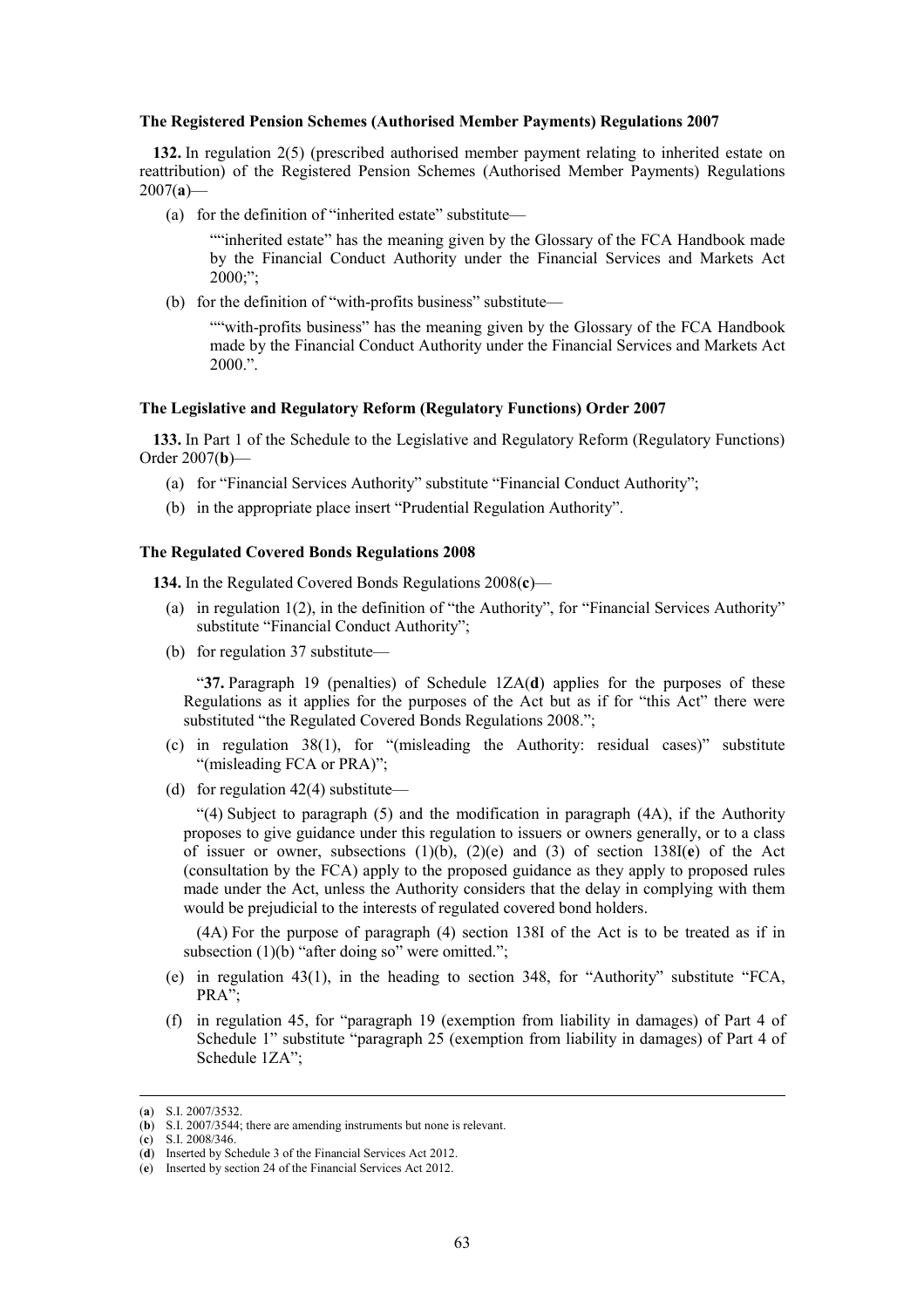- (g) in the Schedule—
	- (i) in paragraph 3, in the heading to section 165, for "Authority's" substitute "Regulator's'";
	- (ii) after paragraph 4 insert—

"**4A.** Section 166A(**a**) (appointment of skilled person to collect and update information) of the Act is to apply for the purposes of these Regulations as it applies for the purposes of the Act but with the following modifications—

- (a) omit subsection (10);
- (b) for references in other subsections of section 166A to "authorised person" there is substituted references to "person to whom the Regulated Covered Bond Regulations 2008 apply.";
- (iii) for paragraph 5 substitute—

"**5.** Paragraph 23 of Schedule 1ZA to the Act (fees) is to apply for the purposes of these Regulations as it applies for the purposes of the Act, but with the following modifications—

- (a) in sub-paragraph  $(1)$ 
	- (i) for the reference to "this Act" there is substituted a reference to "the Regulated Covered Bonds Regulations 2008";
	- (ii) omit paragraphs (b) and (c);
- (b) for sub-paragraph (2) substitute—

"(2) The "qualifying functions" of the FCA are its functions under the Regulated Covered Bonds Regulations 2008.";

- (c) omit sub-paragraphs  $(3)$ ,  $(4)$ ,  $(5)$  and  $(6)$ ;
- (d) for the reference in sub-paragraph (7) to "penalties imposed by it under this Act" there is substituted a reference to "penalties imposed by it under the Regulated Covered Bonds Regulations 2008.".

# **The Large and Medium-sized Companies and Groups (Accounts and Reports) Regulations 2008**

**135.** In the Large and Medium-sized Companies and Groups (Accounts and Reports) Regulations 2008(**b**), in Schedule 3 (insurance companies: Companies Act individual accounts)—

- (a) in paragraph 10, in note 24 of the notes on balance sheet format, for "in section 1.4 of the Prudential Sourcebook for Insurers made by the Financial Services Authority" substitute "made by the Financial Conduct Authority or the Prudential Regulation Authority";
- (b) in paragraph 56, for "in section 1.4 of the Prudential Sourcebook for Insurers made by the Financial Services Authority" substitute "made by the Financial Conduct Authority or the Prudential Regulation Authority";
- (c) in paragraph 91, in the definition of "long-term fund", for "rule 1.5.22 in the Prudential Sourcebook for Insurers made by the Financial Services Authority" substitute "rules made by the Financial Conduct Authority or the Prudential Regulation Authority".

# **The Northern Rock plc Transfer Order 2008**

**136.** In the Northern Rock plc Transfer Order 2008(**c**)—

(a) in article 5(5) (interest payments in relation to Tier 1 notes)—

 <sup>(</sup>**a**) Inserted by paragraph 6 of Schedule 12 to the Financial Services Act 2012.

<sup>(</sup>**b**) S.I. 2008/410.

<sup>(</sup>**c**) S.I. 2008/432.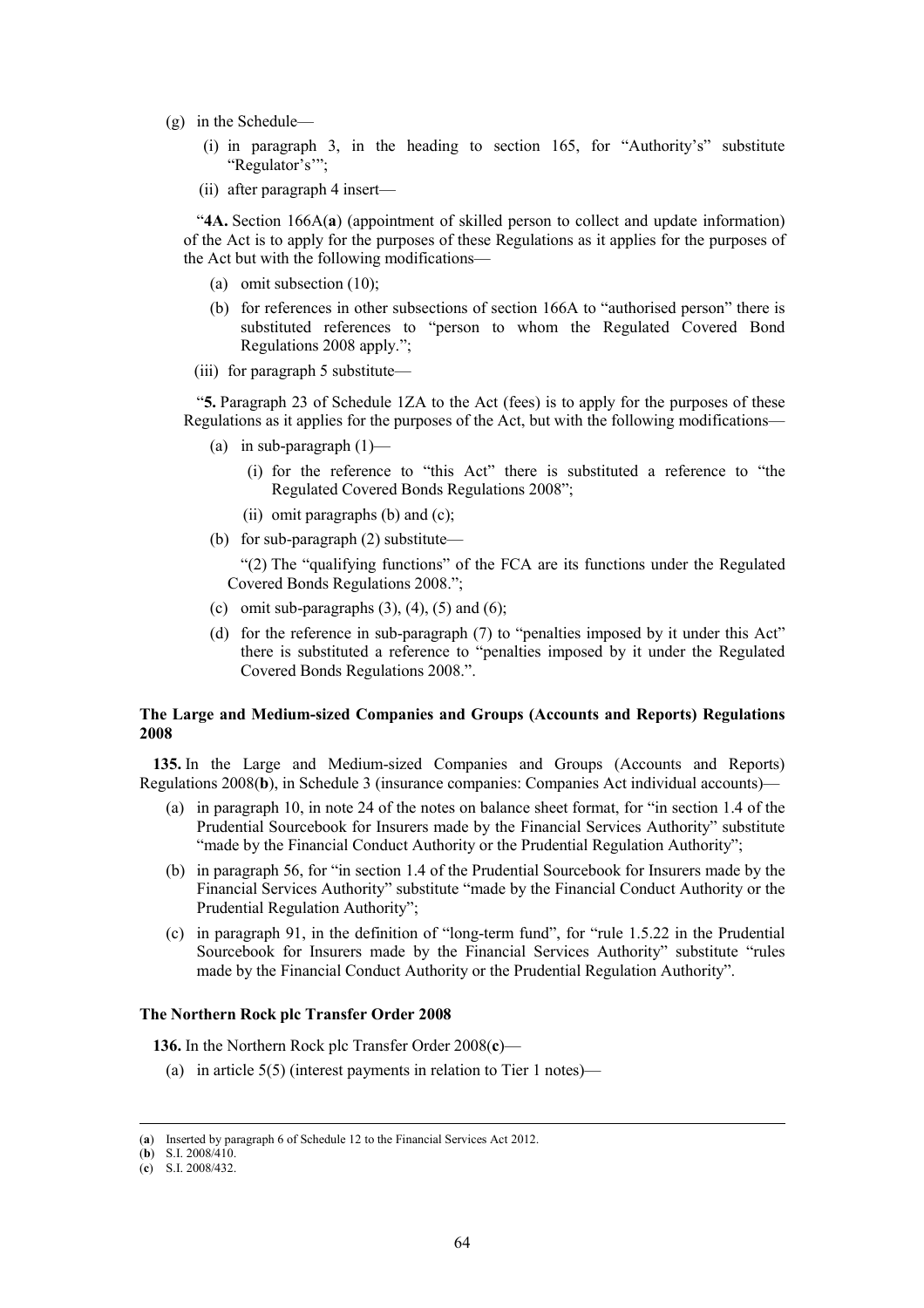- (i) for "Authority's Handbook" substitute "Handbook made by the Financial Conduct Authority or the Prudential Regulation Authority under Part 9A of FSMA 2000"(**a**);
- (ii) omit the definition of "the Handbook";
- (b) in article 14 (approved persons)—
	- (i) in paragraph (1), for "the Authority is" substitute "the Financial Conduct Authority and the Prudential Regulation Authority are";
	- (ii) in paragraphs (2) and (3), for "Authority" substitute "Financial Conduct Authority and the Prudential Regulation Authority";
- (c) in the heading to Part 5, for "Authority's", substitute "Regulator's'";
- (d) in article 15 (modification to Authority's rule-making power)—

(i) for paragraph (1) substitute—

"(1) Section 137A of the 2000 Act (the FCA's general rules) has effect as if, in subsection (1), after "for the purpose of advancing one or more of its operational objectives" there were inserted "or for the purposes of, to facilitate or in consequence of, a transfer under section 3 of the Banking (Special Provisions) Act 2008.

(1A) Section 137G of the 2000 Act (the PRA's general rules) has effect as if, in subsection (1), after "for the purpose of advancing any of its objectives" there were inserted "or for the purposes of, to facilitate or in consequence of, a transfer under section 3 of the Banking (Special Provisions) Act 2008.";

- (ii) in paragraph  $(2)$ 
	- (aa) for "Section 148(2)" substitute "Section 138A";
	- (bb) for "Authority" substitute "Financial Conduct Authority or the Prudential Regulation Authority";
- (iii) in paragraph  $(3)$ 
	- (aa) for "Section 148(4)" substitute "Section  $138A(4)$ ";
	- (bb) for "Authority" in the first place it appears substitute "the Financial Conduct Authority or the Prudential Regulation Authority";
	- (cc) for "the Authority" in the second place those words appear substitute "that regulator";
	- (dd) for "section 148" substitute "section 138A";
- (iv) in the heading, for "Authority's" substitute "regulator's'";
- (e) in article 16 (modification to Authority's duty to consult on rule changes)—
	- (i) in paragraph  $(1)$ 
		- (aa) for "Section 155(7)" substitute "Subsections  $(1)$  and  $(2)$  of section 138L";
		- (bb) for "has", substitute "have";
	- (ii) in paragraph (2)—
		- (aa) for "Section 157 of the 2000 Act (guidance)" substitute "Section 139A of the 2000 Act (power of the FCA to give guidance)";
		- (bb) for "Section 155(7)" substitute "Section  $138L(1)$ ";
	- (iii) in the heading, for "Authority's" substitute "regulator's'".

 <sup>(</sup>**a**) Substituted by section 24(1) of the Financial Services Act 2012.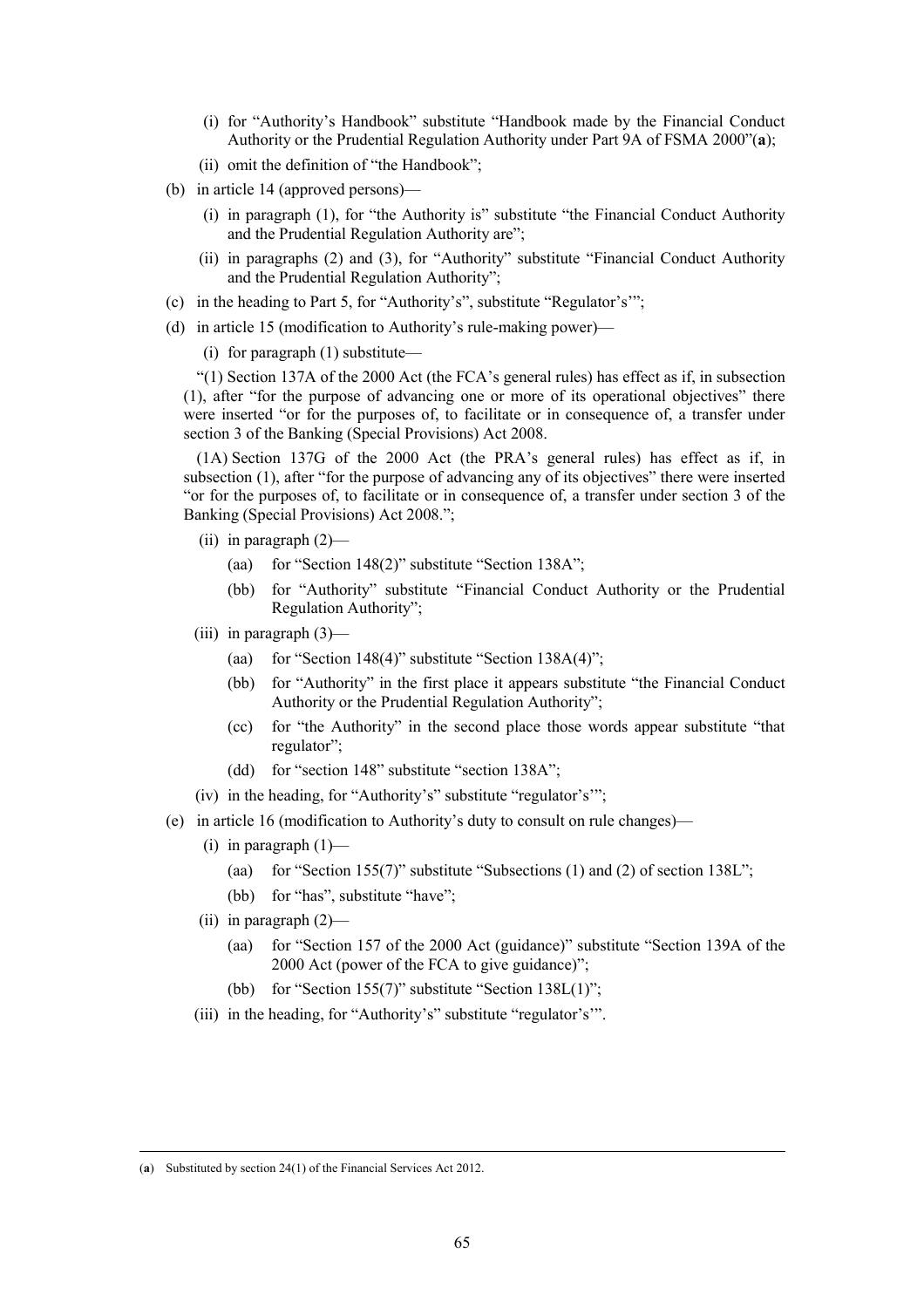# **The Insurance Accounts Directive (Miscellaneous Insurance Undertakings) Regulations 2008**

**137.** In the Insurance Accounts Directive (Miscellaneous Insurance Undertakings) Regulations 2008(**a**)—

- (a) in regulation 2 (interpretation), for the definition of "the Authority" substitute—
	- ""the Authority" means-
	- (a) in relation to an undertaking which is a PRA-authorised person (within the meaning of the Financial Services and Markets Act 2000), the Prudential Regulation Authority;
	- (b) in any other case, the Financial Conduct Authority;";
- (b) in regulation 8(2) (signature of auditor's report), after "the Authority" in both places those words appear insert "and the Financial Conduct Authority (if it is not the Authority)";
- (c) in regulation 9(2) (removal of auditors on improper grounds)—
	- (i) at the end of sub-paragraph (a) omit "and";
	- (ii) at the end of sub-paragraph (b) for "." substitute ";";
	- (iii) after sub-paragraph (b) insert—
		- "and
		- (c) the Financial Conduct Authority (in cases where it is not the Authority).";
- (d) in regulation 14(5) (industrial and provident societies), for "The Authority" substitute "The Financial Conduct Authority";
- (e) in paragraph 3 of Schedule 1 (modification of the Friendly and Industrial and Provident Societies Act 1968), in subsection (4)(b) of the subsections substituted by that paragraph, after "the Authority" insert "and the Financial Conduct Authority (if it is not the Authority)".

# **The Bank Accounts Directive (Miscellaneous Banks) Regulations 2008**

**138.** In the Bank Accounts Directive (Miscellaneous Banks) Regulations 2008(**b**)—

- (a) in regulation  $2(1)$  (interpretation) for the definition of "the Authority" substitute—
	- ""the Authority" means-
	- (a) in relation to a body which is a PRA-authorised person (within the meaning of the Financial Services and Markets Act 2000), the Prudential Regulation Authority;
	- (b) in any other case, the Financial Conduct Authority;";
- (b) in regulation 10(2) (removal of auditor on improper grounds)—
	- (i) at the end of sub-paragraph (a) omit "and";
	- (ii) at the end of sub-paragraph (b) for "." substitute ";";
	- (iii) after sub-paragraph (b) insert—

"and

- (c) the Financial Conduct Authority (in cases where it is not the Authority).";
- (c) in paragraph 10 of the Schedule (modifications and adaptations of the Companies Act 2006 and the Companies Accounts Regulations), after "the Authority" in both places those words appear insert "and the Financial Conduct Authority (if it is not the Authority)".

 <sup>(</sup>**a**) S.I. 2008/565.

<sup>(</sup>**b**) S.I. 2008/567.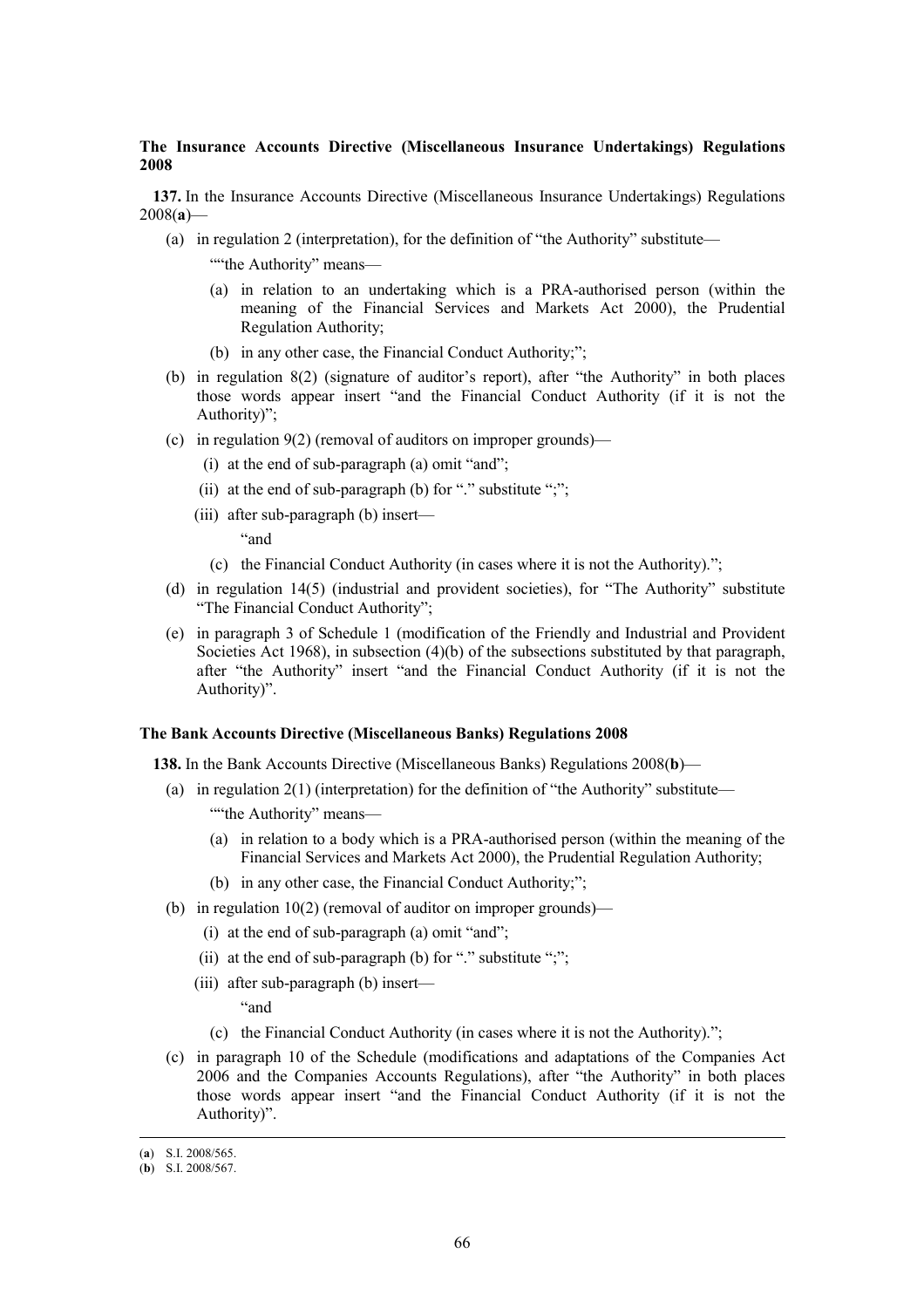#### **The Northern Rock plc Compensation Scheme Order 2008**

**139.** In paragraph 18 of the Schedule to the Northern Rock plc Compensation Scheme Order 2008(**a**), for "omit subsection (6)" substitute "omit subsections (6), (6A) and (7A)"(**b**).

# **The Political Parties, Elections and Referendums Act 2000 (Northern Ireland Political Parties) Order 2008**

**140.** In article 11 of the Political Parties, Elections and Referendums Act 2000 (Northern Ireland Political Parties) Order 2008(**c**)—

(a) for paragraph (k) substitute—

"(k) the Financial Conduct Authority;",

- (b) after that paragraph insert—
	- "(ka) the Prudential Regulation Authority;".

# **The Serious Organised Crime and Police Act 2005 (Disclosure of Information by SOCA) Order 2008**

**141.** In article 2 of the Serious Organised Crime and Police Act 2005 (Disclosure of Information by SOCA) Order 2008(**d**), for "Financial Services Authority" substitute "Financial Conduct Authority and of the Prudential Regulation Authority".

### **The Proceeds of Crime Act 2002 (Disclosure of Information) Order 2008**

**142.** In article 3 of the Proceeds of Crime Act 2002 (Disclosure of Information) Order 2008(**e**), for "Financial Services Authority" substitute "Financial Conduct Authority, of the Prudential Regulation Authority and of the Bank of England".

# **The Limited Liability Partnerships (Accounts and Audit) (Application of Companies Act 2006) Regulations 2008**

**143.** In the Limited Liability Partnerships (Accounts and Audit) (Application of Companies Act 2006) Regulations 2008(**f**)—

- (a) in regulation 24 (disclosure of information)—
	- (i) in section  $461(3)$  as modified by that regulation for paragraph (e) substitute—
	- "(e) Financial Conduct Authority,
	- (ea) Prudential Regulation Authority, or";
	- (ii) in section  $461(4)(g)$  as modified by that regulation for "Financial Services" Authority" substitute "Financial Conduct Authority or the Prudential Regulation Authority";
- (b) in regulation 32 (accounts: minor definitions), in section 474 as modified by that regulation, for the definition of "UCITS management company" substitute—

""UCITS management company" has the meaning given by the Glossary to the Handbook made by the Financial Conduct Authority under the Financial Services and Markets Act 2000;";

(c) in regulation 47 (LLP audit: minor definitions), in section 539 as modified by that regulation, for the definition of "UCITS management company" substitute—

 <sup>(</sup>**a**) S.I. 2008/718, amended by S.I. 2010/22.

<sup>(</sup>**b**) Sections 133(6A) and 133(7A) of FSMA 2000 were inserted by section 23 of the Financial Services Act 2012.

<sup>(</sup>**c**) S.I. 2008/1737, amended by S.I. 2009/2748.

<sup>(</sup>**d**) S.I. 2008/1908.

<sup>(</sup>**e**) S.I. 2008/1909.

<sup>(</sup>**f**) S.I. 2008/1911, amended by S.I. 2009/1342, 2009/1804, 2011/99, S.I. 2011/1043 and 2012/1439.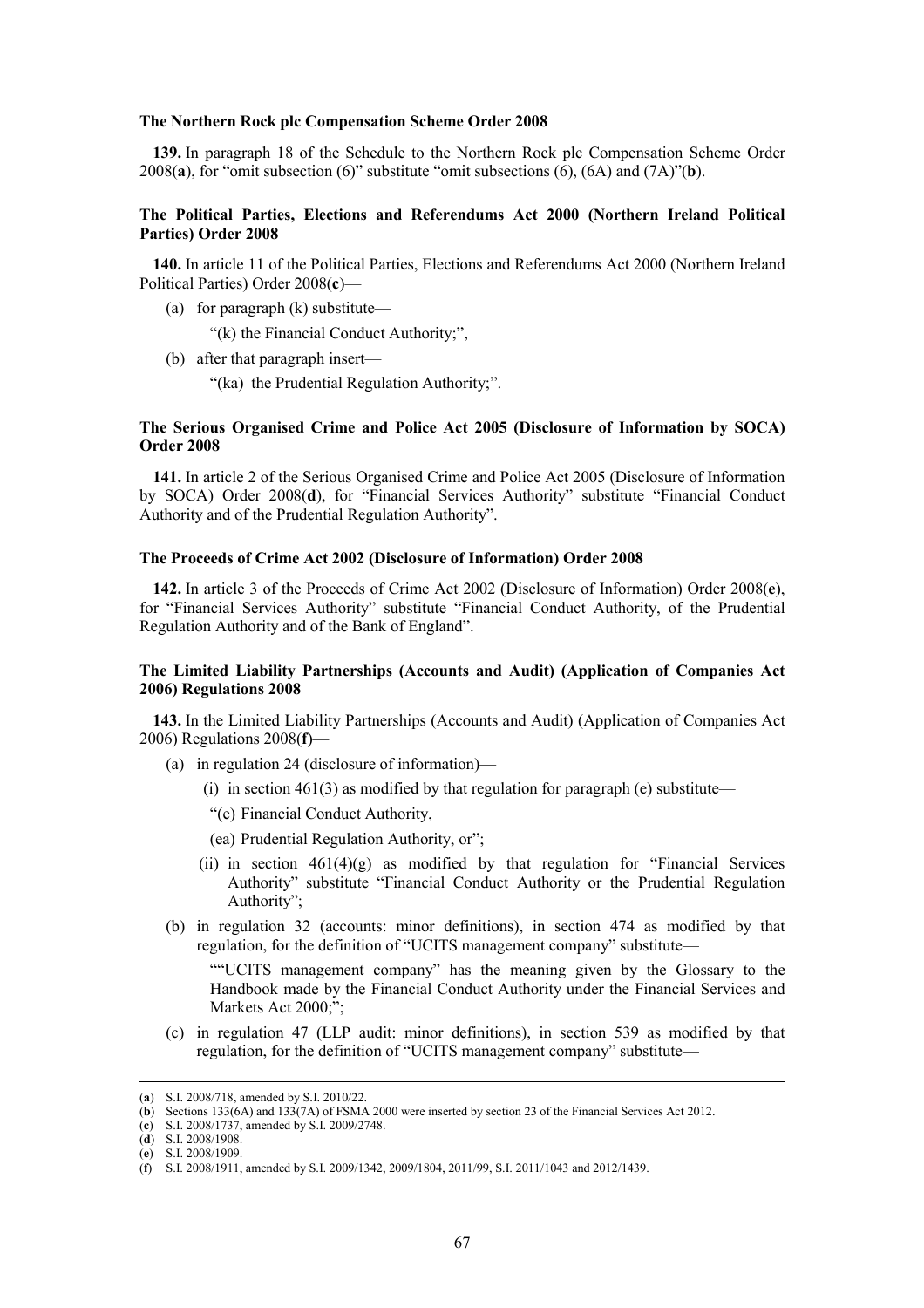""UCITS management company" has the meaning given by the Glossary to the Handbook made by the Financial Conduct Authority under the Financial Services and Markets Act 2000;".

# **The Insurance Accounts Directive (Lloyd's Syndicate and Aggregate Accounts) Regulations 2008**

**144.** In regulation 2(1) of the Insurance Accounts Directive (Lloyd's Syndicate and Aggregate Accounts) Regulations 2008(**a**) (interpretation), in the definition of "the Authority", for "Financial Services Authority" substitute "Prudential Regulation Authority".

# **Transitional provision in relation to the Insurance Accounts Directive (Lloyd's Syndicate and Aggregate Accounts) Regulations 2008**

**145.** Anything done for the purposes of the Insurance Accounts Directive (Lloyd's Syndicate and Aggregate Accounts) Regulations 2008 by or in relation to the Financial Services Authority prior to 1st April 2013 is to be treated as having been done by or in relation to the Prudential Regulation Authority.

### **The Bradford & Bingley plc Transfer of Securities and Property etc. Order 2008**

**146.** In the Bradford & Bingley plc Transfer of Securities and Property etc. Order 2008(**b**)—

- (a) in article 2 (interpretation: general)—
	- (i) in the definition of "the Financial Services Compensation Scheme", omit "by the Authority";
	- (ii) in the definition of "FSCS", omit "by the Authority";
- (b) in article 15 (approved persons)—
	- (i) in paragraph (1), for "Authority is" substitute "Financial Conduct Authority and the Prudential Regulation Authority are";
	- (ii) in paragraphs (2) and (3), for "Authority" in each place it appears substitute "Financial Conduct Authority or the Prudential Regulation Authority";
- (c) in article 37 (modification to Authority's rule-making power)—
	- (i) for paragraph (1) substitute—

"(1) Section 137A of the 2000 Act (the FCA's general rules) has effect as if, in subsection (1), after "for the purpose of advancing one or more of its operational objectives" there were inserted "or for the purposes of, to facilitate or in consequence of, a transfer under section 3 of the Banking (Special Provisions) Act 2008".

(1A) Section 137G of the 2000 Act (the PRA's general rules) has effect as if, in subsection (1), after "for the purpose of advancing any of its objectives" there were inserted "or for the purposes of, to facilitate or in consequence of, a transfer under section 3 of the Banking (Special Provisions) Act 2008".";

- (ii) in paragraph  $(2)$ 
	- (aa) for "Section 148(2)" substitute "Section 138A";
	- (bb) for "Authority" substitute "Financial Conduct Authority or the Prudential Regulation Authority";
- (iii) in paragraph  $(3)$ 
	- (aa) for "Section 148(4)" substitute "Section 138A(4)";

 <sup>(</sup>**a**) S.I. 2008/1950.

<sup>(</sup>**b**) S.I. 2008/2546.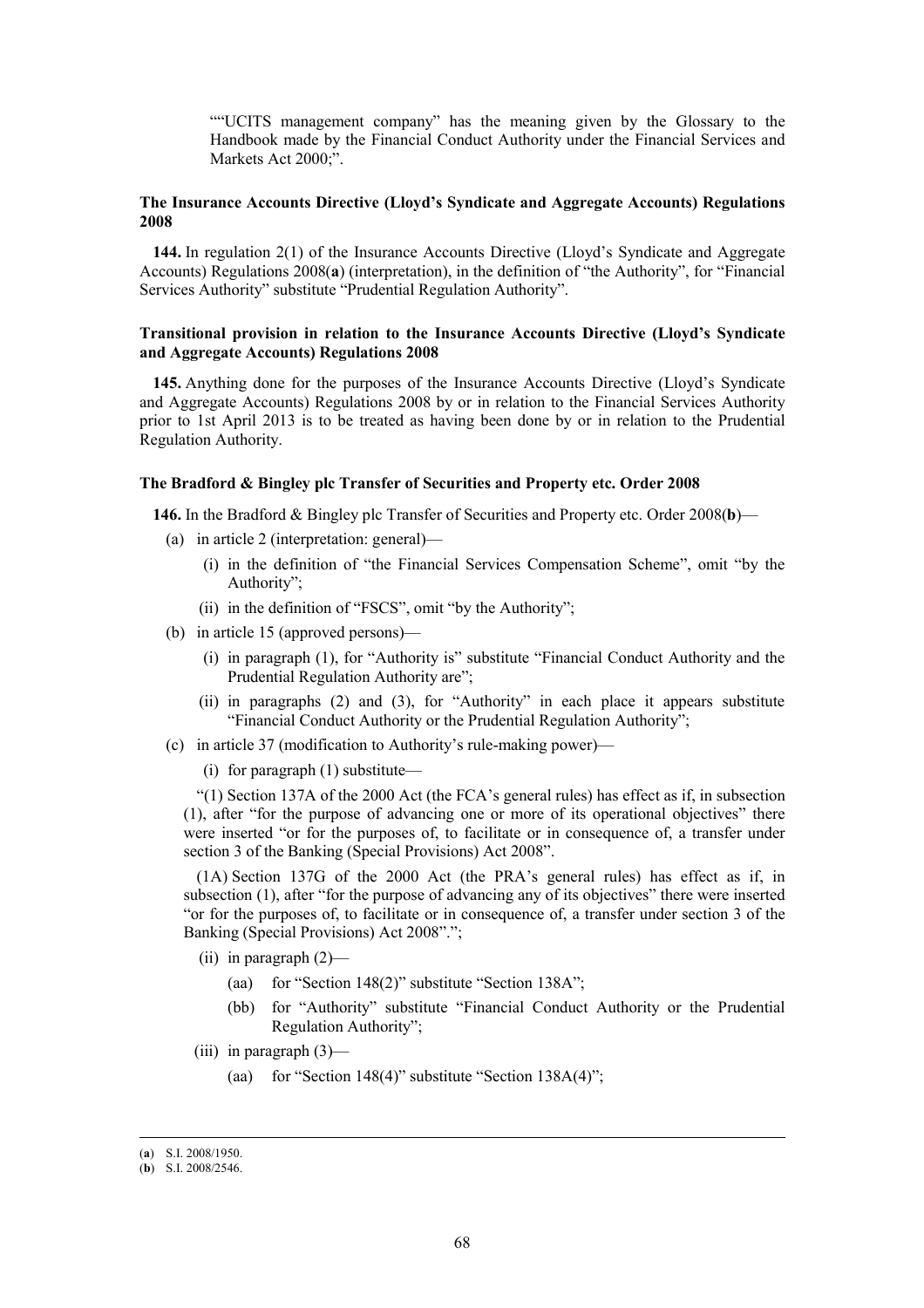- (bb) for "Authority" in the first place it appears substitute "Financial Conduct Authority or the Prudential Regulation Authority";
- (cc) for "the Authority" in the second place those words appear substitute "that regulator";
- (dd) for "section 148" substitute "section 138A";
- (iv) in the heading, for "Authority's" substitute "regulator's'";
- (d) in article 38 (modification to Authority's duty to consult on rule changes)—
	- (i) in paragraph (1), for "Section 155(7)" substitute "Subsections (1) and (2) of section 138L";
	- (ii) in paragraph (2)—
		- (aa) for "Section 157 of the 2000 Act (guidance)" substitute "Section 139A of the 2000 Act (power of the FCA to give guidance)";
		- (bb) for "Section 155(7)" substitute "Section 138L(1)";
	- (iii) in the heading, for "Authority's" substitute "regulator's'".

#### **The Heritable Bank plc Transfer of Certain Rights and Liabilities Order 2008**

**147.** In the Heritable Bank plc Transfer of Securities and Property Order 2008(**a**)—

- (a) in article 2 (interpretation)—
	- (i) in the definition of "the Financial Services Compensation Scheme", omit "by the Authority";
	- (ii) in the definition of "FSCS", omit "by the Authority";
- (b) in article 27 (modification to Authority's rule-making power)—
	- (i) for paragraph (1) substitute—

"(1) Section 137A of the 2000 Act (the FCA's general rules) has effect as if, in subsection (1), after "for the purpose of advancing one or more of its operational objectives" there were inserted "or for the purposes of, to facilitate or in consequence of, a transfer under section 6 of the Banking (Special Provisions) Act 2008".

(1A) Section 137G of the 2000 Act (the PRA's general rules) has effect as if, in subsection (1), after "for the purpose of advancing any of its objectives" there were inserted "or for the purposes of, to facilitate or in consequence of, a transfer under section 6 of the Banking (Special Provisions) Act 2008".";

- (ii) in paragraph (2)—
	- (aa) for "Section 148(2)" substitute "Section 138A";
	- (bb) for "Authority" substitute "Financial Conduct Authority or the Prudential Regulation Authority";
- (iii) in paragraph  $(3)$ 
	- (aa) for "Section 148(4)" substitute "Section  $138A(4)$ ";
	- (bb) for "Authority" in the first place it appears substitute "the Financial Conduct Authority or the Prudential Regulation Authority";
	- (cc) for "the Authority" in the second place those words appear substitute "that regulator";
	- (dd) for "section 148" substitute "section 138A";
- (iv) in the heading, for "Authority's" substitute "regulator's'";
- (c) in article 28 (modification to Authority's duty to consult on rule changes)—

 <sup>(</sup>**a**) S.I. 2008/2644.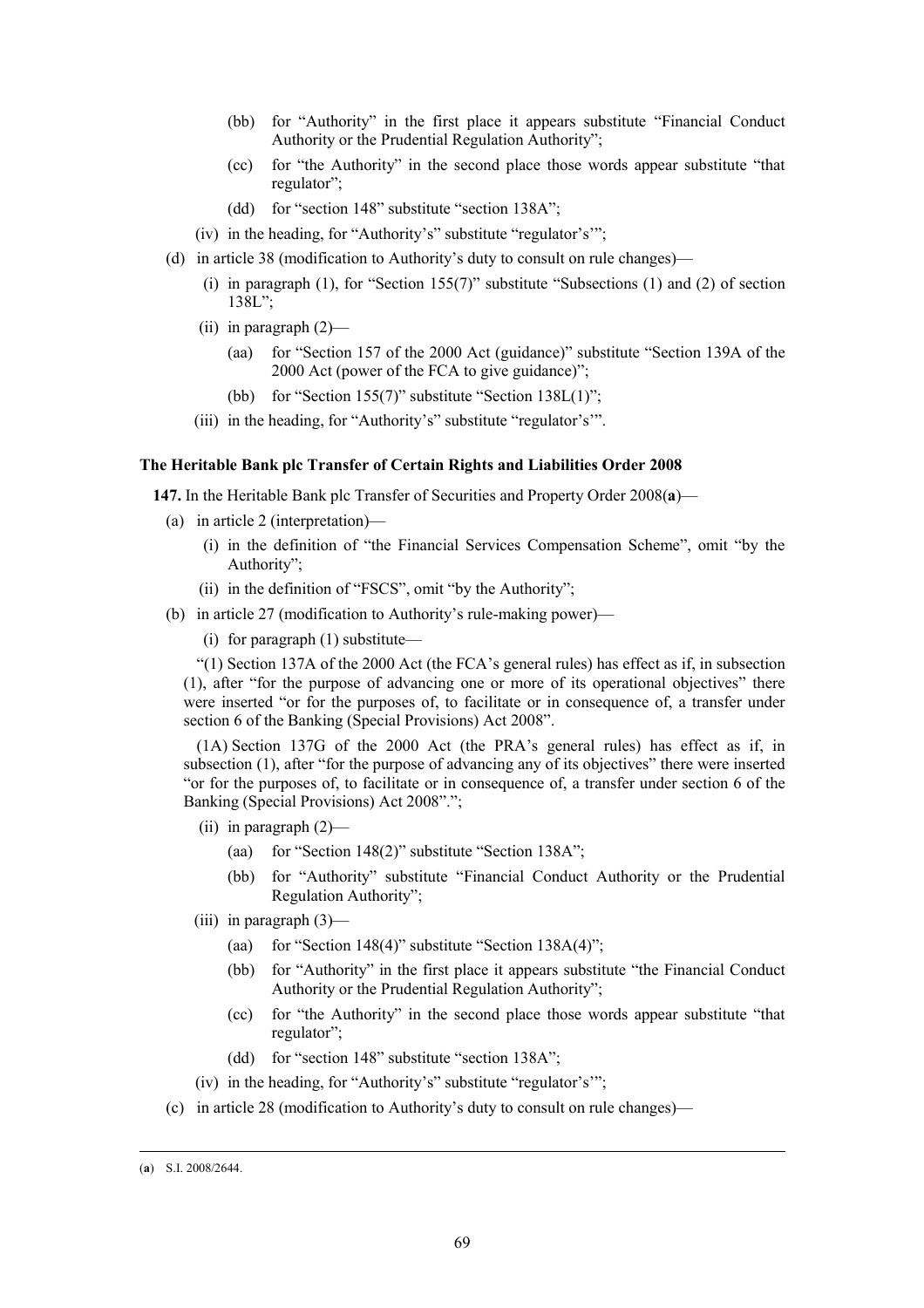- (i) in paragraph (1), for "Section 155(7)" substitute "Subsectiona (1) and (2) of section 138L";
- (ii) in paragraph (2)—
	- (aa) for "Section 157 of the 2000 Act (guidance)" substitute "Section 139A of the 2000 Act (power of the FCA to give guidance)";
	- (bb) for "Section 155(7)" substitute "Section 138L(1)";
- (iii) in the heading, for "Authority's" substitute "regulator's'".

#### **The Transfer of Rights and Liabilities to ING Order 2008**

**148.** In the Transfer of Rights and Liabilities to ING Order 2008(**a**)—

- (a) in article 2 (interpretation: general)—
	- (i) in the definition of "the Financial Services Compensation Scheme", omit "by the Authority";
	- (ii) in the definition of "FSCS", omit "by the Authority";
- (b) in article 18 (modification to Authority's rule-making power)—
	- (i) for paragraph (1) substitute—

"(1) Section 137A of the 2000 Act (the FCA's general rules) has effect as if, in subsection (1), after "for the purpose of advancing one or more of its operational objectives" there were inserted "or for the purposes of, to facilitate or in consequence of, a transfer under section 6 or 8 of the Banking (Special Provisions) Act 2008".

(1A) Section 137G of the 2000 Act (the PRA's general rules) has effect as if, in subsection (1), after "for the purpose of advancing any of its objectives" there were inserted "or for the purposes of, to facilitate or in consequence of, a transfer under section 6 or 8 of the Banking (Special Provisions) Act 2008".";

- (ii) in paragraph (2)—
	- (aa) for "Section 148(2)" substitute "Section 138A";
	- (bb) for "Authority" substitute "Financial Conduct Authority or the Prudential Regulation Authority";
- (iii) in paragraph (3)—
	- (aa) for "Section 148(4)" substitute "Section 138A(4)";
	- (bb) for "Authority" in the first place it appears substitute "Financial Conduct Authority or the Prudential Regulation Authority";
	- (cc) for "the Authority" in the second place those words appear substitute "that regulator";
	- (dd) for "section 148" substitute "section 138A";
- (iv) in the heading, for "Authority's" substitute "regulator's'";
- (c) in article 19 (modification to Authority's duty to consult on rule changes)—
	- (i) in paragraph (1), for "Section 155(7)" substitute "Subsections (1) and (2) of section 138L";
	- (ii) in paragraph (2)—
		- (aa) for "Section 157 of the 2000 Act (guidance)" substitute "Section 139A of the 2000 Act (power of the FCA to give guidance)";
		- (bb) for "Section 155(7)" substitute "Section 138L(1)";
	- (iii) in the heading, for "Authority's" substitute "regulator's'".

 <sup>(</sup>**a**) S.I. 2008/2666.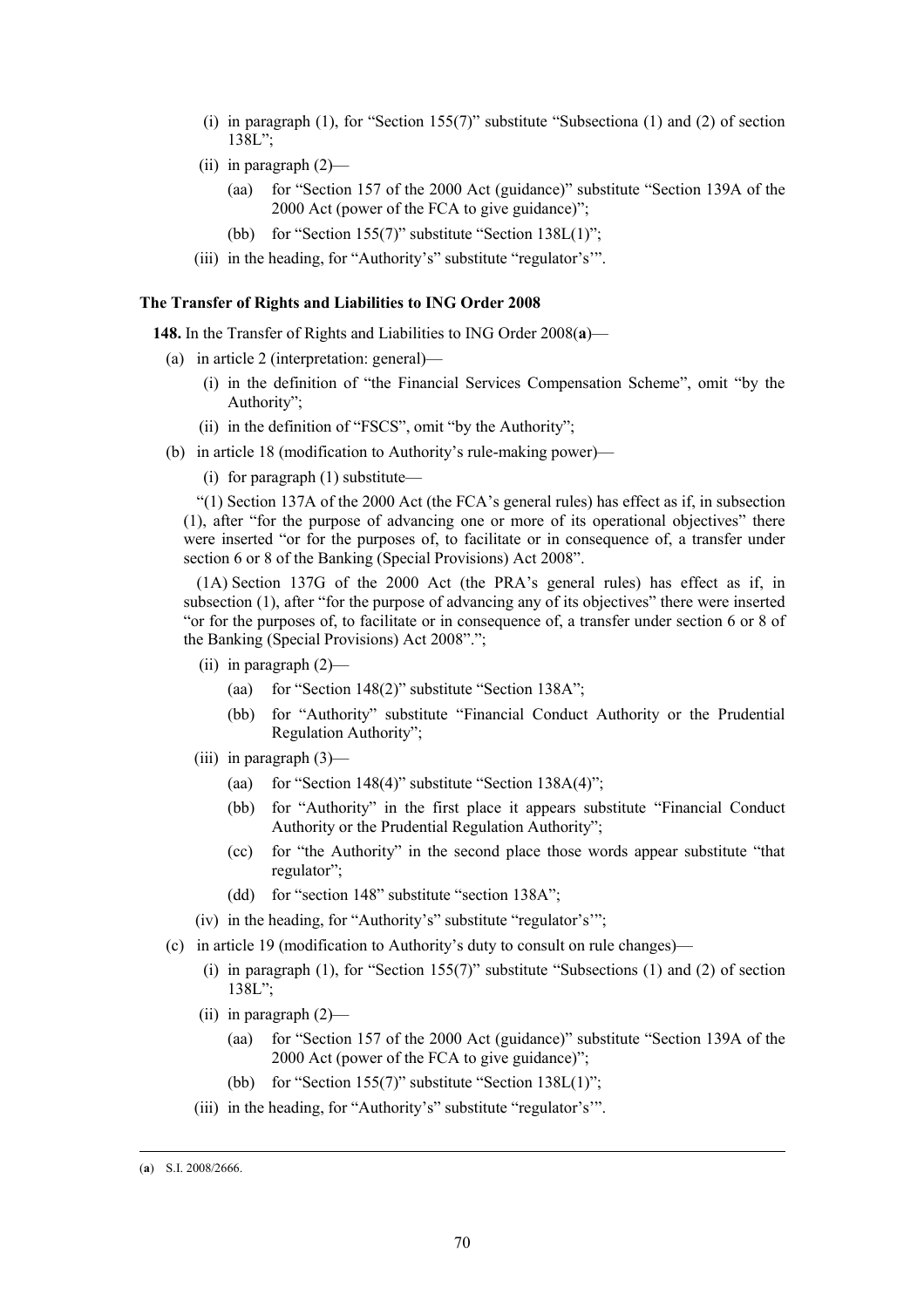# **The Kaupthing Singer & Friedlander Limited Transfer of Certain Rights and Liabilities Order 2008**

**149.** In the Kaupthing Singer & Friedlander Limited Transfer of Certain Rights and Liabilities Order 2008(**a**)—

- (a) in article 2 (interpretation)—
	- (i) in the definition of "the Financial Services Compensation Scheme", omit "by the Authority";
	- (ii) in the definition of "FSCS", omit "by the Authority";
- (b) in article 29 (modification to Authority's rule-making power)—

(i) for paragraph (1) substitute—

"(1) Section 137A of the 2000 Act (the FCA's general rules) has effect as if, in subsection (1), after "for the purpose of advancing one or more of its operational objectives" there were inserted "or for the purposes of, to facilitate or in consequence of, a transfer under section 6 or 8 of the Banking (Special Provisions) Act 2008".

(1A) Section 137G of the 2000 Act (the PRA's general rules) has effect as if, in subsection (1), after "for the purpose of advancing any of its objectives" there were inserted "or for the purposes of, to facilitate or in consequence of, a transfer under section 6 or 8 of the Banking (Special Provisions) Act 2008".";

- (ii) in paragraph (2)—
	- (aa) for "Section 148(2)" substitute "Section 138A";
	- (bb) for "Authority" substitute "Financial Conduct Authority or the Prudential Regulation Authority";
- (iii) in paragraph (3)—
	- (aa) for "Section 148(4)" substitute "Section  $138A(4)$ ";
	- (bb) for "Authority" in the first place it appears substitute "Financial Conduct Authority or the Prudential Regulation Authority";
	- (cc) for "the Authority" in the second place those words appear substitute "that regulator";
	- (dd) for "section 148" substitute "section 138A";
- (iv) in the heading, for "Authority's" substitute "regulator's'";
- (c) in article 30 (modification to Authority's duty to consult on rule changes)—
	- (i) in paragraph (1), for "Section 155(7)" substitute "Subsections (1) and (2) of section 138L";
	- (ii) in paragraph  $(2)$ 
		- (aa) for "Section 157 of the 2000 Act (guidance)" substitute "Section 139A of the 2000 Act (power of the FCA to give guidance)";
		- (bb) in the subsection added by that paragraph, for "Section 155(7)" substitute "Section 138(1)";
	- (iii) in the heading, for "Authority's" substitute "regulator's'".

## **The Non-Domestic Rating (Small Business Relief) (Wales) Order 2008**

**150.** In the Schedule to the Non-Domestic Rating (Small Business Relief) (Wales) Order 2008(**b**)—

 <sup>(</sup>**a**) S.I. 2008/2674. Amended by S.I. 2009/308.

<sup>(</sup>**b**) S.I. 2008/2770 (W.246).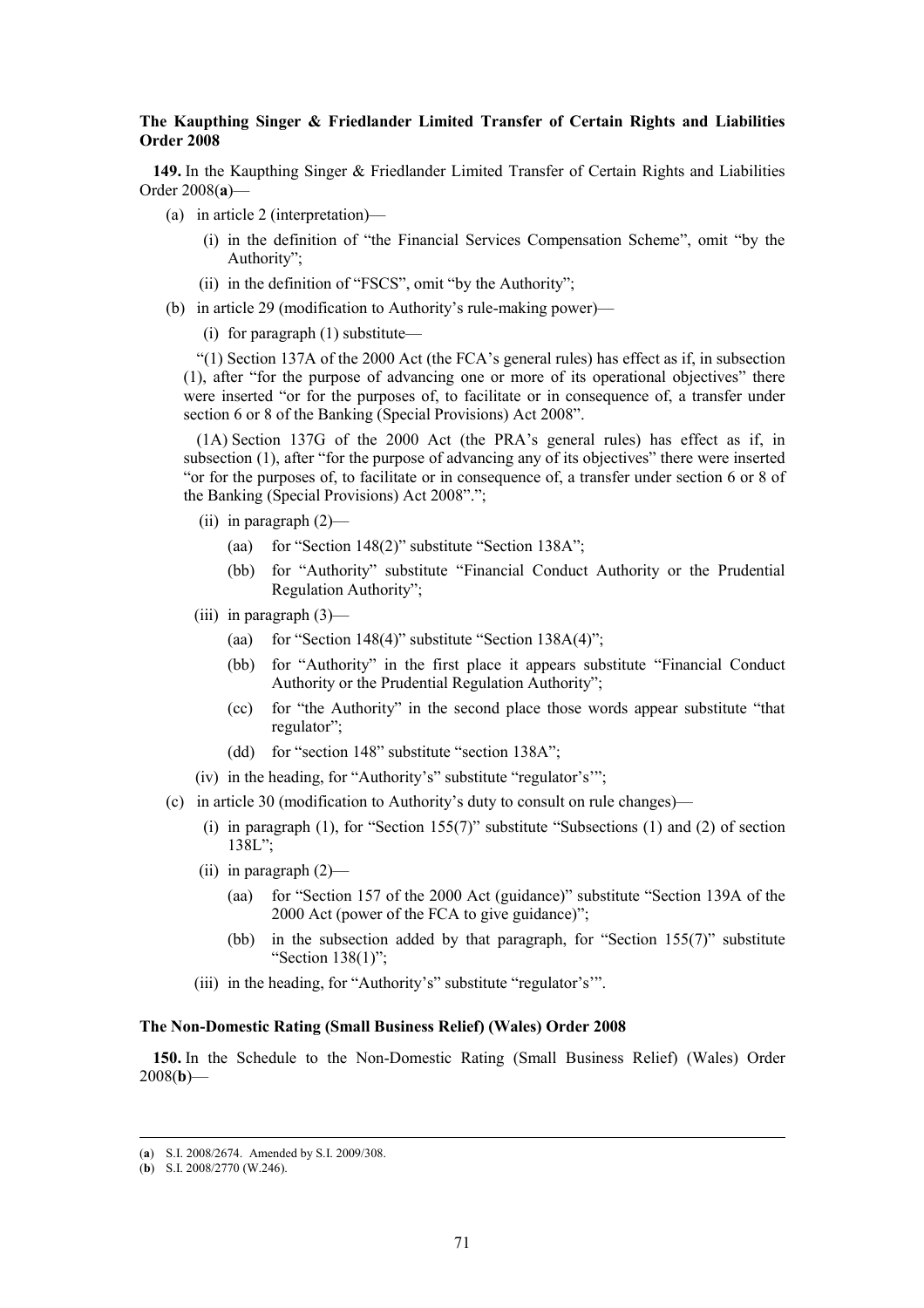- (a) in the English text of paragraph 6(d), for "Financial Services Authority" substitute "Financial Conduct Authority";
- (b) in the Welsh text of paragraph 6(ch), for "Awdurdod Gwasanaethau Ariannol" substitute "Awdurdod Ymddygiad Ariannol".

### **The Pre-release Access to Official Statistics Order 2008**

**151.** In paragraph 12(2) of the Schedule to the Pre-release Access to Official Statistics Order 2008(**a**)—

(a) after sub-paragraph (b) insert—

"(ba) a member of the Financial Policy Committee(**b**);";

(b) in paragraph (d) for "servant" substitute "employee".

#### **The Bradford & Bingley plc Compensation Scheme Order 2008**

**152.** In paragraph 17 of the Schedule to the Bradford & Bingley plc Compensation Scheme Order(**c**), for "omit subsection (6)" substitute "omit subsections (6), (6A) and (7A)"(**d**).

### **The Bank Administration Rules (Northern Ireland) 2009**

**153.** In the Bank Administration Rules (Northern Ireland) 2009(**e**)—

- (a) in rule 4 (interpretation), omit the definition of "the FSA";
- (b) in rule 5 (interpretation), after paragraph (a), insert—
	- "(aa) "the appropriate regulator" in relation to a bank means—
		- (i) if the bank is a PRA-authorised person (within the meaning of the Financial Services and Markets Act 2000), the Prudential Regulation Authority and the Financial Conduct Authority;
		- (ii) in any other case, the Financial Conduct Authority;";
- (c) in rule 12(e) (Bank of England witness statement), rule 15(d) (service) and rule  $22(f)$ (hearing), for "FSA" substitute "Financial Conduct Authority or the Prudential Regulation Authority";
- (d) in rule 24 (notice of order), after "four" insert "or, if the bank is a PRA-authorised person (within the meaning of the Financial Services and Markets Act 2000), five";
- (e) in rule 44(b) (appointment of provisional bank administrator), after "4" insert "or, if the bank is a PRA-authorised person (within the meaning of the Financial Services and Markets Act 2000), 5";
- (f) for "FSA", in each other place it appears, substitute "appropriate regulator".

### **The Bank Insolvency (No.2) Rules (Northern Ireland) 2009**

**154.** In the Bank Insolvency (No.2) Rules (Northern Ireland) 2009(**f**)—

- (a) in rule  $3(2)$  (application of rules, construction and interpretation)—
	- (i) omit the definition of "the FSA";
	- (ii) after the definition of "the Department", insert—

 <sup>(</sup>**a**) S.I. 2008/2998.

<sup>(</sup>**b**) The Financial Policy Committee of the Bank of England was established by section 9B of the Bank of England Act 1998 (c.11) which was inserted by section 4 of the Financial Services Act 2012.

<sup>(</sup>**c**) S.I. 2008/3249.

<sup>(</sup>**d**) Sections 133(6A) and 133(7A) of FSMA 2000 were inserted by section 23 of the Financial Services Act 2012.

<sup>(</sup>**e**) S.R (N.I.) 2009 No. 63.

<sup>(</sup>**f**) S.R (N.I.) 2009 No. 122.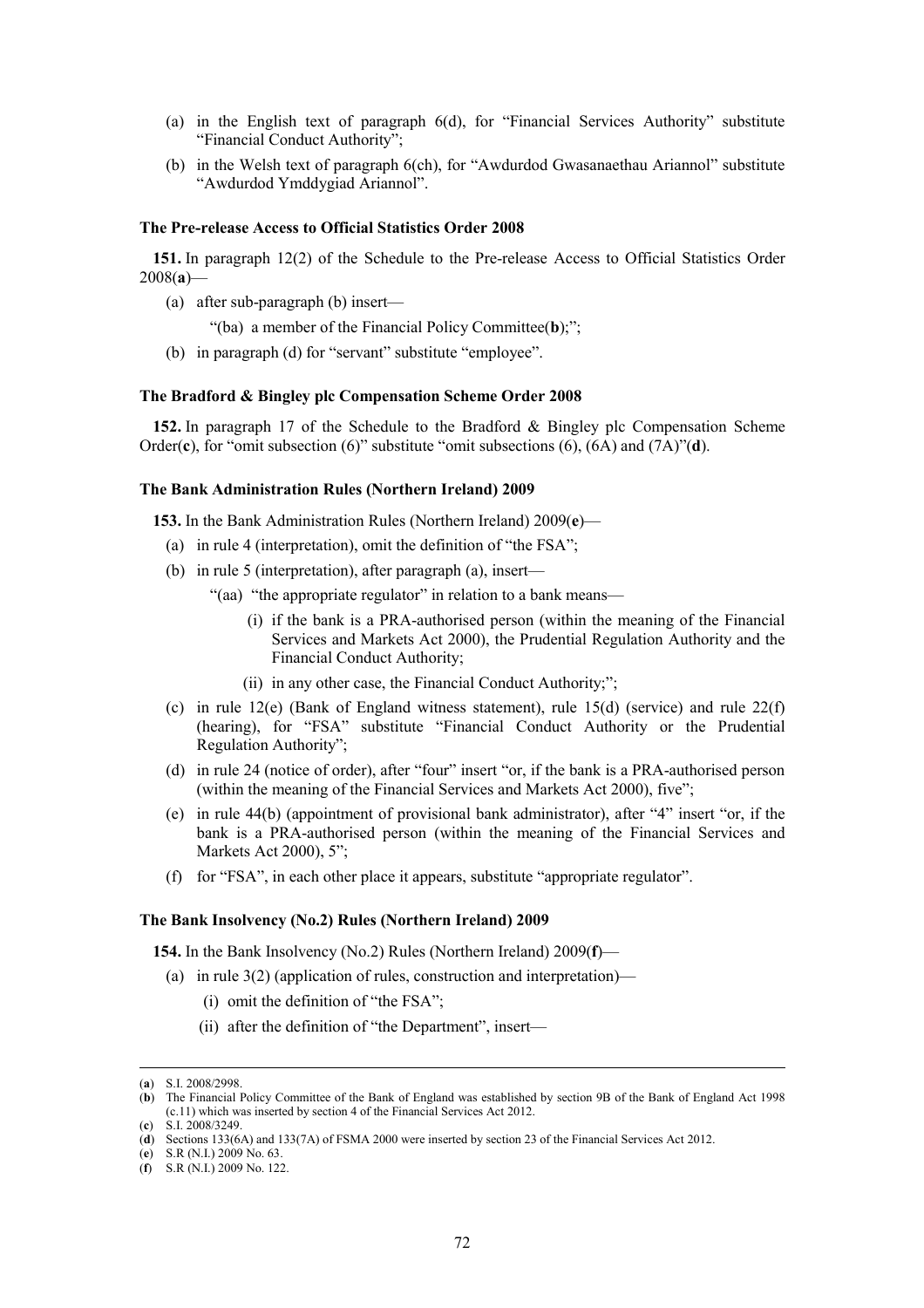"""the appropriate regulator" in relation to a bank means—

- (a) if the bank is a PRA-authorised person (within the meaning of the Financial Services and Markets Act 2000), the Prudential Regulation Authority and the Financial Conduct Authority;
- (b) in any other case, the Financial Conduct Authority;";
- (b) in rule 10(1) (other persons to receive copies of application), for sub-paragraph (c) substitute—
	- "(c) the Financial Conduct Authority, (if it is not the applicant);
	- (ca) if the bank is a PRA-authorised person (within the meaning of the Financial Services and Markets Act 2000) and the applicant is not the Prudential Regulation Authority, that Authority;";
- (c) in rule 10(1)(e), for "FSA" substitute "Financial Conduct Authority or the Prudential Regulation Authority";
- (d) in rule  $20(2)$  (appointment of provisional bank liquidator), for paragraph (b) substitute—
	- "(b) by the Financial Conduct Authority, with the consent of the Bank of England;
	- (ba) if the bank is a PRA-authorised person (within the meaning of the Financial Services and Markets Act 2000), by the Prudential Regulation Authority, with the consent of the Bank of England; or":
- (e) in rule 73 (disapplication of set off for eligible depositors), for paragraph (6) substitute—

" $(6)$  In this rule—

"appropriate regulator rules" means the rules, as amended from time to time, made by the Financial Conduct Authority or the Prudential Regulation Authority under section 213 of the Financial Services and Markets Act 2000;

"protected deposit" means a protected deposit within the meaning given by appropriate regulator rules.";

- (f) in rule 94(2) (removal of bank liquidator by the court), for "FSA" substitute "Financial Conduct Authority, the Prudential Regulation Authority";
- (g) in rule 94(6)(a) for "FSA" substitute "the appropriate regulator".

## **The Payment Services Regulations 2009**

**155.**—(1) The Payment Services Regulations 2009(**a**) are amended as follows.

(2) In regulation 2(1) (interpretation), in the definition of "the Authority", for "Financial Services Authority" substitute "Financial Conduct Authority".

(3) In regulation 92 (costs of supervision)—

- (a) in paragraph (1), for "paragraph 17 (fees) of Part 3 of Schedule 1 to the 2000 Act" substitute "paragraph 23 of Schedule 1ZA (fees)(**b**) to the 2000 Act";
- (b) in paragraph  $(1)(a)$ , for "2 $(3)$  of the 2000 Act (the Authority's general duties)" substitute " $1B(5)(a)$  of the 2000 Act (FCA's general duties)(**)";**
- (c) in paragraph  $(1)(b)$ 
	- (i) for "17" substitute "23";
	- (ii) for "159(1)" substitute "140A(1)(**d**)";
- (d) in paragraph  $(1)(c)$ , for "paragraph  $17(2)$  and  $(3)$ " substitute "paragraph  $23(7)$ ".

<sup>(4)</sup> In regulation 94 (Authority's exemption from liability in damages)—

 <sup>(</sup>**a**) S.I. 2009/209.

<sup>(</sup>**b**) Schedule 1ZA inserted by section 6 of and Schedule 3 to the Financial Services Act 2012.

<sup>(</sup>**c**) Substituted by section 6 of the Financial Services Act 2012.

<sup>(</sup>**d**) Substituted by section 24 of the Financial Services Act 2012.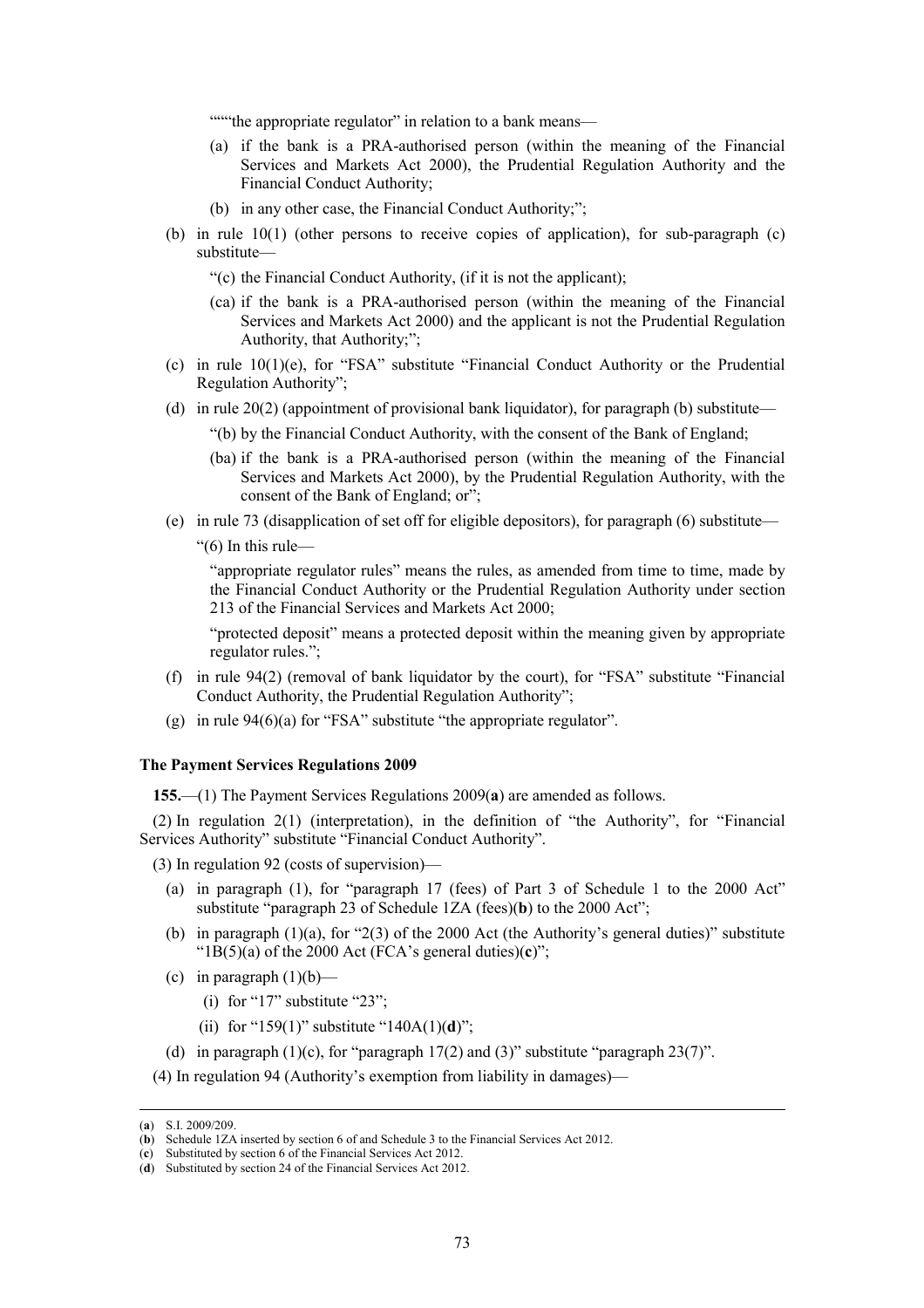- (a) for "19" substitute "25";
- (b) for "Schedule 1" substitute "Schedule 1ZA".

(5) After regulation 125A (transitional provisions: small payment institutions registered before 1st October 2012 and applications pending on that date)(**a**) insert—

## **"Transitional provisions: references to the Authority**

**125B.** For the purposes of regulations 121 to 125A (transitional provisions), in the period up to the end of 31st March 2013, references to "the Authority" are to be read as references to the Financial Services Authority.".

- (6) In Schedule 5 (application and modification of legislation)—
	- (a) in paragraph 1, for sub-paragraph (a) substitute—
		- "(a) for subsection (2)(**b**) substitute—

"(2) For the purposes of action by the FCA, a person is guilty of misconduct if, while a relevant person, he has been knowingly concerned in a contravention of the Payment Services Regulations 2009 by an authorised payment institution or a small payment institution.";";

- (b) in paragraph  $2(c)$ 
	- (i) omit "to section 133A (proceedings before Tribunal: decisions and supervisory notices, etc)";
	- (ii) before sub-paragraph (a) insert—
		- "(za) in section 133, for subsection  $(7A)$  substitute—

"(7A) A reference is a "disciplinary reference" for the purposes of this section if it is in respect of any of the following decisions under the Payment Services Regulations 2009—

- (a) a decision to publish a statement under regulation 84;
- (b) a decision to impose a penalty under regulation  $85$ .";";
- (iii) in sub-paragraph (a), after "subsection (1)" insert "of section 133A";
- (iv) insert "and" at the end of sub-paragraph (a);
- (v) in sub-paragraph (b), after "subsection (5)" insert "of section 133A";
- (vi) omit "and" at the end of sub-paragraph (b), and sub-paragraph (c);
- (c) in paragraph 3—
	- (i) in sub-paragraph (a)(iii), for "(b) and (c)" substitute "(b), (c) and (d)";
	- (ii) for sub-paragraph (b) substitute—
		- "(b) in section 166 (reports by skilled persons)(**d**)—
			- (i) in subsection (2)(a), for "an authorised person", substitute "an authorised payment institution, an EEA authorised payment institution or a small payment institution"; and
			- (ii) omit subsections  $(10)$  and  $(11)$ ;";
	- (iii) after sub-paragraph (b) insert—
		- "(ba) in section 166A (appointment of skilled person to collect and update information)(**e**)—

 <sup>(</sup>**a**) Inserted by S.I. 2012/1791.

<sup>(</sup>**b**) Substituted by Schedule 5 to the Financial Services Act 2012.

<sup>(</sup>**c**) Amended by S.I. 2010/22.

<sup>(</sup>**d**) Substituted by Schedule 12 to the Financial Services Act 2012.

<sup>(</sup>**e**) Inserted by Schedule 12 to the Financial Services Act 2012.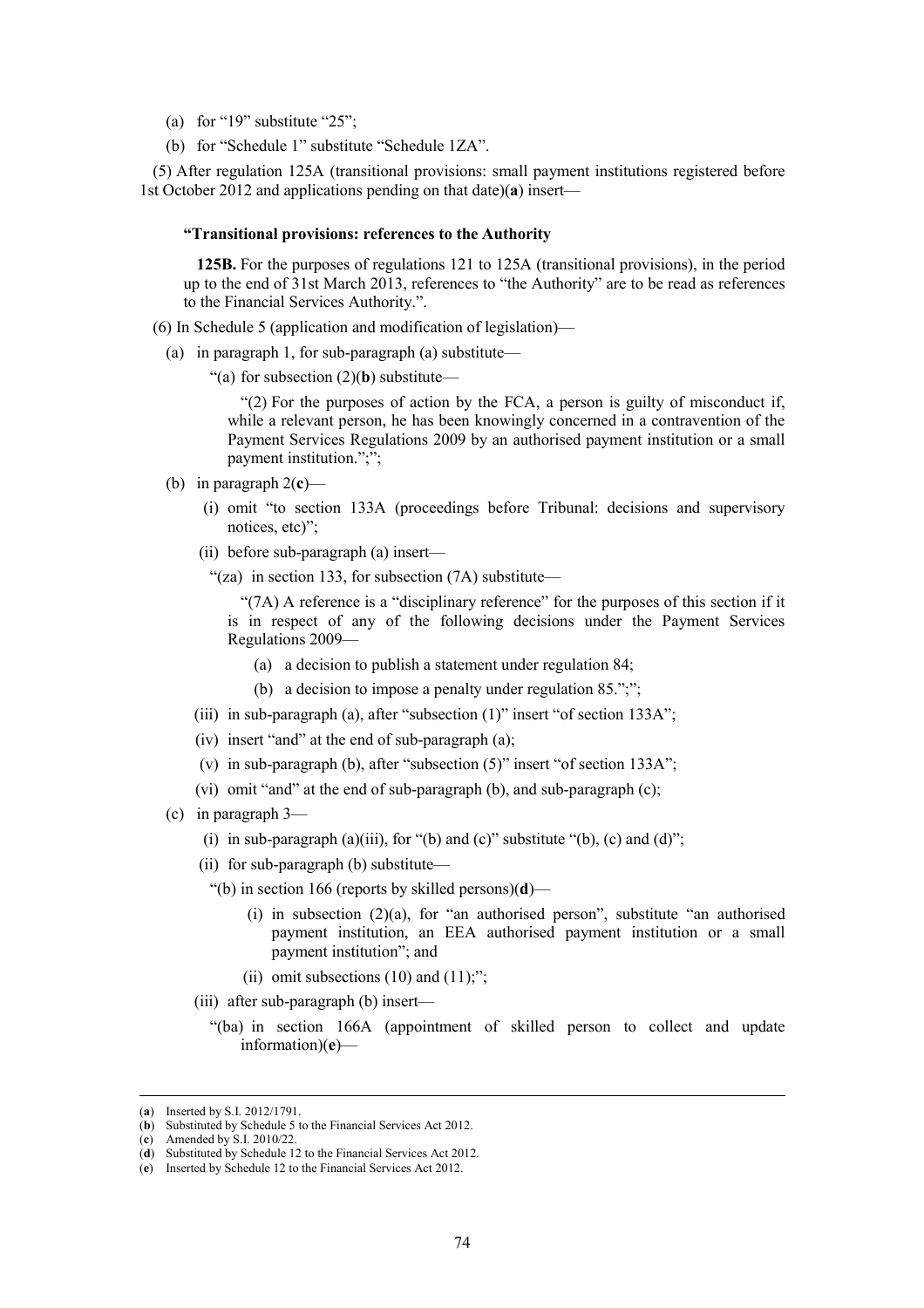- (i) in subsections  $(1)$ ,  $(2)$ ,  $(7)(b)$  and  $(8)$ , for "an authorised person", substitute "an authorised payment institution, an EEA authorised payment institution or a small payment institution";
- (ii) omit subsection  $(10)$ ;":
- (iv) in sub-paragraph  $(c)(i)$ , omit sub-paragraph (aa);
- (v) after sub-paragraph (c)(iii), insert—
	- "(iiia) for subsection (5A) substitute—
		- "(5A) "Investigating authority" means the FCA.";";
- (vi) for sub-paragraph  $(d)(i)(aa)$  substitute—
	- "(aa) after paragraph (b) insert—
	- "(c) a person may have contravened any requirement of or imposed under the Payment Services Regulations 2009;";";
- (vii) in sub-paragraph  $(d)(i)(bb)$ , for "191" substitute "191F";
- (viii) for sub-paragraph  $(d)(iv)$  substitute—
	- "(iv) for subsection (6) substitute—
	- "(6) "Investigating Authority" means the FCA.";";
	- $(ix)$  in sub-paragraph  $(f)(iii)$ , for "the Authority" substitute "the FCA";
	- (x) for sub-paragraph  $(k)(v)$  substitute—
		- "(v) for subsection  $(11)(a)$  substitute—
			- "(a) by the FCA under section  $165$  or  $175$ ; and";";
- (d) for paragraph 4 substitute—

"**4.** Sections 341 (access to books etc) to 346 (provision of false or misleading information to auditor or actuary) of the 2000 Act apply with the following modifications—

- (a) references to a regulator are to the FCA and references to the PRA are to be disregarded;
- (b) in sections 341(1), 342(1) to (3) and (7), 343(1) to (3), (7) and (8), 344(2), 345(1) and 346(1) and (2) the references to "an authorised person" are to "an authorised payment institution";
- (c) for section 344(4) substitute—

"(4) In this section "the appropriate regulator" means the FCA.".";

- (e) in paragraph 5—
	- (i) for "Authority" substitute "FCA, PRA";
	- (ii) in sub-paragraph (a)(i), for "competent authority" substitute "PRA";
	- (iii) in sub-paragraph (a)(iii)(bb), for "(b) and (c)" substitute "(aa) and (c)";
	- (iv) for sub-paragraph (iv) substitute—
		- "(iv) for section 6 substitute—

"(6) In subsection 5(f), "expert" includes any body or person appointed under regulation 81 of the Payment Services Regulations 2009 to perform a function on behalf of the Authority.";";

- (f) in paragraph 6—
	- (i) in sub-paragraph (b)(i), after " $(1)(b)$ ," insert " $(1A)$ ,";
	- (ii) in sub-paragraph (c)(i), after " $(1)(b)$ ," insert " $(1A)$ ,";
	- (iii) in sub-paragraph (d), for "section  $368$ " substitute "section  $368(1)$ ";
- (g) in paragraph 7—
	- (i) for sub-paragraph (c) substitute—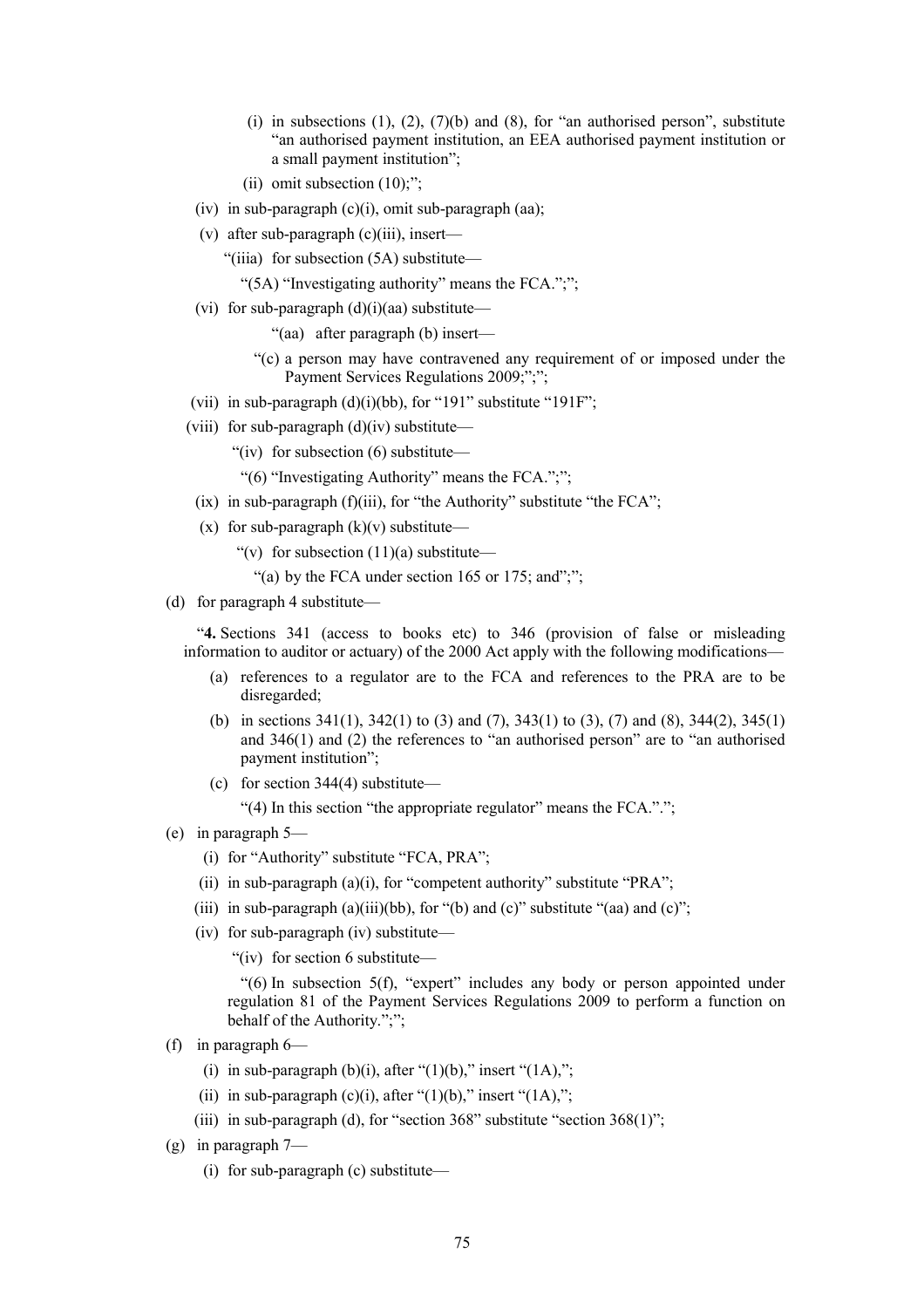- "(c) in subsection 391 (publication)—
	- (i) for subsection (1ZB)(**a**) substitute—
	- "(1ZB) A warning notice falls within this subsection if it is given under regulation 86 of the Payment Services Regulations 2009.";
		- (ii) in subsection (10), for "has the same meaning as in section 395" substitute "means a notice given under regulation  $11(6)$ , (9) or  $(10)(b)$  (including as applied by regulation 14) of the Payment Services Regulations 2009;";
- (ii) in sub-paragraph (e), for "Authority's" substitute "FCA's and PRA's".

#### **Transitional provision in connection with the Payment Services Regulations 2009**

**156.**—(1) Regulation 42 (changes in contractual information) of the Payment Services Regulations 2009 does not require a payment service provider to provide its payment service users with notice of the proposed change of the name or identity of its regulator resulting from section 6 of the Financial Services Act 2012 (the new Regulators).

(2) Each payment service provider must inform its relevant payment service users no later than 1st April 2014 of the name or identity of its regulator resulting from section 6 of that Act.

(3) In this paragraph—

- (a) terms which are defined in the Payment Services Regulations 2009 have the meaning given in those Regulations;
- (b) "relevant payment service users", in relation to a payment service provider, means those persons who were payment service users of that payment service provider immediately before 1st April 2013and which are such payment service users on the date on which the information required under sub-paragraph (2) is given.

### **The Companies (Disclosure of Address) Regulations 2009**

**157.** In the Companies (Disclosure of Address) Regulations 2009(**b**)—

- (a) in Schedule 1 (specified public authorities)—
	- (i) for "the Financial Services Authority;" substitute—

"the Financial Conduct Authority;

the Prudential Regulation Authority;";

- (ii) in the entry beginning "any person exercising functions conferred by Part 6 of the Financial Services and Markets Act 2000 (official listing)" omit the words "or the competent authority under that Part";
- (iii) in the entry beginning "a person appointed to make a report under section 166", after "section 166" insert "or 166A";
- (b) in paragraph 7(b) of Schedule 2 (conditions for permitted disclosure), for "rules made pursuant to section 146 of the Financial Services and Markets Act 2000 (money laundering rules)" substitute "rules made pursuant to section 137A of the Financial Services and Markets Act 2000(**c**) which relate to the prevention and detection of money laundering in connection with the carrying on of regulated activities by authorised persons".

 <sup>(</sup>**a**) Inserted by Schedule 9 to the Financial Services Act 2012.

<sup>(</sup>**b**) S.I. 2009/214.

<sup>(</sup>**c**) Section 146 of FSMA 2000 was repealed by section 24 of the Financial Services Act 2012.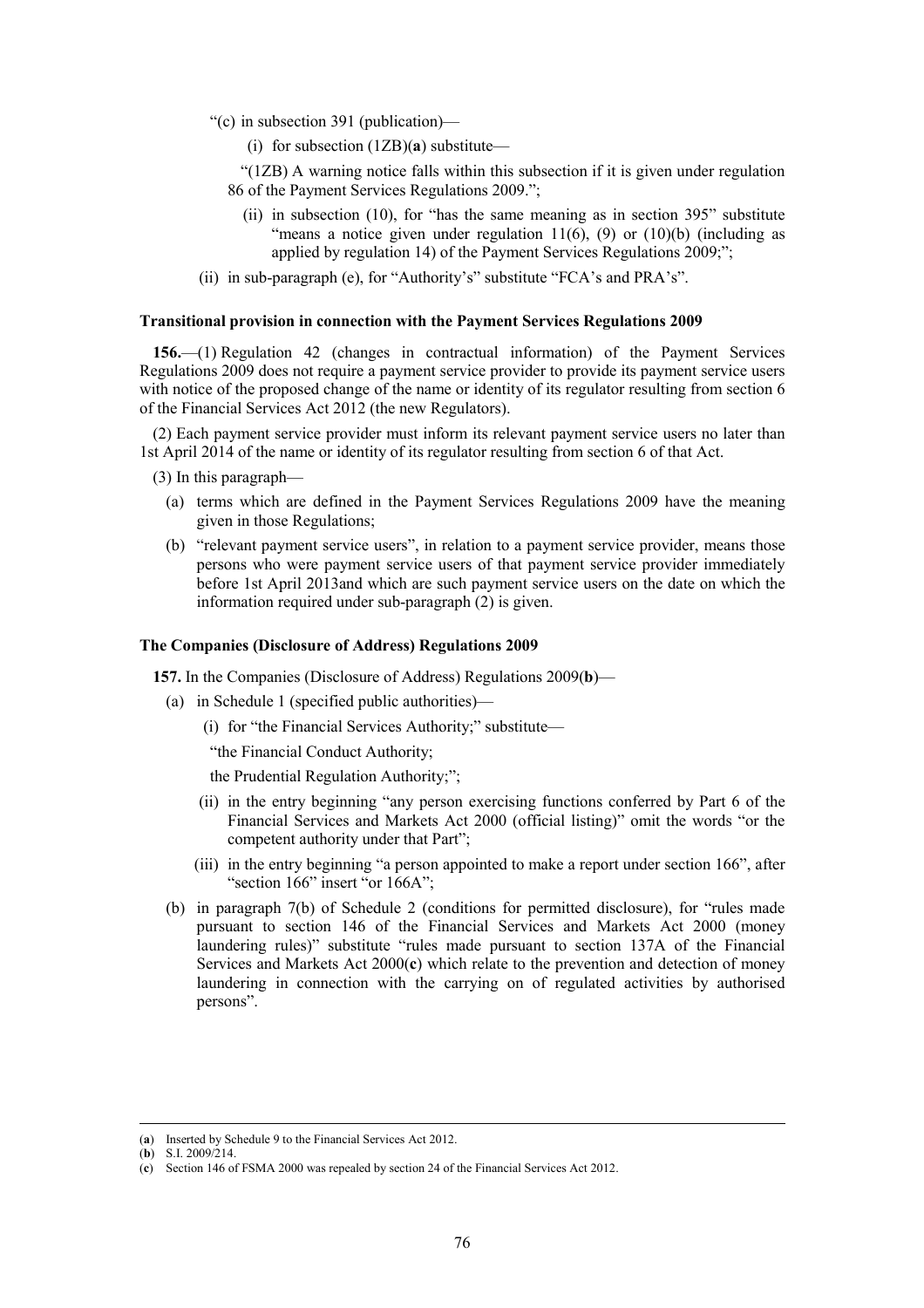## **The Banking Act 2009 (Bank Administration) (Modification for Application to Banks in Temporary Public Ownership) Regulations 2009**

**158.** In table 2 in the Schedule to the Banking Act 2009 (Bank Administration) (Modification for Application to Banks in Temporary Public Ownership) Regulations 2009(**a**) (specific modifications)—

- (a) for "3 individuals" substitute "up to 4 individuals";
- (b) at the end of sub-paragraph (ii) omit "and";
- (c) for sub-paragraph (iii) substitute—
	- "(iii) the Financial Conduct Authority; and
	- (iv) the Prudential Regulation Authority.".

#### **The Banking Administration (Sharing Information) Regulations 2009**

**159.** In regulation 9(d) (information to be provided on request by the bank administrator to the bridge bank) of the Banking Administration (Sharing Information) Regulations 2009(**b**), for "FSA" substitute "the Financial Conduct Authority, the Prudential Regulation Authority".

# **The Banking Act 2009 (Restriction of Partial Property Transfers) Order 2009**

**160.** In the Banking Act 2009 (Restriction of Partial Property Transfers) Order 2009(**c**)—

(a) in article 1(3) (citation, commencement and interpretation), for the definition of "eligible claimant" substitute—

""eligible claimant" has the meaning given by rules made by the Financial Conduct Authority or the Prudential Regulation Authority under section 213 of the Financial Services and Markets Act 2000;";

(b) in article 5(5) (secured liabilities), for "the Financial Services Authority" substitute "the Financial Conduct Authority or the Prudential Regulation Authority".

### **The Bank Administration (Scotland) Rules 2009**

**161.** In the Bank Administration (Scotland) Rules 2009(**d**)—

- (a) in rule  $4(1)$  (interpretation), omit sub-paragraph (f);
- (b) in rule 5, for paragraph (e) substitute—
	- "(e) "appropriate regulator rules" means rules made by the Financial Conduct Authority or the Prudential Regulation Authority, as amended from time to time, under section 213 of the Financial Services and Markets Act 2000;
	- (ea) the appropriate regulator" in relation to a bank means—
		- (i) if the bank is a PRA-authorised person (within the meaning of the Financial Services and Markets Act 2000), the Prudential Regulation Authority and the Financial Conduct Authority;
		- (ii) in any other case, the Financial Conduct Authority;";
- (c) in rule 13 (service) for "FSA" substitute "the Financial Conduct Authority or the Prudential Regulation Authority";
- (d) in rule 16 (notice of order), after "four" insert "or, if the bank is a PRA-authorised person (within the meaning of the Financial Services and Markets Act 2000), five";
- (e) for "FSA", in each other place it appears, substitute "appropriate regulator".

 <sup>(</sup>**a**) S.I. 2009/312.

 $(b)$  S.I. 2009/314.

<sup>(</sup>**c**) S.I. 2009/322; amended by S.I. 2009/1826 and S.I. 2011/1043.

<sup>(</sup>**d**) S.I. 2009/350 (S. 4), amended by S.I. 2009/3056 and S.I. 2010/2578.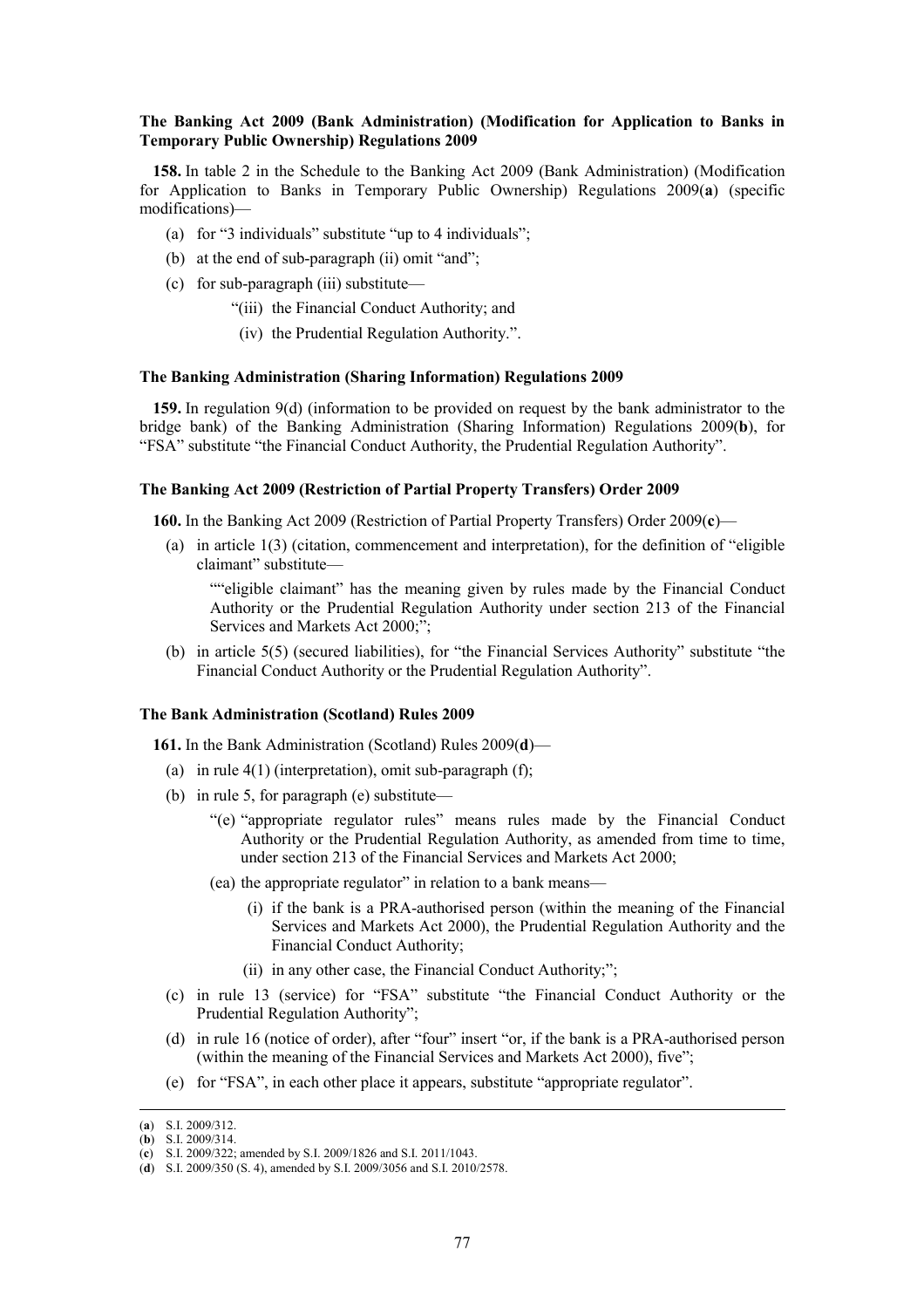### **The Bank Insolvency (Scotland) Rules 2009**

**162.** In the Bank Insolvency (Scotland) Rules 2009(**a**)—

- (a) in rule  $3(2)$  (application of rules, construction and interpretation)—
	- (i) after the definition of "the 2009 Act", insert—

"""the appropriate regulator" means in relation to a bank—

- (a) if the bank is a PRA-authorised person (within the meaning of the Financial Services and Markets Act 2000), the Prudential Regulation Authority and the Financial Conduct Authority;
- (b) in any other case, the Financial Conduct Authority;";
- (ii) omit the definition of "the FSA";
- (iii) for the definition of "FSA Rules" substitute—

""appropriate regulator rules" means the rules, as amended from time to time, made by the Financial Conduct Authority or the Prudential Regulation Authority under section 213 of the Financial Services and Markets Act 2000;";

- (b) in rule 8 (appointment of bank liquidator by the court), for paragraph  $(4)(e)(i)$ substitute—
	- "(i) the Financial Conduct Authority, if it is not the applicant;
	- (ia) if the bank is a PRA-authorised person (within the meaning of the Financial Services and Markets Act 2000) and the applicant is not the Prudential Regulation Authority, that Authority;";
- (c) in rule  $11(3)$  (appointment of provisional bank liquidator), in substituted rule  $4.1(1)$  of the Insolvency (Scotland) Rules 1986, for paragraph (b) substitute—
	- "(b) by the Financial Conduct Authority, with the consent of the Bank of England;
	- (ba) in the bank is a PRA-authorised person (within the meaning of the Financial Services and Markets Act 2000), by the Prudential Regulation Authority, with the consent of the Bank of England; or";
- (d) in rule 12(2) (order of appointment of provisional bank liquidator) for sub-paragraph (c) substitute—
	- "(c) the Financial Conduct Authority, if it is not the applicant;
	- (ca) if the bank is a PRA-authorised person (within the meaning of the Financial Services and Markets Act 2000) and the applicant is not the Prudential Regulation Authority, that Authority;";
- (e) in rule 31 (appointment by creditors), for paragraph (4) substitute—

"(4) The chair of the meeting shall send the certificate to the new bank liquidator who shall send a copy of the certificate to the applicant for the bank insolvency order if the applicant was—

- (a) the Bank of England,
- (b) the Financial Conduct Authority, or
- (c) the Prudential Regulation Authority.";
- (f) in rule 39(2) (removal of bank liquidator by the court), for "FSA" substitute "Financial Conduct Authority, the Prudential Regulation Authority";
- (g) for "FSA", in each other place it appears, substitute "appropriate regulator".

 <sup>(</sup>**a**) S.I. 2009/351 (S.5), amended by S.I. 2009/3056 and S.I. 2010/2586 (S.7).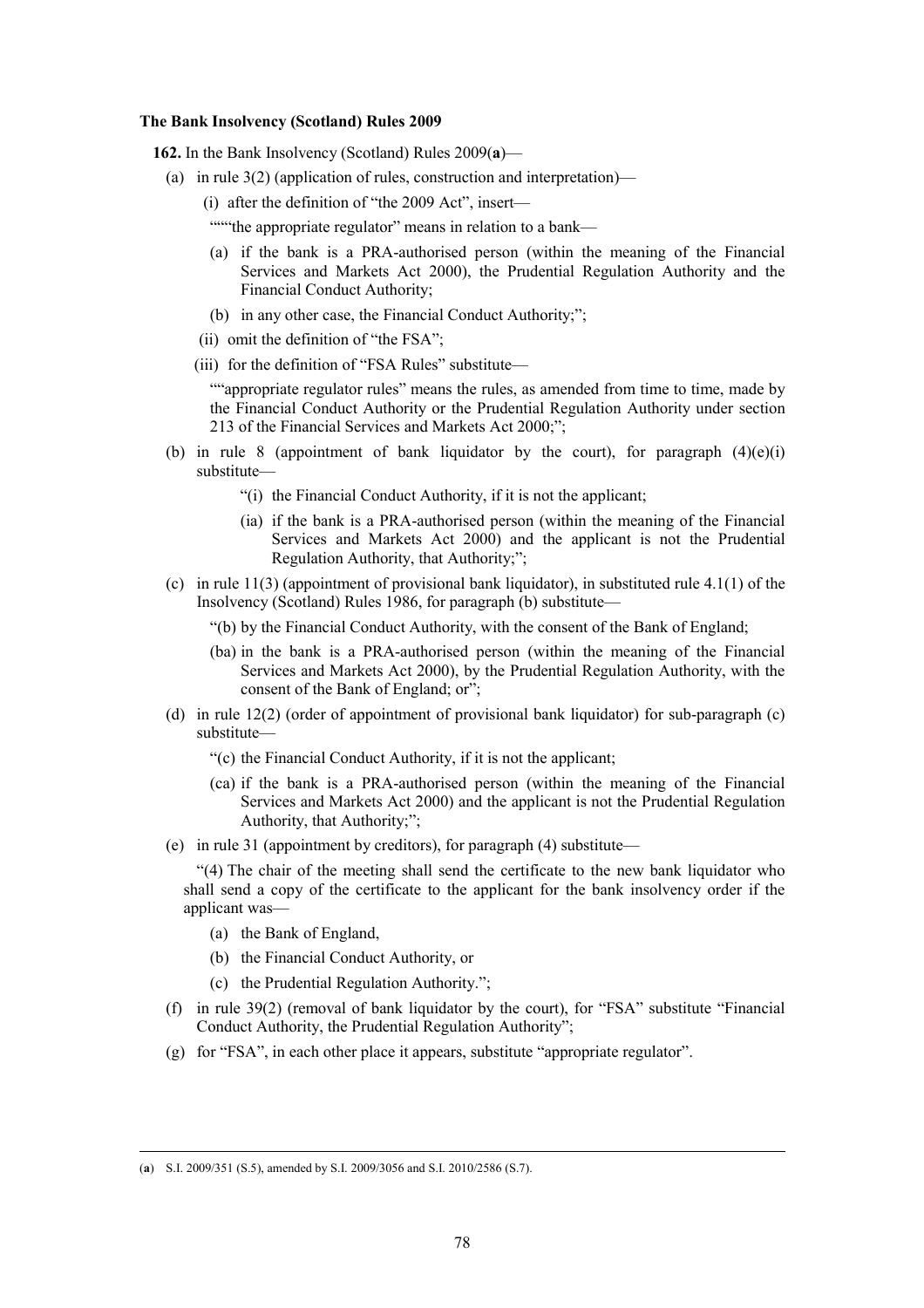### **The Bank Insolvency (England and Wales) Rules 2009**

**163.** In the Bank Insolvency (England and Wales) Rules 2009(**a**)—

- (a) in rule 3(2) (application of rules, construction and interpretation)—
	- (i) omit the definition of "the FSA";
	- (ii) after the definition of "the 2009 Act" insert—

"""the appropriate regulator" in relation to a bank means—

- (a) if the bank is a PRA-authorised person (within the meaning of the Financial Services and Markets Act 2000), the Prudential Regulation Authority and the Financial Conduct Authority;
- (b) in any other case, the Financial Conduct Authority;";
- (b) in rule 10 (other persons to receive copy of application)—
	- (i) in paragraph  $(1)$ , for sub-paragraph  $(c)$  substitute—
	- "(c) the Financial Conduct Authority, (if it is not the applicant);
	- (ca) if the bank is a PRA-authorised person (within the meaning of the Financial Services and Markets Act 2000) and the applicant is not the Prudential Regulation Authority, that Authority;";
	- (ii) in paragraph  $(1)(e)$ , for "FSA" substitute "Financial Conduct Authority or the Prudential Regulation Authority";
- (c) in rule 20(2) (appointment of provisional bank liquidator), for sub-paragraph (b) substitute—
	- "(b) by the Financial Conduct Authority, with the consent of the Bank of England;
	- (ba) if the bank is a PRA-authorised person (within the meaning of the Financial Services and Markets Act 2000), by the Prudential Regulation Authority with the consent of the Bank of England;";
- (d) in rule 73 (disapplication of set off for eligible depositors), in paragraph (6), for the definition of "FSA Rules" substitute—

""appropriate regulator rules" means the rules, as amended from time to time, made under section 213 of the Financial Services and Markets Act 2000 by the Financial Conduct Authority or the Prudential Regulation Authority;";

- (e) in rule 94(2) (removal of bank liquidator by the court), for "FSA" substitute "Financial Conduct Authority, the Prudential Regulation Authority";
- (f) for "FSA" in each other place it appears, substitute "the appropriate regulator".

### **The Bank Administration (England and Wales) Rules 2009**

**164.** In the Bank Administration (England and Wales) Rules 2009(**b**)—

- (a) in rule 4(1) (interpretation), omit sub-paragraph (g);
- (b) in rule 5 (interpretation), after paragraph (a), insert—
	- "(aa) "the appropriate regulator" in relation to a bank means—
	- (a) if the bank is a PRA-authorised person (within the meaning of the Financial Services and Markets Act 2000), the Prudential Regulation Authority and the Financial Conduct Authority;
	- (bb) in any other case, the Financial Conduct Authority;";

 <sup>(</sup>**a**) S.I. 2009/356, amended by S.I. 2010/2579.

<sup>(</sup>**b**) S.I. 2009/357, amended by S.I. 2010/2583.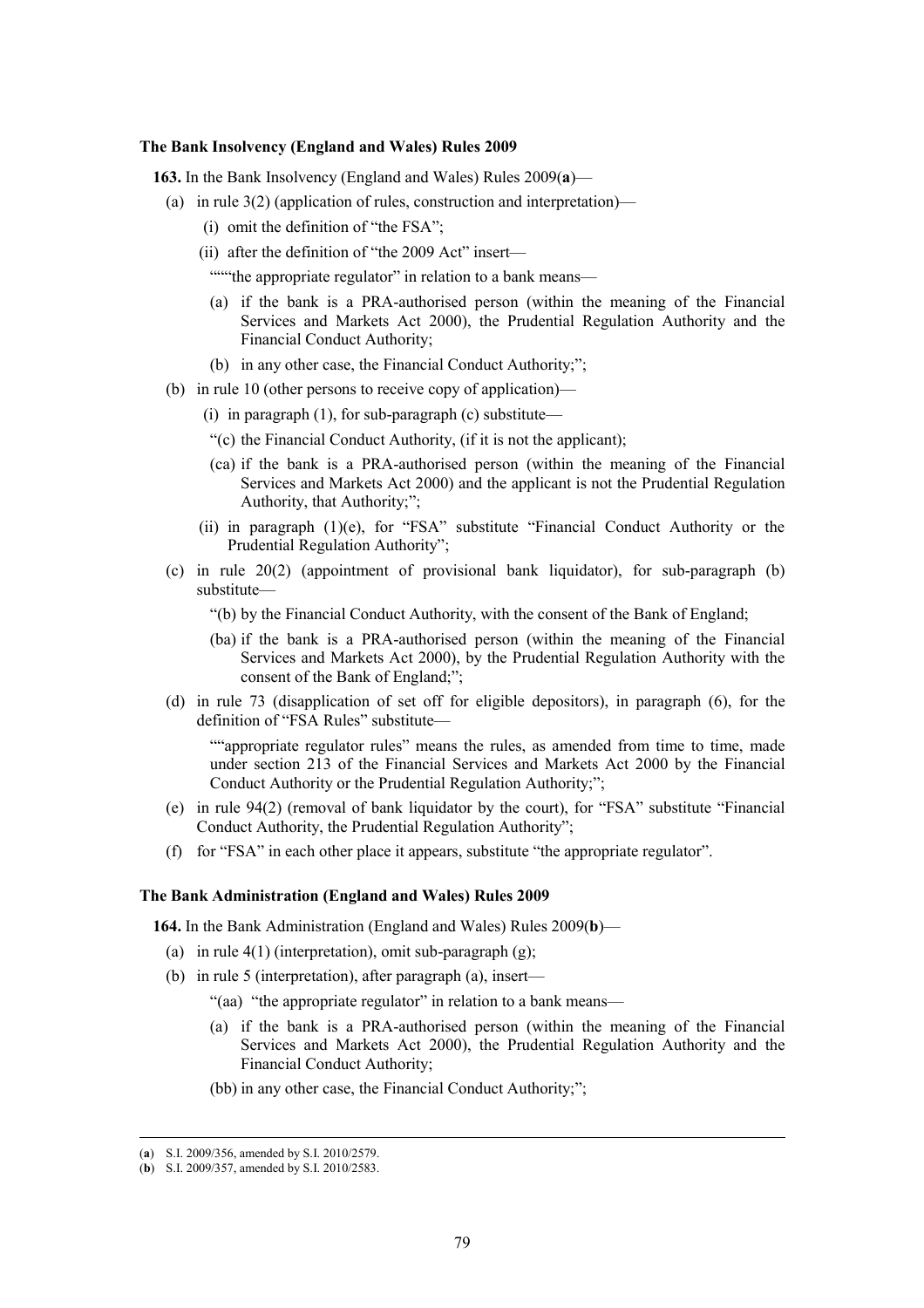- (c) in rule  $12(1)(e)$  (Bank of England witness statement), rule  $15(d)$  (service), rule  $22(f)$ (hearing), for "FSA" substitute "Financial Conduct Authority or the Prudential Regulation Authority";
- (d) in rule 24 (notice of order), after "4" insert "or, if the bank is a PRA-authorised person (within the meaning of the Financial Services and Markets Act 2000), 5";
- (e) in rule 25, for paragraph (b) substitute—

"(b) one sealed copy to the Financial Conduct Authority,

- (ba) if the bank is a PRA-authorised person (within the meaning of the Financial Services and Markets Act 2000), one sealed copy to the Prudential Regulation Authority, and";
- (f) in rule 47A(6) (disapplication of set-off for protected deposits), for the definition of "FSA rules" substitute—

""appropriate regulator rules" means the rules, as amended from time to time, made by the Financial Conduct Authority or the Prudential Regulation Authority under section 213 of the Financial Services and Markets Act 2000;";

(g) for "FSA", in each other place it appears, substitute "appropriate regulator".

### **The Unit Trusts (Electronic Communications) Order 2009**

**165.** In article 2 (interpretation) of the Unit Trusts (Electronic Communications) Order 2009(**a**)—

- (a) omit the definition of "the 2001 Instrument";
- (b) in the definition of "Authority", for "Financial Services Authority" substitute "Financial Conduct Authority";
- (c) at the appropriate place, insert—

""FCA Handbook" is the Handbook of rules and guidance made by the Financial Conduct Authority under the Act;";

(d) for the definition of "manager" substitute—

""manager" has the meaning given by that part of its definition in the Glossary of the FCA Handbook that relates to an authorised unit trust scheme;";

(e) for the definition of "register" substitute—

""register" has the meaning given by that part of its definition in the Glossary of the FCA Handbook that relates to unitholders of an authorised unit trust scheme;";

(f) for the definition of "trust deed" substitute—

""trust deed" has the meaning given by that part of its definition in the Glossary of the FCA Handbook that relates to an authorised unit trust scheme;";

(g) for the definition of "unit" substitute—

""unit" has the meaning given by that part of its definition in the Glossary of the FCA Handbook that relates to an authorised unit trust scheme;";

(h) for the definition of "unitholder" substitute—

""unitholder" has the meaning given by the FCA Handbook.".

### **The Financial Services and Markets Act 2000 (Controllers) (Exemption) Order 2009**

**166.** In article 4(1) of the Financial Services and Markets Act 2000 (Controllers) (Exemption) Order 2009(**b**) (general exemption in respect of certain non-directive firms), for "(notifying the Authority)" substitute "(notifying the regulators)".

 <sup>(</sup>**a**) S.I. 2009/555.

<sup>(</sup>**b**) S.I. 2009/774.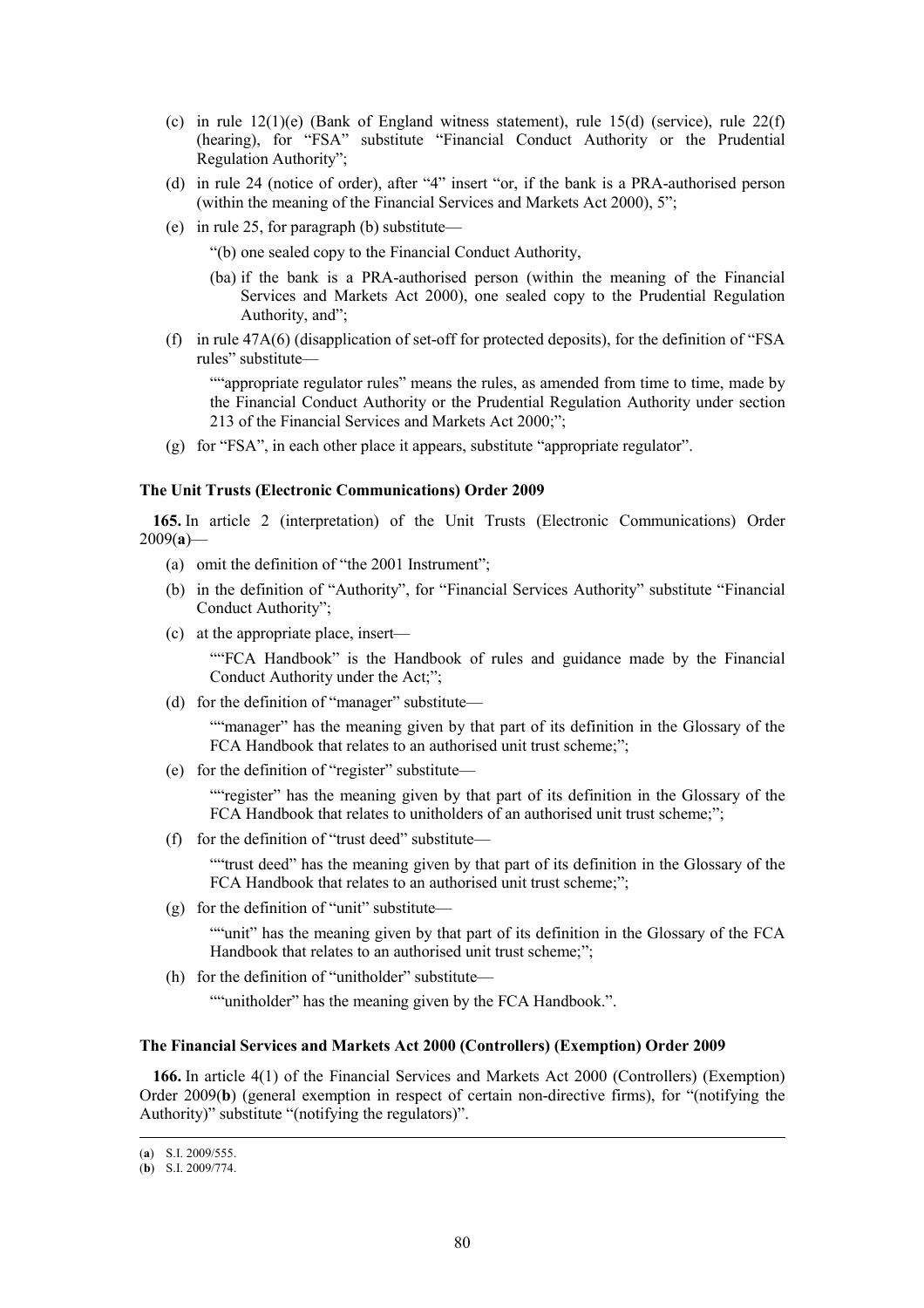#### **The Amendments to Law (Resolution of Dunfermline Building Society) Order 2009**

**167.** In the Amendments to Law (Resolution of Dunfermline Building Society) Order 2009(**a**)—

- (a) in article 6(4) (proceedings against directors), for "FSA" substitute "Financial Conduct Authority or the Prudential Regulation Authority";
- (b) in article 9 (modification of the FSA's rule making power)—
	- (i) for paragraph (1) substitute—

"(1) Section  $137A(1)$  of FSMA (the FCA's general rules) has effect as if at the end there were inserted "or for the purposes of, to facilitate or in consequence of the Dunfermline Building Society Property Transfer Instrument 2009".

(1A) Section 137G(1) of FSMA (the PRA's general rules) has effect as if at the end there were inserted "or for the purposes of, to facilitate or in consequence of the Dunfermline Building Society Property Transfer Instrument 2009".";

- (ii) in paragraph  $(2)$ , for "Section 148 $(2)$ " substitute "Section 138A $(1)$ ";
- (iii) in paragraph  $(3)$ 
	- (aa) for "Section 148(4)" substitute "Section  $138A(4)$ ";
	- (bb) for "FSA" substitute "FCA or the PRA";
	- (cc) for "section 148" substitute "section 138A";
- (iv) in paragraph (4), for "the FSA" substitute "that regulator";
- (v) in the heading, for "FSA's rule-making power" substitute "regulators' rule making powers";
- (c) in article 10 (modification to the FSA's duty to consult on rule changes)—
	- (i) in paragraph  $(1)$ , for "Section 155(7)" substitute "Subsections  $(1)$  and  $(2)$  of section 138L";
	- (ii) in paragraph (2)—
		- (aa) for "Section 157 of FSMA (guidance)" substitute "Section 139A of FSMA (power of the FCA to give guidance)";
		- (bb) for "Section 155(7)" substitute "Section  $138L(1)$ ";
	- (iii) in the heading, for "FSA's duty" substitute "regulators' duties".

## **The Proceeds of Crime Act 2002 (References to Financial Investigators) Order 2009**

**168.**—(1) In Schedule 1 to the Proceeds of Crime Act 2002 (References to Financial Investigators) Order 2009(**b**)—

- (a) in the table entry beginning "Section 42(4)(c) (application for a restraint order under Part 2)" in column 2 of that entry—
	- (i) for "Financial Services Authority" substitute "Financial Conduct Authority";
	- (ii) after paragraph (c)(xva) insert—

"(xvb) the Prudential Regulation Authority;";

- (b) in the table entry beginning "Section 45(3) (seizure of property to which restraint order applies under Part 2)" in column 2 of that entry—
	- (i) for "Financial Services Authority" substitute "Financial Conduct Authority";
	- (ii) after paragraph  $(b)(xa)$  insert—
		- "(xb) the Prudential Regulation Authority;";

 <sup>(</sup>**a**) S.I. 2009/814.

<sup>(</sup>**b**) S.I. 2009/975; Schedule 1 was substituted by S.I. 2009/2707 and amended by S.I. 2011/2085.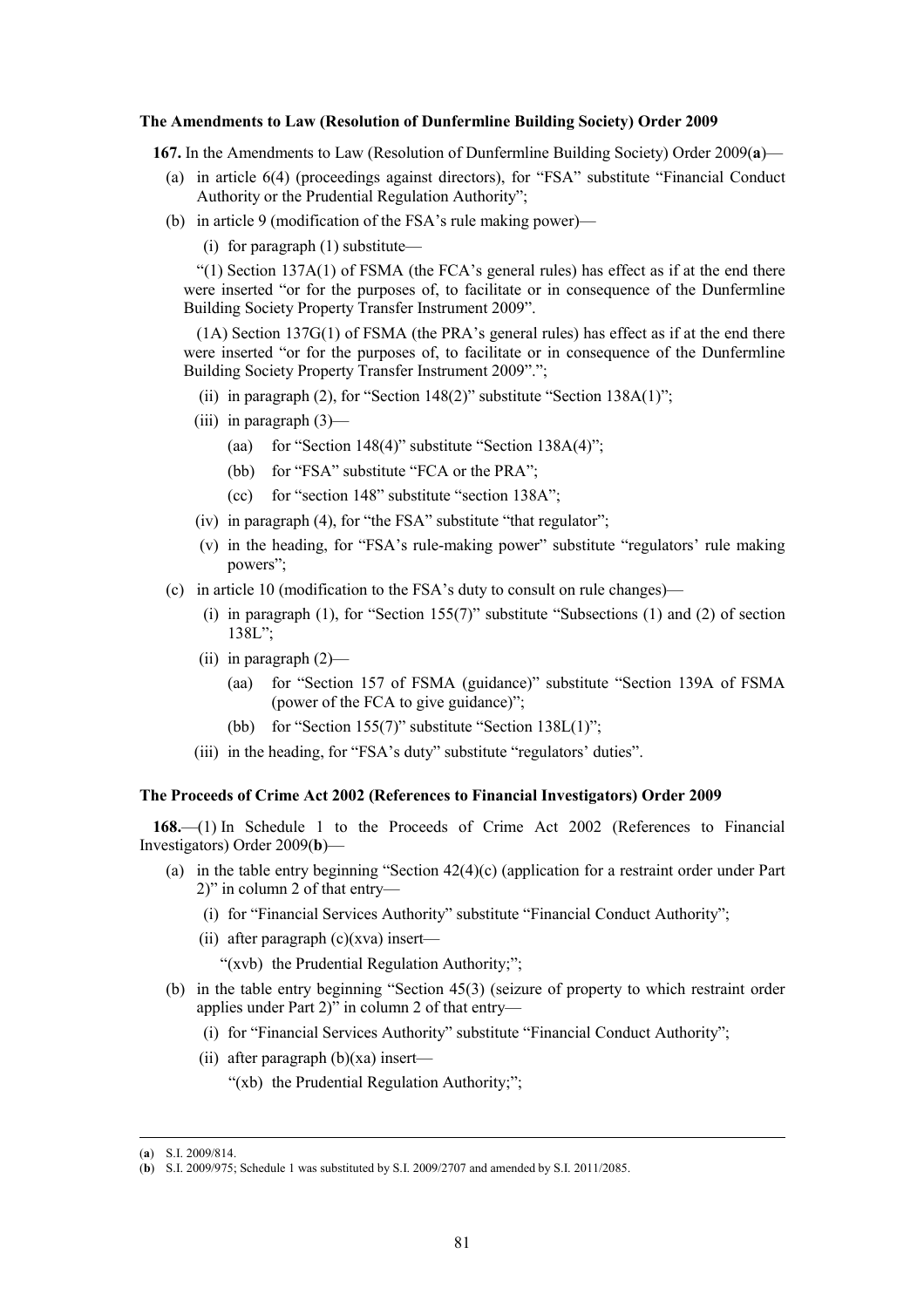- (c) in the table entry beginning "Section 68(3)(c) (authorisation for application for restraint order under Part 2)" in column 2 of that entry—
	- (i) for "Financial Services Authority" substitute "Financial Conduct Authority";
	- (ii) after paragraph (b)(xivaa) insert—
		- "(xivb) the Prudential Regulation Authority and is not below the grade of Manager;";
- (d) in the table entry beginning "Section 191(2)(c) (application for restraint order under Part 4)" in column 2 of that entry—
	- (i) for "Financial Services Authority" substitute "Financial Conduct Authority";
	- (ii) after paragraph  $(c)(xiva)$  insert—

"(xivb) the Prudential Regulation Authority;".

- (e) in the table entry beginning "Section 194(3) (seizure of property to which restraint order applies under Part 4)" in column 2 of that entry—
	- (i) for "Financial Services Authority" substitute "Financial Conduct Authority";
	- (ii) after paragraph (b)(viii) insert—
		- "(viiia) the Prudential Regulation Authority;";
- (f) in the table entry beginning "Section  $216(3)(c)$ (authorisation for application for restraint order under Part 4)" in column 2 of that entry—
	- (i) for "Financial Services Authority" substitute "Financial Conduct Authority";
	- (ii) after paragraph (b)(xiiia) insert—
		- "(xiiib) the Prudential Regulation Authority and is not below the grade of Manager;";
- (g) in the table entry beginning "Section 290(4)(c) (prior approval for search of cash under Chapter 3 of Part 5)" in column 2 of that entry—
	- (i) in the paragraph beginning "In relation to England and Wales"—
		- (aa) for "Financial Services Authority" substitute "Financial Conduct Authority";
		- (bb) after paragraph  $(c)(xa)$  insert—
		- "(xb) the Prudential Regulation Authority and is not below the grade of Manager;";
	- (ii) in the paragraph beginning "In relation to Northern Ireland"—
		- (aa) for "Financial Services Authority" substitute "Financial Conduct Authority";
		- (bb) after paragraph (c)(viii) insert—
		- "(viiia) the Prudential Regulation Authority and is not below the grade of Manager;";
- (h) in the table entry beginning "Section 303A(1) (recovery of cash in summary proceedings under Chapter 3 of Part 5)" in column 2 of that entry—
	- (i) in the paragraph beginning "In relation to England and Wales"—
		- (aa) for "Financial Services Authority" substitute "Financial Conduct Authority";
		- (bb) after paragraph (b)(xia) insert—
		- "(xib) the Prudential Regulation Authority;";
	- (ii) in the paragraph beginning "In relation to Northern Ireland"—
		- (aa) for "Financial Services Authority" substitute "Financial Conduct Authority";
		- (bb) after paragraph  $(b)(ix)$  insert—
		- "(ixa) the Prudential Regulation Authority;";
- (i) in the table entry beginning "Section 352(7) (appropriate persons for the purposes of search and seizure warrants in confiscation, money laundering, civil recovery or detained cash investigation under Part 8)" in column 2 of that entry—
	- (i) in the paragraph beginning "In relation to England and Wales"—
		- (aa) for "Financial Services Authority" substitute "Financial Conduct Authority";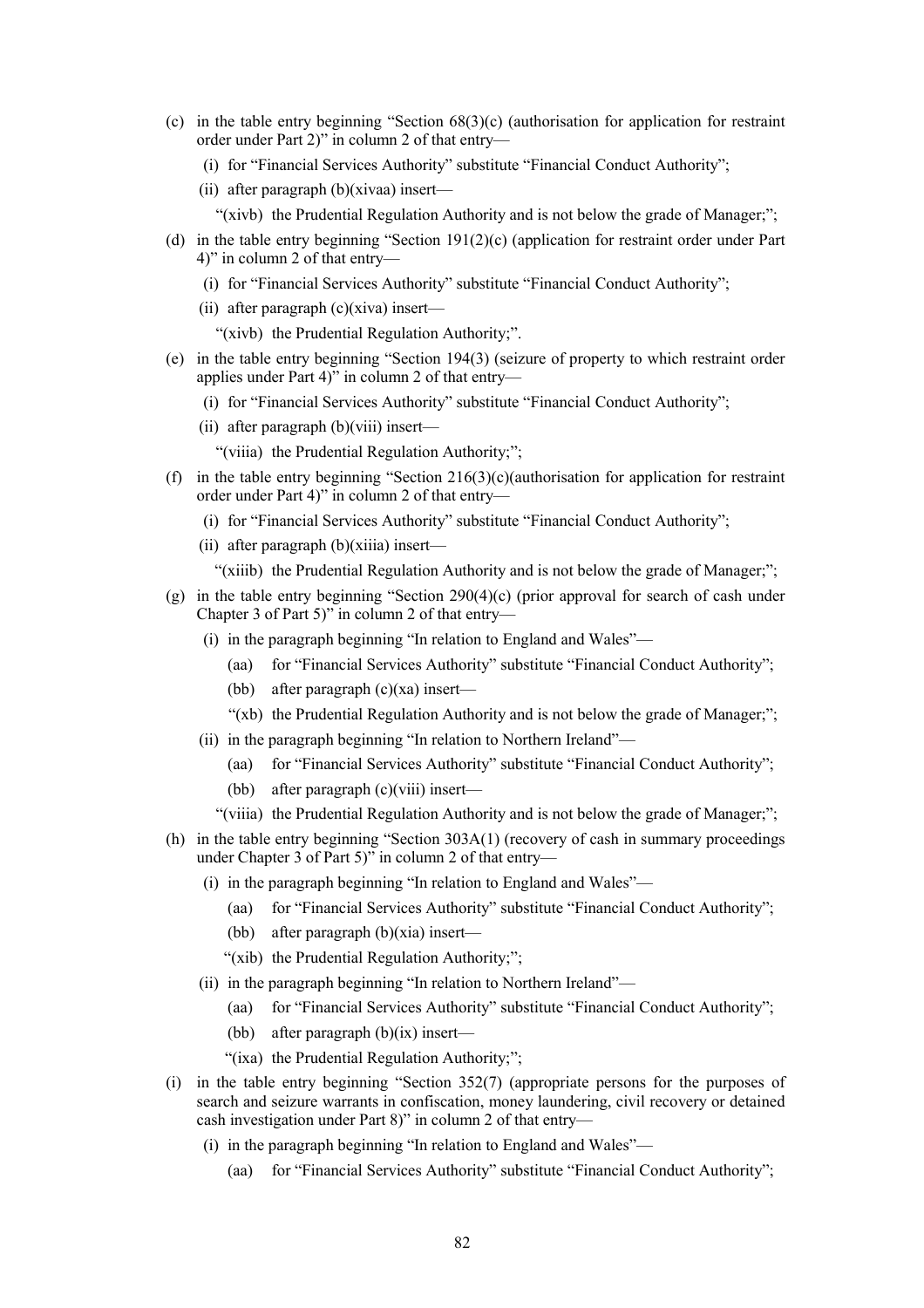- (bb) after paragraph (b)(xia) insert—
- "(xib) the Prudential Regulation Authority;";
- (ii) in the paragraph beginning "In relation to Northern Ireland"—
	- (aa) for "Financial Services Authority" substitute "Financial Conduct Authority";
	- (bb) after paragraph (b)(ix) insert—
	- "(ixa) the Prudential Regulation Authority;";
- (j) in the table entry beginning "Section 353(11) (appropriate person for purposes where production order is not available for the purpose of a confiscation, money laundering, civil recovery or detained cash investigation under Part 8)" in column 2 of that entry—
	- (i) in the paragraph beginning "In relation to England and Wales"—
		- (aa) for "Financial Services Authority" substitute "Financial Conduct Authority";
		- (bb) after paragraph (b)(xia) insert—
		- "(xib) the Prudential Regulation Authority;";
	- (ii) in the paragraph beginning "In relation to Northern Ireland"—
		- (aa) for "Financial Services Authority" substitute "Financial Conduct Authority";
		- (bb) after paragraph  $(b)(ix)$  insert—
		- "(ixa) the Prudential Regulation Authority;";
- (k) in the table entry beginning "Section 378(1)(b) (appropriate officers for the purposes of confiscation investigations under Part 8)" in column 2 of that entry—
	- (i) in the paragraph beginning "In relation to England and Wales"—
		- (aa) for "Financial Services Authority" substitute "Financial Conduct Authority";
		- (bb) after paragraph (b)(xva) insert—
		- "(xvb) the Prudential Regulation Authority;";
	- (ii) in the paragraph beginning "In relation to Northern Ireland"—
		- (aa) for "Financial Services Authority" substitute "Financial Conduct Authority";
		- (bb) after paragraph (b)(xiva) insert—
		- "(xivb) the Prudential Regulation Authority;";
- (l) in the table entry beginning "Section 378(2)(d) (senior appropriate officers for the purposes of confiscation investigations)" in column 2 of that entry—
	- (i) in the paragraph beginning "In relation to England and Wales"—
		- (aa) for "Financial Services Authority" substitute "Financial Conduct Authority";
		- (bb) after paragraph (b)(xiva) insert—
		- "(xivb) the Prudential Regulation Authority and is not below the grade of Manager;";
	- (ii) in the paragraph beginning "In relation to Northern Ireland"—
		- (aa) for "Financial Services Authority" substitute "Financial Conduct Authority";
		- (bb) after paragraph (b)(xiiia) insert—
		- "(xiiib) the Prudential Regulation Authority and is not below the grade of Manager;";
- (m) in the table entry beginning "Section 378(3B) (appropriate officers for the purposes of detained cash investigations under Part 8)" in column 2 of that entry—
	- (i) in the paragraph beginning "In relation to England and Wales"—
		- (aa) for "Financial Services Authority" substitute "Financial Conduct Authority";
		- (bb) after paragraph  $(b)(xi)$  insert—
		- "(xia) the Prudential Regulation Authority;";
	- (ii) in the paragraph beginning "In relation to Northern Ireland"—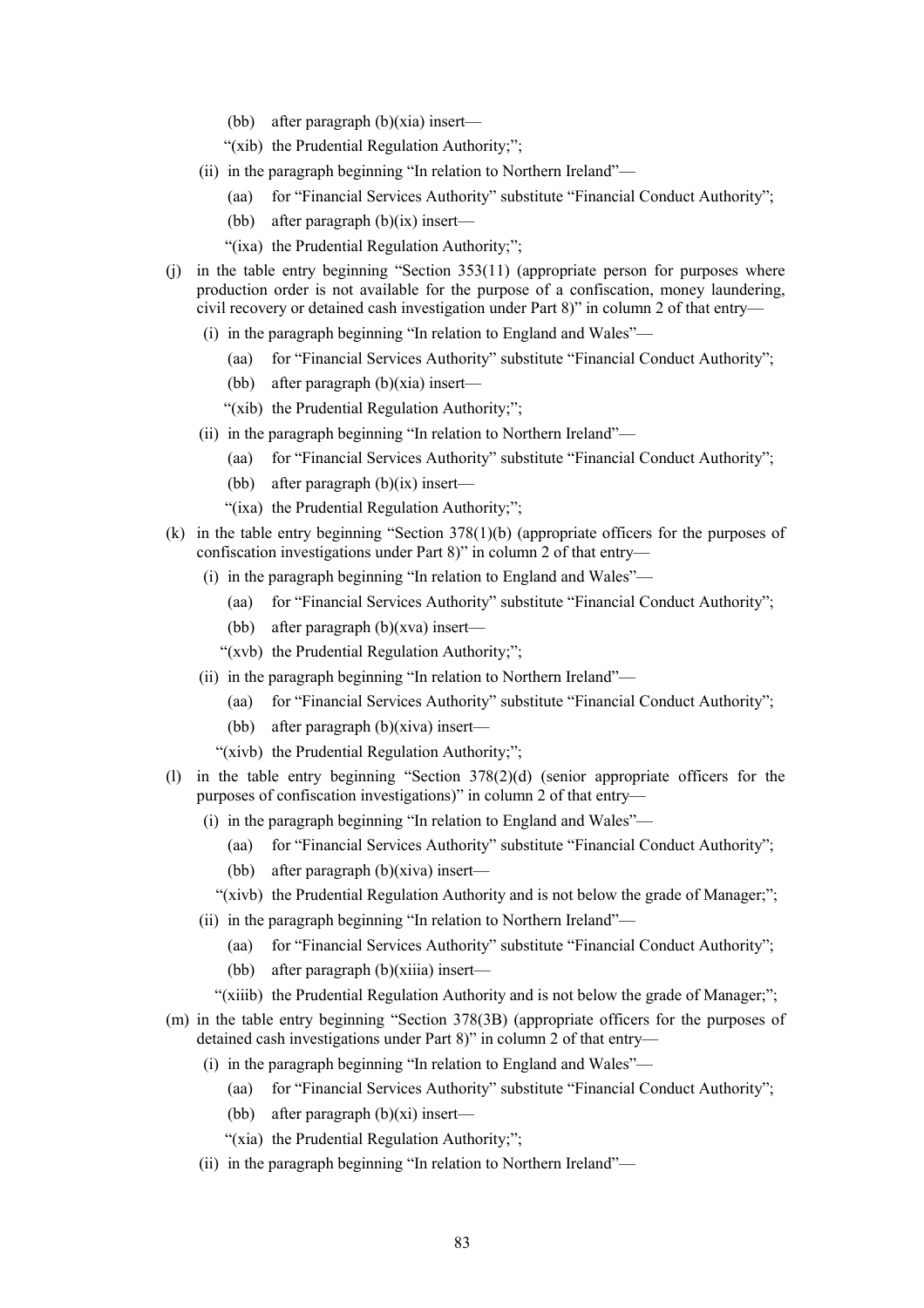- (aa) for "Financial Services Authority" substitute "Financial Conduct Authority";
- (bb) after paragraph  $(b)(ix)$  insert—
- "(ixa) the Prudential Regulation Authority;";
- (n) in the table entry beginning "Section 378(4)(a) (appropriate officers for the purposes of money laundering investigations)" in column 2 of that entry—
	- (i) in the paragraph beginning "In relation to England and Wales"—
		- (aa) for "Financial Services Authority" substitute "Financial Conduct Authority";
		- (bb) after paragraph  $(b)(xva)$  insert—
		- "(xvb) the Prudential Regulation Authority;";
	- (ii) in the paragraph beginning "In relation to Northern Ireland"—
		- (aa) for "Financial Services Authority" substitute "Financial Conduct Authority";
		- (bb) after paragraph (b)(xiiia) insert—
		- "(xiiib) the Prudential Regulation Authority;";
- (o) in the table entry beginning "Section 378(6)(c) (senior appropriate officers for the purposes of money laundering investigations)" in column 2 of that entry—
	- (i) in the paragraph beginning "In relation to England and Wales"—
		- (aa) for "Financial Services Authority" substitute "Financial Conduct Authority";
		- (bb) after paragraph (b)(xiva) insert—
		- "(xivb) the Prudential Regulation Authority and is not below the grade of manager;";
	- (ii) in the paragraph beginning "In relation to Northern Ireland"—
		- (aa) for "Financial Services Authority" substitute "Financial Conduct Authority";
		- (bb) after paragraph (b)(xiia) insert—
		- "(xiib) the Prudential Regulation Authority and is not below the grade of manager;".

#### **The Building Societies (Insolvency and Special Administration) Order 2009**

**169.** Schedule 1 to the Building Societies (Insolvency and Special Administration) Order 2009(**a**) (modified application of Parts 2 and 3 of the Banking Act 2009 to building societies) is amended as follows—

- (a) in paragraph 30(9) (no more assets for distribution), for "FSA" substitute "FCA and, where relevant, the PRA";
- (b) in paragraph 35—
	- (i) in sub-paragraph (2), for "the FSA" substitute "the FCA or the PRA";
	- (ii) in sub-paragraph (3)(b), for "the FSA's power" in both places it appears substitute "the power of the FCA or PRA".

### **The Building Society Special Administration (Scotland) Rules 2009**

**170.** In the Building Society Special Administration (Scotland) Rules 2009(**b**)—

- (a) in rule  $4(1)$  (interpretation)—
	- (i) after sub-paragraph (b), insert—

"(ba) "the appropriate regulator" in relation to a building society means—

 <sup>(</sup>**a**) S.I. 2009/805, as amended by S.I. 2010/1189.

<sup>(</sup>**b**) S.I. 2009/806.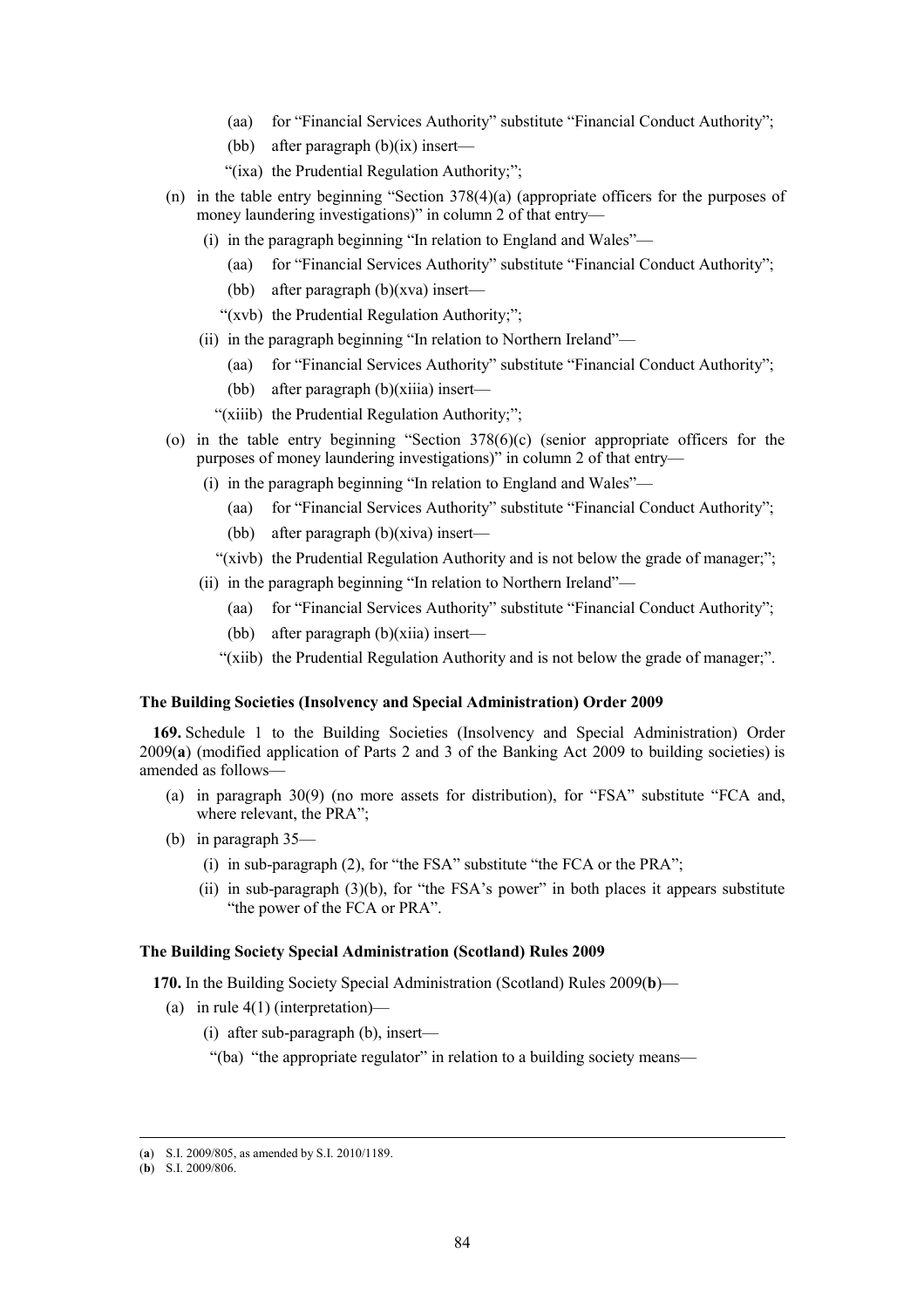- (i) if the building society is a PRA-authorised person (within the meaning of the Financial Services and Markets Act 2000), the Prudential Regulation Authority and the Financial Conduct Authority;
- (ii) in any other case, the Financial Conduct Authority;";
- (ii) in the definition of "principal office" in sub-paragraph (i), for "FSA" substitute "the Financial Conduct Authority";
- (iii) in the definition of "registered name" in sub-paragraph (j), for "FSA" substitute "Financial Conduct Authority";
- (iv) omit sub-paragraph  $(l)(ii)$ ;
- (b) in rule 13 (notification), for "Authority" substitute "Financial Conduct Authority and the Prudential Regulation Authority";
- (c) in rule 15 (notice of order) for "four" substitute "four or, if the building society is a PRAauthorised person (within the meaning of the Financial Services and Markets Act 2000), five":
- (d) in rule 16 (notice of order), for paragraph (b), substitute—

"(b) one certified copy to the Financial Conduct Authority;

- (ba) if the building society is a PRA-authorised person (within the meaning of the Financial Services and Markets Act 2000), one certified copy to the Prudential Regulation Authority; and";
- (e) in rule 40 (general modifications), in paragraph (l) for "FSA" substitute "Financial Conduct Authority";
- (f) for "FSA", in each other place it appears, substitute "appropriate regulator".

### **The Zimbabwe (Financial Sanctions) Regulations 2009**

**171.** In paragraph 6(1)(d) (disclosure of information by the Treasury) of the Schedule to the Zimbabwe (Financial Sanctions) Regulations 2009(**a**), for "the Financial Services Authority" substitute "the Financial Conduct Authority, the Prudential Regulation Authority, or the Bank of England".

## **The Burma/Myanmar (Financial Restrictions) Regulations 2009**

**172.** In paragraph 6(1)(d) (disclosure of information by the Treasury) of the Schedule to the Burma/Myanmar (Financial Restrictions) Regulations 2009(**b**), for "the Financial Services Authority" substitute "the Financial Conduct Authority, the Prudential Regulation Authority, or the Bank of England".

#### **The Overseas Companies Regulations 2009**

**173.** In the Overseas Companies Regulations 2009(**c**)—

- (a) in Schedule 1 (specified public authorities)—
	- (i) for "the Financial Services Authority;" substitute—

"the Financial Conduct Authority;

the Prudential Regulation Authority;";

(ii) for "any person exercising functions conferred by Part 6 of the Financial Services and Markets Act 2000 (official listing) or the competent authority under that Part" substitute "any person exercising functions conferred by Part 6 of the Financial Services and Markets Act 2000 (official listing)";

 <sup>(</sup>**a**) S.I. 2009/847.

<sup>(</sup>**b**) S.I. 2009/1495.

<sup>(</sup>**c**) S.I. 2009/1801.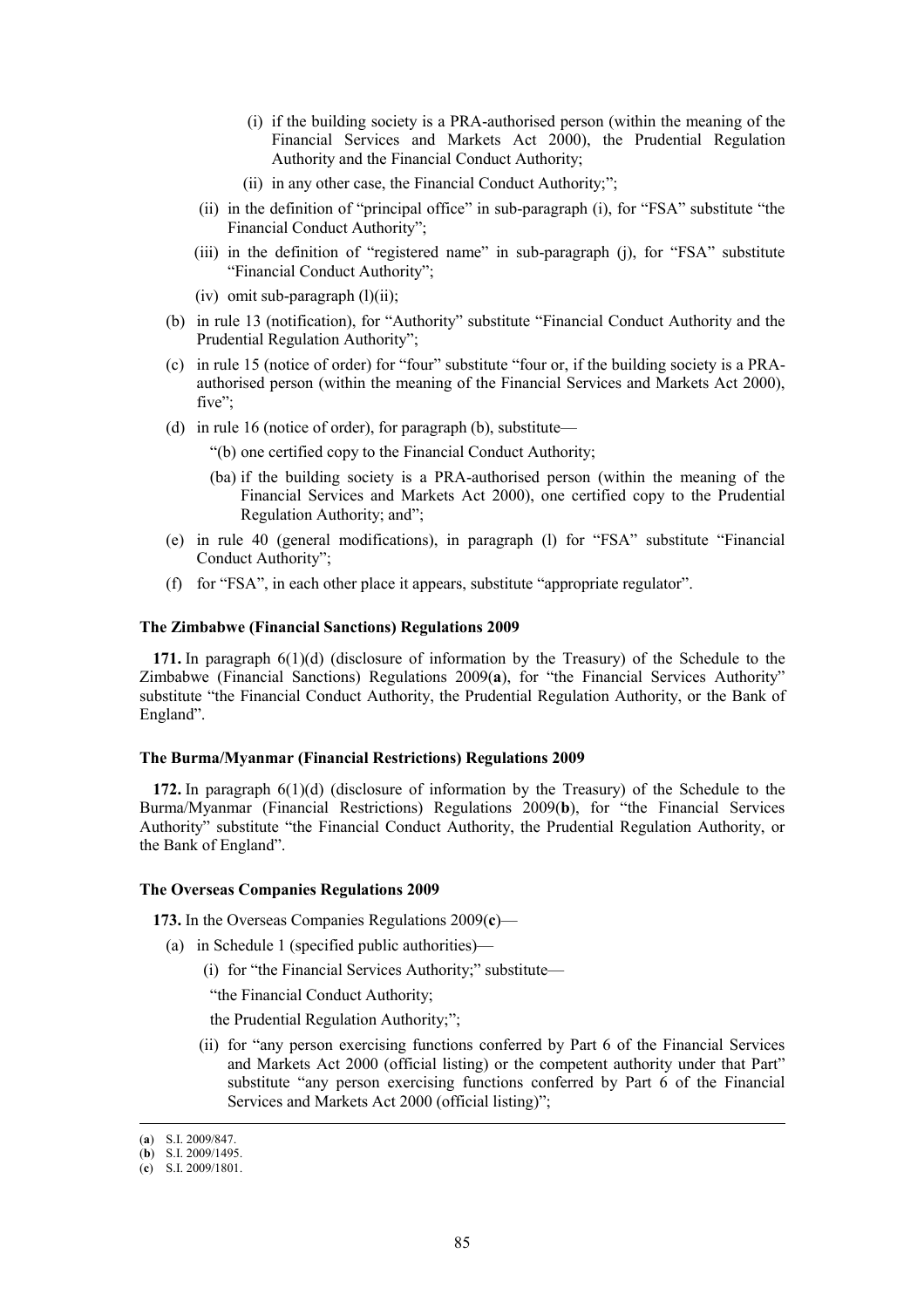- (iii) in the entry beginning "a person appointed to make a report under section 166", after "section 166" insert "or section 166A";
- (b) in paragraph 7(b) of Schedule 2 (conditions for permitted disclosure), for "rules made pursuant to section 146 of the Financial Services and Markets Act 2000 (money laundering rules)" substitute "rules made pursuant to section 137A of the Financial Services and Markets Act 2000 which relate to the prevention and detection of money laundering in connection with the carrying on of regulated activities by authorised persons".

## **The Limited Liability Partnerships (Application of Companies Act 2006) Regulations 2009**

**174.** In regulation 48 of the Limited Liability Partnerships (Application of Companies Act 2006) Regulations 2009(**a**) (main provisions), in the modifications to section 995(1) of the Companies Act 2006 (petition by Secretary of State)—

- (a) in paragraph (c), for "the Secretary of State or the Financial Services Authority" substitute "the Secretary of State, the Bank of England, the Financial Conduct Authority or the Prudential Regulation Authority";
- (b) in paragraph (d), for "appointed by him or the Financial Services Authority" substitute "appointed by the Secretary of State, the Bank of England, the Financial Conduct Authority or the Prudential Regulation Authority".

#### **The Dunfermline Building Society Independent Valuer Order 2009**

**175.** In article 17(iii) of the Dunfermline Building Society Independent Valuer Order 2009(**b**), for "omit subsection (6)" substitute ""omit subsections (6), (6A) and (7A)"(**c**).

## **The General Insurers' Technical Provisions (Appropriate Amount) (Tax) Regulations 2009**

**176.** In regulation 8 (provisions supplementing regulations 5 and 7) of the General Insurers' Technical Provisions (Appropriate Amount) (Tax) Regulations 2009(**d**), for paragraph (6) substitute—

"(6) In paragraph (5), "IPRU (INS)" means the Interim Prudential Sourcebook for Insurers made by the Prudential Regulation Authority under the Financial Services and Markets Act 2000<sup>"</sup>

# **The Company, Limited Liability Partnership and Business Names (Public Authorities) Regulations 2009**

**177.** In the Schedule to the Company, Limited Liability Partnership and Business Names (Public Authorities) Regulations 2009(**e**) (specified "public authorities" and list of government departments and other bodies whose views must be sought)—

(a) in the table, for the entry for "the Financial Services Authority" substitute—

|  | "Financial Conduct Authority.                                   | Financial Conduct Authority";     |
|--|-----------------------------------------------------------------|-----------------------------------|
|  | (b) after the entry for "Northern Ireland Audit Office" insert— |                                   |
|  | "Prudential Regulation Authority"                               | Prudential Regulation Authority". |

(**d**) S.I. 2009/1926.

 <sup>(</sup>**a**) S.I. 2009/1804.

<sup>(</sup>**b**) S.I. 2009/1810, amended by S.I. 2010/22.

<sup>(</sup>**c**) Sections 133(6A) and 133(7A) of FSMA 2000 were inserted by section 23 of the Financial Services Act 2012.

<sup>(</sup>**e**) S.I. 2009/2982; the Schedule was amended by S.I. 2012/2007.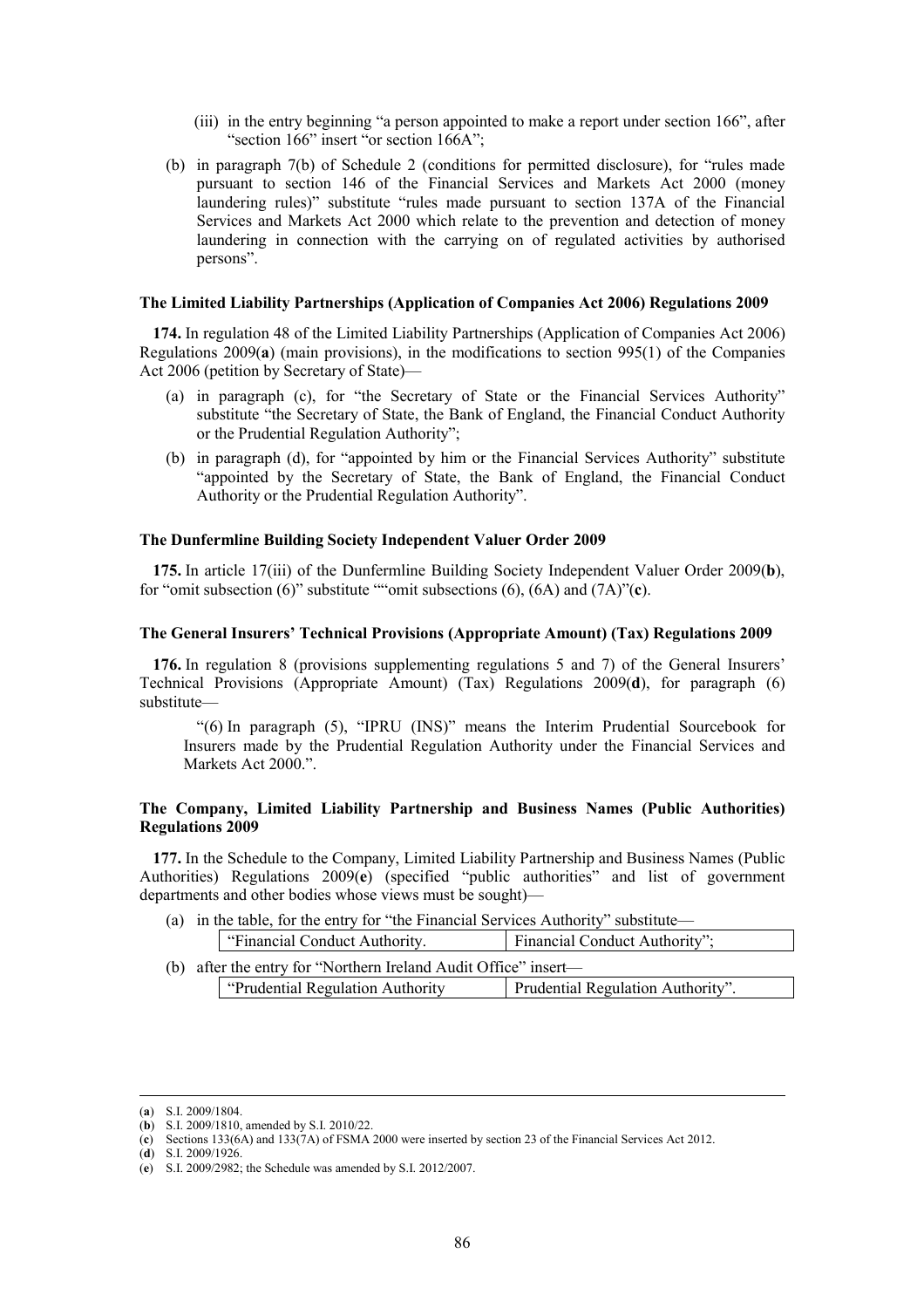#### **The Offshore Funds (Tax) Regulations 2009**

**178.** In regulation 74(2) of the Offshore Funds (Tax) Regulations 2009(**a**) (the equivalence condition), for "Financial Services Authority" substitute "Financial Conduct Authority".

# **The Burma (Restrictive Measures) (Overseas Territories) Order 2009**

**179.** In article 26(1)(e) of the Burma (Restrictive Measures)(Overseas Territories) Order 2009(**b**)(provisions supplementary to articles 23 to 25), for "the Financial Services Authority" substitute "the Financial Conduct Authority, the Prudential Regulation Authority".

### **The Scottish and Northern Ireland Banknote Regulations 2009**

**180.** In regulation 17 of the Scottish and Northern Ireland Banknote Regulations 2009(**c**) (permitted publication or disclosure of information)—

- (a) for paragraph  $(2)(h)$  substitute—
	- "(h) the disclosure is made to the Treasury, the Financial Conduct Authority or the Prudential Regulation Authority, and the Bank of England considers that the disclosure would assist—
		- (i) the Financial Conduct Authority or the Prudential Regulation Authority (as the case may be) in the discharge of their functions under the Financial Services and Markets Act 2000(**d**), or
		- (ii) the Treasury in the discharge of their functions under the Financial Services and Markets Act 2000, the Act or these Regulations.";
- (b) in paragraph (3), for "Treasury or the Financial Services Authority" substitute "Treasury, the Financial Conduct Authority or the Prudential Regulation Authority".

## **The Local Government Pension Scheme (Management and Investment of Funds) Regulations 2009**

**181.** In regulation 3 (definition of "investment") of the Local Government Pension Scheme (Management and Investment of Funds) Regulations 2009(**e**), in paragraph (8) for "Financial Services Authority" substitute "Financial Conduct Authority".

#### **The Northern Rock plc Transfer Order 2009**

**182.** In the Northern Rock plc Transfer Order 2009(**f**)—

- (a) in article 20 (modification to FSA's rule-making power)—
	- (i) for paragraph (1) substitute—

"(1) Section 137A(1) of the 2000 Act (FCA's general rules) has effect as if after "for the purpose of advancing one or more of its operational objectives" there were inserted "or for the purposes of, to facilitate or in consequence of, a transfer under section 6 or 8 of the Banking (Special Provisions) Act 2008.

(1A) Section 137G(1) of the 2000 Act (PRA's general rules) has effect as if after "for the purpose of advancing any of its objectives" there were inserted "or for the purposes of, to facilitate or in consequence of, a transfer under section 6 or 8 of the Banking (Special Provisions) Act 2008.";

(ii) in paragraph (2)—

(**d**) 2000 c.8. (**e**) S.I. 2009/3093.

 <sup>(</sup>**a**) S.I. 2009/3001.

<sup>(</sup>**b**) S.I. 2009/3008.

<sup>(</sup>**c**) S.I. 2009/3056.

<sup>(</sup>**f**) S.I. 2009/3226.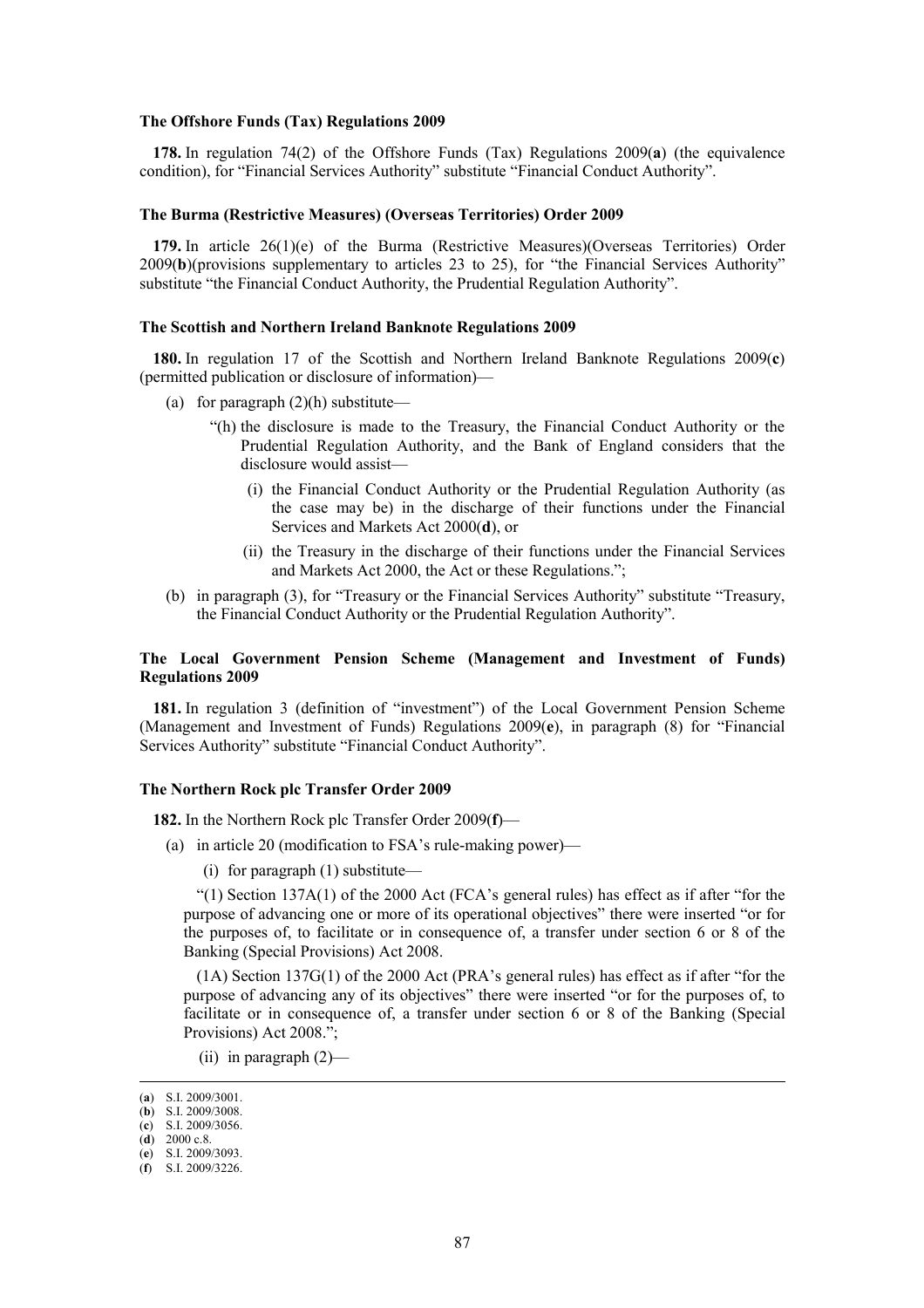- (aa) for "Section 148(2)" substitute "Section 138A";
- (bb) for "the FSA" substitute "the Financial Conduct Authority or the Prudential Regulation Authority";
- (cc) for "section 148" substitute "section 138A";
- (iii) in paragraph  $(3)$ 
	- (aa) for "Section 148(4)" substitute "Section  $138A(4)$ ";
	- (bb) for "the FSA" substitute "the Financial Conduct Authority or the Prudential Regulation Authority";
	- (cc) for "section 148" substitute "section 138A";
- (iv) in paragraph (4), for "the FSA" substitute "that regulator";
- (v) in the heading, for "FSA's" substitute "regulator's'";
- (b) in article 21 (modification to FSA's duty to consult on rule changes)—
	- (i) in paragraph  $(1)$ 
		- (aa) for "Section 155(7)" substitute "Subsections (1) and (2) of section  $138L$ ";
		- (bb) for "has", substitute "have";
	- (ii) in paragraph (2)—
		- (aa) for "Section 157 of the 2000 Act (guidance)" substitute "Section 139A of the 2000 Act (power of the FCA to give guidance)";
		- (bb) for "Section 155(7)" substitute "Section 138L(1)";
	- (iii) in the heading, for "FSA's" substitute "regulator's'".

## **The Local Government Pension Scheme (Management and Investment of Funds) (Scotland) Regulations 2010**

**183.** In regulation 3 (definition of "investment") of the Local Government Pension Scheme (Management and Investment of Funds) (Scotland) Regulations 2010(**a**), in paragraph (8), for "Financial Services Authority" substitute "Financial Conduct Authority".

## **The Regulation of Investigatory Powers (Communications Data) Order 2010**

**184.** In Part 1 of the Schedule 2 to the Regulation of Investigatory Powers (Communications Data) Order 2010(b), for the entry for the "The Financial Services Authority" substitute—

| "The Financial"<br><b>Conduct Authority</b> | A Head of<br>Department in<br>the<br>Enforcement<br>and Financial<br>Crime Division | A Manager in the<br>Enforcement and<br><b>Financial Crime</b><br>Division | Section<br>22(2)(b)      |
|---------------------------------------------|-------------------------------------------------------------------------------------|---------------------------------------------------------------------------|--------------------------|
| The Prudential<br>Regulation<br>Authority   | The Head of<br>Regulatory<br>Action                                                 |                                                                           | Section<br>$22(2)(b)$ ". |

# **The Regulation of Investigatory Powers (Directed Surveillance and Covert Human Intelligence Sources) Order 2010**

**185.** In Part 1 of the Schedule to the Regulation of Investigatory Powers (Directed Surveillance and Covert Human Intelligence Sources) Order 2010(**c**)(offices etc. and restrictions in respect of

 <sup>(</sup>**a**) S.S.I. 2010/233.

<sup>(</sup>**b**) S.I. 2010/480.

<sup>(</sup>**c**) S.I. 2010/521.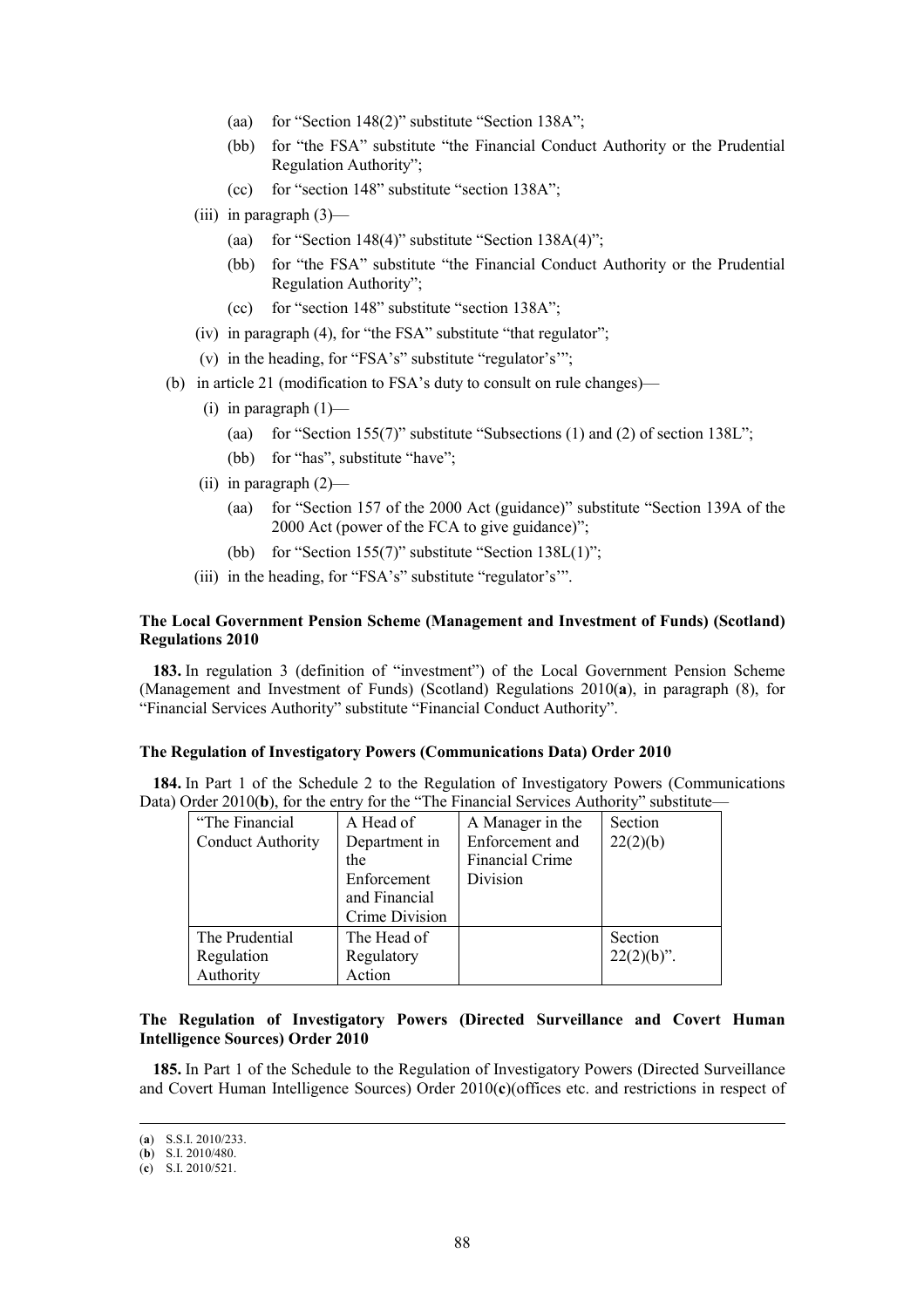| "The Financial           | A Head of      | A Manager in the       | Paragraph (b)   |
|--------------------------|----------------|------------------------|-----------------|
| <b>Conduct Authority</b> | Department in  | Enforcement and        |                 |
|                          | the            | <b>Financial Crime</b> |                 |
|                          | Enforcement    | Division               |                 |
|                          | and Financial  |                        |                 |
|                          | Crime Division |                        |                 |
| The Prudential           | The Head of    |                        | Paragraph (b)". |
| Regulation               | Regulatory     |                        |                 |
| Authority                | Action         |                        |                 |

public authorities specified in Part 1 of Schedule 1 to the Act), for the entry for the "The Financial Services Authority", substitute—

## **The Health and Social Care Act 2008 (Regulated Activities) Regulations 2010**

**186.** In paragraph 17 of Schedule 2 to the Health and Social Care Act 2008 (Regulated Activities) Regulations 2010(**a**) (regulated activities: general exceptions) for "Financial Services Authority" substitute "Financial Conduct Authority or the Prudential Regulation Authority".

# **The Banking Act 2009 (Inter-Bank Payment Systems) (Disclosure and Publication of Specified Information) Regulations 2010**

**187.** In the Banking Act 2009 (Inter-Bank Payment Systems) (Disclosure and Publication of Specified Information) Regulations 2010(**b**)—

- (a) in regulation 7 (publication of specified information)—
	- (i) in paragraph  $(2)$ 
		- (aa) at the end of sub-paragraph (a), insert "or";
		- (bb) omit sub-paragraph (b);
		- (cc) for "Financial Services Authority" substitute "the relevant regulator";
	- (ii) after paragraph (2) insert—

"(3) In this regulation, "the relevant regulator" means—

- (a) in relation to a person who has, or who has applied for, permission under Part 4A of the Financial Services and Markets Act 2000 to carry on a PRA-regulated activity (within the meaning of that Act), the Financial Conduct Authority and the Prudential Regulation Authority;
- (b) in any other case, the Financial Conduct Authority.";
- (b) in the Schedule (persons to whom the Bank of England may disclose specified information for specified purposes), for "section 15 of the Financial Services and Markets Act 2000 (power to appoint a person to hold an inquiry)", substitute "section 68 of the Financial Services Act 2012 (cases in which Treasury may arrange independent inquiries)".

## **The Credit Rating Agencies Regulations 2010**

**188.** The Credit Rating Agencies Regulations 2010(**c**) are amended as follows—

- (a) in regulation 2(1) (interpretation)—
	- (i) omit the definition of "the Authority";
	- (ii) after the definition of "ESMA" insert—

""the FCA" means the Financial Conduct Authority.";

 <sup>(</sup>**a**) S.I. 2010/781.

<sup>(</sup>**b**) S.I. 2010/828.

<sup>(</sup>**c**) S.I. 2010/906; amended by S.I.2011/1435.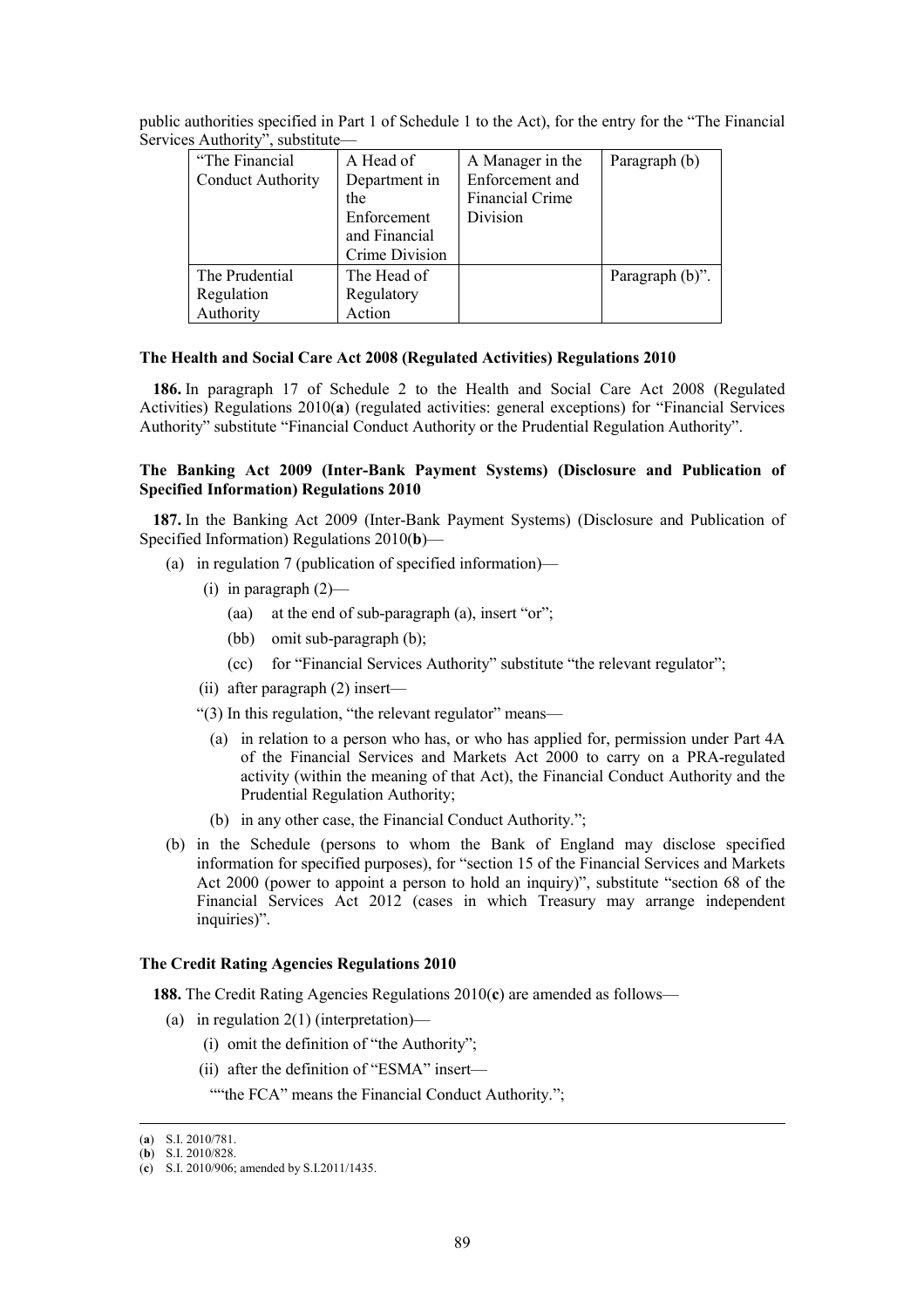- (b) before regulation 3 (designation of competent authority), in the heading for Part 2, for "The Authority" substitute "The Financial Conduct Authority";
- (c) in regulation 3 (designation of competent authority), for "The Authority" substitute "The FCA";
- (d) in regulation 5 (disclosure of confidential information)—
	- (i) for "Authority etc" substitute "FCA, PRA etc",
	- (ii) for "Authority" substitute "FCA";
- (e) in regulation 6 (guidance), for "Authority" in each place it appears, substitute "FCA";
- (f) in regulation 7 (miscellaneous)—
	- (i) for "Authority" in each place it appears, substitute "FCA";
	- (ii) for "Part 1 (general) and paragraphs 13 (status) and 19 (exemption from liability in damages) of Schedule 1" substitute "Part 1 (general) and paragraphs 16 (status) and 33 (exemption from liability in damages) of Schedule 1ZA";
- (g) in regulation 32 (records of telephone and data traffic: Article 23c(1)(e) of the EC Regulation)—
	- (i) in paragraph (2) for "Authority" substitute "FCA";
	- (ii) in paragraph (3) for "Authority" substitute "FCA";
- (h) in regulation 33 (inspections: Article 23d of the EC Regulation), in each place it appears, for "Authority" substitute "FCA".

# **The Financial Services and Markets Act 2000 (Contribution to Costs of Special Resolution Regime) Regulations 2010**

**189.** In regulation 17 of the Financial Services and Markets Act 2000 (Contribution to Costs of Special Resolution Regime) Regulations 2010(**a**) (payments made under these Regulations to constitute payment of compensation under the scheme)—

- (a) in paragraph (2), for "FEES 6 Chapter" substitute "the relevant fees rules";
- (b) in paragraph  $(4)$ 
	- (i) omit the definitions of "COMP Sourcebook" and "FEES 6 Chapter",
	- (ii) for the definition of "in default" substitute—

""in default" means in default in accordance with rules made by-

- (a) if the banking institution is a PRA-authorised person, the PRA or the FCA;
- (b) in any other case, the FCA;";
- (c) after the definition of "protected deposit" insert—

""relevant fees rules" means rules (as amended from time to time) made under section 213 of the Act by—

- (a) if the banking institution is a PRA-authorised person, the PRA or the FCA;
- (b) in any other case, the FCA.".

## **The Building Society Special Administration (England and Wales) Rules 2010**

**190.**—(1) The Building Society Special Administration (England and Wales) Rules 2010(**b**) are amended as follows.

(2) In rule 12 (Bank of England witness statement), for "FSA" substitute "FCA and where relevant the PRA".

 <sup>(</sup>**a**) S.I. 2010/2220.

<sup>(</sup>**b**) S.I. 2010/2580.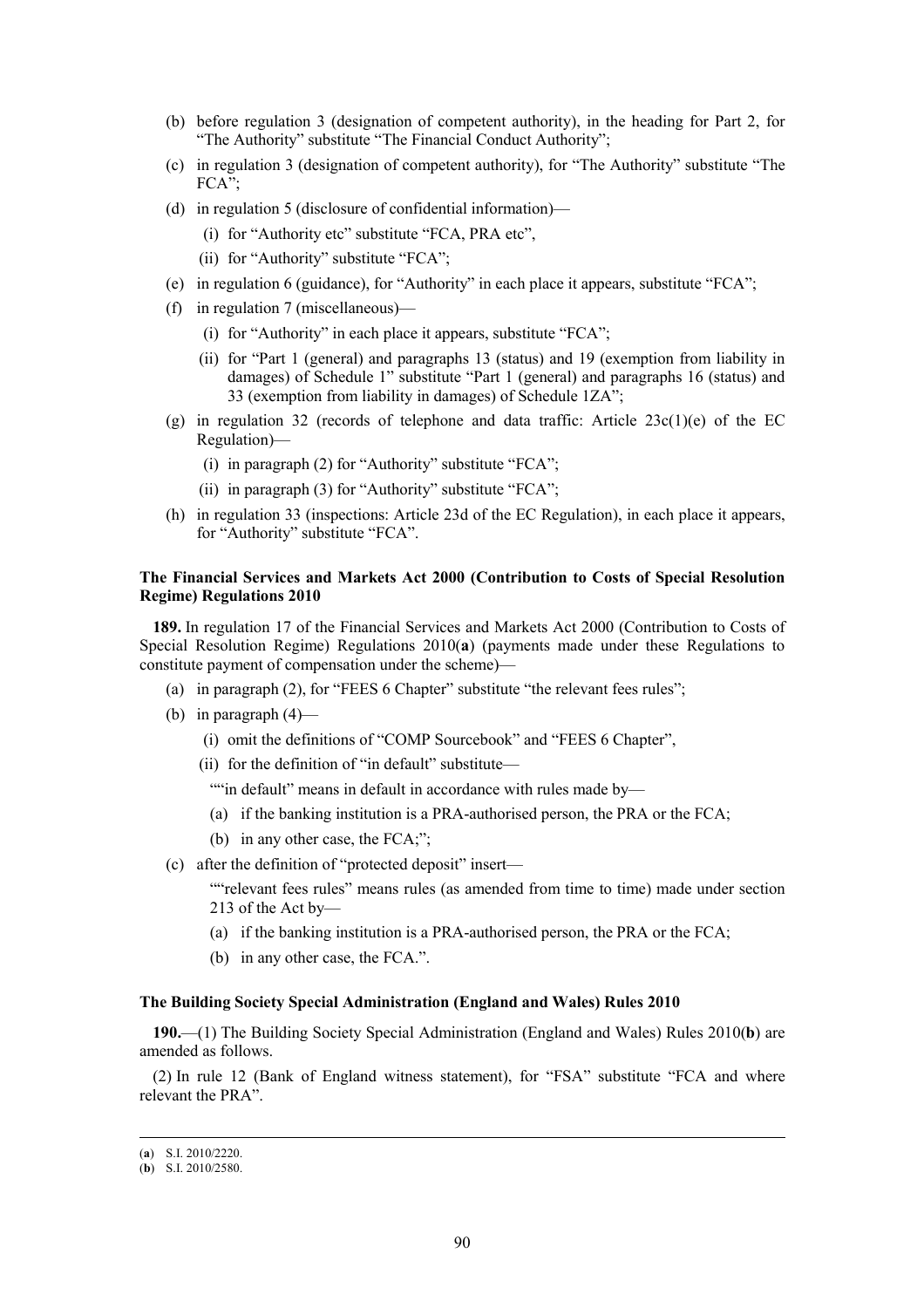(3) In rule 20 (other notification) for "FSA" substitute "FCA and where relevant the PRA".

(4) In rule 24 (notice of order) for "four" substitute "four or, if the building society is a PRAauthorised person (within the meaning of the Financial Services and Markets Act 2000), five";

(5) In rule 25 for "FSA" substitute "FCA and where relevant the PRA".

- (6) In rule 31 for "FSA" substitute "FCA and where relevant the PRA".
- (7) In rule 38 for "FSA" substitute "FCA and where relevant the PRA".

(8) In rule 45 after "four" insert "or, if the building society is a PRA-authorised person (within the meaning of the Financial Services and Markets Act 2000), five".

(9) In rule 46 for "FSA" substitute "FCA and where relevant the PRA".

(10) In rule 49 (disapplication of set-off for protected deposits)—

- (a) in paragraph  $(1)(a)$ , for "FSA Rules" substitute "the appropriate regulator's rules";
- (b) in paragraph  $(6)$ —

(i) for the definition of "FSA Rules" substitute—

""appropriate regulator's rules" means the rules, as amended from time to time, made under section 213 of the Financial Services and Markets Act 2000 by—

- (a) if the building society is a PRA-authorised person (within the meaning of that Act), the PRA or the FCA;
- (b) in any other case, the FCA;";
- (ii) in the definition of "protected deposit" for "FSA Rules" substitute "the appropriate regulator's rules".

(11) In rule 50 (end of special administration: successful rescue) for "FSA" in both places substitute "FCA and where relevant the PRA".

(12) In rule 51 (end of special administration: dissolution) for "FSA" in each place substitute "FCA and where relevant the PRA".

(13) In rule 54 (right to inspect file) for "FSA" substitute "FCA and where relevant the PRA".

(14) In rule 62(p) (general modifications), for "FSA" substitute "FCA".

- (15) In rule 63 (table of applications and special modifications) for "FSA" substitute—
	- (a) in the entry relating to rule 2.128, "FCA";
	- (b) in every other place substitute "FCA and where relevant the PRA".

### **The Building Society Insolvency (England and Wales) Rules 2010**

**191.**—(1) The Building Society Insolvency (England and Wales) Rules 2010(**a**) are amended as follows.

(2) In rule 3 (application, construction and interpretation)—

- (a) in paragraph  $(2)$ 
	- (i) after the definition of "the 2010 Rules", insert—

""the appropriate regulator", in relation to a building society, means—

- (a) if the building society is a PRA-authorised person (within the meaning of the Financial Services and Markets Act 2000), the Prudential Regulation Authority and the Financial Conduct Authority (except in rules 20, 74, 95(2) and 180 when it means the Prudential Regulation Authority or the Financial Conduct Authority);
- (b) in any other case, the Financial Conduct Authority;";
- (ii) omit the definition of "the FSA";

 <sup>(</sup>**a**) S.I. 2010/2581.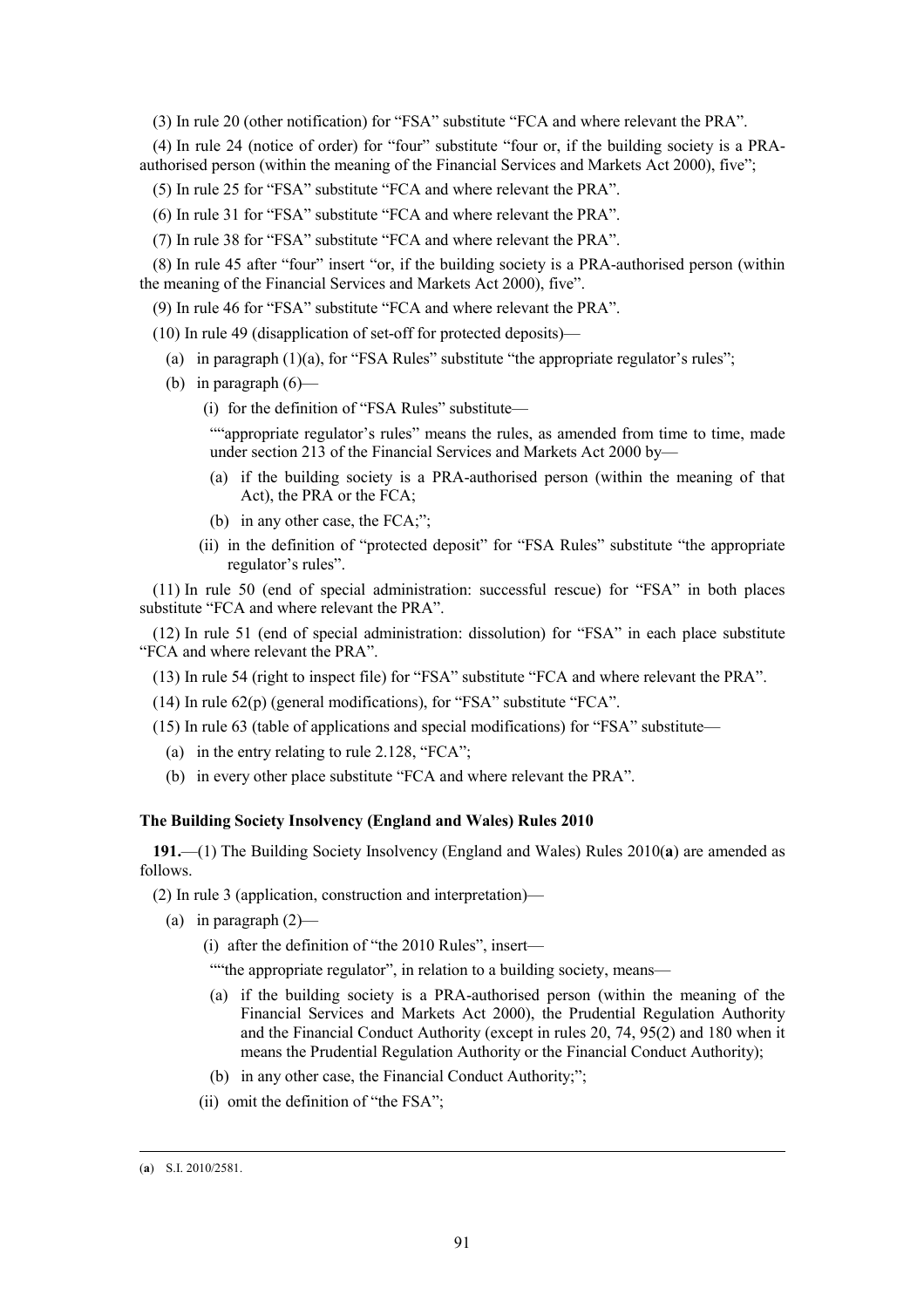- (iii) in the definition of "principal office", for "FSA", in each place, substitute "Financial Conduct Authority";
- (iv) in the definition of "registered name", for "FSA" substitute "Financial Conduct Authority":
- (b) in paragraph (6)(u), for "FSA" substitute "Financial Conduct Authority".
- (3) In rule 74 (disapplication of set-off for eligible depositors)—
	- (a) in paragraph (1), for "FSA Rules" substitute "the appropriate regulator's rules";
	- (b) in paragraph  $(6)$ 
		- (i) for the definition of "FSA Rules" substitute—

""appropriate regulator's rules" means the rules, as amended from time to time, made under section 213 of the Financial Services and Markets Act 2000 by—

- (a) if the building society is a PRA-authorised person (within the meaning of that Act), the Prudential Regulation Authority or the Financial Conduct Authority; or
- (b) in any other case, the Financial Conduct Authority;";
- (ii) in the definition of "protected deposit", for "FSA Rules" substitute "the appropriate regulator's rules".
- (4) In rule 181 (procedure following appeal under section 116 of the Banking Act)—
	- (a) for "the FSA" in the first place those words appear substitute "the Financial Conduct Authority or the Prudential Regulation Authority";
	- (b) for "the FSA" in the second place it appears substitute "the regulator in question".
- (5) For "FSA", in every other place it appears, substitute "appropriate regulator".

### **The Building Society Insolvency (Scotland) Rules 2010**

**192.**—(1) The Building Society Insolvency (Scotland) Rules 2010(**a**) are amended as follows.

(2) In rule 3 (application of rules, construction and interpretation)—

(a) in paragraph  $(2)$ —

(i) after the definition of "the 2010 Rules", insert—

- ""the appropriate regulator", in relation to a building society, means—
- (a) if the building society is a PRA-authorised person (within the meaning of the Financial Services and Markets Act 2000), the Prudential Regulation Authority and the Financial Conduct Authority (except in rules 11(2), 40(2) and 87 where it means the Prudential Regulation Authority or the Financial Conduct Authority);
- (b) in any other case, the Financial Conduct Authority;";
- (ii) omit the definition of "the FSA";
- (iii) for the definition of "FSA Rules" substitute—

""appropriate regulator's rules" means the rules, as amended from time to time, made under section 213 of the Financial Services and Markets Act 2000 by—

- (a) if the building society is a PRA-authorised person (within the meaning of that Act), the Prudential Regulation Authority or the Financial Conduct Authority; or
- (b) in any other case, the Financial Conduct Authority;";
- (iv) in the definition of "principal office", for "FSA", in each place, substitute "Financial Conduct Authority";
- (v) in the definition of definition of "protected deposit" for "FSA Rules" substitute "appropriate regulator's rules";

 <sup>(</sup>**a**) S.I 2010/2584 (S.6).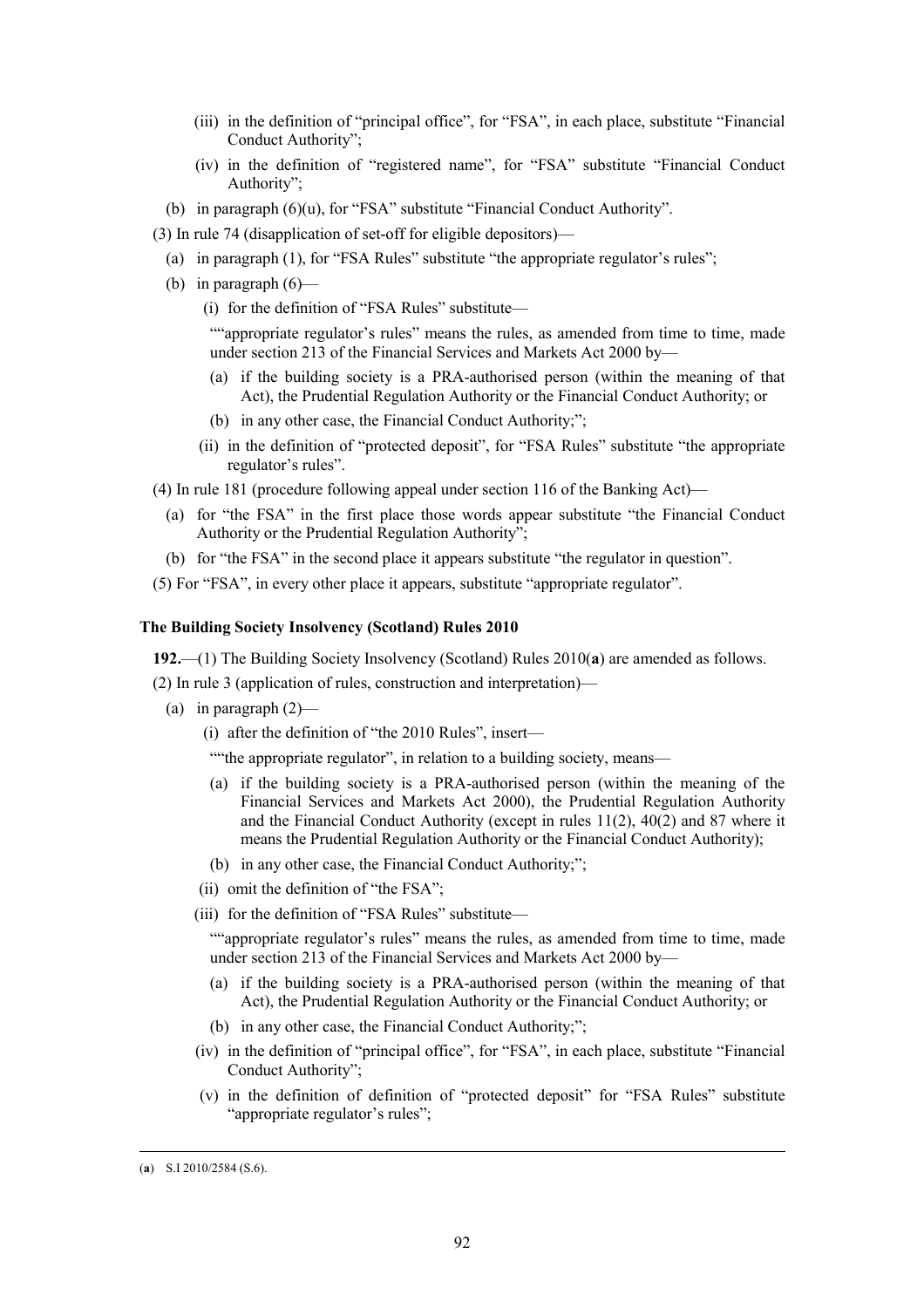- (vi) in the definition of "registered name", for "FSA" substitute "Financial Conduct Authority";
- (b) in paragraph (6)(s), for "FSA" substitute "Financial Conduct Authority".

(3) In rule 31(1) (rights of eligible depositor and set-off), for "FSA Rules" substitute "appropriate regulator's rules".

(4) In rule 32(4) (appointment by creditors), for "or the FSA (if the FSA was that applicant)" substitute "the Financial Conduct Authority (if it was that applicant) or the Prudential Regulation Authority (if it was that applicant)".

(5) In rule 40(7) (removal of building society liquidator by the court), after "three copies" insert "(unless the building society is a PRA-authorised person in which case four copies shall be sent)".

(6) In rule 88 (procedure following appeal under section 116 of the Banking Act)—

- (a) for "the FSA" in the first place those words appear substitute "the Financial Conduct Authority or the Prudential Regulation Authority";
- (b) for "the FSA" in the second place those words appear substitute "the regulator in question".

(7) In rule 90 (dissolution after winding up), for ""FSA"" substitute ""Financial Conduct Authority"".

(8) For "the FSA", in every other place it appears, substitute "the appropriate regulator".

# **The Official Statistics Order 2010**

**193.** In the Schedule to the Official Statistics Order 2010(**a**) for "Financial Services Authority" substitute "Financial Conduct Authority".

## **The Somalia (Asset-Freezing) Regulations 2010**

**194.** In paragraph 5(1)(e) of the Schedule to the Somalia (Asset-Freezing) Regulations 2010(**b**) (information provisions) for the "the Financial Services Authority" substitute "the Financial Conduct Authority or the Prudential Regulation Authority".

## **The Financial Services and Markets Act 2000 (Administration Orders Relating to Insurers) Order 2010**

**195.** In the Financial Services and Markets Act 2000 (Administration Orders Relating to Insurers) Order 2010(**c**)—

- (a) in article 3 (application and modification of the Insolvency Rules 1986 in relation to insurers), for "Financial Services Authority" substitute "Financial Conduct Authority and, where the person is a PRA-authorised person within the meaning of the Financial Services and Markets Act 2000, the Prudential Regulation Authority";
- (b) in article 4 (application and modification of the Insolvency (Scotland) Rules 1986 in relation to insurers), for "the Financial Services Authority" substitute "the Financial Conduct Authority and, where the person is a PRA-authorised person within the meaning of the Financial Services and Markets Act 2000, the Prudential Regulation Authority";
- (c) in the Schedule (modifications of Part 2 of the Insolvency Act 1986 in relation to insurers)—
	- (i) in paragraph 2(1), in the inserted paragraph 3A, for "Financial Services Authority"—

 <sup>(</sup>**a**) S.I. 2010/2893.

<sup>(</sup>**b**) S.I. 2010/2956.

<sup>(</sup>**c**) S.I. 2010/3023.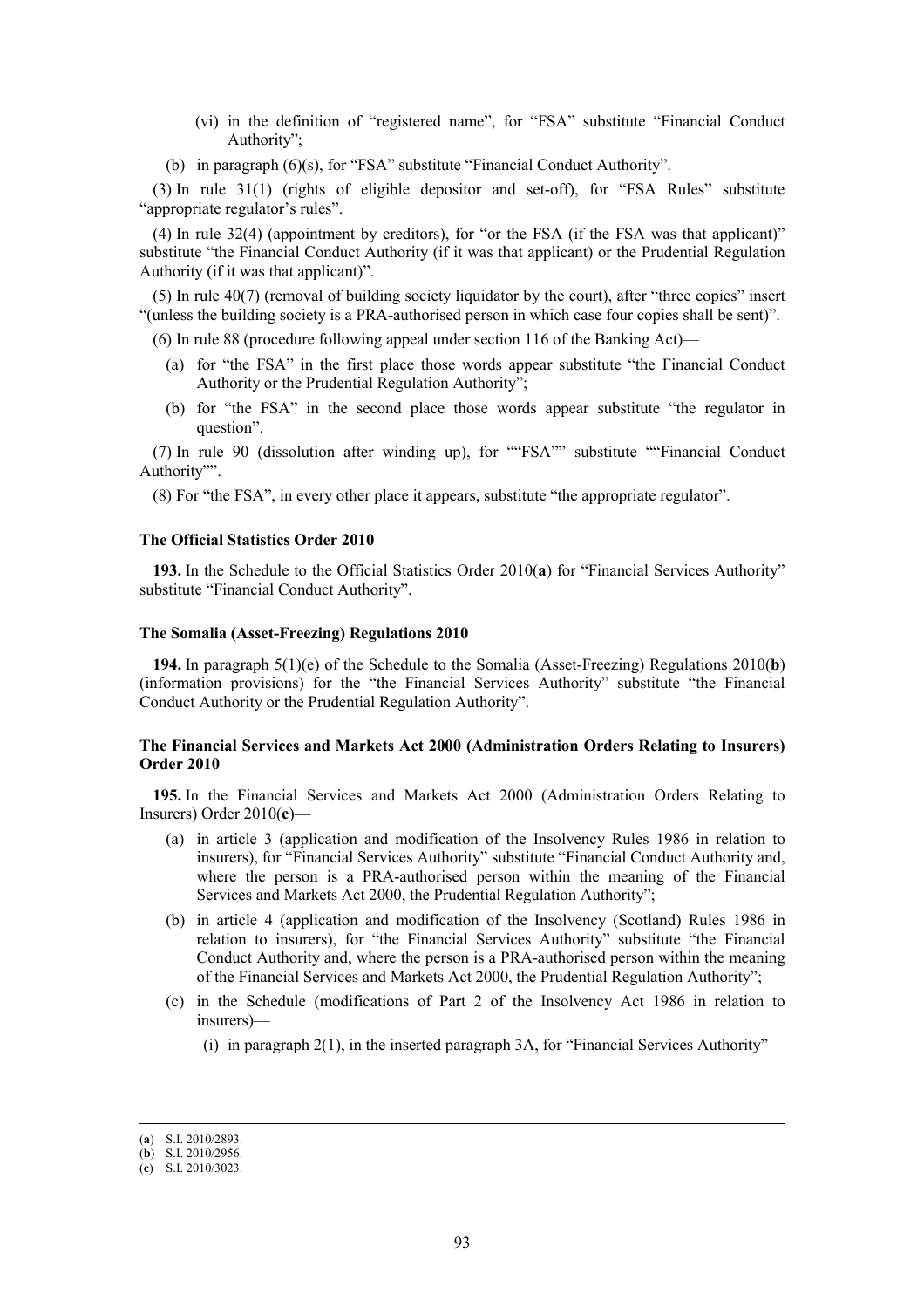- (aa) in sub-paragraph (3)(b), substitute "Prudential Regulation Authority and, if the insurer is not a PRA-authorised person within the meaning of the Financial Services and Markets Act 2000, the Financial Conduct Authority",
- (bb) in sub-paragraph (10)(c), substitute "Financial Conduct Authority or the Prudential Regulation Authority";
- (ii) in paragraph 3 for "Financial Services Authority" substitute "Financial Conduct Authority and the Prudential Regulation Authority";
- (iii) in paragraph 4 for "Financial Services Authority" substitute "Financial Conduct Authority and the Prudential Regulation Authority";
- (iv) in paragraph 5 for "Financial Services Authority" substitute "Financial Conduct Authority and the Prudential Regulation Authority";
- (v) in paragraph 8 for "Financial Services Authority" substitute "Financial Conduct Authority or the Prudential Regulation Authority";
- (vi) in paragraph 9(c) for "Financial Services Authority" substitute "Financial Conduct Authority or the Prudential Regulation Authority".

### **The Electronic Money Regulations 2011**

**196.**—(1) The Electronic Money Regulations 2011(**a**) are amended as follows.

(2) In regulation 2(1) (interpretation), in the definition of "the Authority", for "Financial Services Authority" substitute "Financial Conduct Authority".

(3) In regulation 59 (costs of supervision) for paragraph (1) substitute—

"(1) The functions of the Authority under these Regulations are to be treated for the purposes of paragraph 23 (fees) of Part 3 of Schedule 1ZA to the 2000 Act as functions conferred on the Authority under that Act with the following modifications—

- (a) section 1B(5)(a) of the 2000 Act (the FCA's general duties) does not apply to the making of rules under paragraph 23 of Part 3 of Schedule 1ZA by virtue of this regulation;
- (b) rules made under paragraph 23 of Part 3 of Schedule 1ZA by virtue of this regulation are not to be treated as regulating provisions for the purposes of section  $140A(1)$  of the 2000 Act (competition scrutiny)(**b**);
- (c) paragraph 23(7) does not apply.".

(4) In regulation 61 (Authority's exemption from liability in damages), for "paragraph 19 (exemption from liability in damages) of Part 4 of Schedule 1 to the 2000 Act" substitute "paragraph 25 (exemption from liability in damages) of Part 4 of Schedule 1ZA to the 2000 Act".

(5) In Schedule 3 (application and modification of legislation)—

(a) in paragraph 1 (disciplinary powers), for sub-paragraph (a)(**c**) substitute—

"(a) for subsection (2) substitute—

"(2) For the purpose of action by the FCA, a person is guilty of misconduct if, while a relevant person, the person has been knowingly concerned in a contravention of the Electronic Money Regulations 2011 by an electronic money issuer which is an electronic money institution, credit institution, credit union or municipal bank.";";

(b) in paragraph 2 (the Tribunal), in sub-paragraph (a), after paragraph (ii) insert—

"(iia) for subsection (7A) substitute—

"(7A) A reference is a "disciplinary reference" for the purposes of this section if it is in respect of any of the following decisions—

 <sup>(</sup>**a**) S.I. 2011/99.

<sup>(</sup>**b**) Substituted by section 24 of the Financial Services Act 2012.

<sup>(</sup>**c**) Substituted by Schedule 5 to the Financial Services Act 2012.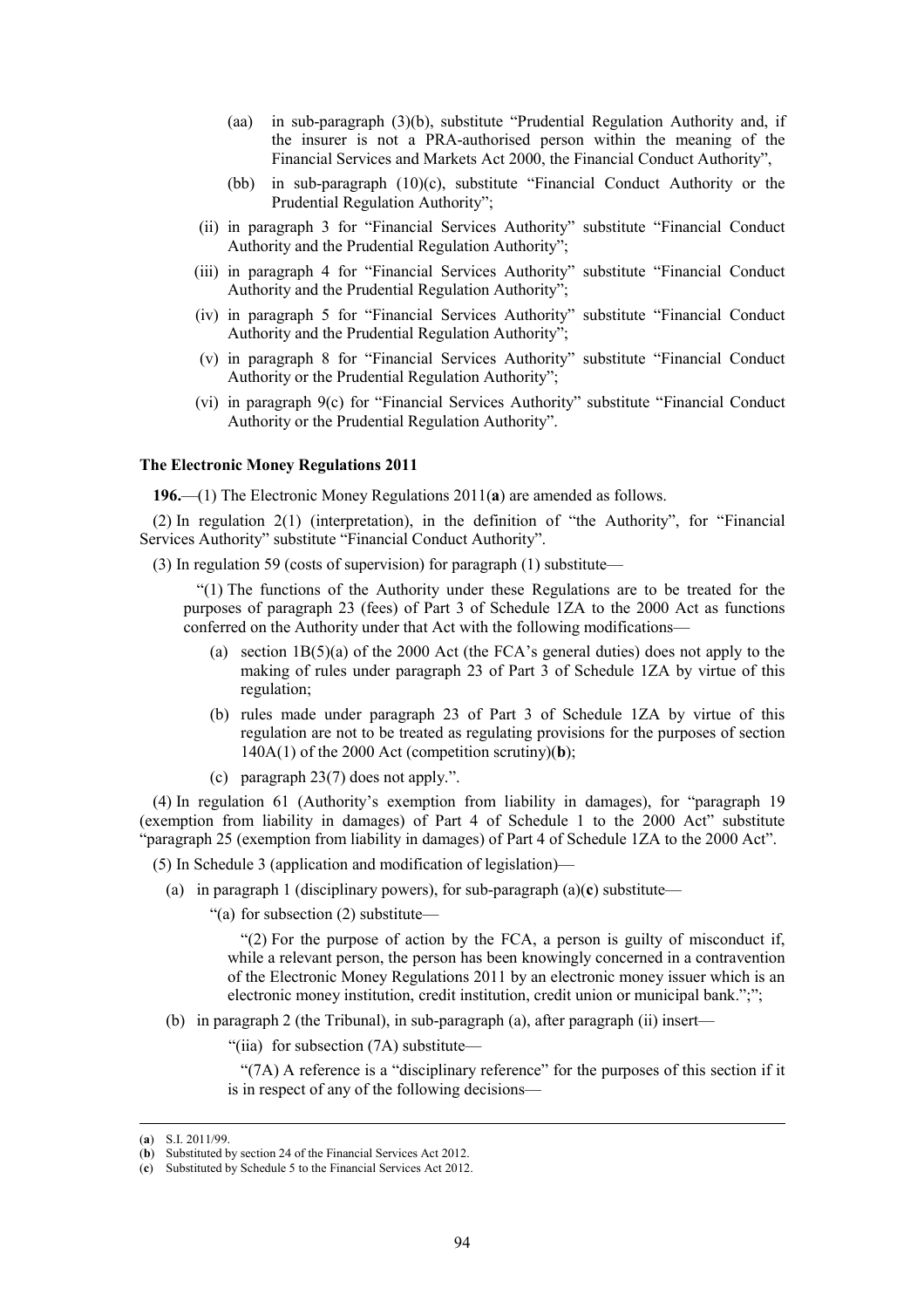- (a) a decision to publish a statement under regulation 50 of the Electronic Money Regulations 2011;
- (b) a decision to impose a penalty under regulation 51 of those Regulations;
- (c) a decision to suspend or impose a restriction on authorisation under regulation 52 of those Regulations;
- (d) a decision to take action under section 66(**a**) of the 2000 Act as applied by those Regulations;
- (e) a decision to take action under section 345(**b**) of the 2000 Act as applied by those Regulations.";";
- (c) in paragraph 3 (information gathering and investigations)—
	- (i) in sub-paragraph (a)—
		- (aa) in the heading to section 165, for "Authority's" substitute "Regulator's'";
		- (bb) in paragraph (iii), for "(b) and (c)" substitute "(b), (c) and (d)";
	- (ii) for sub-paragraph (b) substitute—
		- "(b) in section 166 (reports by skilled persons)(**c**)—
			- (i) in subsection  $(2)$ , for paragraph  $(a)$  substitute—
			- "(a) a person mentioned in paragraph (a), (b), (c), (d), (h) or (i) of the definition of "electronic money issuer" in regulation  $2(1)$  of the Electronic Money Regulations 2011 ("A")";
			- (ii) omit subsections  $(10)$  and  $(11)$ ;";
	- (iii) after sub-paragraph (b) insert—
		- "(ba) in section 166A (appointment of skilled person to collect and update information)(**d**), for each reference to an "authorised person" substitute "person mentioned in paragraph (a), (b), (c), (d), (h) or (i) of the definition of "electronic money issuer" in regulation  $2(1)$  of the Electronic Money Regulations  $2011$ ;";
	- (iv) in sub-paragraph  $(c)$ 
		- (aa) in paragraph (i) omit sub-paragraph (aa);
		- (bb) at the end of paragraph (iii) omit "and";
		- (cc) after paragraph (iii) insert—
		- "(iiia) for subsection (5A) substitute—

"(5A) "Investigating authority" means the FCA."; and";

- (v) in sub-paragraph  $(d)$ 
	- (aa) in paragraph (i) for sub-paragraph (aa) substitute—
		- "(aa) before paragraph (b) insert—
		- "(ab) a person may have contravened any requirement of or imposed under the Electronic Money Regulations 2011;";";
	- (bb) in paragraph (i)(bb) for "191" substitute "191F(**e**)";
	- (cc) for paragraph (iv) substitute—
	- "(iv) for subsection (6), substitute—
	- "(6) "Investigating authority" means the FCA.";";
- (vi) in sub-paragraph  $(e)(i)$  omit ", 351";

95

 <sup>(</sup>**a**) Amended by section 12 of and Schedule 2 to the Financial Services Act 2010 and Schedule 5 to the Financial Services Act 2012.

<sup>(</sup>**b**) Substituted by Schedule 13 to the Financial Services Act 2012. (**c**) Substituted by Schedule 12 to the Financial Services Act 2012.

<sup>(</sup>**d**) Inserted by Schedule 12 to the Financial Services Act 2012.

<sup>(</sup>**e**) Inserted by S.I.2009/534 and amended by section 26 of the Financial Services Act 2012.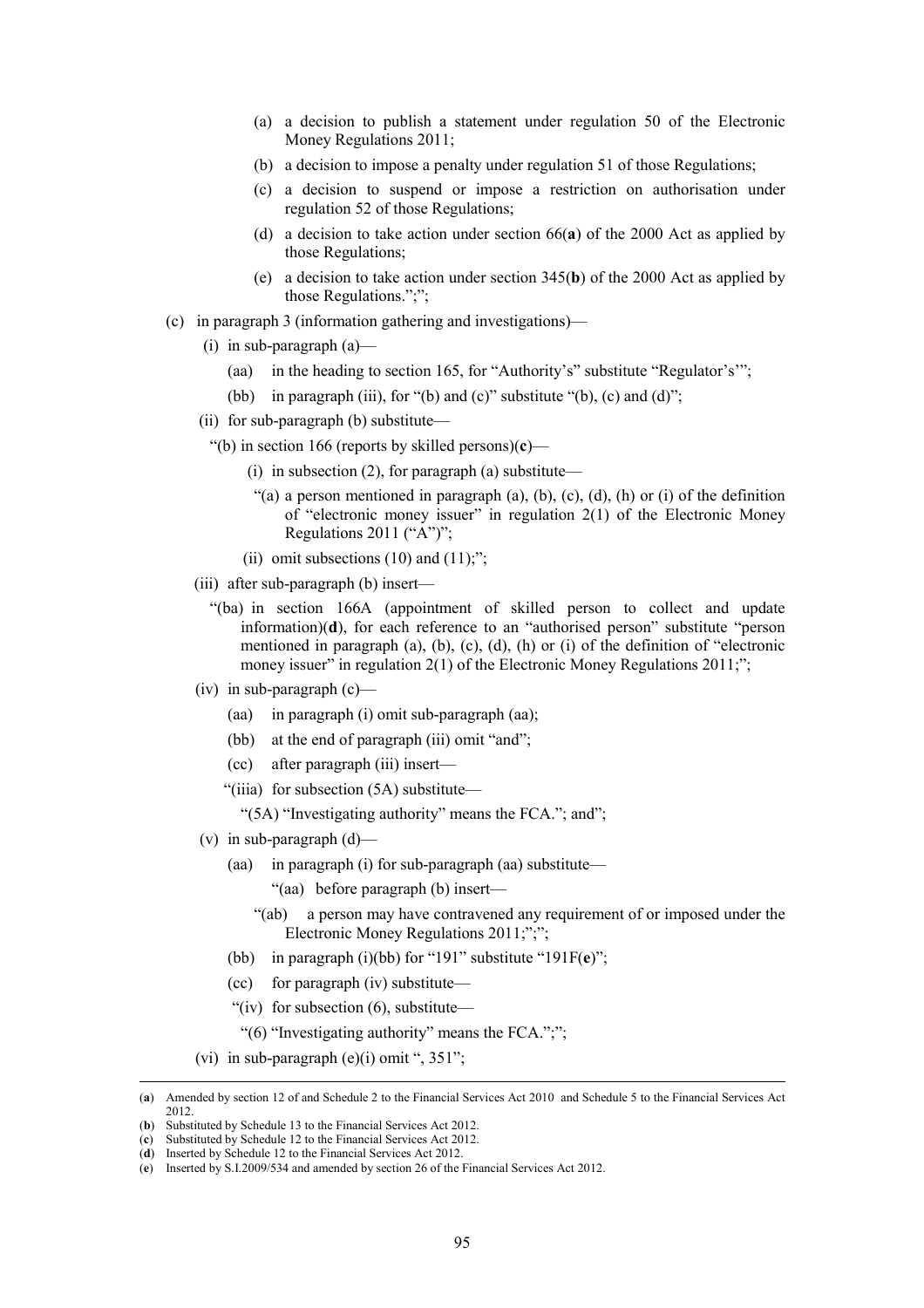- (vii) in sub-paragraph (f)(iii) for "the Authority" substitute "the FCA";
- (d) in paragraph 4 (control over electronic money institutions)—
	- (i) after sub-paragraph (a) insert—
	- "(aa) in section 178(**a**) for subsection (2A) substitute—
		- "(2A) In this Part, "the appropriate regulator" means the FCA.";
	- (ab) in section 187(2)(b)(**b**) omit "section 187A(3)(b) or";
	- (ac) omit section 187A(**c**);";
	- (ii) after sub-paragraph (b) insert—
		- "(ba) in section 191A(**d**) omit subsection (4A);";
	- (iii) for sub-paragraph (c) substitute—
		- "(c) in section 191B(**e**) (restriction notices)—
			- (i) omit subsection (2A);
			- (ii) after subsection (2B) insert—

"(2C) In a restriction notice, the FCA must direct that voting power to which the notice relates is, until further notice, not to be exercisable.";

- (iii) for subsection  $(3)(b)$  substitute—
- "(b) voting power that has been exercised as a result of the acquisition is void;";"
- (iv) after sub-paragraph (c) insert—
	- "(ca) in section 191C(**f**) omit subsection (2A);
	- (cb) in section  $191D(g)$  omit subsection  $(1A)$ ;";
- (v) in sub-paragraph (d), in the inserted section 191EA and in the heading to that section, for "the Authority" substitute "the FCA";
- (e) in paragraph 5 (auditors and actuaries)—
	- (i) at the end of sub-paragraph (a) omit "and";
	- (ii) after sub-paragraph (a) insert—
		- "(aa) for references to "appropriate regulator" or "regulator" substitute "FCA";
		- (ab) omit all references to "recognised investment exchange";
		- (ac) in section 340(**h**) omit subsections (3A),(5A) and (8)(b);
		- (ad) in section 344(**i**) omit subsection (4);
		- (ae) in section 345(**j**)—
			- (i) in subsection  $(2)(a)$  omit "or any particular class of authorised person;";
			- (ii) omit subsection  $(2)(b)$ ;
			- (iii) in subsection (3)(a), for "FCA-authorised person" substitute "electronic money institution";
			- (iv) omit subsection  $(3)(b)$ , (c) and (d);
			- (v) omit subsection (4);

 <sup>(</sup>**a**) Substituted by S.I. 2009/534 and amended by section 26 of the Financial Services Act 2012.

<sup>(</sup>**b**) Subsection 187(2) was substituted by section 26 of the Financial Services Act 2012.

<sup>(</sup>**c**) Inserted by section 26 of the Financial Services Act 2012.

<sup>(</sup>**d**) Inserted by S.I. 2009/534; amended by section 26 of the Financial Services Act 2012.

<sup>(</sup>**e**) Inserted by S.I. 2009/534; amended by section 26 of the Financial Services Act 2012. (**f**) Inserted by S.I. 2009/534; amended by section 26 of the Financial Services Act 2012.

<sup>(</sup>**g**) Inserted by S.I. 2009/534; amended by section 26 of the Financial Services Act 2012.

<sup>(</sup>**h**) Amended by Schedule 13 to the Financial Services Act 2012.

<sup>(</sup>**i**) Amended by Schedule 13 to the Financial Services Act 2012.

<sup>(</sup>**j**) Substituted by Schedule 13 to the Financial Services Act 2012.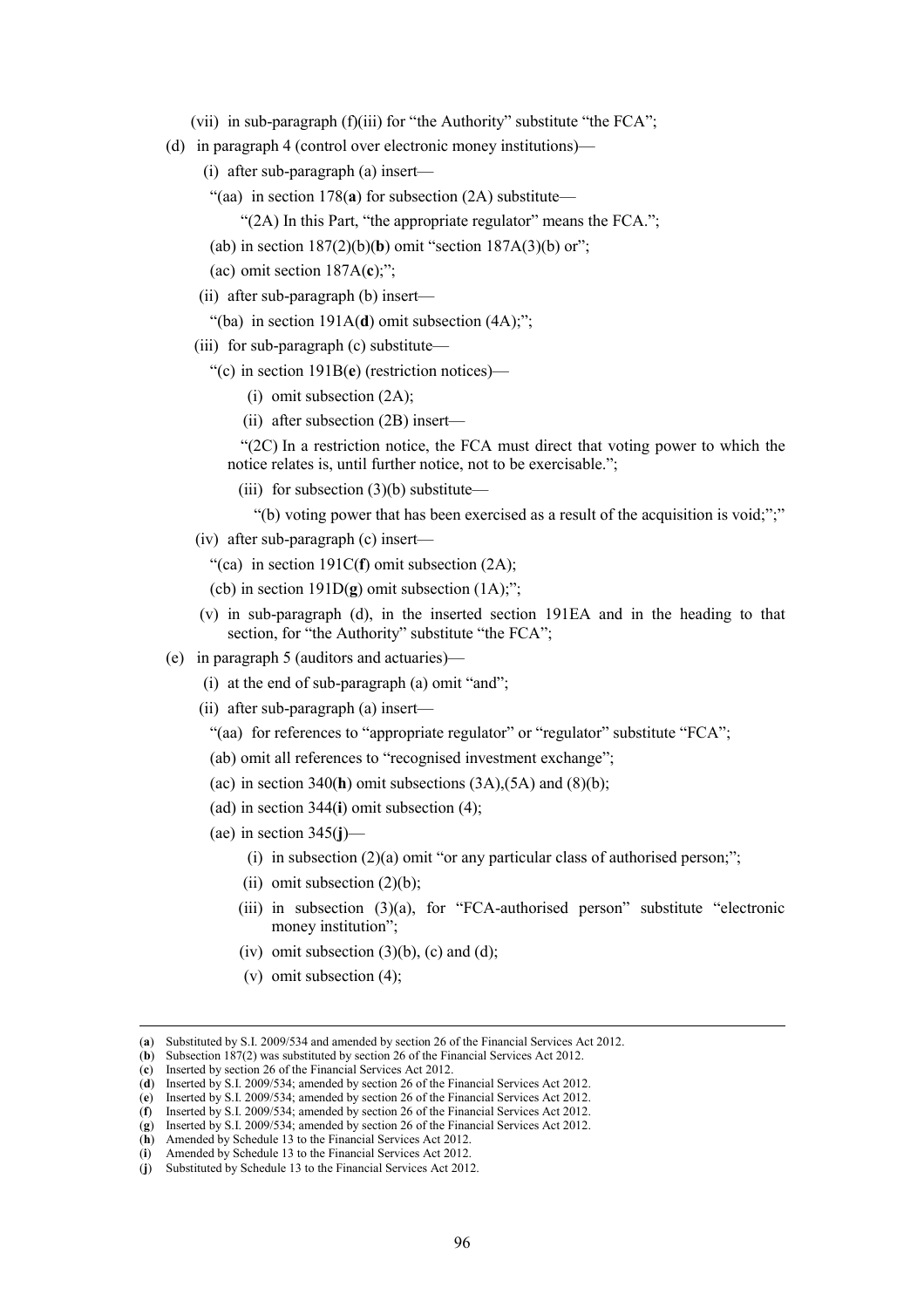- (af) omit section 345A(**a**);
- (ag) in section 345B(**b**)—
	- (i) in paragraph (1) omit "or the PRA proposes to act under section  $345A(3)$ ";
	- (ii) in paragraphs (4) and (7) omit "or the PRA decides to act under section  $345A(3)$ ";
- (ah) in section 345C(**c**) omit "or 345A(4)(b)";

(ai) in section  $345D(d)$  omit subsections (2) and (9);";

- (f) in paragraph 6 (restrictions on disclosure of information)—
	- (i) in the heading to section 348, for "Authority" substitute "FCA, PRA";
	- (ii) omit ", 351 (competition information)";
	- (iii) in sub-paragraph (a)—
		- (aa) for paragraph (i) substitute—
			- "(i) in subsection  $(2)(b)$  for the words from ", the PRA" to the end substitute "under the Electronic Money Regulations 2011; and";
		- (bb) in paragraph (iii)(bb) for "(b) and (c)" substitute "(aa) and (c)";
		- (cc) in paragraph  $(iii)(cc)$  for ""the Authority"" substitute "the FCA";
		- (dd) for paragraph (iii)(dd) substitute—
			- "(dd) in paragraph (ea) for "a person mentioned in those paragraphs" substitute "the FCA";
			- (ee) in paragraph (f) for "a person mentioned in those paragraphs" substitute "the FCA";
		- (ee) for paragraph (iv) substitute—
		- "(iv) in subsection (6) for paragraphs (a) and (b) substitute "any body or person appointed under regulation 48 of the Electronic Money Regulations 2011"; and"
	- (iv) for sub-paragraph (b) substitute—

"(b) in section 349(**e**)—

- (i) in subsection  $(2)(c)$  omit "or the PRA";
- (ii) omit subsections (3A) and (3B).";
- (g) in paragraph 7 (insolvency)—
	- (i) after sub-paragraph (a) insert—
	- "(aa) omit references to a recognised investment exchange;";
	- (ii) for sub-paragraph (d) substitute—

"(d) in section 368(**f**), for "a regulator" in each place it appears substitute "the FCA";";

- (h) in paragraph 8 (warning notices and decision notices)—
	- (i) before sub-paragraph (a) insert—
	- "(za) in section  $387(g)$  (warning notices), omit subsections  $(1A)$  and  $(3A)$ ;";

 <sup>(</sup>**a**) Inserted by Schedule 13 to the Financial Services Act 2012.

<sup>(</sup>**b**) Inserted by Schedule 13 to the Financial Services Act 2012.

<sup>(</sup>**c**) Inserted by Schedule 13 to the Financial Services Act 2012.

<sup>(</sup>**d**) Inserted by Schedule 13 to the Financial Services Act 2012.

<sup>(</sup>**e**) Amended by section 964 of the Companies Act 2006 c. 46; Schedule 12 to the Financial Services Act 2012; S.I. 2007/1093 and S.I. 2011/1043.

<sup>(</sup>**f**) Section 368 was amended by schedule 14 to the Financial Services Act 2012.

<sup>(</sup>**g**) Amended by Schedule 9 to the Financial Services Act 2012.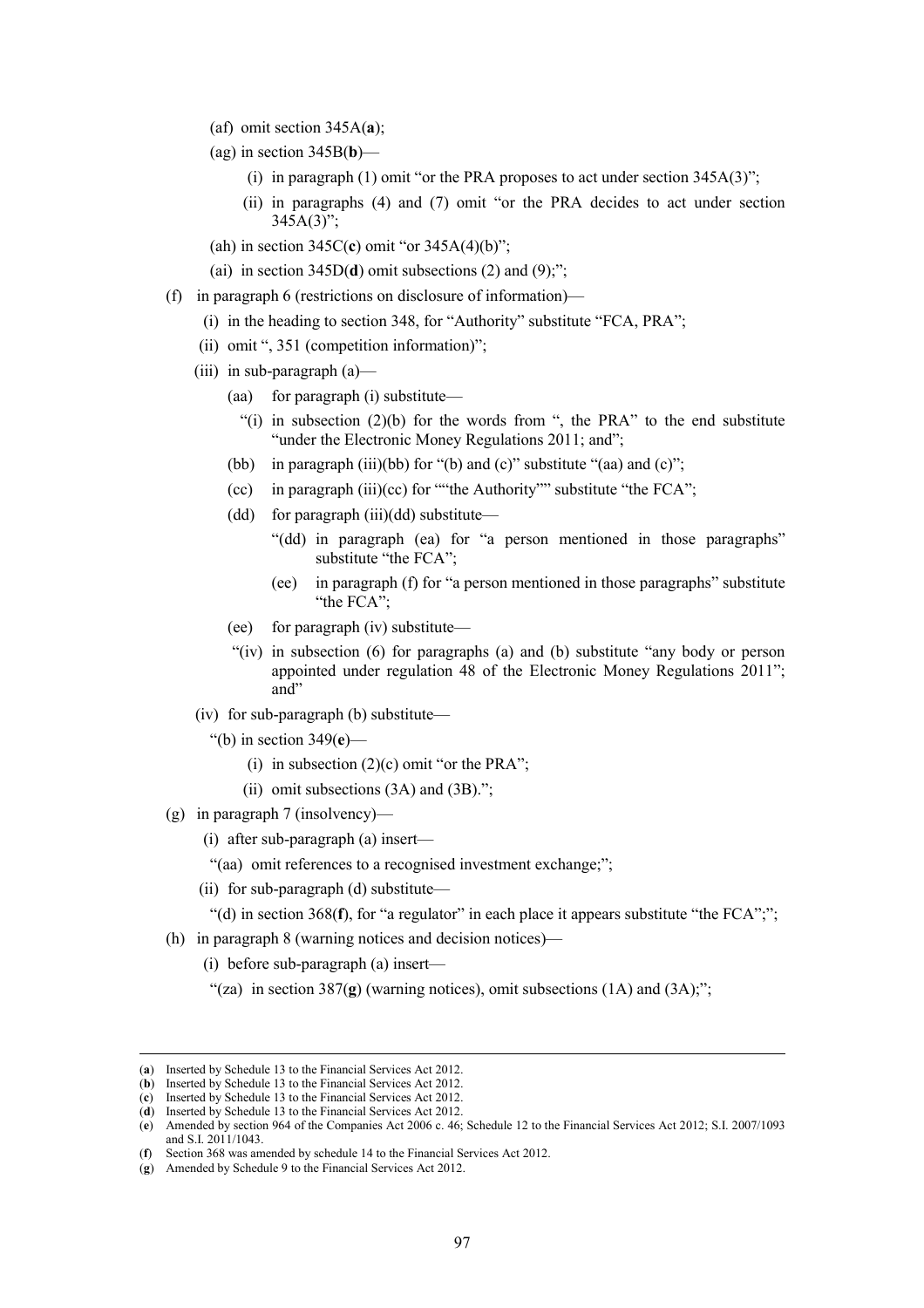- (ii) in sub-paragraph (a) after for "subsection (2)" substitute "omit subsections (1A) and  $(2)$ ";
- $(iii)$  in sub-paragraph  $(c)$ 
	- (aa) before sub-paragraph (i) insert—
	- "(iza) for subsection (1ZB) substitute—

"(1ZB) A warning notice falls within this subsection if it is given under—

- (a) section 67;
- (b) section 345B;
- (c) regulation 10 of the Electronic Money Regulations 2011 (including regulation 10 as applied by regulation 15 of those Regulations);
- (d) regulation 29 of those Regulations;
- (e) regulation 35 of those Regulations;
- (f) regulation 53 of those Regulations; or
- (g) regulation 56 of those Regulations.";
- (izb) omit subsection (6A);";
- (iv) in sub-paragraph (e) for "(the Authority's procedures)" substitute "(the FCA's and PRA's procedures)".

## **The Legal Services Act 2007 (Disclosure of Restricted Information) Order 2011**

**197.** In Schedule 1 to the Legal Services Act 2007 (Disclosure of Restricted Information) Order 2011(**a**) (persons to whom information may be disclosed), for "The Financial Services Authority" substitute—

"The Financial Conduct Authority

The Prudential Regulation Authority

The Bank of England (in its capacity as a regulator of recognised clearing houses (within the meaning of the Financial Services and Markets Act 2000)).".

## **The Investment Bank Special Administration Regulations 2011**

**198.** In the Investment Bank Special Administration Regulations 2011(**b**)—

- (a) in regulation 2(1) (interpretation)—
	- (i) in the definition of "Authorities", for "and the FSA" substitute ", the FCA and the PRA";
	- (ii) for the definition of "FSA" substitute—

""FCA" means the Financial Conduct Authority;";

(iii) after the definition beginning "Objective 1", insert—

""PRA" means the Prudential Regulation Authority;

"PRA-authorised person" has the meaning given by FSMA;";

- (iv) in the definition of "recognised overseas clearing house", for "the FSA has made a recognition order" substitute "a recognition order has been made":
- (v) in the definition of "recognised overseas investment exchange", for "the FSA has made a recognition order" substitute "a recognition order has been made";
- (vi) after the definition of "recognised overseas investment exchange", insert—

 <sup>(</sup>**a**) S.I. 2011/122.

<sup>(</sup>**b**) S.I. 2011/245.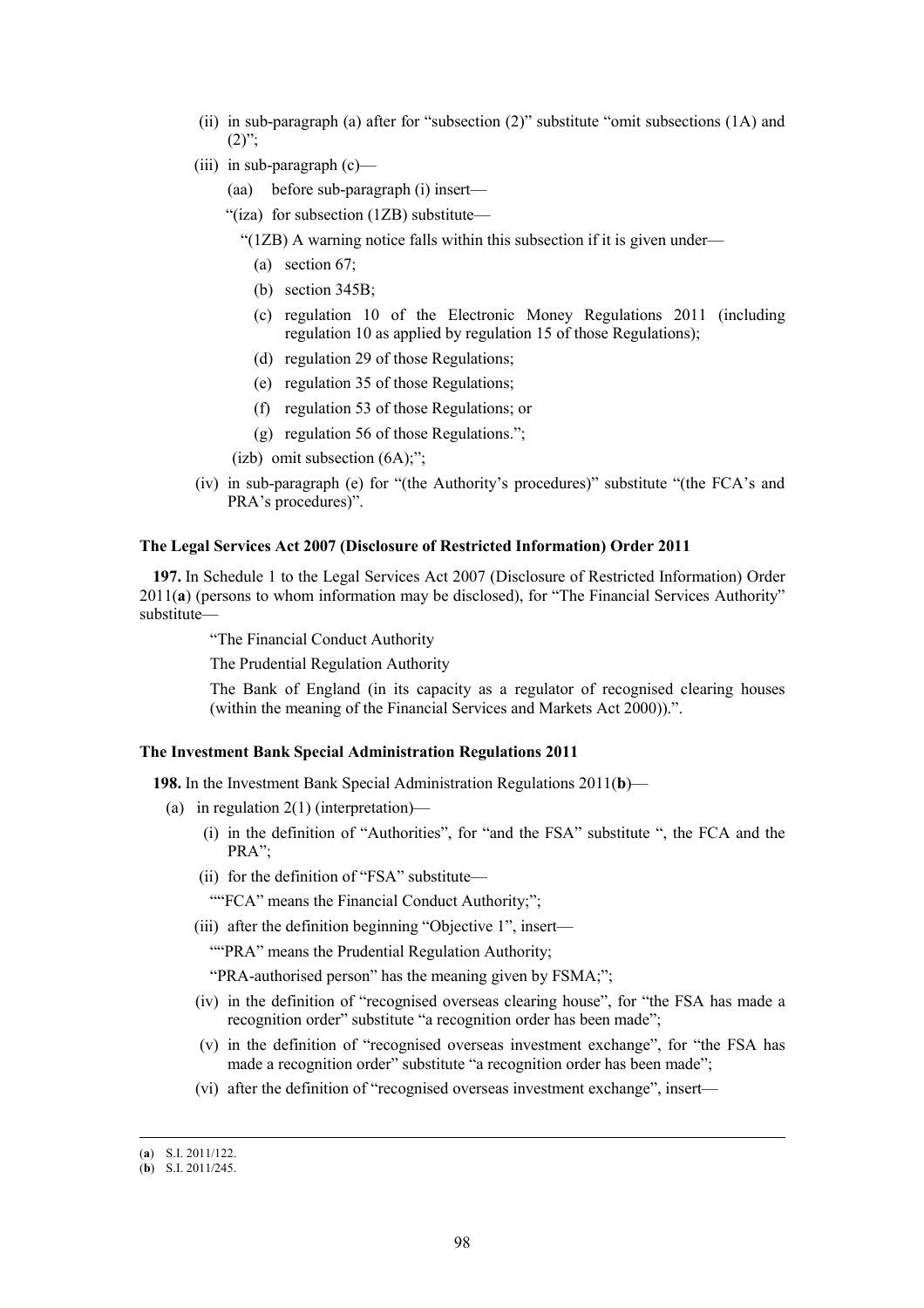""the regulators" means the FCA and the PRA, and references to a regulator are to be read accordingly;";

- (vii) in the definition of "statement of proposals", for "FSA" substitute "FCA or, where relevant, the PRA";
- (b) in regulation 3 (overview)—
	- (i) in paragraph  $(2)(c)$ , for "FSA" substitute "FCA or, where relevant, the PRA";
	- (ii) in paragraph (3)(b), for "or, as the case may be, the FSA" substitute ", the FCA or, in certain cases, the PRA";
- (c) in regulation 5 (application)—
	- (i) in paragraph  $(1)$ 
		- (aa) at the end of sub-paragraph (g), omit "or";
		- (bb) for sub-paragraph (h) substitute—

"(h) the FCA; or

- (i) if the investment bank is a PRA-authorised person, the PRA.";
- (ii) in paragraph (2), for "FSA", in each place it appears, substitute "FCA";
- (iii) after paragraph (2), insert—

"(2A) Where an application is made by a person other than the PRA in relation to an investment bank which is a PRA-authorised person, the PRA is entitled to be heard at—

- (a) the hearing of the application for special administration; and
- (b) any other hearing of the court in relation to the investment bank under these Regulations.";
- (iv) in paragraph (4), for "FSA" substitute "appropriate regulator";
- (d) in regulation 6(2) (grounds for applying), for "FSA" substitute "FCA or, where relevant, the PRA";
- (e) in regulation 7 (powers of the court)—
	- (i) in paragraph  $(1)$ 
		- (aa) in sub-paragraph (e), for "FSA", in each place it appears, substitute "FCA";
		- (bb) after sub-paragraph (e), insert—
	- "(ea) on the application of the PRA, treat the application as an administration application by the PRA under Schedule B1 in accordance with section 359(1A) of FSMA;";
	- (ii) in paragraph  $(2)(a)$ , for "or the FSA" substitute ", the FCA or PRA";
- (f) in regulation 8 (notice to FSA of preliminary steps to other insolvency proceedings)—
	- (i) for "FSA" in each place it appears (including the heading), substitute "appropriate regulator";
	- (ii) in paragraph (8), before the definition of "investment bank" insert—

""appropriate regulator" means—

- (a) in relation to an investment bank which is a PRA-authorised person, the FCA and the PRA (and any references in this regulation to the "appropriate regulator" are to be read as references to each of the FCA and PRA);
- (b) in any other case, the FCA;";
- (g) in regulation 11(8) (objective 1 distribution of client assets), for "section 139(**a**) of FSMA (clients' money)" substitute "section 137B of FSMA (FCA general rules: clients' money, right to rescind etc.)";

 <sup>(</sup>**a**) Section 139 is repealed, and section 137B is inserted, by the 2012 Act, section 24.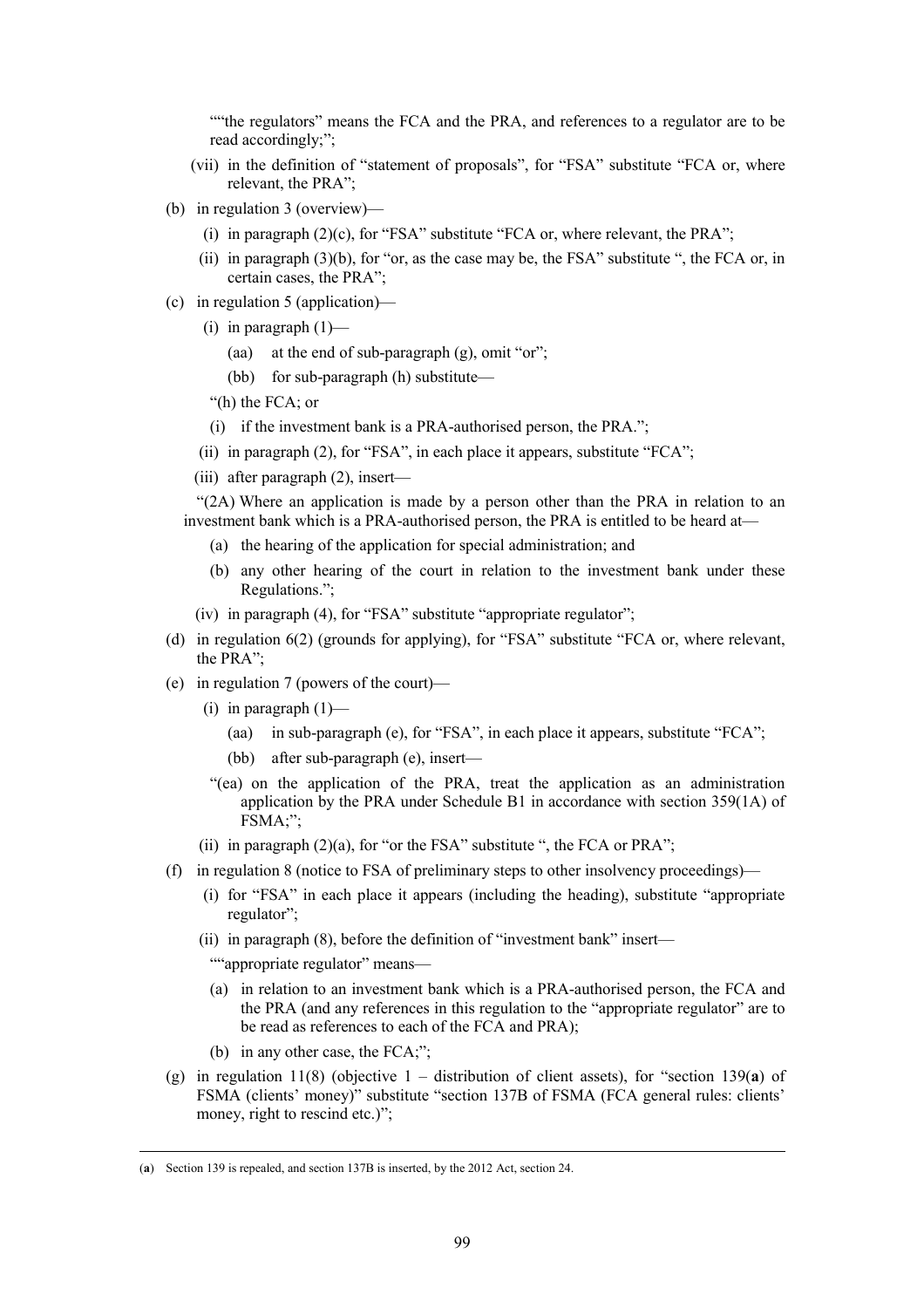- (h) in regulation  $12(1)(c)$  (objective  $1 -$  shortfall in client assets held in omnibus account) for "section 139 of FSMA (clients' money)" substitute "section 137B of FSMA (FCA general rules: clients' money, right to rescind etc.)";
- (i) in regulation 15 (general powers, duties and effect), in Table 1—
	- (i) in the modification relating to paragraph 46—
		- (aa) in paragraph (c), for "FSA" in each place it appears, substitute "FCA";
		- (bb) after paragraph (c) insert—
	- "(ca) Where the special administration application relates to a PRA-authorised person and has not been made by the PRA, notice of the administrator's appointment shall also be sent under sub-paragraph (5) to the PRA.";
	- (ii) in the comment relating to the first entry for paragraph 49, for "FSA" substitute "FCA or, where relevant, the PRA";
	- (iii) in the modifications or comments relating to paragraphs 49 (second entry), 50, 51, 54, 56, 57, 74 (but not the modifications in paragraphs (c) and (d)), 75, 84 and 91, for "FSA" substitute "FCA and, where the investment bank concerned is a PRAauthorised person, the PRA";
	- (iv) in the modification relating to paragraph 53—
		- (aa) in paragraph (b), for "FSA" in each place it appears substitute "FCA";
		- (bb) after paragraph (b) insert—
		- "(c) If the investment bank concerned is a PRA-authorised person, and if the PRA has not appointed a person to attend the meeting under sub-paragraph (2), the administrator must also report any decision taken to the PRA.";
	- (v) in the modification relating to paragraph 68, for "FSA" substitute "FCA or, where relevant, the PRA";
	- (vi) in the modifications or comments relating to paragraphs 74 (but not the modifications in paragraph (a)), 81, 87 and 89, for "FSA" substitute "FCA or the PRA";
- (j) in regulation 16 (FSA direction)—
	- (i) in the heading, for "FSA" substitute "Appropriate regulator";
	- (ii) in paragraphs  $(1)$ ,  $(4)$ ,  $(5)$  and  $(5)$ , for "FSA" substitute "appropriate regulator";
	- (iii) in paragraph (2), for "the FSA", substitute "that regulator";
	- (iv) after paragraph (4) insert—

"(4A) Where the investment bank concerned is a PRA-authorised person, the appropriate regulator must also consult the other regulator before giving such a direction.";

- (v) after paragraph (6) insert—
- "(7) In this regulation, "appropriate regulator" means—
	- (a) in relation to an investment bank which is a PRA-authorised person, the FCA or the PRA;
	- (b) in any other case, the FCA.";
- (k) in regulation 17 (administrator's proposals in the event of FSA direction)—
	- (i) in the heading, for "FSA" substitute "Appropriate regulator";
	- (ii) in paragraph  $(1)$ 
		- (aa) for "FSA" in the first place it appears, substitute "FCA or the PRA"; (bb) omit "FSA's";
	- (iii) in paragraphs (3), (4) and (8) for "FSA" in each place it appears substitute "the regulator which has given the direction";
	- (iv) in paragraph (6), omit "FSA's";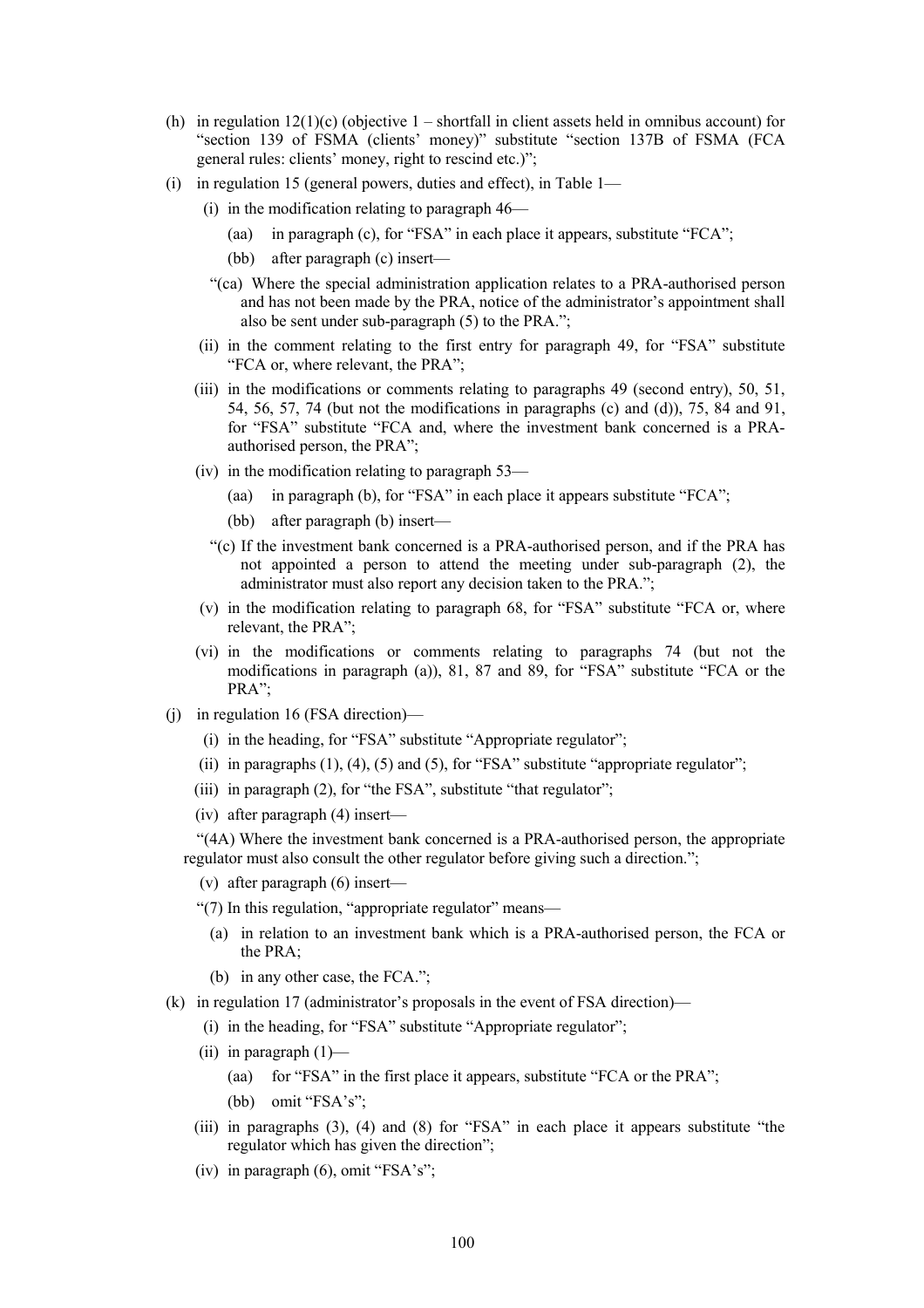- (v) in paragraph (9), for "FSA" substitute "FCA or the PRA";
- (l) in regulation 18 (revision of proposals in the event of FSA direction)—
	- (i) in the heading, for "FSA" substitute "Appropriate regulator";
	- (ii) for "the FSA", in the first place it appears, substitute "the regulator which gave the direction under regulation 16";
	- (iii) for "the FSA", in each other place it appears, substitute "that regulator";
- (m) in regulation 19 (FSA direction withdrawn)—
	- (i) in the heading, for "FSA" substitute "Appropriate regulator";
	- (ii) in paragraph  $(1)$ 
		- (aa) for "FSA" substitute "regulator which gave the direction under regulation 16"; (bb) omit "FSA's";
- (n) in regulation 20(3) (successful rescue), for "FSA" substitute "FCA and, where the investment bank concerned is a PRA-authorised person, the PRA";
- (o) in regulation 22(3) (special administration order as an alternative order), for "FSA" substitute "FCA or, where the investment bank concerned is a PRA-authorised person, the PRA";
- (p) n paragraphs 3(b) and 4(3) of Schedule 1, for "FSA" substitute "FCA or the PRA";
- (q) in Schedule 2 (special administration (bank administration))—
	- (i) in paragraph 3(4) for "FSA" substitute "FCA or the PRA";
	- (ii) in paragraph 6, in the Table, in the modifications relating to section 145—
		- (aa) for "FSA", in each place it appears, except in paragraph (l)(iii) (the modification relating to paragraph 74), substitute "FCA and, where the investment bank concerned is a PRA-authorised person, the PRA";
		- (bb) in the modification in paragraph (l)(iii), for "FSA" in each place it appears substitute "FCA or the PRA";
	- (iii) in paragraph 8—
		- (aa) in sub-paragraph (1), for "the FSA"—
		- (bb) in the first place it appears, substitute "a regulator";
		- (cc) in the second place it appears, substitute "that regulator";
		- (dd) in sub-paragraph (2), for "the FSA have not" substitute "neither regulator has";
		- (ee) in sub-paragraph (3)—
		- $(ff)$  for "the FSA have" substitute "a regulator has";
		- (gg) for "or the FSA" substitute "or that regulator";
		- (hh) in sub-paragraph (5), omit "FSA's" and "FSA";
	- (iv) in paragraph 9—
		- (aa) in sub-paragraph (1)(a), for "FSA" substitute "FCA and, where the investment bank concerned is a PRA-authorised person, the PRA";
		- (bb) in sub-paragraph  $(2)(a)$ , for "the FSA"—
		- (cc) in the first place it appears, substitute "a regulator";
		- (dd) in the second place it appears, substitute "that regulator";
	- (v) in paragraph  $10$ 
		- (aa) in sub-paragraph (1), for "the FSA" substitute "a regulator";
		- (bb) in sub-paragraph (2)(b), for "FSA" substitute "FCA and, where the investment bank concerned is a PRA-authorised person, the PRA";
		- (cc) in sub-paragraph (3)(b), for "the FSA" substitute "a regulator";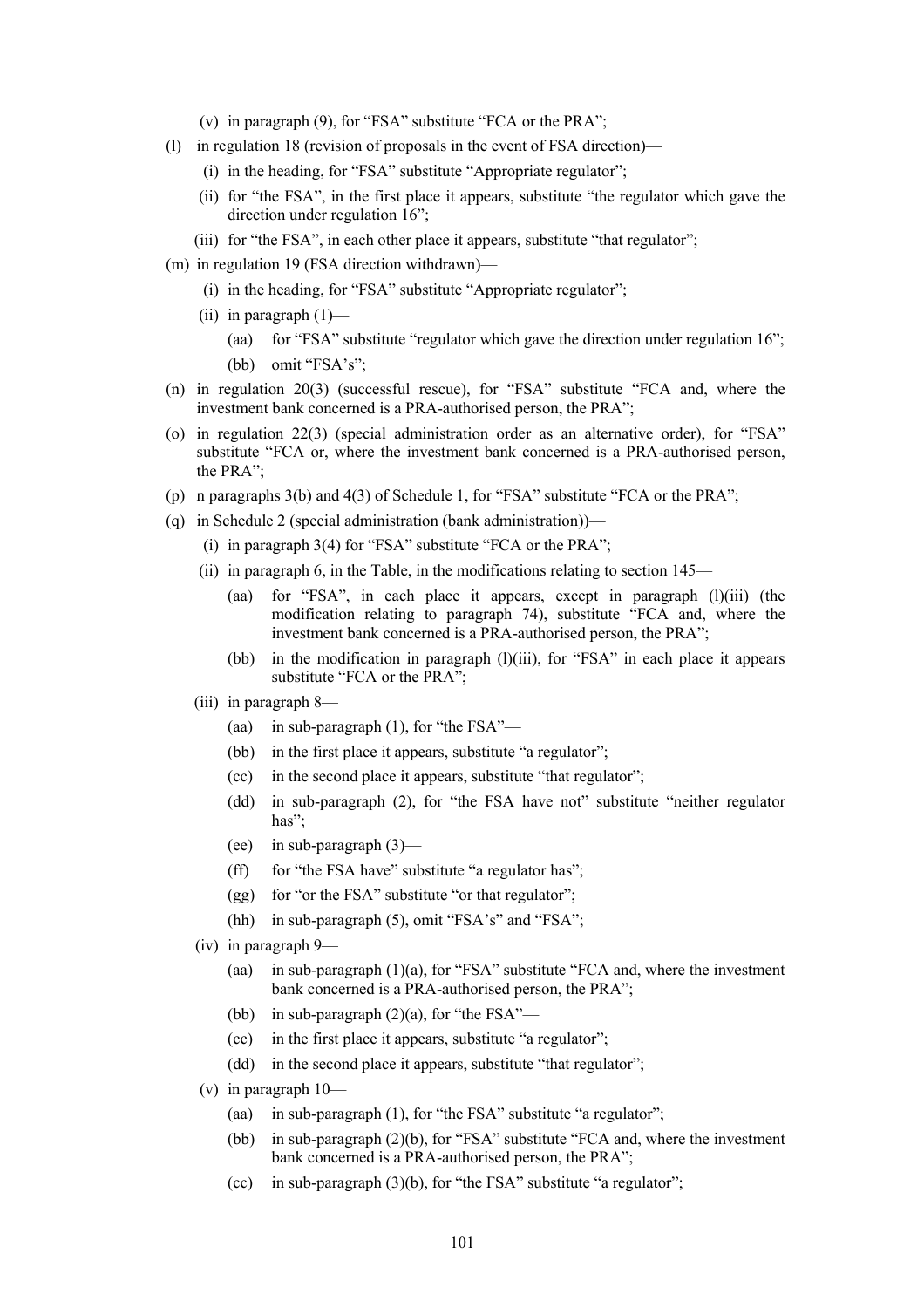- (dd) in sub-paragraph (4), for "the FSA"—
- (ee) in the first place it appears, substitute "FCA or, where the investment bank concerned is a PRA-authorised person, the PRA";
- (ff) in the second place it appears, substitute "that regulator";
- (gg) in sub-paragraph (4), for "the FSA"—
- (hh) in the first place it appears, substitute "a regulator";
- (ii) in the second place it appears, substitute "that regulator";
- (vi) in paragraph 11—
	- (aa) in sub-paragraph (2), for "the FSA"—
	- (bb) in the first place it appears, substitute "a regulator";
	- (cc) in the second place it appears, substitute "that regulator";
	- (dd) in sub-paragraphs (3) and (4), for "the FSA" substitute "FCA or, where relevant, the PRA";
	- (ee) in sub-paragraph (5), for "the FSA"—
	- $(f\text{f})$  for "the FSA have not" substitute "neither regulator has";
	- (gg) for "FSA shall" substitute "FCA and, where the investment bank concerned is a PRA-authorised person, the PRA shall";
- (vii) in the heading before paragraph 12, for "FSA" substitute "regulation 16";
- (viii) in paragraph 12—
	- (aa) in sub-paragraph  $(1)(c)$ , for "the FSA has not given a direction" substitute "no direction has been given";
	- (bb) in sub-paragraph (3), for "FSA" substitute "FCA and, where the investment bank concerned is a PRA-authorised person, the PRA";
	- (ix) in the heading before paragraph 13, for "FSA" substitute "regulation 16";
	- (x) in paragraph 13—
		- (aa) in sub-paragraph  $(1)(c)$ , for "the FSA" substitute "a regulator";
		- (bb) in sub-paragraphs (2), (3) and (4) for "the FSA" substitute "that regulator";
	- (xi) in paragraph 15(3), for "FSA" substitute "FCA and, where the investment bank concerned is a PRA-authorised person, the PRA";
- (r) in Schedule 4 (application of these regulations to partnerships), in paragraph 4, in Table 1, for "FSA", in each place where it appears, substitute "FCA and, where the investment bank concerned is a PRA-authorised person, the PRA" except as provided in the following—
	- (i) in the modifications relating to paragraph 26 of Schedule 2 to the 1994 Order (paragraph 74 of Schedule B1), in paragraphs (c) and (d)(iii), for "FSA" substitute "FCA or the PRA";
	- (ii) in the modifications relating to paragraph 29 of Schedule 2 to the 1994 Order (paragraph 87 of Schedule B1) and paragraph 30 of Schedule 2 (paragraph 89 of Schedule B1), for "or the FSA" substitute ", the FCA or the PRA";
- (s) in Schedule 6 (modifications and consequential amendments), in paragraph 3—
	- (i) in sub-paragraph  $(2)(b)$ , in the modified section  $215(4)$ , for "Authority" substitute "regulators";
	- (ii) in sub-paragraph (5), in the heading for section 375, for "Authority's right" substitute "right of FCA and PRA".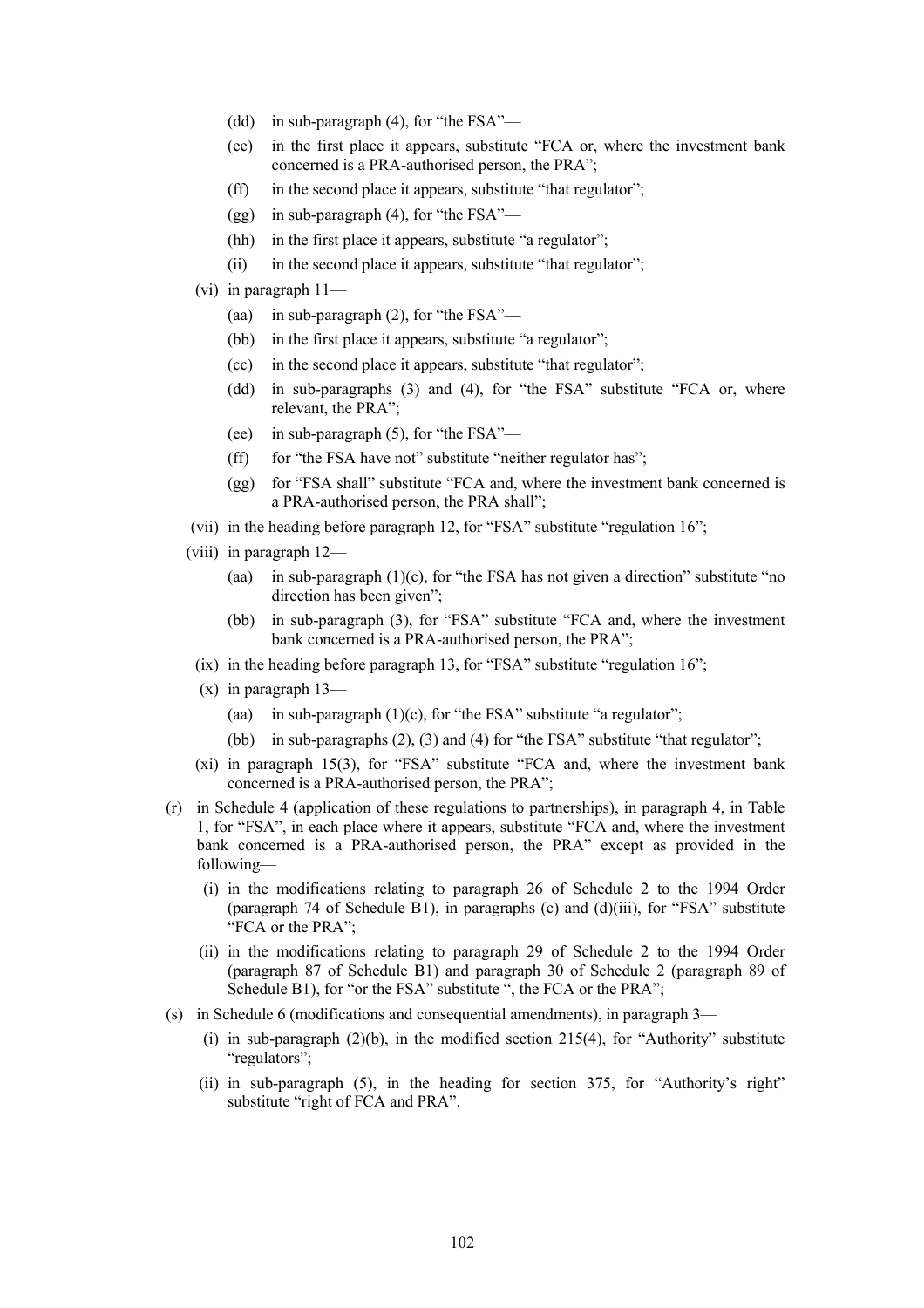## **Transitional provision in relation to the Investment Bank Special Administration Regulations 2011**

**199.** For the purposes of the Investment Bank Special Administration Regulations 2011 anything done by or in relation to the Financial Services Authority under those Regulations (including, in particular, the giving of directions under regulation 16) in relation to an investment bank which is, on 1st April 2013, a PRA-authorised person within the meaning of those Regulations is to be treated as having also been done, unless the context otherwise requires, by or in relation to the Prudential Regulation Authority.

## **The Libya (Financial Sanctions) Order 2011**

**200.** In paragraph 5(1)(e) of the Schedule to the Libya (Financial Sanctions) Order 2011(**a**) (general power to disclose information), for "Financial Services Authority" substitute "Financial Conduct Authority, the Prudential Regulation Authority".

### **The Libya (Asset-Freezing) Regulations 2011**

**201.** In paragraph 5(1)(e) of the Schedule to the Libya (Asset-Freezing) Regulations 2011(**b**) (general power to disclose information), for "Financial Services Authority" substitute "Financial Conduct Authority, the Prudential Regulation Authority".

## **The Independent Health Care (Wales) Regulations 2011**

**202.** In regulation 2(1) (interpretation)(dehongli) of the Independent Health Care (Wales) Regulations 2011(**c**)—

- (a) in the English text—
	- (i) for the definition of "Financial Services Authority" substitute—

""Financial Conduct Authority" ("Awdurdod Ymddygiad Ariannol") means the body renamed the Financial Conduct Authority by section 1A(1) of the Financial Services and Markets Act 2000(**d**);";

(ii) at the appropriate place insert—

""Prudential Regulation Authority" ("Awdurdod Rheoleiddio Darbodus") means the body corporate originally incorporated as the Prudential Regulation Authority Limited and renamed the Prudential Regulation Authority by section 2A(1) of the Financial Services and Markets Act 2000(**e**);";

- (iii) in the definition of "insurance provider", for "the Financial Services Authority" substitute "the Financial Conduct Authority or the Prudential Regulation Authority";
- (b) in the Welsh text—
	- (i) for the definition of "Awdurdod Gwasanaethau Ariannol" substitute—

""ystyr "Awdurdod Ymddygiad Ariannol" ("Financial Conduct Authority") yw'r corff a ailenwyd yn Awdurdod Ymddygiad Ariannol gan adran 1A(1) o Ddeddf Gwasanaethau a Marchnadoedd Ariannol 2000(**f**);";

(ii) at the appropriate place insert—

""ystyr "Awdurdod Rheoleiddio Darbodus" ("Prudential Regulation Authority") yw'r corff corfforaethol a ymgorfforwyd yn wreiddiol fel y Prudential Regulation Authority

 <sup>(</sup>**a**) S.I. 2011/548.

<sup>(</sup>**b**) S.I. 2011/605.

<sup>(</sup>**c**) S.I. 2011/734 (W.112).

<sup>(</sup>**d**) Section 1A of the Financial Services and Markets Act 2000 was inserted by section 6 of the Financial Services Act 2012. (**e**) Section 2A of the Financial Services and Markets Act 2000 was inserted by section 6 of the Financial Services Act 2012.

<sup>(</sup>**f**) Mewnosodwyd adran 1A o Ddeddf Gwasanaethau a Marchnadoedd Ariannol 2000 gan adran 6 o Ddeddf Gwasanaethau Ariannol 2012.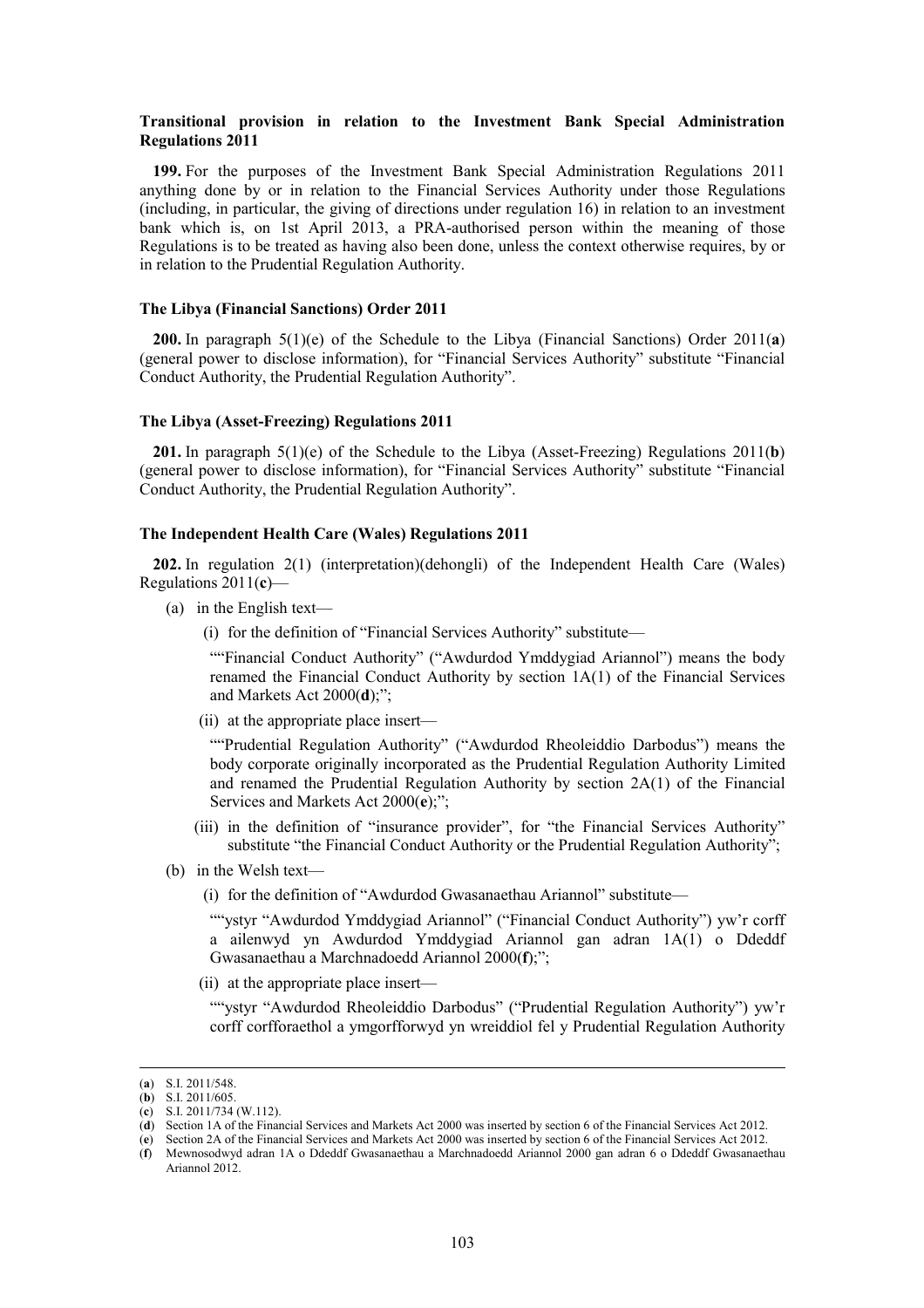Limited ac a ailenwyd yn Awdurdod Rheoleiddio Darbodus gan adran 2A(1) o Ddeddf Gwasanaethau a Marchnadoedd Ariannol 2000(**a**);";

(iii) in the definition of "darparwr yswiriant", for "yr Awdurdod Gwasanaethau Ariannol" substitute "yr Awdurdod Ymddygiad Ariannol neu'r Awdurdod Rheoleiddio Darbodus".

# **The Tunisia (Restrictive Measures) (Overseas Territories) Order 2011**

**203.** For article 12(2)(d) of the Tunisia (Restrictive Measures) (Overseas Territories) Order 2011(**b**) (obtaining of evidence and information) substitute—

> "(d) to the Financial Conduct Authority, the Prudential Regulation Authority or to the monetary authority of any other country or territory.".

### **The Egypt (Asset-Freezing) Regulations 2011**

**204.** In paragraph 5(1)(e) of the Schedule to the Egypt (Asset-Freezing) Regulations 2011(**c**) (general power to disclose information), for "the Financial Services Authority" substitute "the Financial Conduct Authority, the Prudential Regulation Authority".

#### **The Tunisia (Asset-Freezing) Regulations 2011**

**205.** In paragraph 5(1)(e) of the Schedule to the Tunisia (Asset-Freezing) Regulations 2011(**d**) (general power to disclose information), for "the Financial Services Authority" substitute "the Financial Conduct Authority, the Prudential Regulation Authority".

### **The Ivory Coast (Asset-Freezing) Regulations 2011**

**206.** In paragraph 5(1)(e) of the Schedule to the Ivory Coast (Asset-Freezing) Regulations 2011(**e**) (general power to disclose information), for "the Financial Services Authority" substitute "the Financial Conduct Authority, the Prudential Regulation Authority".

### **The Democratic People's Republic of Korea (Asset-Freezing) Regulations 2011**

**207.** In paragraph 5(1)(e) of the Schedule to the Democratic People's Republic of Korea (Asset-Freezing) Regulations 2011(**f**) (general power to disclose information), for "the Financial Services Authority" substitute "the Financial Conduct Authority, the Prudential Regulation Authority".

### **The Iran (Asset-Freezing) Regulations 2011**

**208.** In paragraph 5(1)(e) of the Schedule to the Iran (Asset-Freezing) Regulations 2011(**g**) (general power to disclose information), for "the Financial Services Authority" substitute "the Financial Conduct Authority, the Prudential Regulation Authority".

 <sup>(</sup>**a**) Mewnosodwyd adran 2A o Ddeddf Gwasanaethau a Marchnadoedd Ariannol 2000 gan adran 6 o Ddeddf Gwasanaethau Ariannol 2012.

<sup>(</sup>**b**) S.I. 2011/748.

<sup>(</sup>**c**) S.I. 2011/887.

<sup>(</sup>**d**) S.I. 2011/888.

<sup>(</sup>**e**) S.I. 2011/1086. (**f**) S.I. 2011/1094.

<sup>(</sup>**g**) S.I. 2011/1129.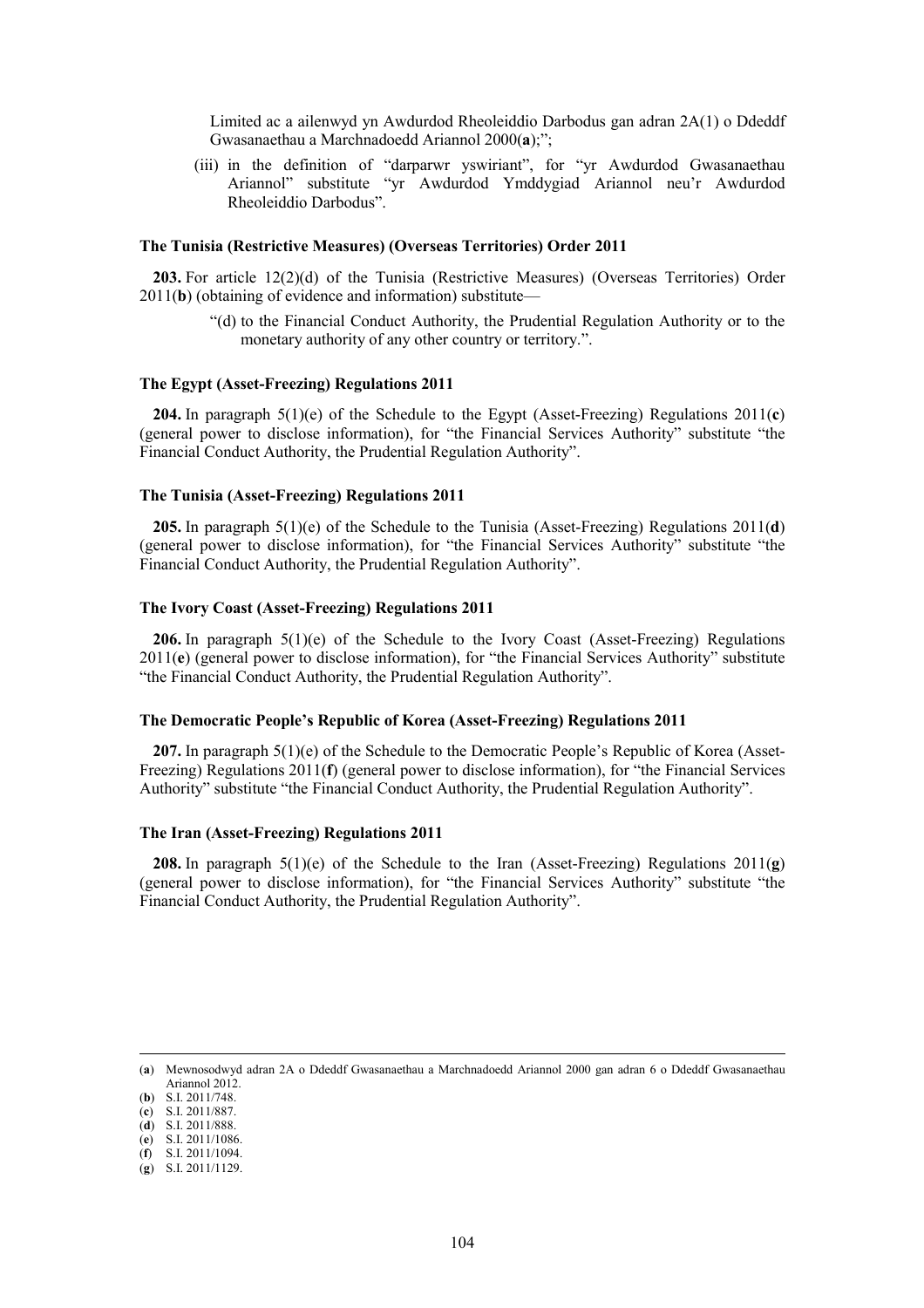## **The Companies Act 2006 (Consequential Amendments and Transitional Provisions) Order 2011**

**209.** In paragraph 2 of Schedule 3 to the Companies Act 2006 (Consequential Amendments and Transitional Provisions) Order 2011(**a**) (applications for authorisation in respect of Northern Ireland Open-Ended Investment Company)—

- (a) in sub-paragraph (2), after "the Financial Services Authority" insert "or the Financial Conduct Authority";
- (b) in sub-paragraph (3) for "Authority" substitute "Financial Services Authority".

### **The Investment Bank Special Administration (England and Wales) Rules 2011**

**210.** In the Investment Bank Special Administration (England and Wales) Rules 2011(**b**)—

- (a) in the provisions listed in paragraph (b), for "FSA", in each place it appears, substitute "FCA or, where relevant, the PRA";
- (b) the provisions are—
	- (i) rule  $8(2)(c)$  (witness statement in support of application);
	- (ii) rule  $10(1)(c)$  (service of application);
	- (iii) rule  $13(f)$  (the hearing);
	- (iv) rule  $20(1)(e)$  (other persons to receive copy of application);
	- (v) rule  $39(1)(e)$  (Bank of England witness statement);
	- (vi) rule  $41(1)(c)$  (service);
	- (vii) rule 44(f) (hearing);
	- (viii) rule  $59(2)(q)$  (administrator's proposals);
		- (ix) rule  $61(5)$  (initial meeting);
		- (x) rule  $63(8)$  (business of the initial meeting);
		- (xi) rule 65(9) (revision of the statement of proposals);
	- (xii) rule 66(4) and (5) (meeting to approve the revised statement of proposals);
	- (xiii) rule  $122(1)(h)$  (content of progress report);
	- (xiv) rule  $220(2)(a)$  (final progress report);
- (c) in the provisions listed in paragraph (d), for "FSA", in each place it appears, substitute "FCA and, where the investment bank concerned is a PRA-authorised person, the PRA";
- (d) the provisions are—
	- (i) rule  $26(5)(a)$  (making, transmission and advertisement of order);
	- (ii) rule  $32(5)(a)$  (order of appointment);
	- (iii) rule 55(6) (limited disclosure);
	- (iv) rule 56(4) and (5) (release from duty to submit statement of affairs);
	- (v) rule 60(6) (limited disclosure of the statement of proposals);
	- (vi) rule 65(3) (revision of the statement of proposals);
	- (vii) rule 70(4) (notice of meeting by individual notice: when and where sent);
	- (viii) rule  $76(6)(a)$  (requisition of meetings);
		- $(ix)$  rule 106(6) (functions and meetings of the committee);
		- (x) rule  $117(3)$  (resolution of creditors' committees by post);
		- (xi) rule 118(4) (information from administrator);

 <sup>(</sup>**a**) S.I. 2011/1265.

<sup>(</sup>**b**) S.I. 2011/1301.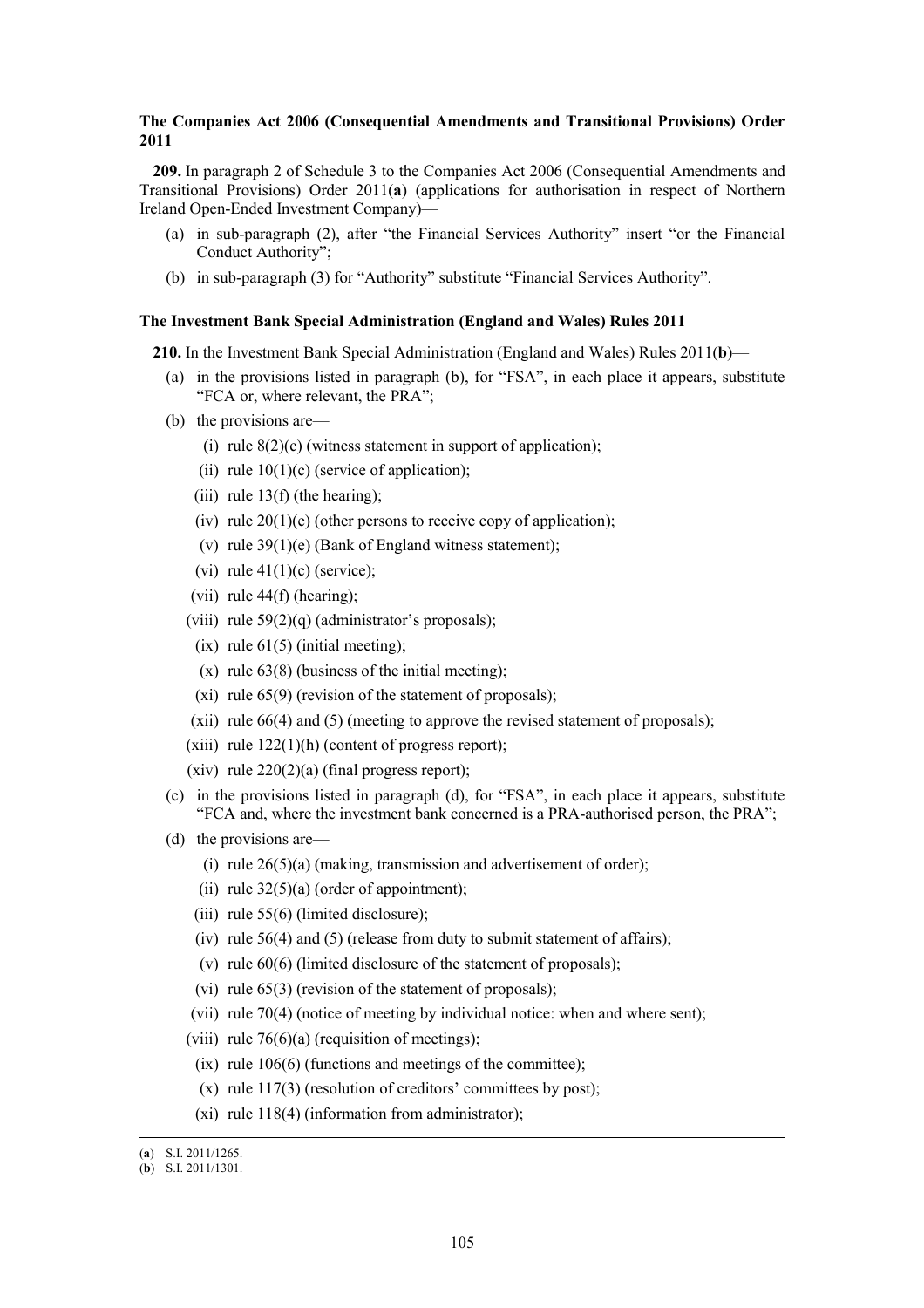- (xii) rule  $138(3)(a)$  (notice of the bar date);
- (xiii) rule  $146(3)(d)$  (approval by the court);
- (xiv) rule  $157(3)(a)$  and  $(4)(c)$  (appeal against decision on proof);
- (xv) rule 175(3)(b) (notice of proposed distribution);
- (xvi) rule 179(1)(b) (notice of declaration of a dividend);
- (xvii) rule  $181(2)(a)$  (notice of no dividend or no further dividend);
- (xviii) rule  $209(3)(f)$  (application to court to remove administrator from office);
- (xix) rule  $221(2)(a)(iii)$  and  $(4)(a)$  (application to court by administrator);
- (xx) rule  $222(1)(c)$  (application to court by creditor);
- (xxi) rule  $227(3)(c)$  and  $(8)(b)$  (court file);
- (e) in rule 12 (further notification)—
	- (i) at the end of paragraph (b) omit "and";
	- (ii) for paragraph (c) substitute—
		- "(c) the FCA (if not the applicant); and
		- (d) if the application relates to a PRA-authorised person, the PRA (if not the applicant).";
- (f) in rule 13, for paragraph  $(g)$  substitute—
	- " $(g)$  the FCA;
	- (ga) if the investment bank concerned is a PRA-authorised person, the PRA; and";
- (g) in rule  $16(2)$  (notice of special administration order)—
	- (i) at the end of sub-paragraph (a) omit "and";
	- (ii) for sub-paragraph (b) substitute—
		- "(b) the FCA (if not the applicant); and
		- (c) if the application relates to a PRA-authorised person, the PRA (if not the applicant).";
- (h) in rule  $19(2)(c)$  (proof of service), for "or the FSA" substitute ", the FCA or the PRA";
- (i) in rule  $20(1)$ , for sub-paragraph (c) substitute—
	- "(c) the FCA (if not the applicant);
	- (ca) if the application relates to a PRA-authorised person, the PRA (if not the applicant);":
- (j) in rule 30(1) (appointment of person under section 135)—
	- (i) at the end of sub-paragraph (a) omit "or";
	- (ii) for sub-paragraph (b) substitute—
		- "(b) by the FCA, with the consent of the Bank of England; or
		- (c) if the application relates to a PRA-authorised person, by the PRA, with the consent of the Bank of England;";
- (k) in rule 42 (other notification)—
	- (i) at the end of paragraph (b) omit "and";
	- (ii) for paragraph (c) substitute—
		- "(c) the FCA; and
		- (d) if the application relates to a PRA-authorised person, the PRA.";
- (l) in rule 44 (hearing), for paragraph (b) substitute—
	- "(b) the FCA;
	- (ba) if the application relates to a PRA-authorised person, the PRA;";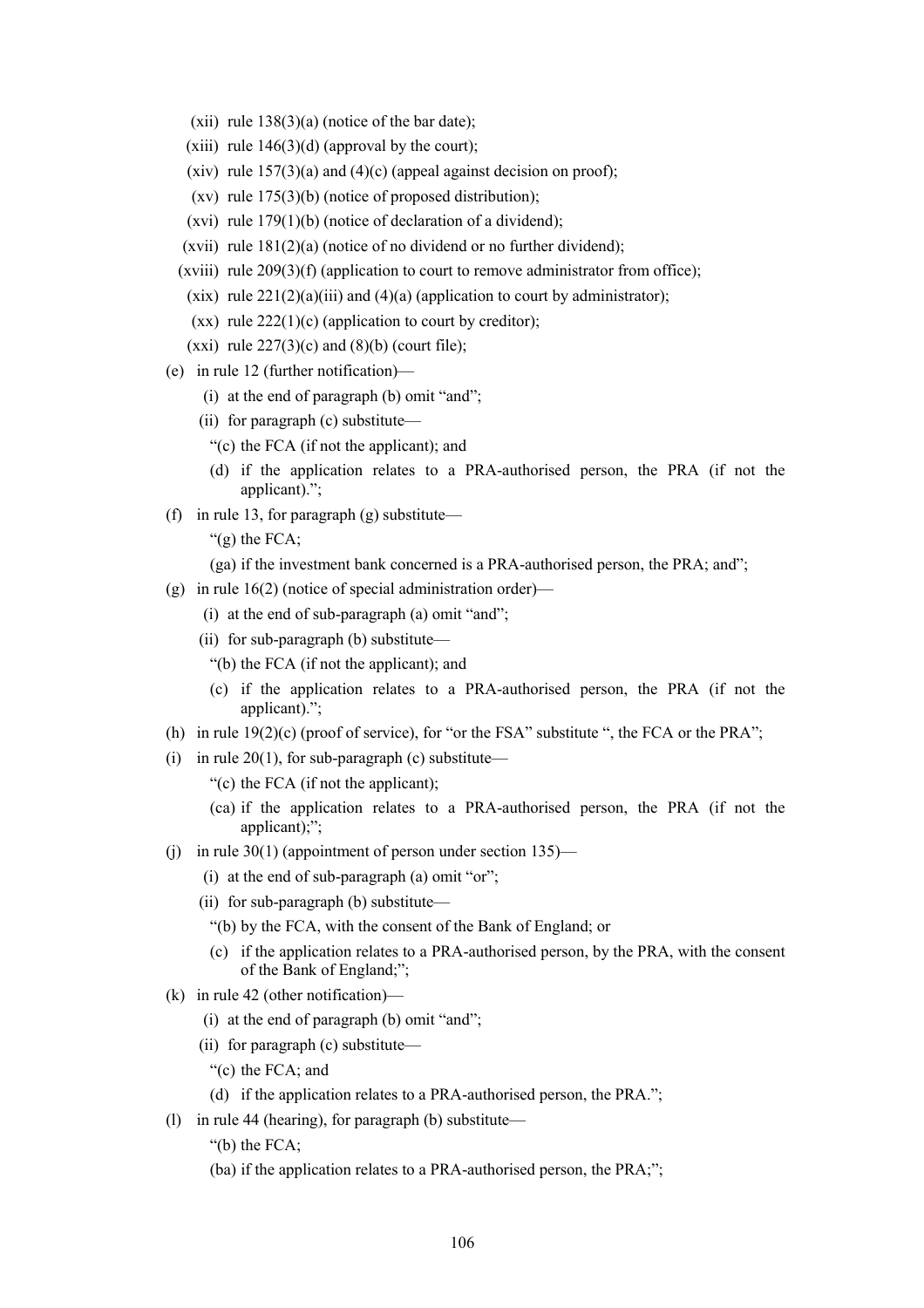(m) in rule  $47(2)$  (notice of order), for paragraph (b) substitute—

"(b) a sealed copy to the FCA;

- (ba) if the investment bank concerned is a PRA-authorised person, a sealed copy to the PRA;";
- (n) in rule  $50(3)$  (order of appointment), for sub-paragraph (b) substitute—

"(b) the FCA;

- (ba) if the application relates to a PRA-authorised person, the PRA;";
- (o) in rule 59(7) (administrator's proposals)—
	- (i) at the end of sub-paragraph (b) omit "and";
	- (ii) for sub-paragraph (c) substitute—

"(c) the FCA; and

- (d) if the application relates to a PRA-authorised person, the PRA,";
- (p) in rule 138 (notice of the bar date)—
	- (i) in paragraph (7), for "FSA" in each place it appears substitute "FCA";
	- (ii) after paragraph (7) insert—

"(8) If the investment bank concerned is a PRA-authorised person, the PRA may also submit a request to the administrator under paragraph (6) if the PRA considers that there are particular circumstances in respect of a claimant, or a class of claimants, that mean that those persons will have difficulty submitting their claim before the bar date.";

- (q) in rule 165(6) (application of rule 164 in a special administration (bank administration) and special administration (bank insolvency))—
	- (i) for the definition of "FSA Rules" substitute—

""the appropriate regulator rules" means the rules, as amended from time to time, made under section 213 of the Financial Services and Markets Act 2000 by the FSA or the PRA";

- (ii) in the definition of "protected deposit" for "FSA Rules" substitute "the appropriate regulator rules";
- (r) in rule 184 (disqualification from dividend)—
	- (i) in paragraph (2), for "FSA" in each place it appears substitute "FCA";
	- (ii) after paragraph (2) insert—

"(3) If the investment bank concerned is a PRA-authorised person, notice of an application under paragraph (1) shall also be given by the administrator to the PRA and the PRA shall have the right to appear and be heard at the hearing of the application.";

- (s) in rule 200 (recourse to the court)—
	- (i) in paragraph (6), for "FSA" in each place it appears substitute "FCA";
	- (ii) after paragraph (6) insert—

"(6A) If the investment bank concerned is a PRA-authorised person, notice of the application shall also be given to the PRA and the PRA may nominate a person to appear and be heard on the application.";

- (t) in rule  $202(1)$  (claim that remuneration is excessive)—
	- (i) at the end of sub-paragraph (c) omit "or";
	- (ii) for sub-paragraph (d), substitute—
		- "(d) the FCA; or
		- (e) if the investment bank concerned is a PRA-authorised person, the PRA.";
- (u) in rule 207 (notice of intention to resign)—
	- (i) in paragraph (2), for "FSA" substitute "FCA, the PRA";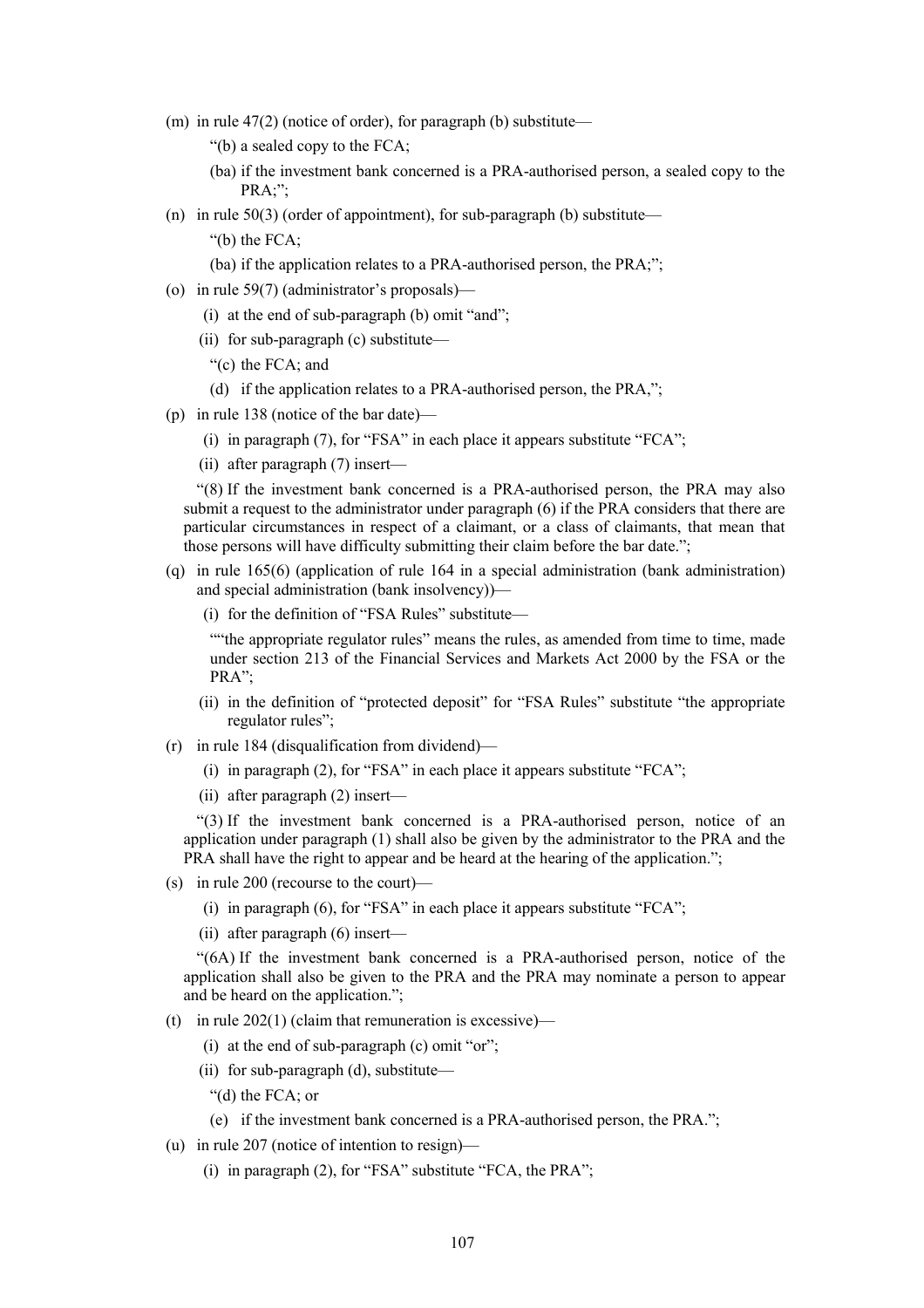- (ii) in paragraph (4), for "FSA" substitute "FCA and, where the investment bank concerned is a PRA-authorised person, the PRA";
- (v) in rule 210(b) (notice of vacation of office when administrator ceases to be qualified), for "FSA" substitute "FCA, the PRA";
- (w) in rule  $212(3)$  (application to replace (special administration))—
	- (i) at the end of sub-paragraph (c) omit "and";
	- (ii) for sub-paragraph (d) substitute—
		- "(d) the FCA (if not the applicant); and
		- (e) if the application relates to a PRA-authorised person, the PRA (if not the applicant).";
- (x) in rule 327(5) (proceedings other than special administration commenced), for the definition of "the Authority" substitute—

""the Authority" means-

- (a) where the investment bank is a deposit-taker and the application under paragraph (1) is for an order to convert the proceedings to—
	- (i) a special administration (bank administration), the Bank of England;
	- (ii) a special administration (bank insolvency)—
		- (aa) if the investment bank is a PRA-authorised person, the Bank of England or the PRA (with the consent of the Bank of England);
		- (bb) in any other case, the Bank of England or the FCA (with the consent of the Bank of England);
- (b) otherwise, the FCA or the PRA;".

## **Transitional provision in relation to the Bank Special Administration (England and Wales) Rules 2011**

**211.** For the purposes of the Investment Bank Special Administration (England and Wales) Rules 2011, anything done by or in relation to the Financial Services Authority under those Rules in relation to, or in connection with an investment bank which is, on 1st April 2013, a PRAauthorised person (within the meaning of those Rules) is to be treated, unless the context otherwise requires, as having also been done by or in relation to the Prudential Regulation Authority.

### **The Undertakings for Collective Investment in Transferable Securities Regulations 2011**

**212.** In the Undertakings for Collective Investment in Transferable Securities Regulations  $2011(a)$ —

- (a) in regulation 7 (interpretation of Part 4), in the definition of "the Authority" for "Financial Services Authority" substitute "Financial Conduct Authority";
- (b) in regulation 15(5) (division of a master UCITS), for "Authority" substitute "Financial Conduct Authority".

#### **The Egypt (Restrictive Measures) (Overseas Territories) Order 2011**

**213.** For article 12(2)(d) (obtaining of evidence and information) of the Egypt (Restrictive Measures) (Overseas Territories) Order 2011(**b**) substitute—

> "(d) to the Financial Conduct Authority of the United Kingdom, the Prudential Regulation Authority of the United Kingdom or to the relevant authority with

 <sup>(</sup>**a**) S.I. 2011/1613.

<sup>(</sup>**b**) S.I. 2011/1679.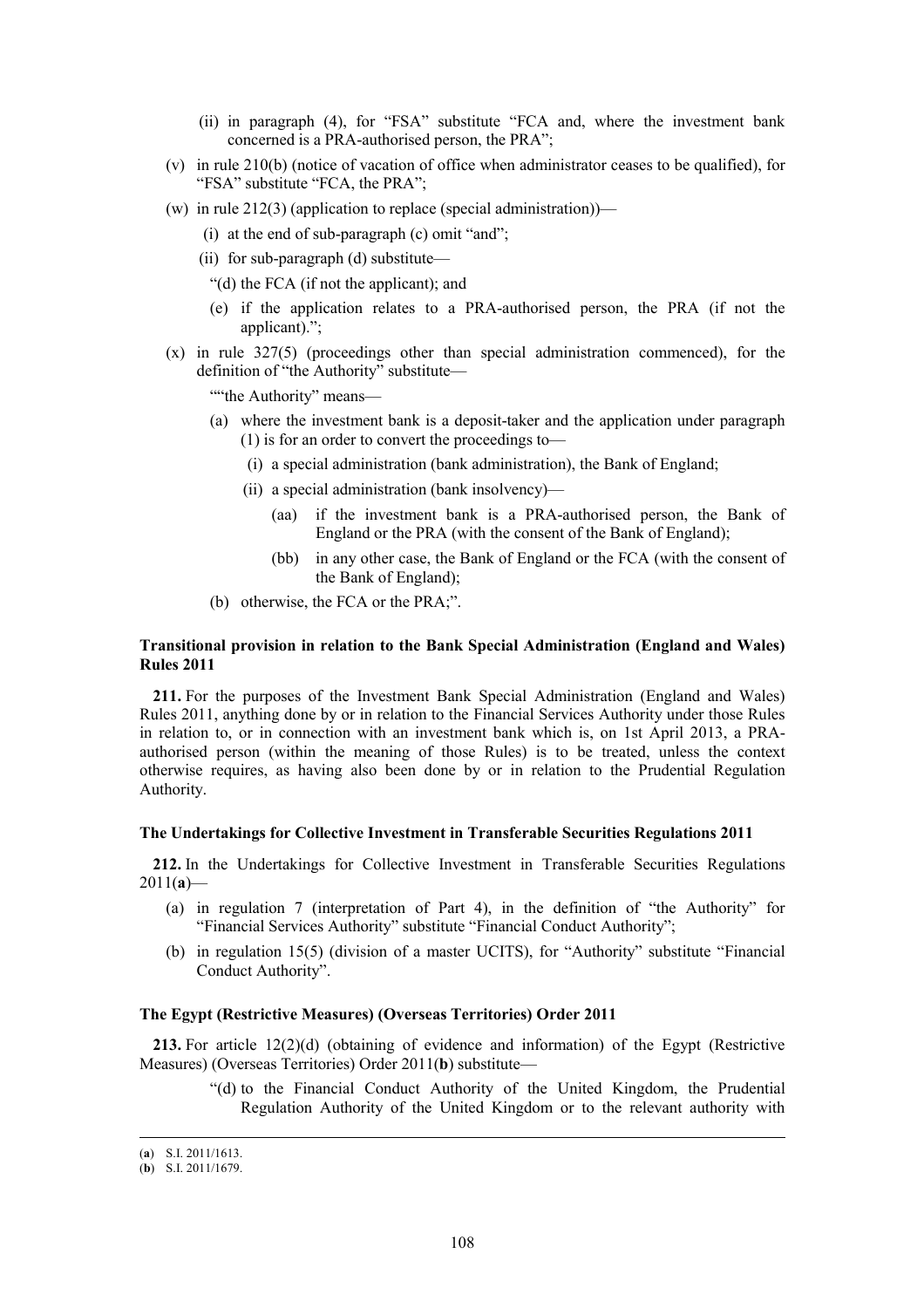responsibility in any other country or territory for the regulation and supervision of financial services business.".

## **The Afghanistan (Asset-Freezing) Regulations 2011**

**214.** In paragraph 5(1)(e) (general power to disclose information) of the Schedule to the Afghanistan (Asset-Freezing) Regulations 2011(**a**), for "the Financial Services Authority" substitute "the Financial Conduct Authority, the Prudential Regulation Authority".

#### **The Equality Act 2010 (Specific Duties) Regulations 2011**

**215.** In Schedule 1 (public authorities required to publish information) to the Equality Act 2010 (Specific Duties) Regulations 2011(**b**), under the heading "Industry, business, finance (etc)"—

- (a) for "The Financial Services Authority." substitute "The Financial Conduct Authority.";
- (b) at the appropriate place insert "The Prudential Regulation Authority.".

#### **The Investment Bank Special Administration (Scotland) Rules 2011**

**216.** In the Investment Bank Special Administration (Scotland) Rules 2011(**c**)—

- (a) in the provisions listed in paragraph (b), for "FSA", in each place it appears, substitute "FCA or, where relevant, the PRA";
- (b) the provisions are—
	- (i) rule  $9(1)(d)$  (service of application);
	- (ii) rule  $26(1)(d)$  (service);
	- (iii) rule  $39(2)(q)$  (statement of proposals);
	- (iv) rule  $40(4)$  (initial meeting);
	- (v) rule 42(8) (business of the initial meeting);
	- (vi) rule 44(9) (revision of the statement of proposals);
	- (vii) rule 45(4) and (5) (meeting to approve the revised statement of proposals);
	- (viii) rule  $99(1)(i)$  (content of progress report);
	- $(ix)$  rule 149 $(a)$  (final progress report);
- (c) in the provisions listed in paragraph (d), for "FSA", in each place it appears, substitute "FCA and, where the investment bank concerned is a PRA-authorised person, the PRA";
- (d) the provisions are—
	- (i) rule 36(5) (limited disclosure);
	- (ii) rule 37(4) (release from duty to submit statement of affairs);
	- (iii) rule  $44(3)$  (revision of the statement of proposals);
	- (iv) rule 49(4) (notice of meeting by individual notice: when and where sent);
	- (v) rule 55(6) (requisition of meetings);
	- (vi) rule 83(6) (functions and meetings of the committee);
	- (vii) rule 94(3) (resolutions otherwise than at a meeting);
	- (viii) rule 95(4) (information from administrator);
	- (ix) rule  $114(3)(a)$  (notice of the bar date);
	- (x) rule  $122(3)$  (approval by the court);

 <sup>(</sup>**a**) S.I. 2011/1893.

<sup>(</sup>**b**) S.I. 2011/2260, amended by S.I. 2012/6241.

<sup>(</sup>**c**) S.I. 2011/2262 (S.3).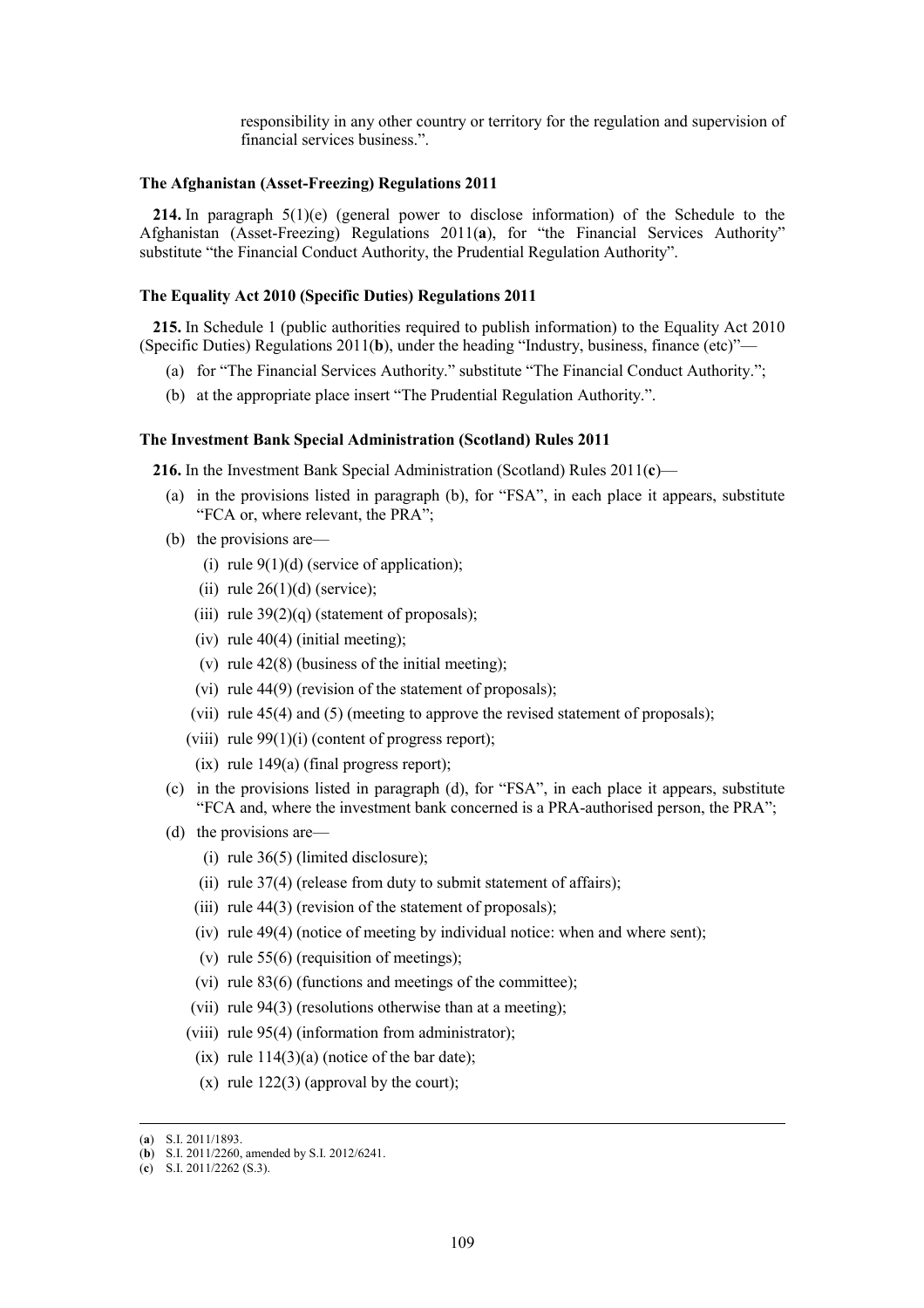- (xi) rule 127(3) (application of the 1985 Act in relation to creditor's claims);
- (xii) rule 132(5) and (6) (application of 1985 Act in relation to distribution of assets);
- (xiii) rule 138(4) (notice of intention to resign);
- (xiv) rule  $140(1)(f)$  (application to court to remove administrator from office);
- (xv) rule  $150(2)(c)$  (application to court by administrator);
- (xvi) rule  $151(1)(c)$  (application to court by creditor);
- $(xvi)$  rule  $187(1)(i)$  (right to inspect documents, to have list of creditors and to copy documents);
- (e) in rule  $9(1)$  (service of application), for paragraph (a) substitute—
	- "(a) the FCA (if not the applicant);
	- (ab) if the application relates to a PRA-authorised person, the PRA (if not the applicant);";
- (f) in rule  $11(1)$  (notice of special administration order)—
	- (i) at the end of sub-paragraph (a) omit "and";
	- (ii) for sub-paragraph (b) substitute—
	- "(b) the FCA (if not the applicant); and
	- (c) if the application relates to a PRA-authorised person, the PRA (if not the applicant).";
- $(g)$  in rule 14(4)(b) (appointment of administrator by the court), for paragraph (i) substitute—
	- "(i) the FCA (if not the applicant);
	- (ia) if the application relates to a PRA-authorised person, the PRA (if not the applicant);";
- (h) in rule  $17(1)$  (appointment of person under section 135 of the 1986 Act)—
	- (i) at the end of sub-paragraph (a), omit "or";
	- (ii) for sub-paragraph (b) substitute—
		- "(b) the FCA, with the consent of the Bank of England; or
		- (c) if the application relates to a PRA-authorised person, the PRA, with the consent of the Bank of England;";
- (i) in rule  $18(2)$  (order of appointment), for paragraph (c) substitute—
	- "(c) the FCA (if not the applicant);
	- (ca) if the application relates to a PRA-authorised person, the PRA (if not the applicant); and";
- (i) in rule  $22(1)$  (termination of appointment)—
	- (i) at the end of sub-paragraph (a), omit "or";
	- (ii) for sub-paragraph (b) substitute—
		- "(b) the FCA, with the consent of the Bank of England; or
		- (c) if the investment bank concerned is a PRA-authorised person, the PRA, with the consent of the Bank of England.";
- (k) in rule  $26(1)$  (service)—
	- (i) for sub-paragraph (a) substitute—
	- "(a) on the FCA;
	- (aa) if the application relates to a PRA-authorised person, on the PRA;";
- (l) in rule 28 (notice of order), for paragraph (b) substitute—
	- "(b) the FCA;
	- (ba) if the application relates to a PRA-authorised person, the PRA; and";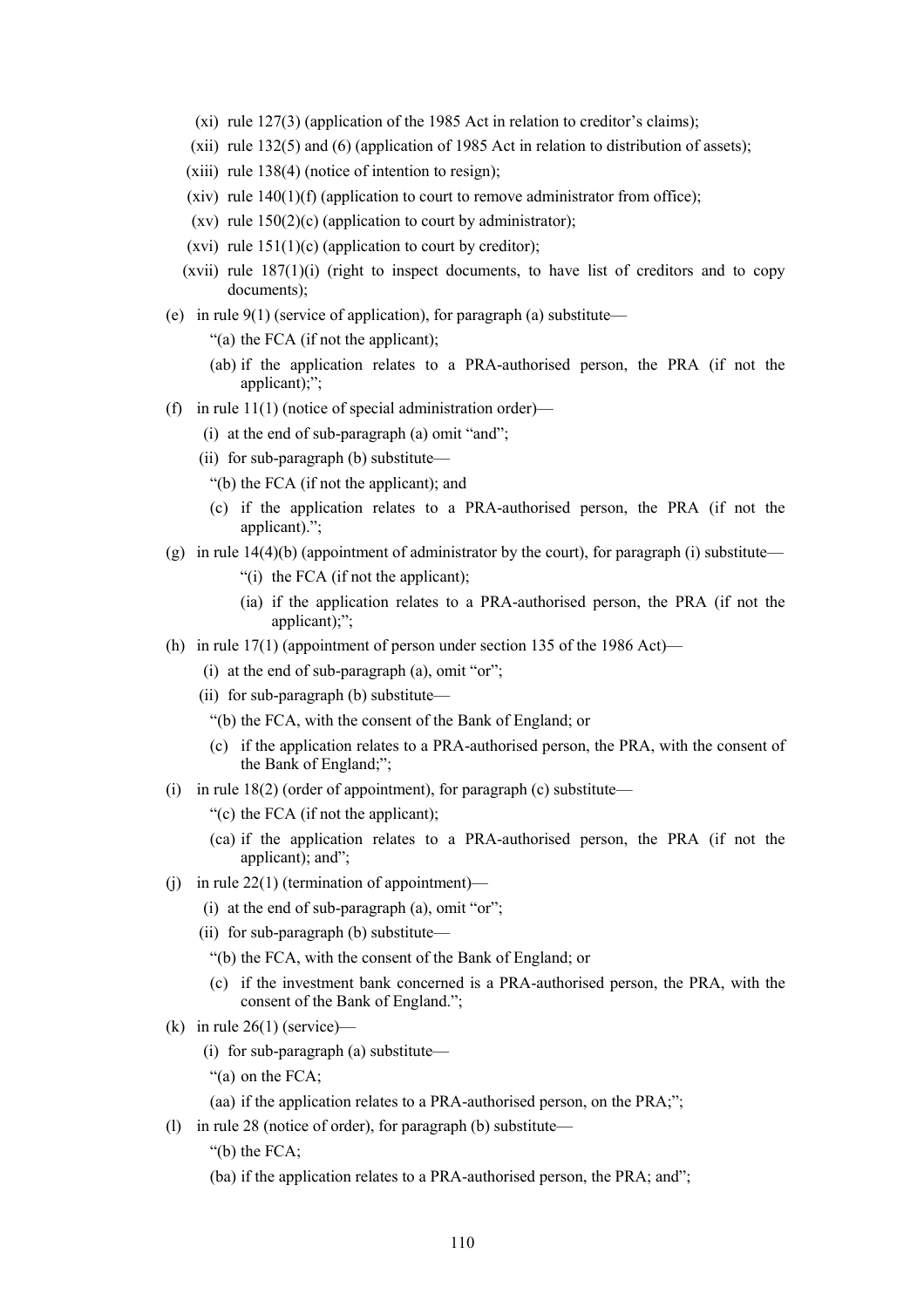- (m) in rule  $31(2)$  (order of appointment), for sub-paragraph (b) substitute— "(b) the FCA;
	- (ba) if the application relates to a PRA-authorised person, the PRA; and";
- (n) in rule 39(7) (statement of proposals)—
	- (i) at the end of sub-paragraph (b) omit "and";
	- (ii) for sub-paragraph (c) substitute—
		- "(c) the FCA; and
		- (d) if the application relates to a PRA-authorised person, the PRA,";
- (o) in rule  $114(7)$ , for "the FSA"—
	- (i) in the first place it appears substitute "the FCA or, where the investment bank concerned is a PRA-authorised person, the PRA";
	- (ii) in the second place it appears, substitute "that regulator";
- (p) in rule 134(6) (rights of eligible depositors and set-off)—
	- (i) after the definition of "the 2000 Act" insert—

""the appropriate regulator's rules" means the rules, as amended from time to time, made under section 213 of the 2000 Act by—

- (a) if the investment bank is a PRA-authorised person, the PRA or the FCA;
- (b) in any other case, the FCA;";
- (ii) in the definition of "protected deposit", for "the General Provisions and Glossary Instrument 2001 (2001/7) made by the Financial Services Authority under the 2000 Act" substitute "the appropriate regulator's rules";
- (q) in rule 136 (administrator's application to increase remuneration), for paragraph (6) substitute—

"(6) Notice of the application shall also be given to the FCA and, where the investment bank concerned is a PRA-authorised person, the PRA; and a regulator to which notice is given may nominate a person to appear or be represented on the application.";

- (r) in rule 138(2) (notice of intention to resign), for "FSA" substitute "FCA, the PRA";
- (s) in rule  $141(4)(b)$  (incapacity of administrator to act through death or otherwise), for "FSA" substitute "FCA, the PRA";
- (t) in rule  $142(2)$  (application to replace (special administration)), for sub-paragraph (c) substitute—

"(c) the FCA (if not the applicant);

- (ca) if the application relates to a PRA-authorised person, the PRA (if not the applicant); and";
- (u) in rule 194(5) (proceedings other than special administration commenced), for the definition of "the Authority" substitute—

""the Authority" means—

- (a) where the investment bank is a deposit-taker and the application under paragraph (1) is for an order to convert the proceedings to—
	- (i) a special administration (bank administration), the Bank of England;
	- (ii) a special administration (bank insolvency)—
		- (aa) if the investment bank is a PRA-authorised person, the Bank of England or the PRA (with the consent of the Bank of England);
		- (bb) in any other case, the Bank of England or the FCA (with the consent of the Bank of England);
- (b) otherwise, the FCA or the PRA;".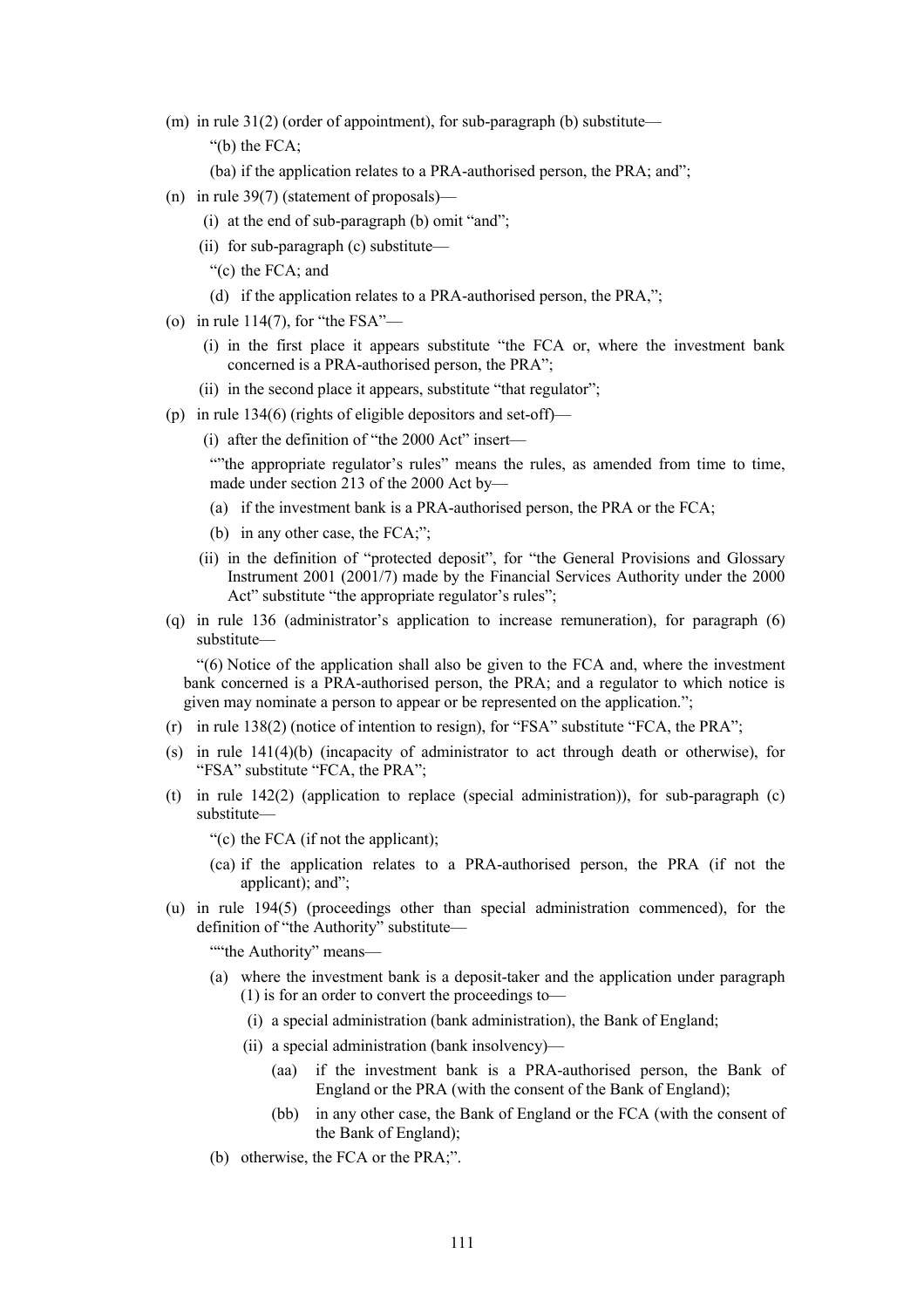### **Transitional provision in relation to the Investment Bank Special Administration (Scotland) Rules 2011**

**217.** For the purposes of the Investment Bank Special Administration (Scotland) Rules 2011 anything done by or in relation to the Financial Services Authority under those Rules in relation to an investment bank which is a PRA-authorised person (within the meaning of those Rules) is to be treated, unless the context otherwise requires, as having been done by or in relation to the Prudential Regulation Authority.

#### **The Belarus (Restrictive Measures) (Overseas Territories) Order 2011**

**218.** In the Belarus (Restrictive Measures) (Overseas Territories) Order 2011(**a**)—

- (a) for article  $14(1)(e)$  (provisions supplementary to articles 11 to 13) substitute—
	- "(e) to the Financial Conduct Authority of the United Kingdom, the Prudential Regulation Authority of the United Kingdom or to the relevant authority with responsibility in any other country or territory for the regulation and supervision of financial services business.";
- (b) for article  $23(2)(d)$  (obtaining of evidence and information) substitute—
	- "(d) to the Financial Conduct Authority of the United Kingdom, the Prudential Regulation Authority of the United Kingdom or to the relevant authority with responsibility in any other country or territory for the regulation and supervision of financial services business.".

### **The Al-Qaida (Asset-Freezing) Regulations 2011**

**219.** In paragraph 5(1)(e) (general power to disclose information) of Schedule 1 to the Al-Qaida (Asset-Freezing) Regulations 2011(**b**), for "the Financial Services Authority" substitute "the Financial Conduct Authority, the Prudential Regulation Authority".

## **The Financial Services and Markets Act 2000 (Permissions, Transitional Provisions and Consequential Amendments) (Northern Ireland Credit Unions) Order 2011**

**220.** In the Financial Services and Markets Act 2000 (Permissions, Transitional Provisions and Consequential Amendments) (Northern Ireland Credit Unions) Order 2011(**c**)—

- (a) in article 5 (requirement to reapply for Part 4 permission)—
	- (i) in paragraph (1), for "Authority" substitute "FCA or the PRA";
	- (ii) in paragraph (2), for the words "apply to the Authority under section 40" substitute "apply to the regulator which gave the direction under section 55A";
	- (iii) in paragraph (3), for "Section  $40(2)$ " substitute "Section  $55A(3)$ ";
	- (iv) in paragraph  $(4)$ 
		- (aa) for the words from "Authority must" to "section 45(1)" substitute "regulator which gave the direction must consider whether to exercise the power in section 55J (variation or cancellation on initiative of regulator) and, for this purpose, section 55J(1)";
		- (bb) in the sub-paragraph added by that paragraph for "Authority" substitute "regulator";
	- (v) in paragraph (5), for "Authority" substitute "regulator which gave the direction";
	- (vi) in paragraph  $(6)$ 
		- (aa) for "Authority" substitute "PRA";

 <sup>(</sup>**a**) S.I. 2011/2440.

<sup>(</sup>**b**) S.I. 2011/2742.

<sup>(</sup>**c**) S.I. 2011/2832.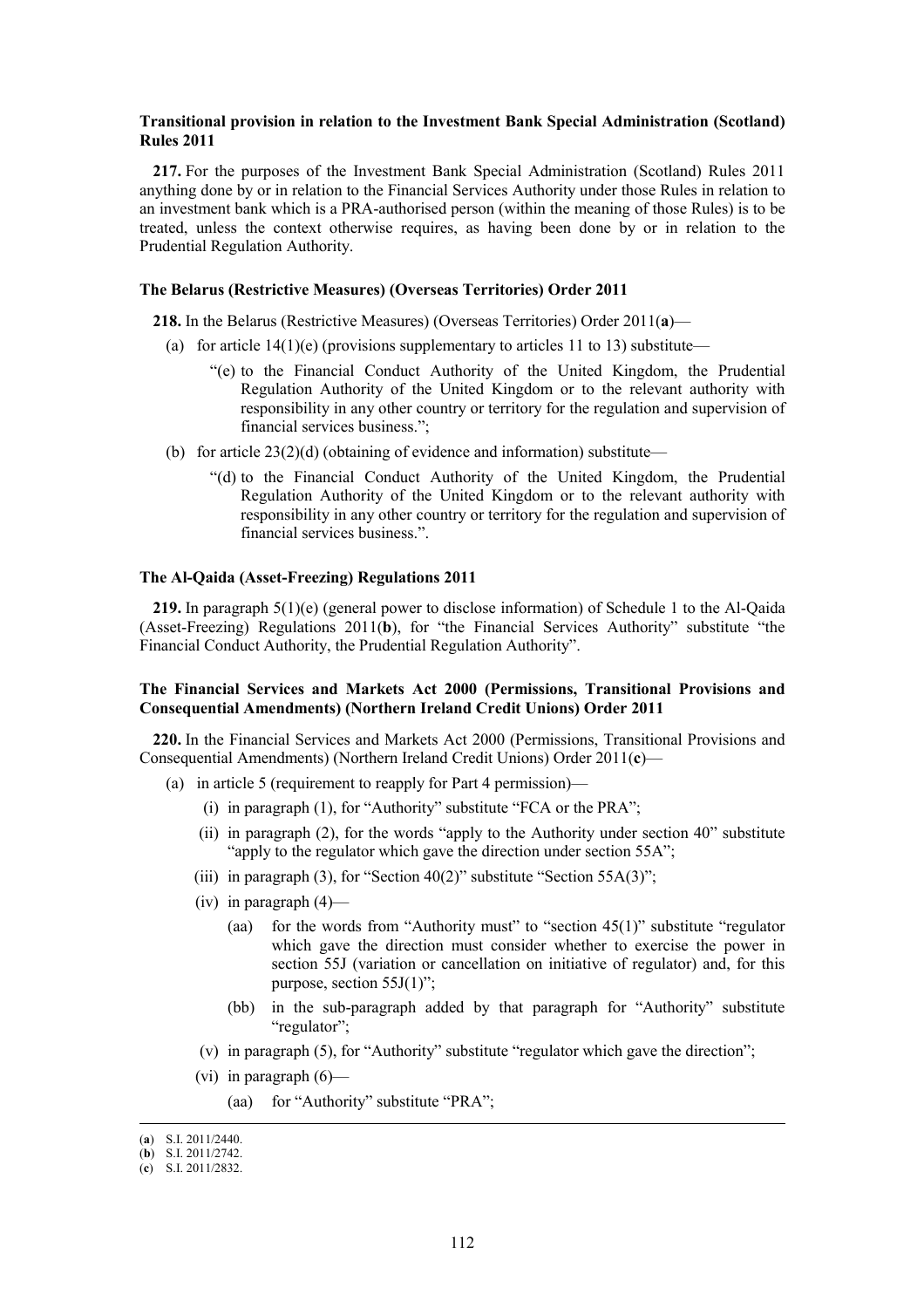- (bb) for "Authority's" substitute "PRA's";
- (b) in article 6 (requirement to reapply for approved person status)—
	- (i) in paragraph (1), for "Authority" substitute "FCA or the PRA";
	- (ii) in paragraph (4), omit "by the Authority";
	- (iii) for "Authority" in every other place it appears substitute "regulator which gave the direction";
	- (iv) in paragraph (5), for "the Authority's substitute "that regulator's";
- (c) in article 7 (requirements to reapply: procedure), for "Authority" in each place substitute "FCA or the PRA".

### **The Iran (Restrictive Measures) (Overseas Territories) Order 2011**

**221.** For article 12(2)(d) (obtaining of evidence and information) of the Iran (Restrictive Measures) (Overseas Territories) Order 2011(**a**) substitute—

> "(d) to the Financial Conduct Authority of the United Kingdom, the Prudential Regulation Authority of the United Kingdom or to the relevant authority with responsibility in any other country or territory for the regulation and supervision of financial services business.".

#### **The Syria (European Union Financial Sanctions) Regulations 2012**

**222.** In paragraph  $5(1)(e)$  (general power to disclose information) of the Schedule to the Syria (European Union Financial Sanctions) Regulations 2012(**b**), for "the Financial Services Authority" substitute "the Financial Conduct Authority, the Prudential Regulation Authority".

#### **The Iran (European Union Financial Sanctions) Regulations 2012**

**223.** In paragraph 5(1)(e) (general power to disclose information) of the Schedule to the Iran (European Union Financial Sanctions) Regulations 2012(**c**), for "the Financial Services Authority" substitute "the Financial Conduct Authority, the Prudential Regulation Authority".

#### **The Postal Services Act 2011 (Disclosure of Information) Order 2012**

**224.** In article 3 of the Postal Services Act 2011 (Disclosures of Information) Order 2012(**d**) (prescription of bodies and persons)—

- (a) for "the Financial Services Authority;" substitute "the Financial Conduct Authority;";
- (b) at the appropriate places insert "the Bank of England;" and "the Prudential Regulation Authority;".

#### **The Guinea-Bissau (Asset-Freezing) Regulations 2012**

**225.** In paragraph 5(1)(e) of the Schedule to the Guinea-Bissau (Asset Freezing) Regulations 2012(**e**) (general power to disclose information), for "the Financial Services Authority" substitute "the Financial Conduct Authority, the Prudential Regulation Authority".

 <sup>(</sup>**a**) S.I. 2011/2989.

<sup>(</sup>**b**) S.I. 2012/129.

<sup>(</sup>**c**) S.I. 2012/925. (**d**) S.I. 2012/1128.

<sup>(</sup>**e**) S.I. 2012/1301.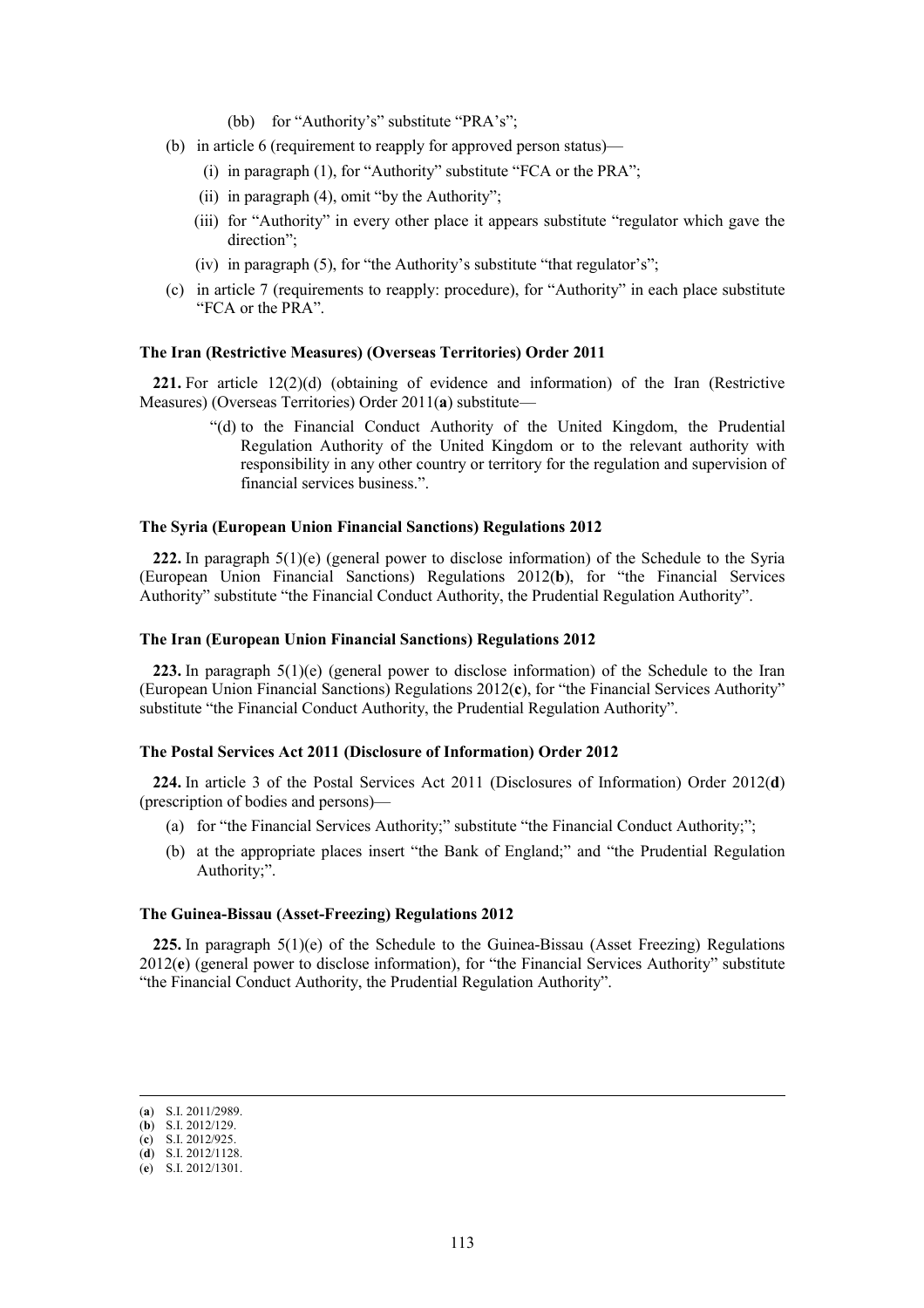### **The Supervision of Accounts and Reports (Prescribed Body) and Companies (Defective Accounts and Directors' Reports) (Authorised Person) Order 2012**

**226.** In article 2(2) of the Supervision of Accounts and Reports (Prescribed Body) and Companies (Defective Accounts and Directors' Reports) (Authorised Person) Order 2012(**a**) (appointment in relation to issuers), for sub-paragraph (b) substitute—

> "(b) applicable rules in the Listing Rules, Prospectus Rules and Disclosure Rules and Transparency Rules Sourcebooks of the Financial Conduct Authority Handbook made under the Financial Services and Markets Act 2000."

# **The Iraq (Asset-Freezing) Regulations 2012**

**227.** In paragraph 5(1)(e) (general power to disclose information) of Schedule 1 to the Iraq (Asset-Freezing) Regulations 2012(**b**), for "the Financial Services Authority" substitute "the Financial Conduct Authority, the Prudential Regulation Authority".

#### **The Sudan (Asset-Freezing) Regulations 2012**

**228.** In paragraph 5(1)(e) (general power to disclose information) of the Schedule to the Sudan (Asset-Freezing) Regulations 2012(**c**), for "the Financial Services Authority" substitute "the Financial Conduct Authority, the Prudential Regulation Authority".

### **The Republic of Guinea (Asset-Freezing) Regulations 2012**

**229.** In paragraph 5(1)(e) (general power to disclose information) of the Schedule to the Republic of Guinea (Asset-Freezing) Regulations 2012(**d**) for "the Financial Services Authority" substitute "the Financial Conduct Authority, the Prudential Regulation Authority".

#### **The Democratic Republic of the Congo (Asset-Freezing) Regulations 2012**

**230.** In paragraph 5(1)(e) (general power to disclose information) of the Schedule to the Democratic Republic of the Congo (Asset-Freezing) Regulations 2012(**e**), for "the Financial Services Authority" substitute "the Financial Conduct Authority, the Prudential Regulation Authority".

#### **The Eritrea (Asset-Freezing) Regulations 2012**

**231.** In paragraph 5(1)(e) (general power to disclose information) of the Schedule to the Eritrea (Asset-Freezing) Regulations 2012(**f**), for "the Financial Services Authority" substitute "the Financial Conduct Authority, the Prudential Regulation Authority".

#### **The Liberia (Asset-Freezing) Regulations 2012**

**232.** In paragraph 5(1)(e) (general power to disclose information) of the Schedule to the Liberia (Asset-Freezing) Regulations 2012(**g**), for "the Financial Services Authority" substitute "the Financial Conduct Authority, the Prudential Regulation Authority".

 <sup>(</sup>**a**) S.I. 2012/1439. (**b**) S.I. 2012/1489.

<sup>(</sup>**c**) S.I. 2012/1507.

<sup>(</sup>**d**) S.I. 2012/1508.

<sup>(</sup>**e**) S.I. 2012/1511.

<sup>(</sup>**f**) S.I. 2012/1515.

<sup>(</sup>**g**) S.I. 2012/1516.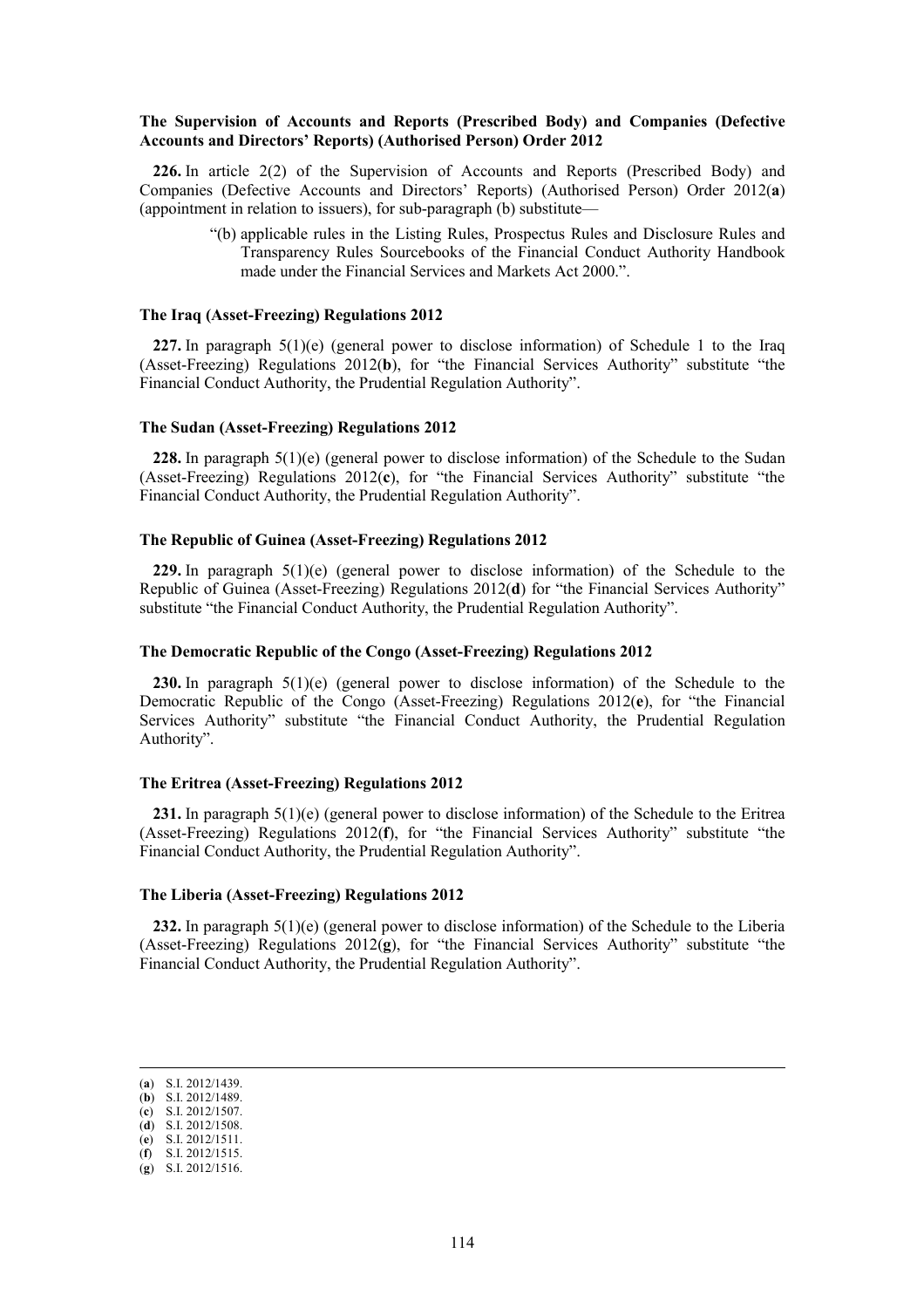#### **The Lebanon and Syria (Asset-Freezing) Regulations 2012**

**233.** In paragraph 5(1)(e) (general power to disclose information) of the Schedule to the Lebanon and Syria (Asset-Freezing) Regulations 2012(**a**), for "the Financial Services Authority" substitute "the Financial Conduct Authority, the Prudential Regulation Authority".

#### **The Prospectus Regulations 2012**

**234.** In regulation 10(2) of the Prospectus Regulations 2012(**b**) (review), after "Financial Services Authority" insert "and the Financial Conduct Authority".

#### **The Syria (Restrictive Measures) (Overseas Territories) Order 2012**

**235.** In the Syria (Restrictive Measures) (Overseas Territories) Order 2012(**c**)—

- (a) in article 24(1)(c) (provisions supplementary to articles 21 to 23), for "Financial Services Authority of the United Kingdom" substitute "Financial Conduct Authority of the United Kingdom, the Prudential Regulation Authority of the United Kingdom";
- (b) in paragraph 5(1)(e) of Schedule 5 (evidence and information), for "Financial Services Authority of the United Kingdom" substitute "Financial Conduct Authority of the United Kingdom, the Prudential Regulation Authority of the United Kingdom".

#### **The Iran (Restrictive Measures) (Overseas Territories) Order 2012**

**236.** In the Iran (Restrictive Measures) Overseas Territories) Order 2012(**d**)—

- (a) for article  $26(1)(d)$  (supplementary provisions) substitute—
	- "(d) to the Financial Conduct Authority of the United Kingdom, the Prudential Regulation Authority of the United Kingdom or to the relevant authority with responsibility in any other country or territory for the regulation and supervision of financial services business.";
- (b) for paragraph 6(d) of Schedule 5 (evidence and information) substitute—
	- "(d) to the Financial Conduct Authority of the United Kingdom, the Prudential Regulation Authority of the United Kingdom or to the relevant authority with responsibility in any other country or territory for regulating and supervising financial services business; or".

#### **The Al-Qaida (United Nations Measures) (Overseas Territories) Order 2012**

**237.** For article 23(2)(d) of the Al-Qaida (United Nations Measures) (Overseas Territories) Order 2012(**e**) (evidence and information) substitute—

> "(d) to the Financial Conduct Authority of the United Kingdom, the Prudential Regulation Authority of the United Kingdom or to any equivalent authority of any other country or territory.".

### **The Afghanistan (United Nations Measures) (Overseas Territories) Order 2012**

**238.** For article 23(2)(d) of the Afghanistan (United Nations Measures) (Overseas Territories) Order 2012(**f**) (evidence and information) substitute—

 <sup>(</sup>**a**) S.I. 2012/1517.

<sup>(</sup>**b**) S.I. 2012/1538.

<sup>(</sup>**c**) S.I. 2012/1755; amended by S.I. 2012/3069. (**d**) S.I. 2012/1756.

<sup>(</sup>**e**) S.I. 2012/1757.

<sup>(</sup>**f**) S.I. 2012/1758.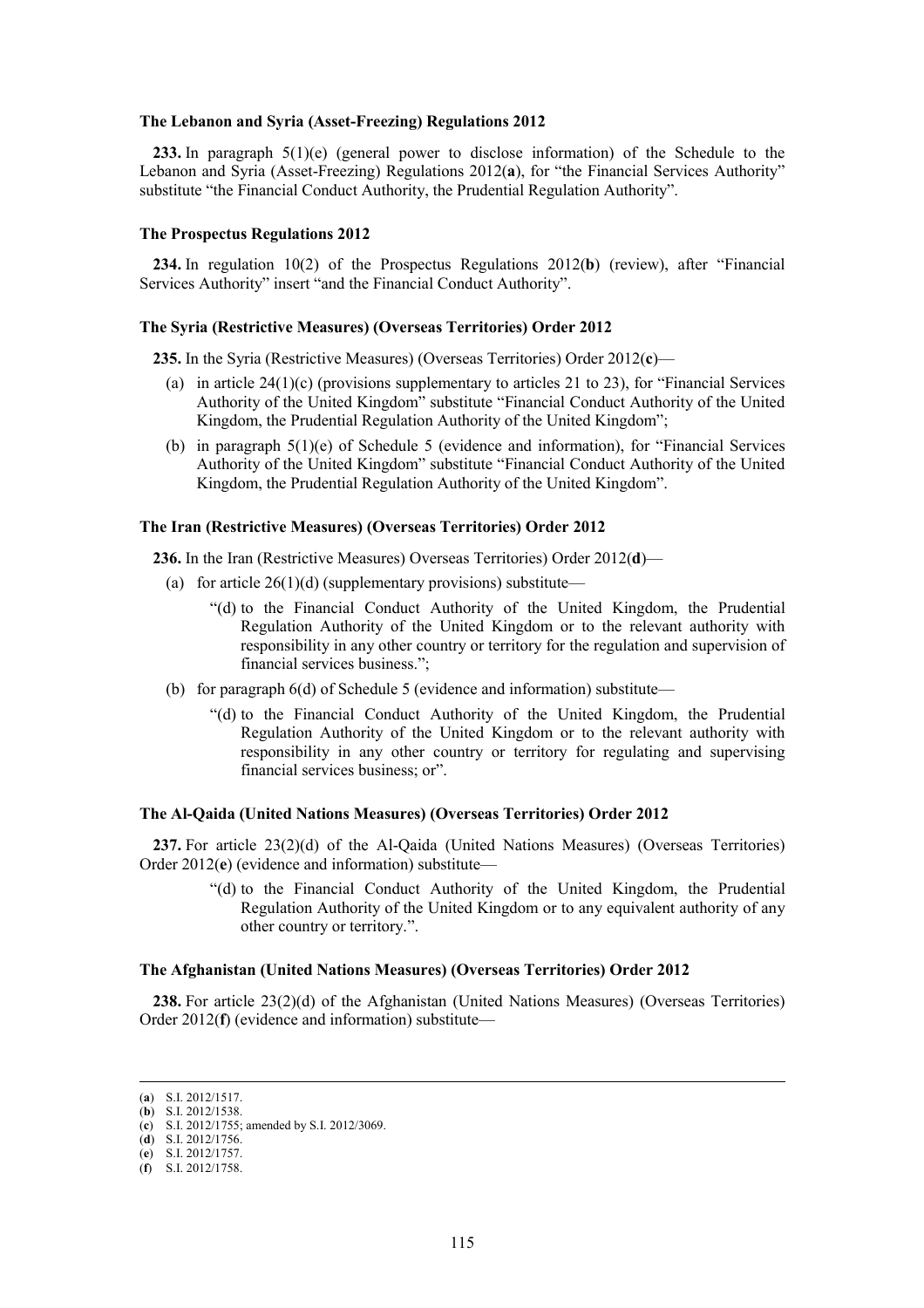"(d) to the Financial Conduct Authority of the United Kingdom, the Prudential Regulation Authority of the United Kingdom or to any equivalent authority of any other country or territory.".

### **The Financial Services and Markets Act 2000 (Short Selling) Regulations 2012**

**239.** In the Financial Services and Markets Act 2000 (Short Selling) Regulations 2012(**a**)—

- (a) in regulation 1(2) (interpretation), in the definition of "Authority" for "Financial Services Authority" substitute "Financial Conduct Authority";
- (b) in regulation 5(5) (applications under the short selling regulation) for "(misleading the authority: residual cases)" substitute "(misleading FCA or PRA: residual cases)".

#### **The Iraq (United Nations Sanctions) (Overseas Territories) (Amendment) Order 2012**

**240.** In paragraph 7(1)(e) of Schedule 5 to the Iraq (United Nations Sanctions) (Overseas Territories) (Amendment) Order 2012(**b**) (evidence and information), for "the Financial Services Authority of the United Kingdom" substitute "the Financial Conduct Authority of the United Kingdom, the Prudential Regulation Authority of the United Kingdom".

### **The Eritrea (Sanctions) (Overseas Territories) Order 2012**

**241.** In paragraph 5(1)(e) of Schedule 6 to the Eritrea (Sanctions) (Overseas Territories) Order 2012(**c**) (evidence and information), for "the Financial Services Authority of the United Kingdom" substitute "the Financial Conduct Authority of the United Kingdom, the Prudential Regulation Authority of the United Kingdom".

#### **The Zimbabwe (Sanctions) (Overseas Territories) Order 2012**

**242.** In paragraph 5(1)(e) of Schedule 6 to the Zimbabwe (Sanctions) (Overseas Territories) Order 2012(**d**) (evidence and information), for "the Financial Services Authority of the United Kingdom" substitute "the Financial Conduct Authority of the United Kingdom, the Prudential Regulation Authority of the United Kingdom".

### **The Controlled Foreign Companies (Excluded Banking Business Profits) Regulations 2012**

**243.** In regulation 2 of the Controlled Foreign Companies (Excluded Banking Business Profits) Regulations 2012(**e**)(interpretation)—

- (a) in paragraph  $(1)$ 
	- (i) in the definition of "BIPRU 11" for "FSA Handbook;" substitute "PRA Handbook;";
	- (ii) for the definition of "the FSA Handbook" substitute—

""the PRA Handbook" means the Handbook made by the Prudential Regulation Authority under the Financial Services and Markets 2000 Act (as that Handbook has effect from time to time);";

- (iii) in the definition of "GENPRU 2 Annex 2" for "FSA Handbook" substitute "PRA Handbook";
- (b) in paragraph (2), for "FSA Handbook" substitute "PRA Handbook".

 <sup>(</sup>**a**) S.I. 2012/2554.

<sup>(</sup>**b**) S.I. 2012/2748. (**c**) S.I. 2012/2751.

<sup>(</sup>**d**) S.I. 2012/2753.

<sup>(</sup>**e**) S.I. 2012/3041.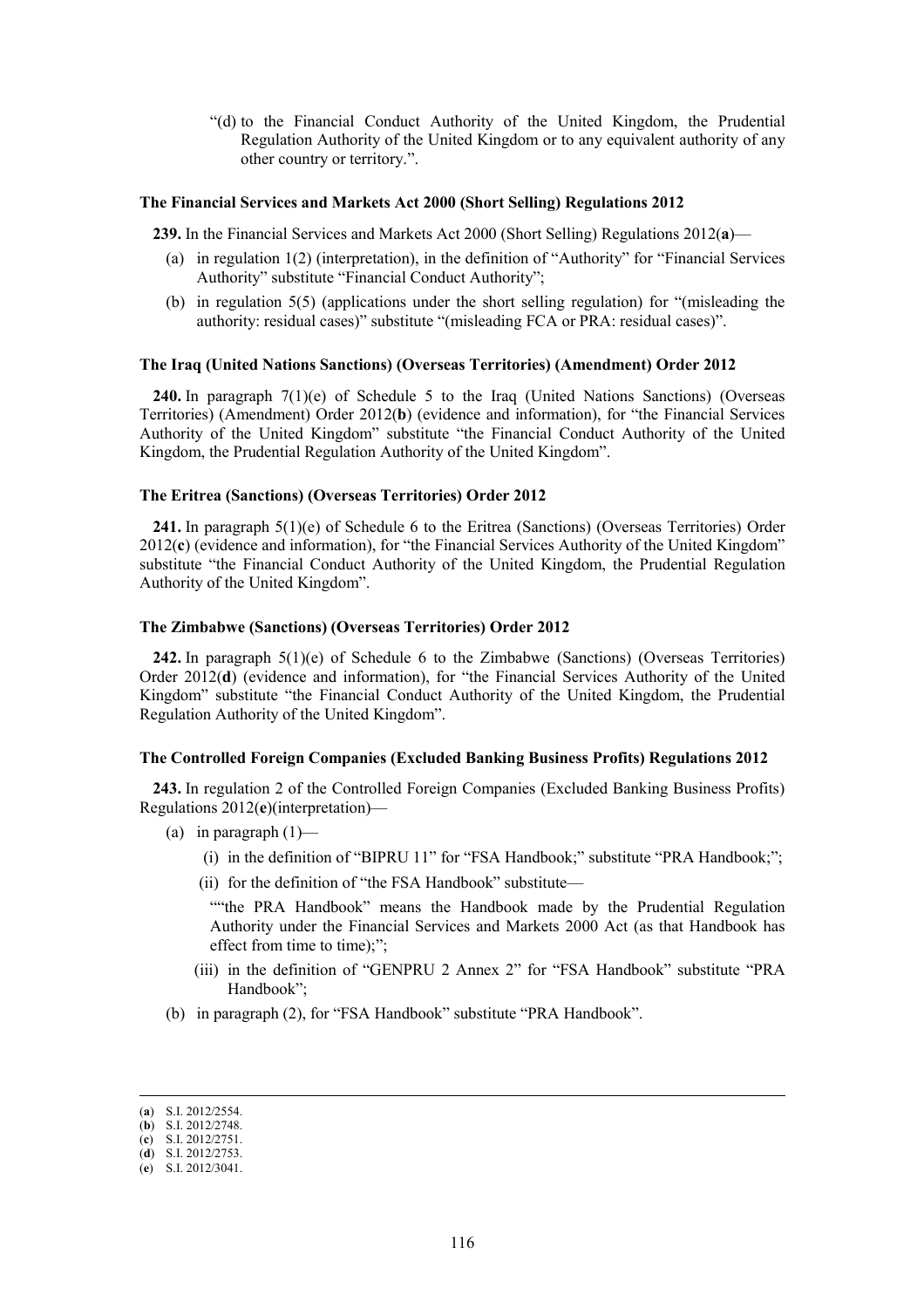#### **The Somalia (Sanctions) (Overseas Territories) Order 2012**

**244.** In paragraph 5(1)(e) of Schedule 6 to the Somalia (Sanctions) (Overseas Territories) Order 2012(**a**) (evidence and information), for "the Financial Services Authority of the United Kingdom" substitute "the Financial Conduct Authority of the United Kingdom, the Prudential Regulation Authority of the United Kingdom".

#### **The Democratic People's Republic of Korea (Sanctions) (Overseas Territories) Order 2012**

**245.** In paragraph 5(1)(e) of Schedule 6 to the Democratic People's Republic of Korea (Sanctions) (Overseas Territories) Order 2012(**b**) (evidence and information), for "the Financial Services Authority of the United Kingdom" substitute "the Financial Conduct Authority of the United Kingdom, the Prudential Regulation Authority of the United Kingdom".

#### **The Côte d'Ivoire (Sanctions) (Overseas Territories) Order 2012**

**246.** In paragraph 5(1)(e) of Schedule 6 to the Côte d'Ivoire (Sanctions) (Overseas Territories) Order 2012(**c**) (evidence and information), for "the Financial Services Authority of the United Kingdom" substitute "the Financial Conduct Authority of the United Kingdom, the Prudential Regulation Authority of the United Kingdom".

### **The Guinea-Bissau (Sanctions) (Overseas Territories) Order 2012**

**247.** In paragraph 5(1)(e) of Schedule 5 to the Guinea-Bissau (Sanctions) (Overseas Territories) Order 2012(**d**) (evidence and information), for "the Financial Services Authority of the United Kingdom" substitute "the Financial Conduct Authority of the United Kingdom, the Prudential Regulation Authority of the United Kingdom".

#### **The Payments in Euro (Credit Transfers and Direct Debits) Regulations 2012**

**248.**—(1) The Payments in Euro (Credit Transfers and Direct Debits) Regulations 2012(**e**) are amended as follows.

(2) In regulation 2(1) (interpretation), in the definition of "the Authority", for "Financial Services Authority" substitute "Financial Conduct Authority".

(3) In regulation 14 (costs of supervision)—

- (a) in paragraphs (1), (2)(a) and (2)(b) for "paragraph 17 of Part 3 of Schedule 1" substitute "paragraph 23 of Part 3 of Schedule 1ZA"(**f**);
- (b) in paragraph (2)(a), for "2(3) (the Authority's general duties)" substitute "1B(5)(a) (regulatory principles to be applied by FCA)";
- (c) in paragraph  $(2)(b)$ , for "159(1)" substitute "140A(1)";
- (d) in paragraph  $(2)(c)$ , for "paragraph 17(2) and (3) of Part 3 of Schedule 1" substitute "paragraph 23(7) of Part 3 of Schedule 1ZA".

(4) In regulation 16 (exemption from liability in damages), for "19" substitute "25" and for "Schedule 1" substitute "Schedule 1ZA".

(5) In regulation 17 (exchange of information), after "Authority" in both places insert "and the Prudential Regulation Authority".

(6) In the Schedule (application and modification of legislation)—

(a) in paragraph  $1(a)(iii)$ , after "subsections" insert " $(2A)$ ,";

 <sup>(</sup>**a**) S.I. 2012/3065.

<sup>(</sup>**b**) S.I. 2012/3066.

<sup>(</sup>**c**) S.I. 2012/3067. (**d**) S.I. 2012/3068.

<sup>(</sup>**e**) S.I. 2012/3122.

<sup>(</sup>**f**) Schedule 1 of FSMA 2000 was repealed and Schedule 1ZA was inserted by section 6 of the Financial Services Act 2012.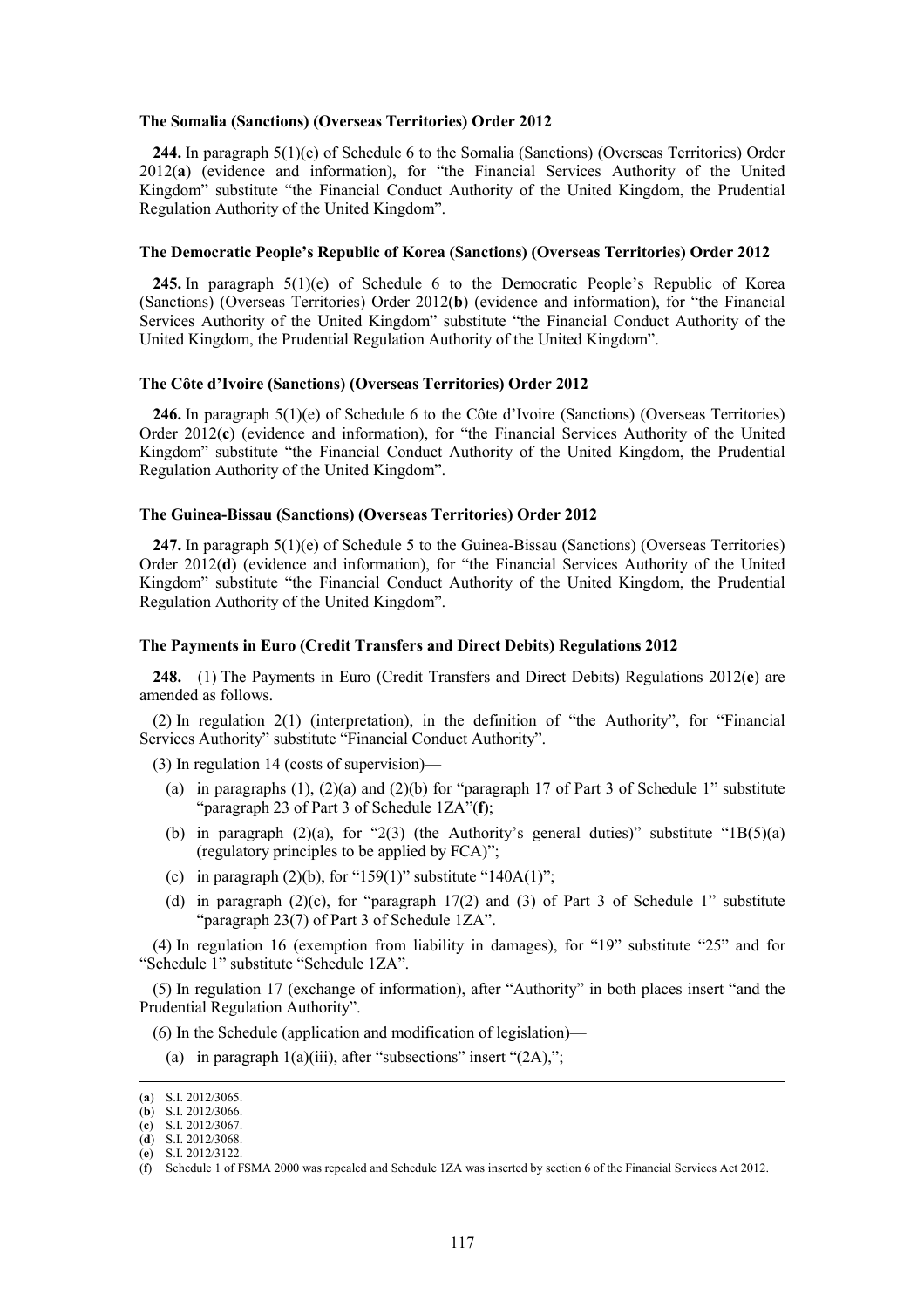- (b) in paragraph 2(a), for "Authority's" substitute "regulator's";
- (c) in paragraph  $2(a)(iii)$ , for "(b) and (c)" substitute "(b), (c) and (d)";
- (d) in paragraph 2(b), for "Authority's" substitute "PRA's";
- (e) for paragraph 2(c) substitute—
	- "(c) in sections 166 (reports by skilled persons) and 166A (appointment of skilled person to collect and update information)—
		- (i) for "an authorised person" in each place those words appear, substitute "a payment service provider (within the meaning given by regulation 2 of the Payments in Euro (Credit Transfers and Direct Debits) Regulations 2012)";
		- (ii) omit subsections  $(10)$  and  $(11)$  of section 166;";
- (f) in paragraph  $2(e)(i)(bb)$ , for ""191"" substitute ""191F"";
- (g) for paragraph  $2(e)(iii)$  substitute—
	- "(iii) for subsection (6), substitute—
		- "(6) "Investigating authority" means the FCA.";";
- (h) for paragraph 3 substitute—

#### **"Disciplinary measures**

**3.** Sections 210 (statements of policy) and 211 (statements of policy: procedure) apply in respect of the imposition and amount of penalties under regulation 6 as they apply in respect of the imposition and amount of penalties under section 206 (financial penalties) of the 2000 Act with the following modifications to section 210—

- (a) a reference to a regulator is to the FCA; and
- (b) after subsection (8) insert—

"(9) Until such time a statement of policy has been issued in respect of the imposition and amount of penalties under regulation 6 of the Payments in Euro (Credit Transfers and Direct Debits) Regulations 2012, any statement issued under this section as applied by paragraph 3 of the Schedule to the Cross-Border Payments in Euro Regulations 2010 shall also apply for the purposes of this section.".";

- (i) in paragraph  $4(a)(i)$ , for "competent authority" substitute "PRA";
- (i) in paragraph  $4(a)(iii)(bb)$ , for " $(b)$ " substitute " $(aa)$ ";
- (k) for paragraph  $4(a)(iii)(cc)$ , substitute—

"(cc) for paragraph (d), substitute—

"(d) a person appointed to make a report under section 166 or 166A;";";

- (l) in paragraph  $4(a)(iii)(ee)$ , for "paragraph (f)" substitute "paragraphs (ea) and (f)";
- (m) for paragraph  $4(iv)$ , substitute—

"(iv) for subsection (6) substitute—

" $(6)$  In subsection  $(5)(f)$ , "expert" includes any body or person appointed under regulation 4(2) of the Payment in Euros (Credit Transfers and Direct Debits) Regulations 2012.";";

- (n) in paragraph 5(c), after " $(5)$ ," insert " $(5A)$ ,  $(6A)$ ,";
- (o) in paragraph 5(e), for "Authority's" substitute "FCA's and PRA's";
- (p) for paragraph  $7(a)(ii)$ , substitute—

"(ii) omit subsection  $(5)$ ; and";

(q) in paragraph 8, before "under the 2000 Act" insert "given by the Authority".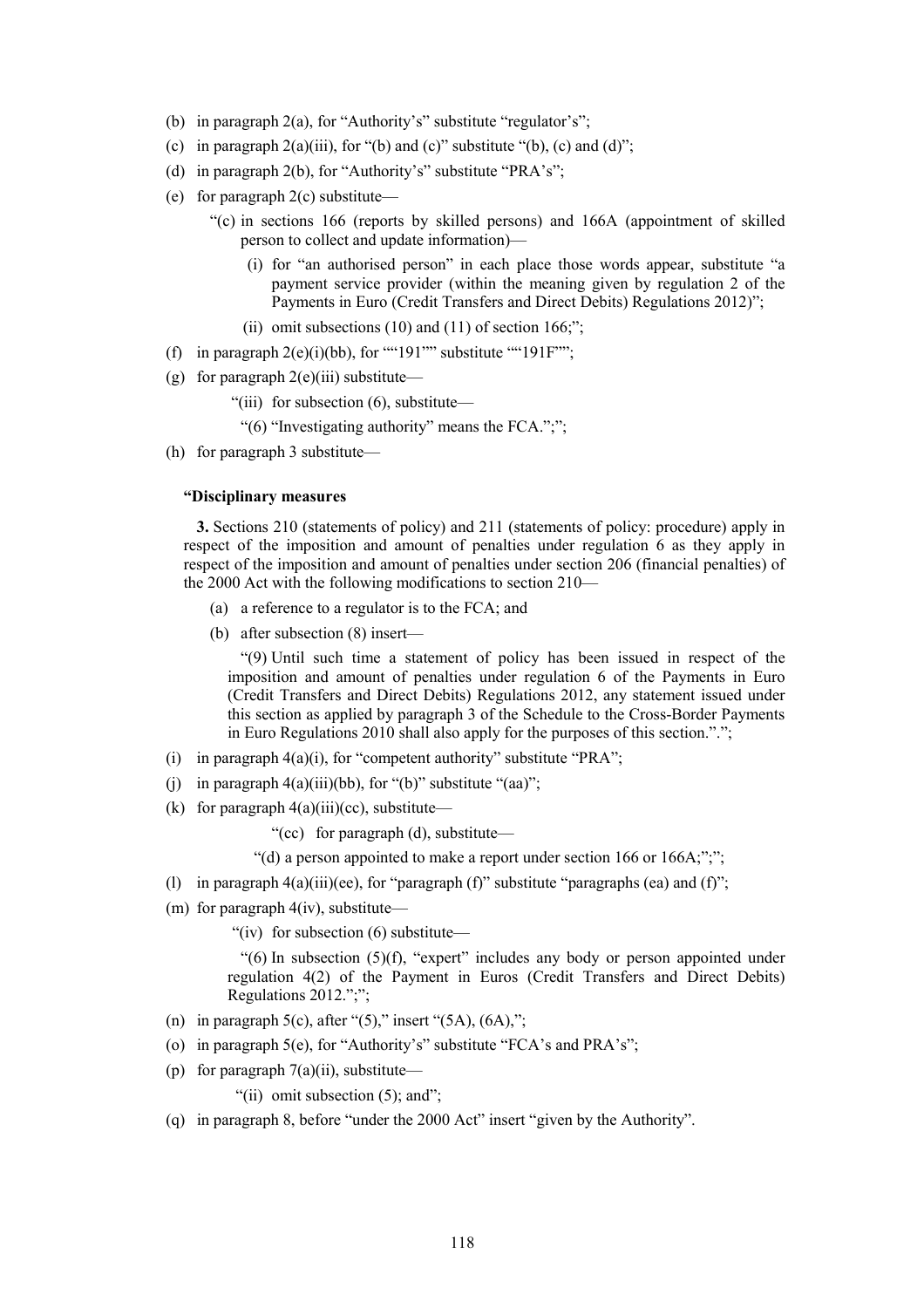#### **The Criminal Legal Aid (General) Regulations 2013**

**249.** In regulation 9(r) of the Criminal Legal Aid (General) Regulations 2013(**a**) (criminal proceedings)—

- (a) for "Financial Services Authority" substitute "Financial Conduct Authority";
- (b) after sub-paragraph (i) insert—
	- "(ia) a decision of the Prudential Regulation Authority;".

## **The Rehabilitation of Offenders Act 1974 (Exclusions and Exceptions) (Scotland) Order 2013**

**250.**—(1) The Rehabilitation of Offenders Act 1974 (Exclusions and Exceptions) (Scotland) Order 2013(**b**) is amended as follows.

- (2) In article  $2(1)$ 
	- (a) omit the definition of "the competent authority for listing";
	- (b) at the appropriate place in each case insert —

""the FCA" means the Financial Conduct Authority;

"the PRA" means the Prudential Regulation Authority;";

(c) for the definition of "key worker" substitute—

""key worker" means-

- (a) any individual who is likely, in the course of exercising the duties of that individual's office or employment, to play a significant role in the decision making process of the FCA, the PRA or the Bank of England in relation to the exercise of its public functions (within the meaning of section 349(5) of the 2000 Act(**c**)); or
- (b) any individual who is likely, in the course of exercising the duties of that individual's office or employment, to support directly an individual mentioned in paragraph (a);";
- (d) For the definition of "Part IV permission" substitute—

""Part 4A permission" has the meaning given by section 55A(5) of the 2000 Act(d);".

- (3) In Schedule 2, in Part 1—
	- (a) in paragraph 1—
		- (i) for "Any decision by the Financial Services Authority" substitute "Any decision by the FCA, the PRA or the Bank of England";
		- (ii) in sub-paragraph (a) for "Part IV permission" substitute "Part 4A permission";
		- (iii) in sub-paragraph (b) for "section 43" substitute "section 55L, 55M or 55O(**e**)";
		- (iv) in sub-paragraph (d) omit "the Financial Services Authority's";
		- (v) in sub-paragraph (j) after "section 296" insert "or 296A(**f**)";
		- (vi) in sub-paragraph (l) for "the Financial Services Authority" substitute "the FCA or the PRA":
		- (vii) at the end of sub-paragraph (o) omit "or";
		- (viii) after sub-paragraph (p) insert—
			- "(q) in a case requiring any decision referred to in paragraphs (a) to (p), where the FCA, the PRA or the Bank of England has the function of deciding whether to give

 <sup>(</sup>**a**) S.I. 2013/9.

<sup>(</sup>**b**) S.S.I. 2013/50.

<sup>(</sup>**c**) Section 349(5) was amended by S.I. 2011/1043.

<sup>(</sup>**d**) Part 4A of FSMA 2000, including section 55A, was substituted by section 11(2) of the Financial Services Act 2012 (c. 12).

<sup>(</sup>**e**) Section 43 was repealed and sections 55L, 55M and 55O were added by section 11 of the Financial Services Act 2012.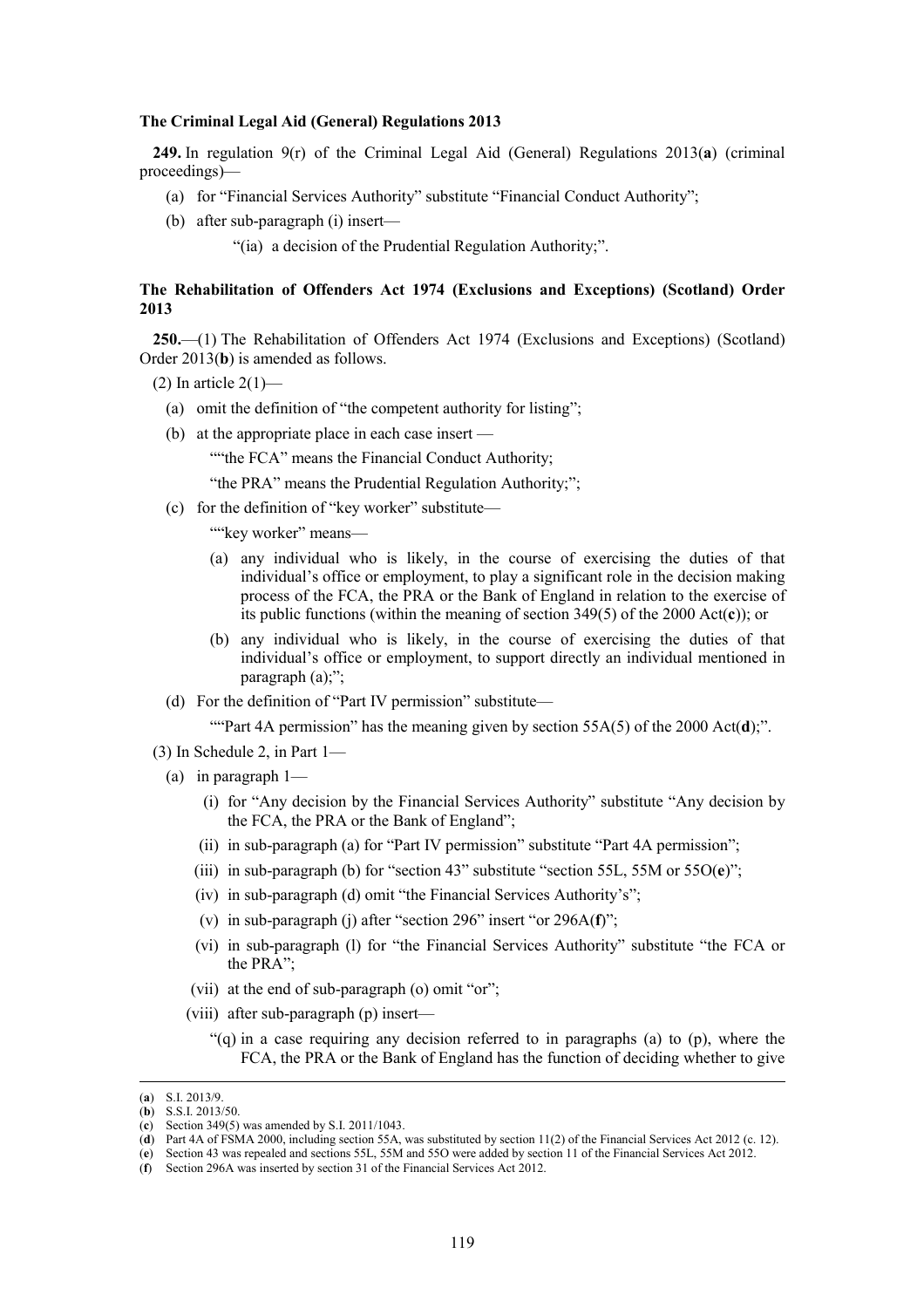consent or conditional consent in relation to the decision which is proposed in that case, to give or refuse to give consent or to give conditional consent, or

- (r) in a case requiring any decision referred to in paragraphs (a) to (p), where the FCA, the PRA or the Bank of England has the power under the 2000 Act to direct another regulator as to the decision to be taken in that case, to decide whether to give a direction and, if a direction is to be given, what direction to give,";
- (b) in paragraph 3—
	- (i) for "Any decision of the competent authority for listing" substitute "Any decision of the FCA";
	- (ii) at the end of sub-paragraph (b) omit "or";
	- (iii) in sub-paragraph (c) for "the competent authority for listing," substitute "the FCA in relation to the exercise of its functions under Part 6 of the 2000 Act, or";
	- (iv) after sub-paragraph (c) insert—
		- "(d) to refuse to grant a person's application under information provider rules (within the meaning of section 89P(9) of the 2000 Act) for approval as a Primary information provider, to impose limitations or other restrictions on the giving of information to which such an approval relates or to cancel such an approval,";
- (c) in paragraph 4 for "the Financial Services Authority" substitute "the FCA or the PRA";
- (d) in paragraph 6(a) and (b) for "Part IV permission" substitute "Part 4A permission".
- (4) In Schedule 2, in Part 2, for the table substitute—

| "Column 1    |         |                                                                                                                                          | Column <sub>2</sub>                                                                                                                                                                                          |  |
|--------------|---------|------------------------------------------------------------------------------------------------------------------------------------------|--------------------------------------------------------------------------------------------------------------------------------------------------------------------------------------------------------------|--|
| (Status)     |         |                                                                                                                                          | (Questioner)                                                                                                                                                                                                 |  |
| $\mathbf{1}$ |         | A person with Part 4A permission.                                                                                                        | The FCA, the PRA or the Bank of England.                                                                                                                                                                     |  |
| 2            | (1)     | A person in relation to whom an<br>approval is given under section<br>59 of the 2000 $Act(a)$ (approval<br>for particular arrangements). | The FCA, the PRA or the authorised person<br>(within the meaning of section $31(2)$ of the 2000<br>$Act(b))$ or the applicant for Part 4A permission<br>who made the application for the approval of         |  |
|              | (2)     | An associate of the person<br>(whether or not an individual)<br>mentioned in sub-paragraph (1).                                          | the appropriate regulator (within the meaning of<br>section 59(4) of the 2000 Act) under section 59<br>of the 2000 Act in relation to the person<br>mentioned in sub-paragraph $(1)$ of the first<br>column. |  |
| 3            | (1)     | The manager or trustee of an<br>authorised unit trust scheme<br>(within the meaning of section)<br>237 of the 2000 $Act(c)$ ).           | The FCA or the unit trust scheme mentioned in<br>the first column.                                                                                                                                           |  |
|              | (2)     | An associate of the person<br>(whether or not an individual)<br>mentioned in sub-paragraph (1).                                          |                                                                                                                                                                                                              |  |
| 4            | (1)     | A director of an open-ended<br>investment company.                                                                                       | The FCA, the PRA or the open-ended<br>investment company mentioned in the first                                                                                                                              |  |
|              | (2)     | An associate of that person<br>(whether or not an individual)<br>mentioned in sub-paragraph (1).                                         | column.                                                                                                                                                                                                      |  |
| 5.           | scheme. | An associate of the operator or trustee<br>of a relevant collective investment                                                           | The FCA, the PRA or the collective investment<br>scheme mentioned in the first column.                                                                                                                       |  |

 <sup>(</sup>**a**) Section 59 was amended by section 14 of the Financial Services Act 2012.

<sup>(</sup>**b**) Section 31 was amended by section 11 of the Financial Services Act 2012.

<sup>(</sup>**c**) Section 237 was amended by S.I. 2011/1613 and by paragraph 9 of Schedule 18 to the Financial Services Act 2012.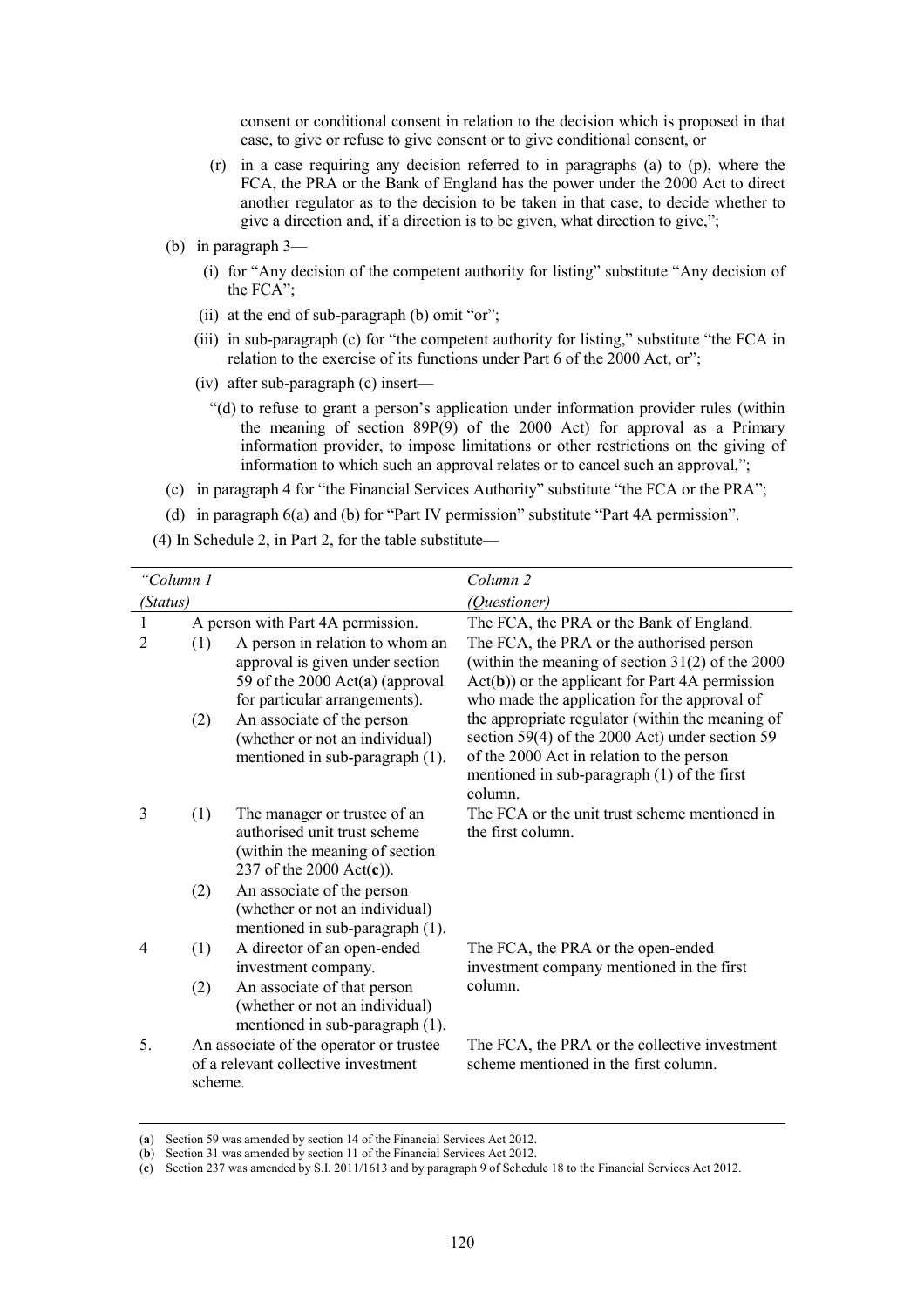- 6. An associate of a UK recognised investment exchange or UK recognised clearing house.
- 7. A controller of a person with Part 4A permission.
- 8. (1) A person who carries on a regulated activity (within the meaning of section 22 of the 2000 Act(**a**)) but to whom the general prohibition does not apply by virtue of section 327 (exemption from the general prohibition for members of a designated professional body).
	- (2) An associate of the person (whether or not an individual) mentioned in sub-paragraph (1).
- 9. A key worker of the FCA, the PRA or the Bank of England.
- 10. An ombudsman (within the meaning of Schedule 17 to the 2000 Act) of the Financial Ombudsman Service.
- 11. An associate of the issuer of securities which have been admitted to the official list maintained by the FCA for listing under section 74 of the 2000 Act(**b**).
- 12. A sponsor (within the meaning of section 88(2) of the 2000 Act(**c**)).
- 13. (1) A Primary information provider (within the meaning of section 89P of the 2000 Act).
	- (2) An associate of the person (whether or not an individual) mentioned in sub-paragraph (1).
- 14. An associate of a person who has Part 4A permission and who is admitted to Lloyd's as an underwriting agent (within the meaning of section 2 of Lloyd's Act 1982).
- 15. An associate of the Council of Lloyd's. The Council of Lloyd's.
- 16. (1) A member of a UK recognised investment exchange or UK recognised clearing house.
	- (2) An associate of the person (whether or not an individual) mentioned in sub-paragraph (1).
- 17 A director or a person responsible for the management of the electronic money or payment services business of an electronic money institution.

The FCA, the PRA, the Bank of England or the investment exchange or clearing house mentioned in the first column.

The FCA, the PRA or the person with Part 4A permission mentioned in the first column. (1) The FCA or the PRA.

(2) In the case of a person mentioned in subparagraph (2) of the first column, the person mentioned in sub-paragraph (1) of that column. The FCA, the PRA or the Bank of England.

The scheme operator (within the meaning of section 225 of the 2000 Act) of the Financial Ombudsman Service.

The FCA.

The FCA.

The FCA or the PRA.

In the case of a person mentioned in subparagraph  $(2)$  of the first column, the person mentioned in sub-paragraph (1) of that column.

(1) The Council of Lloyd's.

(2) The person with Part 4A permission specified in the first column (or a person applying for such permission).

(1) The UK recognised investment exchange or UK recognised clearing house specified in the first column.

(2) In the case of a person mentioned in subparagraph (2) of the first column, the person mentioned in sub-paragraph (1) of that column. The FCA.

 <sup>(</sup>**a**) Section 22 was amended by section 7 of the Financial Services Act 2012.

<sup>(</sup>**b**) Section 74 was amended by S.I. 2005/381 and 2005/1433 and by section 16 of the Financial Services Act 2012.

<sup>(</sup>**c**) Section 88(2) was amended by section 16(1), (2)(a) and (3)(f) of the Financial Services Act 2012.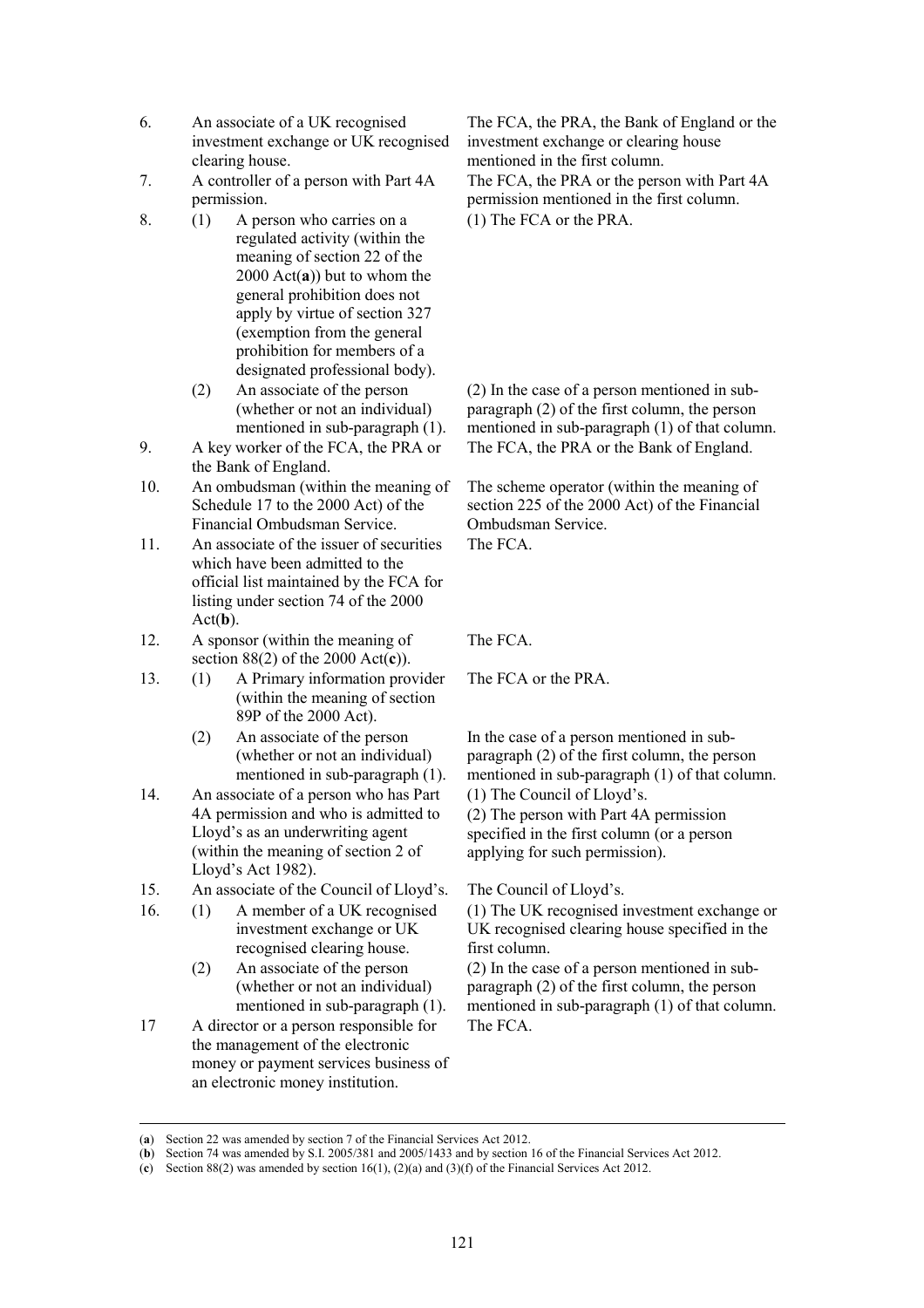| 18 | A controller of an electronic money<br>institution.                                                                                                                       | The FCA.  |
|----|---------------------------------------------------------------------------------------------------------------------------------------------------------------------------|-----------|
| 19 | A director or a person responsible for<br>the management of an authorised<br>payment institution or a small payment<br>institution.                                       | The FCA.  |
| 20 | A person responsible for the<br>management of payment services<br>provided, or to be provided, by an<br>authorised payment institution or a<br>small payment institution. | The FCA.  |
| 21 | A controller of an authorised payment<br>institution or a small payment<br>institution.                                                                                   | The FCA." |

(5) In Schedule 3, in paragraph 6(1)(a), for "the Financial Services Authority" substitute "the FCA, the PRA, the Bank of England".

# **The Belarus (Asset-Freezing) Regulations 2013**

**251.** In paragraph 5(1)(e) of the Schedule to the Belarus (Asset-Freezing) Regulations 2013(**a**) (general power to disclose information), for "the Financial Services Authority" substitute "the Financial Conduct Authority, the Prudential Regulation Authority".

## **The Guinea (Sanctions) (Overseas Territories) Order 2013**

**252.** In paragraph 5(1)(e) of Schedule 6 to the Guinea (Sanctions) (Overseas Territories) Order 2013(**b**) (evidence and information), for "the Financial Services Authority of the United Kingdom" substitute "the Financial Conduct Authority of the United Kingdom, the Prudential Regulation Authority of the United Kingdom".

 <sup>(</sup>**a**) S.I. 2013/164.

<sup>(</sup>**b**) S.I. 2013/244.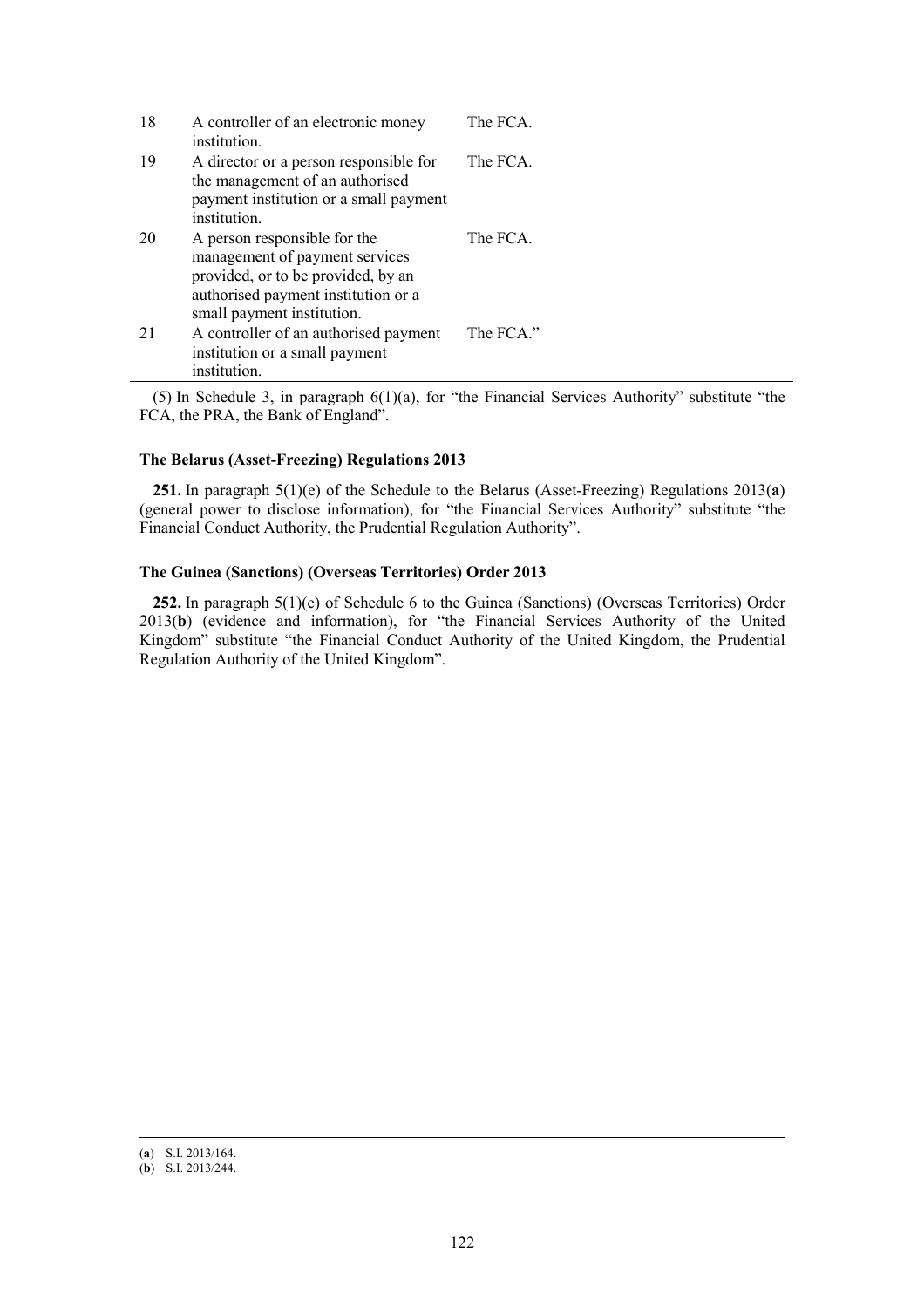## **EXPLANATORY NOTE**

### *(This note is not part of the Order)*

This Order makes consequential amendments to subordinate legislation in connection with the Financial Services Act 2012 (c.21) ("the Act") and provision made under the Act. The Order also makes transitional provision in connection with those amendments.

Article 2 gives effect to the Schedule 1 to this Order. Schedule 1 provides for the subordinate legislation specified in column 1 of the table to the Schedule to be revoked to the extent indicated in the second column of the table.

Article 3 gives effect to Schedule 2 to this Order. Schedule 2 amends subordinate legislation in consequence of the Act. The amendments include amendments to references to provisions of the Financial Services and Markets Act 2000 which have been amended or repealed by Act or to Financial Services Authority Instruments that are amended in connection with Act. The amendments also amend references to rules made by the Financial Services Authority under the Financial Services and Markets Act 2000. The Act transfers a number of the functions of the Financial Services Authority to the Prudential Regulation Authority and the Bank of England and renames the Financial Services Authority as the Financial Conduct Authority. Schedule 2 also contains transitional provisions related to those amendments.

Article 4 makes provision for amendments to references to Part IV of the Financial Services and Markets Act 2000 to reflect the new numbering, "Part 4A" of the 2000 Act, in consequence of the Act.

The Act substitutes a new Part 9A of the Financial Services and Markets Act 2000 in place of Part 10. Article 5 makes provision for amendments to references to Part X of the Financial Services and Markets Act 2000 to reflect the new numbering.

Article 6 makes provision for amendments to references to "UK Listing Authority" or "Competent Authority for Listing in the UK" in consequence of the Financial Conduct Authority taking on this function under the Act.

A full impact assessment of the effect that this Order will have on the costs of business and the voluntary sector is available from Her Majesty's Treasury 1 Horse Guards Road, London SW1A 2HQ or on www.hm-treasury.gov.uk and is published alongside this Order on www.legislation.gov.uk.

<sup>©</sup> Crown copyright 2013

Printed and published in the UK by The Stationery Office Limited under the authority and superintendence of Carol Tullo, Controller of Her Majesty's Stationery Office and Queen's Printer of Acts of Parliament.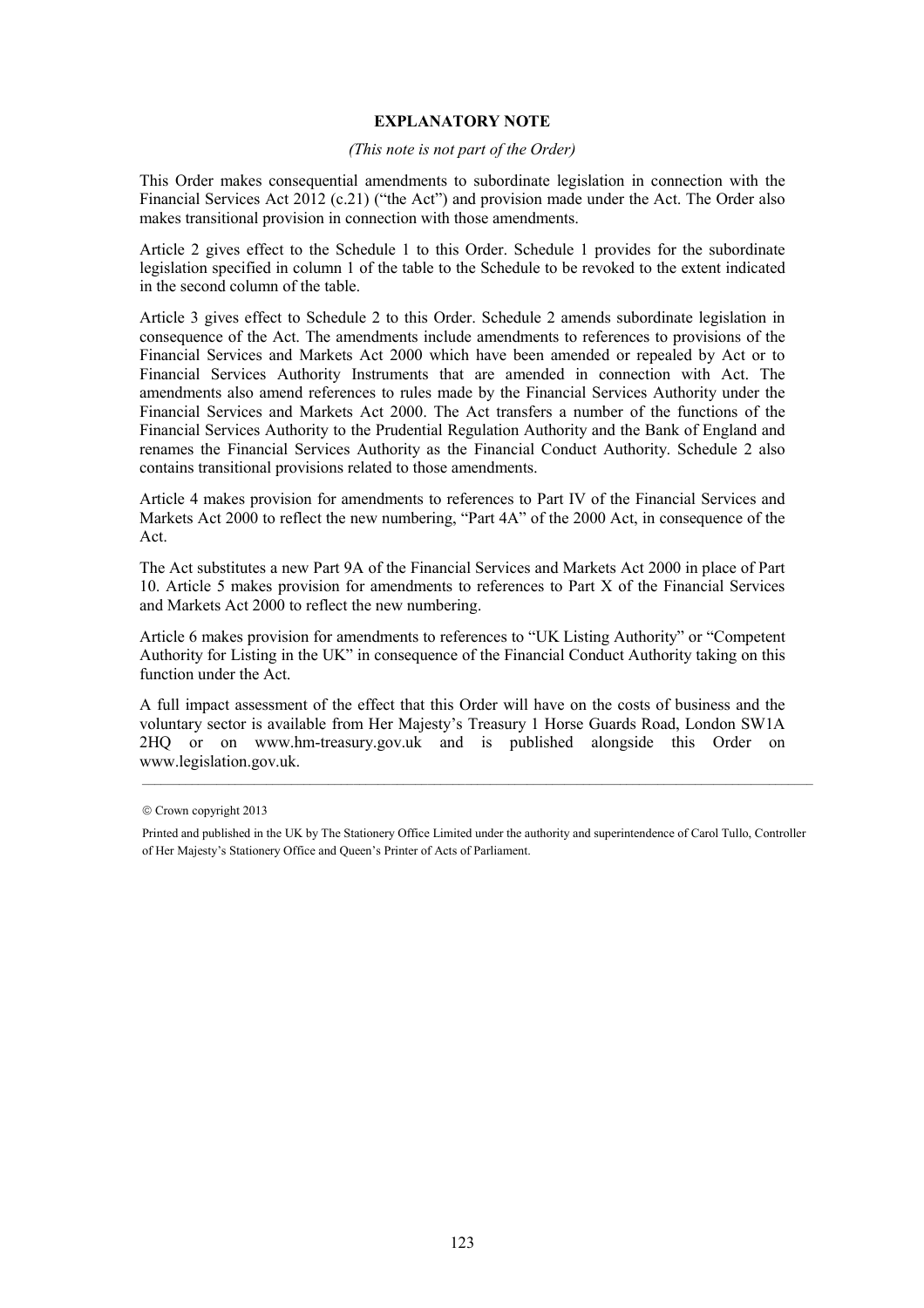E6023 03/2013 136023T 19585